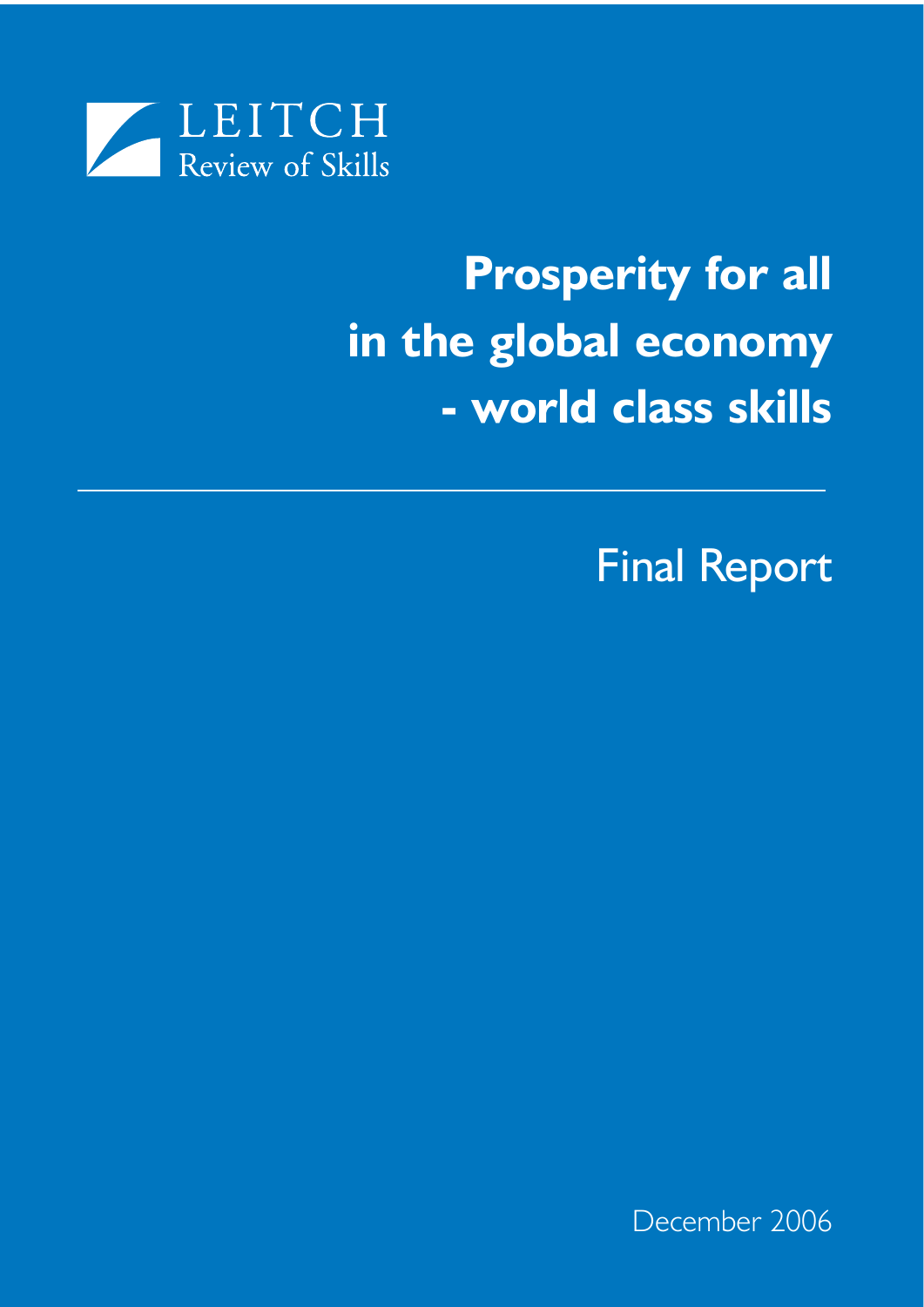

# **Prosperity for all in the global economy - world class skills**

Final Report

December 2006

£18.00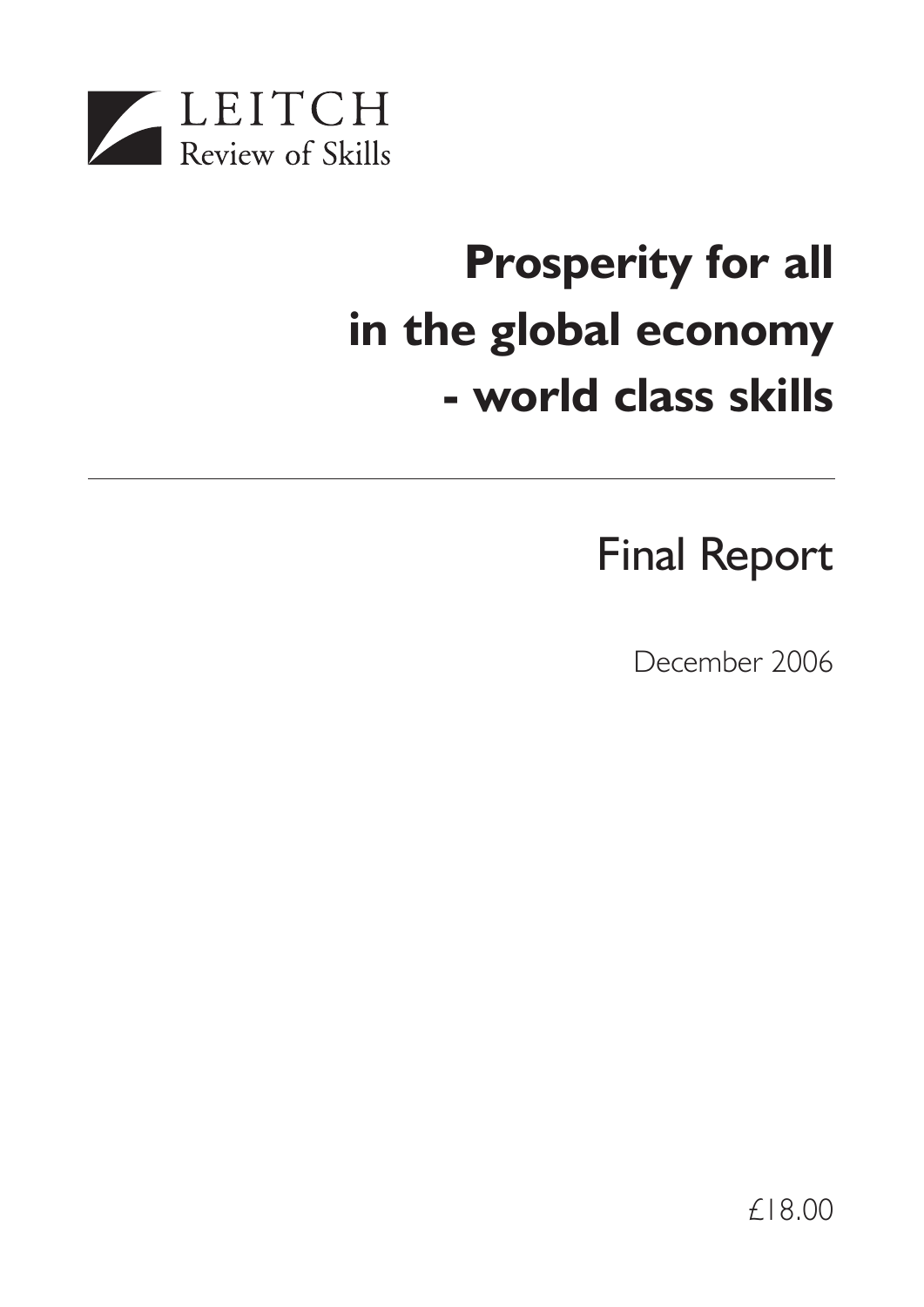© Crown copyright 2006

Published with the permission of HM Treasury on behalf of the Controller of Her Majesty's Stationery Office.

The text in this document (excluding the Royal Coat of Arms and departmental logos) may be reproduced free of charge in any format or medium providing that it is reproduced accurately and not used in a misleading context. The material must be acknowledged as Crown copyright and the title of the document specified.

Any enquiries relating to the copyright in this document should be sent to:

HMSO Licensing Division St Clements House 2-16 Colegate **Norwich** NR3 1BQ

Fax: 01603 723000

E-mail: hmsolicensing@cabinet-office.x.gsi.gov.uk

#### **Contacts**

This document can be found on the Leitch Review of Skills website at:

#### hm-treasury.gov.uk/leitch

For general enquiries about HM Treasury and its work, contact:

Correspondence and Enquiry Unit HM Treasury 1 Horse Guards Road London SW1A 2HQ Tel: 020 7270 4558 Fax: 020 7270 4861 E-mail: public.enquiries@hm-treasury.gov.uk

ISBN-10: 0-11-840486-5 ISBN-13: 978-0-11-840486-0

Printed by The Stationery Office 12/06 349624

Printed on at least 75% recycled paper. When you have finished with it please recycle it again.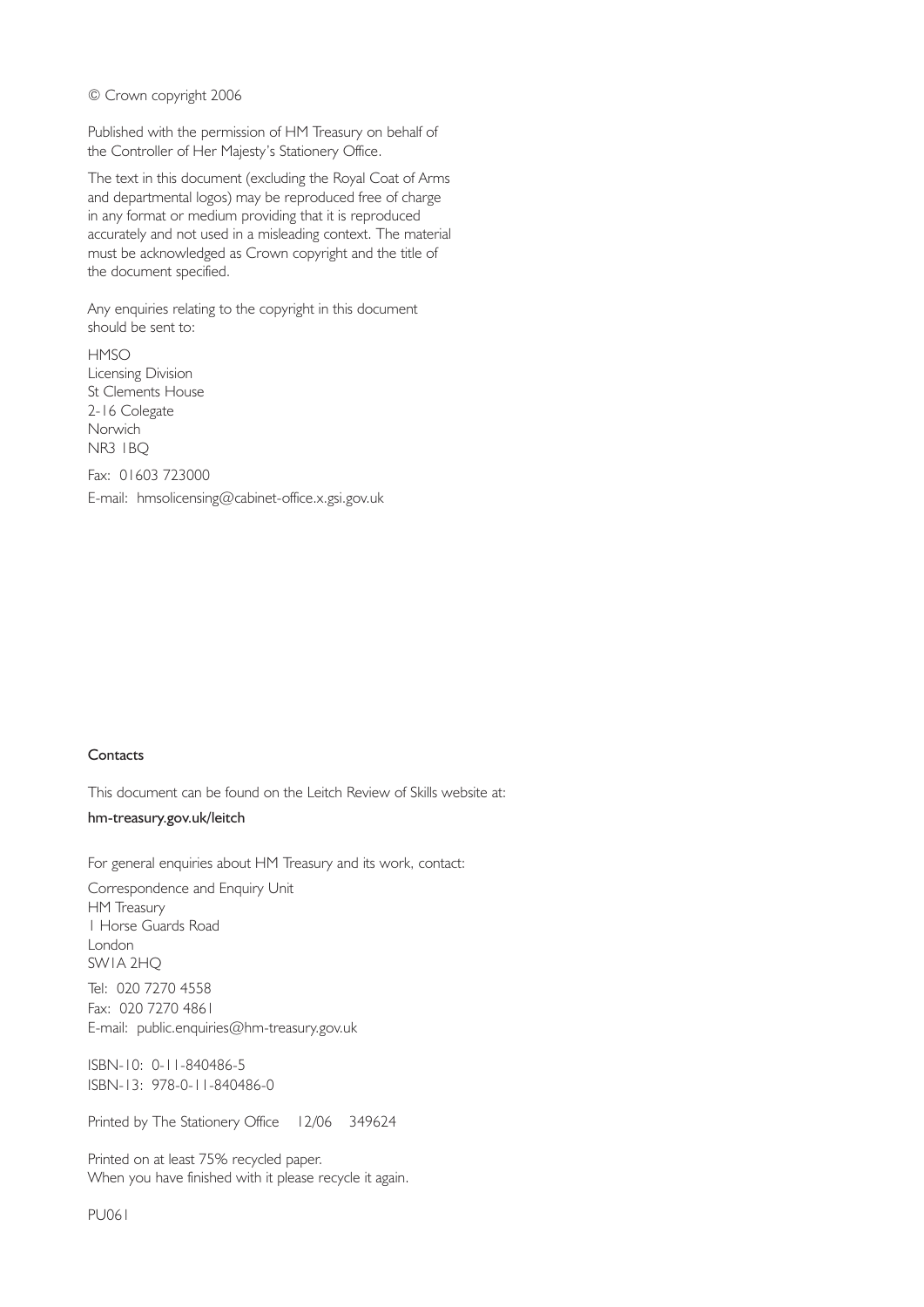# **Contents**

| ۰.<br> | ۰,<br>. | $\sim$ |
|--------|---------|--------|
|        |         |        |

| Foreword                 |                                     | 1              |
|--------------------------|-------------------------------------|----------------|
| <b>Executive Summary</b> |                                     | $\mathfrak{Z}$ |
| Chapter 1                | The increasing importance of skills | 27             |
| Chapter 2                | The UK's skill base                 | 39             |
| Chapter 3                | World class skills                  | 55             |
| Chapter 4                | A demand-led skills system          | 71             |
| Chapter 5                | Employer engagement in skills       | 87             |
| Chapter 6                | Embedding a culture of learning     | 103            |
| Chapter 7                | Employment and skills               | 117            |
| Chapter 8                | Summary of recommendations          | 137            |
| Annex A:                 | Background to the Review            | 143            |
| Bibliography             |                                     | 145            |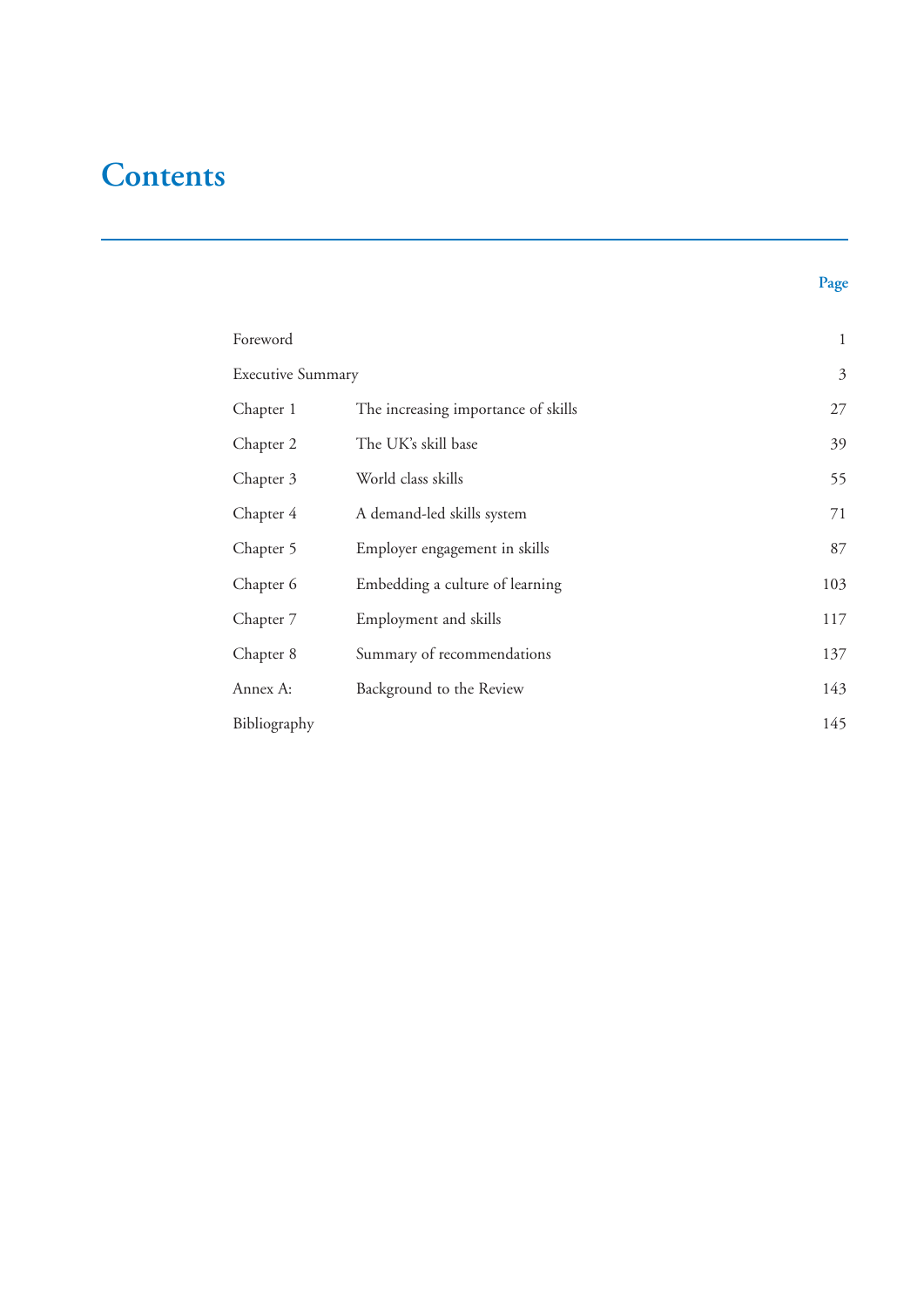# **FOREWORD**

**In the 19th Century, the UK had the natural resources, the labour force and the inspiration to lead the world into the Industrial Revolution. Today, we are witnessing a different type of revolution. For developed countries who cannot compete on natural resources and low labour costs, success demands a more service-led economy and high value-added industry.**

**In the 21st Century, our natural resource is our people – and their potential is both untapped and vast. Skills will unlock that potential. The prize for our country will be enormous – higher productivity, the creation of wealth and social justice.**

**The alternative? Without increased skills, we would condemn ourselves to a lingering decline in competitiveness, diminishing economic growth and a bleaker future for all.**

**The case for action is compelling and urgent. Becoming a world leader in skills will enable the UK to compete with the best in the world. I am very optimistic.**

**I was asked by the Government in 2004 to consider what the UK's long-term ambition should be for developing skills in order to maximise economic prosperity, productivity and to improve social justice.**

**This challenge is formidable. Skills matter fundamentally for the economic and social health of the UK. I have listened to key stakeholders and eminent thinkers at home and abroad. There is consensus that we need to be much more ambitious and a clear message that the UK must 'raise its game'.**

**Today the UK is in a strong position with a stable and growing economy. We have worldleading employment rates. However, we cannot be complacent and we cannot predict future economic conditions with certainty, but we do know that demand for skills will grow inexorably.**

**Demographic, technological and global changes present enormous challenges and brilliant opportunities. The population continues to age. Technological developments are occurring faster than we dreamed, dramatically altering the way we work. Competitive pressures on all sectors of the economy are increasing. Manufactured goods, and increasingly services, are traded across the world. Developed nations are relying more and more on their capacity to innovate to drive economic growth. The ability to do this depends upon the skills and knowledge of their people.**

**Our nation's skills are not world class and we run the risk that this will undermine the UK's long-term prosperity. Productivity continues to trail many of our main international comparators. Despite recent progress, the UK has serious social disparities with high levels of child poverty, poor employment rates for the disadvantaged, regional disparities and relatively high income inequality. Improving our skill levels can address all of these problems.**

**How is the UK placed to respond to this challenge? We have many important strengths – an excellent higher education system where more people then ever are studying for degrees; many good initiatives on vocational training; an increasingly effective school system; and a strong record of improvement over the past decade.**

**We also have very considerable weaknesses. Today, more than one third of adults do not hold the equivalent of a basic school-leaving qualification. Almost one half of adults (17 million) have difficulty with numbers and one seventh (5 million) are not functionally literate. This is worse than our principal comparators. Continuing to improve our schools will not be enough to solve these problems. Today, over 70 per cent of our 2020 workforce have already completed their compulsory education.**

**1**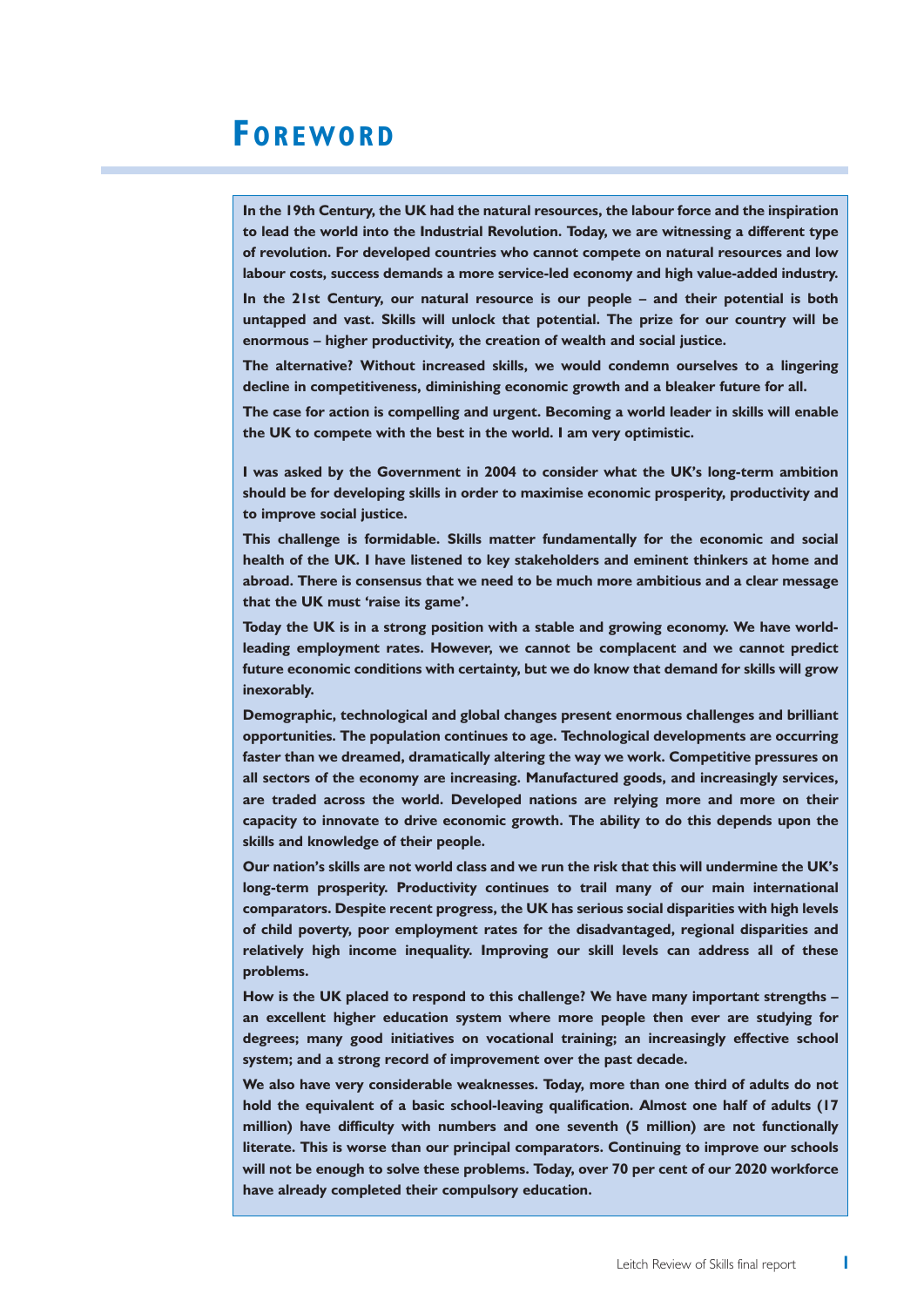**Our intermediate and technical skills lag countries such as Germany and France. We have neither the quantity nor the quality of necessary vocational skills. We have made enormous progress expanding higher education – and this is critical to becoming a high-skill economy. Over one quarter of adults hold a degree, but this is less than many of our key comparators, who also invest more. Our skills base compares poorly and, critically, all of our comparators are improving. Being world class is a moving target.**

**It is clear from my analysis that, despite substantial investment and reform plans already in place, by 2020, we will have managed only to 'run to stand still'. On our current trajectory, the UK's comparative position will not have improved significantly. In the meantime, the world will have continued to change and the global environment will be even harsher. The scale of the challenge is daunting.**

**Our recommendations start with an ambitious vision. The UK must become a world leader in skills. Skills is the most important lever within our control to create wealth and to reduce social deprivation.**

**We recommend radical change right across the skills spectrum. We have defined clear ambitions at basic, intermediate and higher skills. Our study focuses on adult skills but we express concern and suggest action for 14-19s.**

**'Economically valuable skills' is our mantra. Institutional change and simplification are necessary. However, we have tried to identify how to deliver better on what we have rather than to invent many more new structures.**

**Too many of us have little interest or appetite for improved skills. We must begin a new journey to embed a culture of learning. Employer and individual awareness must increase.**

**To reach our goals, we as a society must invest more. It is clear who will pay. It is all of us – it is the State, employers and individuals. But this will be the best investment we could ever make.**

**We have worked closely with the Devolved Administrations in Northern Ireland, Scotland and Wales. While many of our recommendations are specific to England, the issues are common to the four countries. The Devolved Administrations are analysing what best applies to them.**

**We look forward to a considered response.**

**This has been a complicated task and hard work. I acknowledge the support, advice and encouragement from many people. Thank you.**

Sandy Leitch

**Lord Leitch**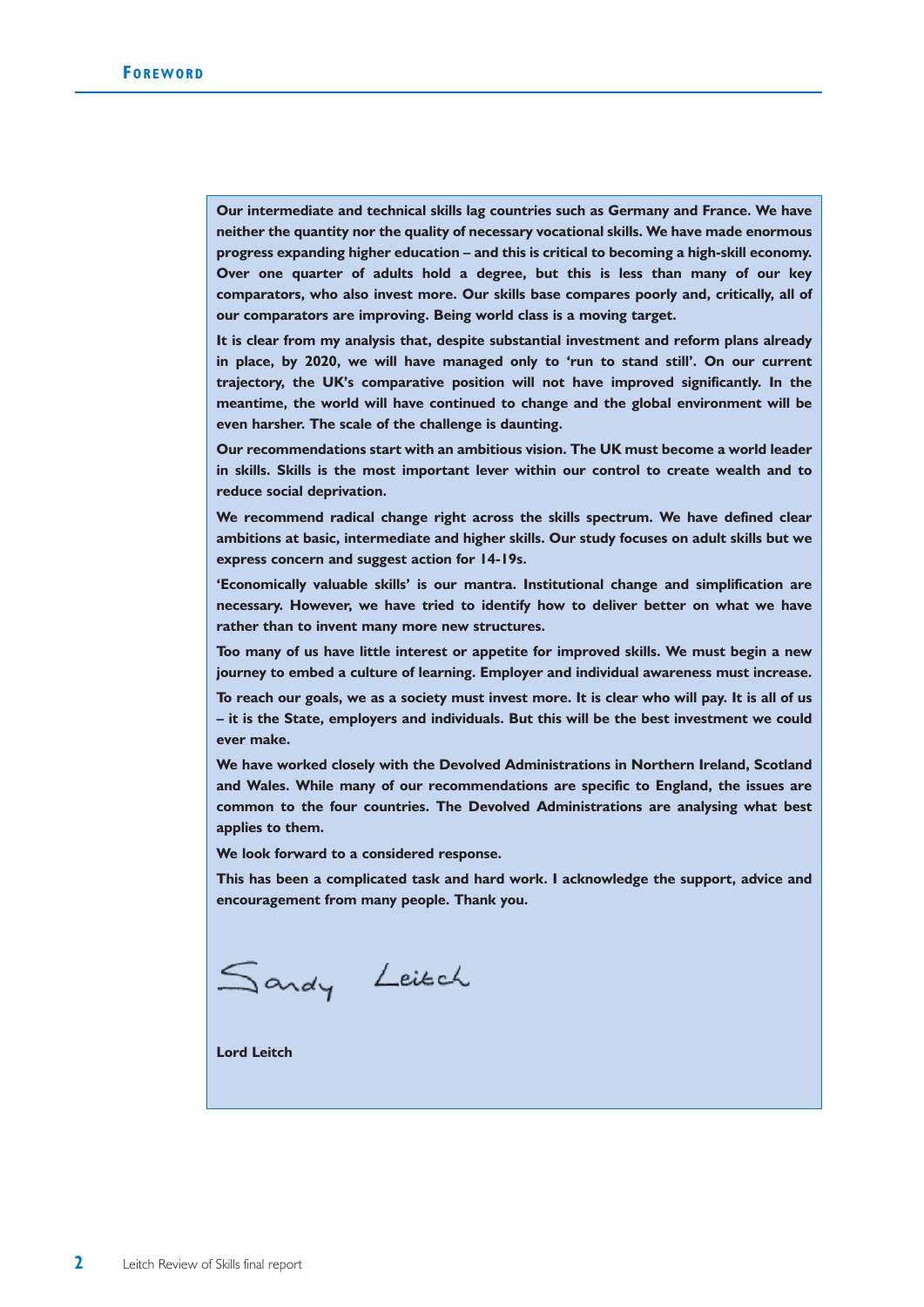# **E XECUTIVE SUMMARY**

**The Leitch Review was tasked in 2004 with considering the UK's long-term skills needs. The UK is building on economic strength and stability, with 14 years of unbroken growth and the highest employment rate in the G7. Its skills base has improved significantly over the last decade with rising school standards and growth in graduate numbers. Despite this, the UK's skills base remains weak by international standards, holding back productivity, growth and social justice. The Review has found that, even if current targets to improve skills are met, the UK's skills base will still lag behind that of many comparator countries in 2020. The UK will run to stand still.**

**The global economy is changing rapidly, with emerging economies such as India and China growing dramatically, altering UK competitiveness. The population is ageing, technological change and global migration flows are increasing. There is a direct correlation between skills, productivity and employment. Unless the UK can build on reforms to schools, colleges and universities and make its skills base one of its strengths, UK businesses will find it increasingly difficult to compete. As a result of low skills, the UK risks increasing inequality, deprivation and child poverty, and risks a generation cut off permanently from labour market opportunity. The best form of welfare is to ensure that people can adapt to change. Skills were once** *a* **key lever for prosperity and fairness. Skills are now increasingly** *the* **key lever. A radical step-change is necessary.**

**A compelling vision for the UK. The Review recommends that the UK commit to becoming a world leader in skills by 2020, benchmarked against the upper quartile of the OECD. This means doubling attainment at most levels. Stretching objectives for 2020 include\*:**

- **• 95 per cent of adults to achieve the basic skills of functional literacy and numeracy, an increase from levels of 85 per cent literacy and 79 per cent numeracy in 2005;**
- **• exceeding 90 per cent of adults qualified to at least Level 2, an increase from 69 per cent in 2005. A commitment to go further and achieve 95 per cent as soon as possible;**
- **• shifting the balance of intermediate skills from Level 2 to Level 3. Improving the esteem, quantity and quality of intermediate skills. This means 1.9 million additional Level 3 attainments over the period and boosting the number of Apprentices to 500,000 a year;**
- **• exceeding 40 per cent of adults qualified to Level 4 and above, up from 29 per cent in 2005, with a commitment to continue progression.**

**Principles. The following principles underpin delivery of a raised ambition:**

- **• shared responsibility. Employers, individuals and the Government must increase action and investment. Employers and individuals should contribute most where they derive the greatest private returns. Government investment must focus on market failures, ensuring a basic platform of skills for all, targeting help where it is needed most;**
- **• focus on economically valuable skills. Skill developments must provide real returns for individuals, employers and society. Wherever possible, skills should be portable to deliver mobility in the labour market for individuals and employers;**

<sup>\*</sup> Broad definitions. Adults means age 19 to State Pension age. Basic means everyday literacy and numeracy skills. Level 2 equates to 5 good GCSEs; Level 3 equates to 2 'A' levels; Level 4 equates to a degree (or their vocational equivalents).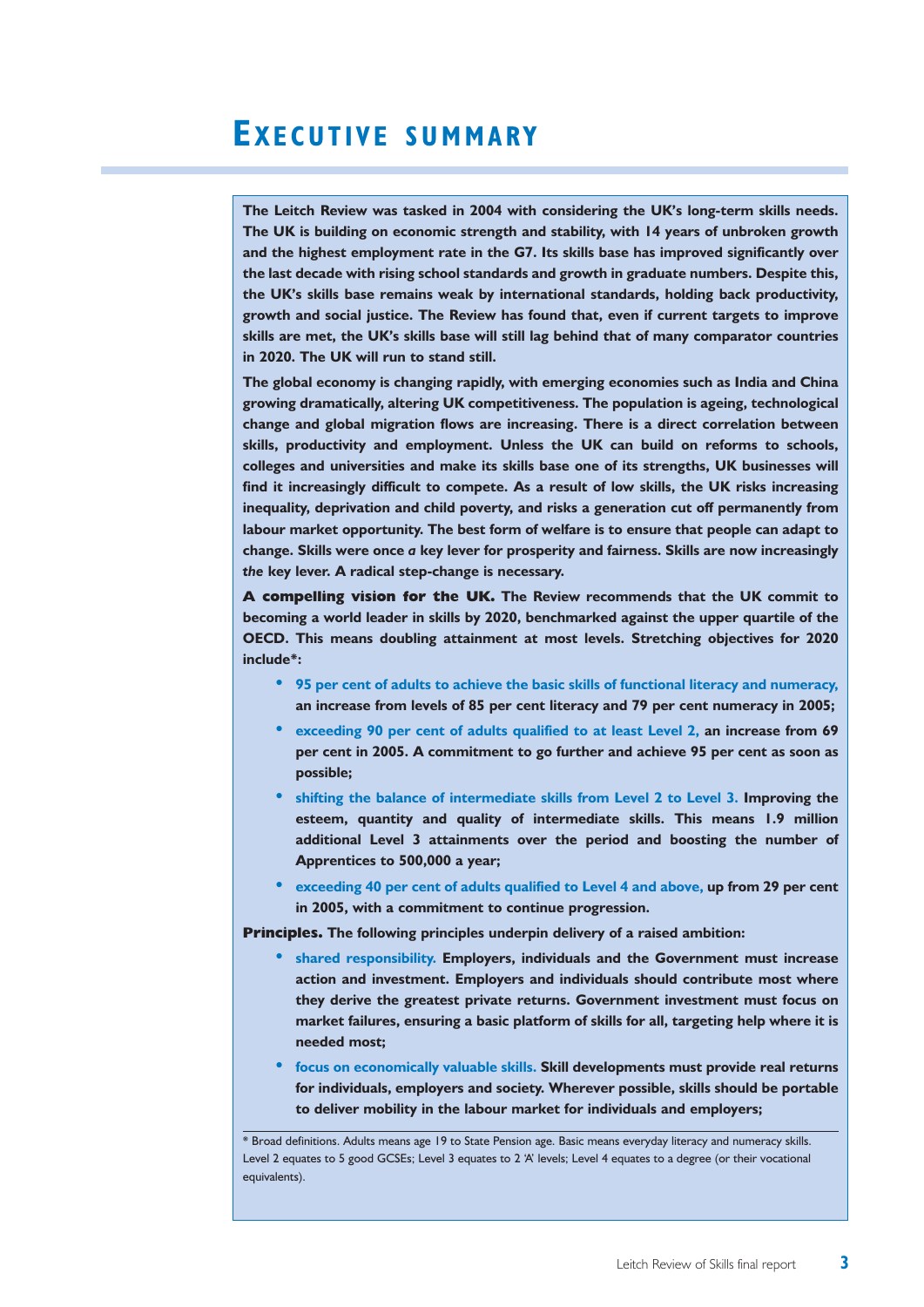- **• demand-led skills. The skills system must meet the needs of individuals and employers. Vocational skills must be demand-led rather than centrally planned;**
- **• adapt and respond. No one can accurately predict future demand for particular skill types. The framework must adapt and respond to future market needs; and**
- **• build on existing structures. Don't always chop and change. Instead, improve performance of current structures through simplification and rationalisation, stronger performance management and clearer remits. Continuity is important.**

**The Prize for the UK. The prize for achieving this ambition is great – a more prosperous and fairer society. The Review estimates a possible net benefit of at least £80 billion over 30 years. This would come from a boost in the productivity growth rate of up to 15 per cent and an increase in the employment growth rate by around 10 per cent. Social deprivation, poverty and inequality will diminish.**

**Remit. The Review's remit is to focus on adult skills. This is because 70 per cent of the 2020 working age population have already left compulsory education and the flow of young people will reduce. However, the Review also recognises how vital effective education for young people is to the new ambition. School standards have improved over the past decade, with more young people than ever achieving five good GCSEs. And yet, more than one in six young people leave school unable to read, write and add up properly. The proportion of young people staying in education past 16 is below OECD average. The Review emphasises how critical reforms to GCSEs are to improve functional literacy and numeracy. The new 14-19 Diplomas must succeed. Once the Government is on track to successfully deliver Diplomas, demonstrated by rising participation at age 17, it should implement a change in the law, so that all young people must remain in full or part-time education or workplace training up to the age of 18.**

#### **Main recommendations**

- **• increase adult skills across all levels. Progress towards world class is best measured by the number of people increasing skills attainment. The raised ambitions will require additional investment by the State, employers and individuals. The Government is committed to increasing the share of GDP for education and skills. Additional annual investment in skills up to Level 3 will need to rise to £1.5-2 billion by 2020. Increased investment is required in higher education, but costings are difficult to project accurately;**
- **• route all public funding for adult vocational skills in England, apart from community learning, through Train to Gain and Learner Accounts by 2010.**
- **• strengthen employer voice. Rationalise existing bodies, strengthen the collective voice and better articulate employer views on skills by creating a new Commission for Employment and Skills, reporting to central Government and the devolved administrations. The Commission will manage employer influence on skills, within a national framework of individual rights and responsibilities;**
- **• increase employer engagement and investment in skills. Reform, relicense and empower Sector Skills Councils (SSC). Deliver more economically valuable skills by only allowing public funding for vocational qualifications where the content has been approved by SSCs. Expand skills brokerage services for both small and large employers;**
- **• launch a new 'Pledge' for employers to voluntarily commit to train all eligible employees up to Level 2 in the workplace. In 2010, review progress of employer delivery. If the improvement rate is insufficient, introduce a statutory entitlement to workplace training at Level 2 in consultation with employers and unions;**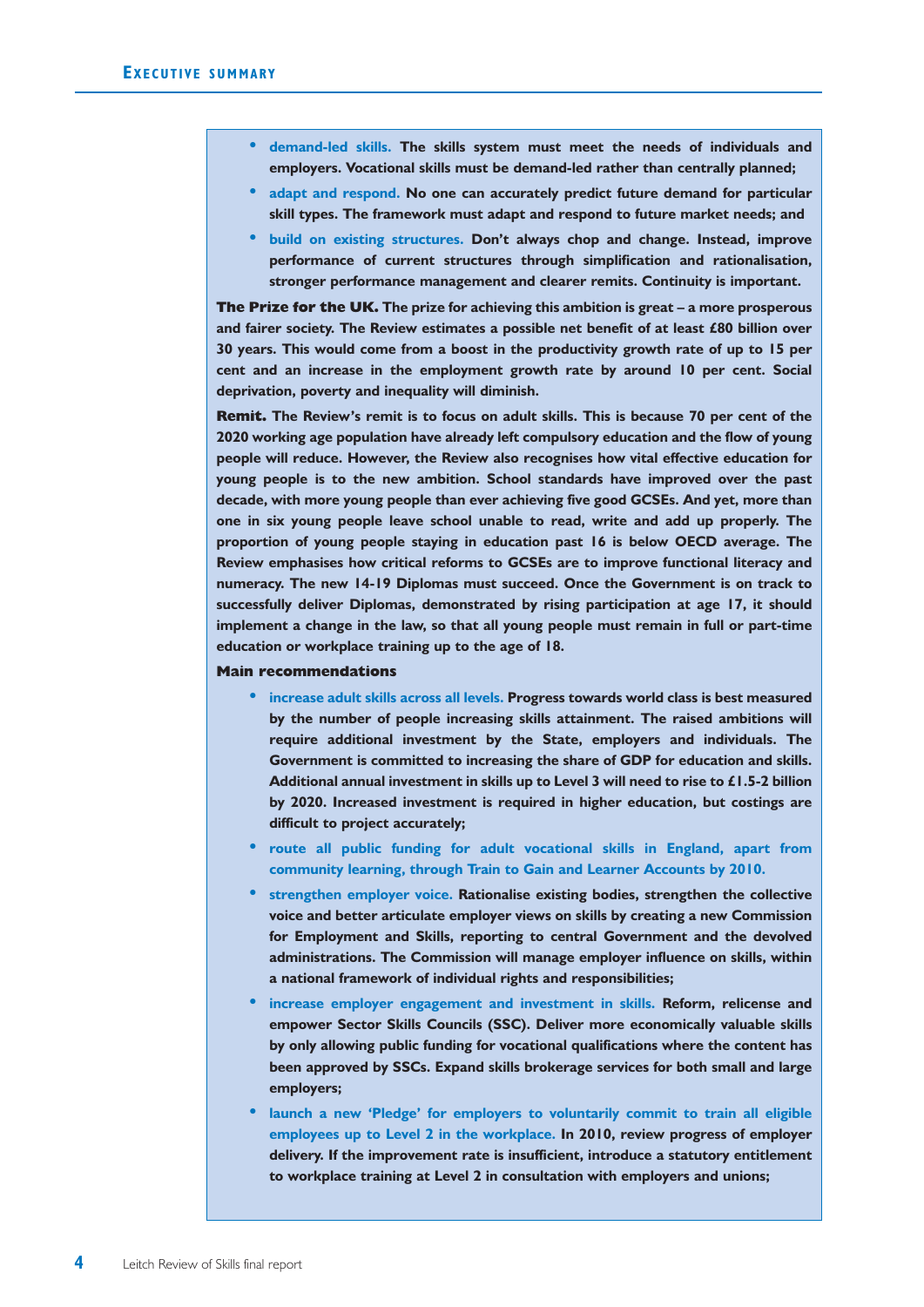- **• increase employer investment in Level 3 and 4 qualifications in the workplace. Extend Train to Gain to higher levels. Dramatically increase Apprenticeship volumes. Improve engagement between employers and universities. Increase cofunded workplace degrees. Increase focus on Level 5 and above skills;**
- **• increase people's aspirations and awareness of the value of skills to them and their families. Create high profile, sustained awareness programmes. Rationalise existing fragmented 'information silos' and develop a new universal adult careers service; and**
- **• create a new integrated employment and skills service, based upon existing structures, to increase sustainable employment and progression. Launch a new programme to improve basic skills for those out of work, embedding this support for disadvantaged people and repeat claimants. Develop a network of employerled Employment and Skills Boards, building on current models, to influence delivery.**

**Impact. These recommendations will have a strong and enduring impact across all sectors of society. For example:**

- **• all individuals will have a greater awareness of the value of skills development and easier access to the opportunities available;**
- **• workless people will have a better chance to find a job through effective diagnosis of their skills needs and greater support as they make the transition into sustainable work;**
- **• low-skilled workers will have more chances to gain a full Level 2 qualification and basic skills in the workplace through Train to Gain, and more control over flexible, rewarding learning through their Learner Account;**
- **• skilled workers will have more opportunities to develop their careers in the workplace, through Apprenticeships, degrees and management and leadership programmes;**
- **• small firms will have easier access to relevant training for their employees. Management skills, competitiveness and productivity will improve;**
- **• employers will have more influence over skills strategy within a simplified system, greater incentives to invest in skills across all levels; advice through expanded skills brokerage and increased assistance for workplace training; and**
- **• skills deficiencies will reduce. Upskilling and portable, economically valuable qualifications throughout the entire workforce will ensure improved labour supply.**

**The UK will be able to compete with the best in the world. Productivity and employment rates will increase. Poverty and inequality will decrease.**

**Next steps. This policy framework will deliver world class skills. The UK Government and Devolved Administrations in Northern Ireland, Scotland and Wales must now act to decide detailed next steps. The Government will need to consider value for money, capacity of the system to absorb investment, the balance between private and public investment and the trade off with other priorities when making its investment decisions.**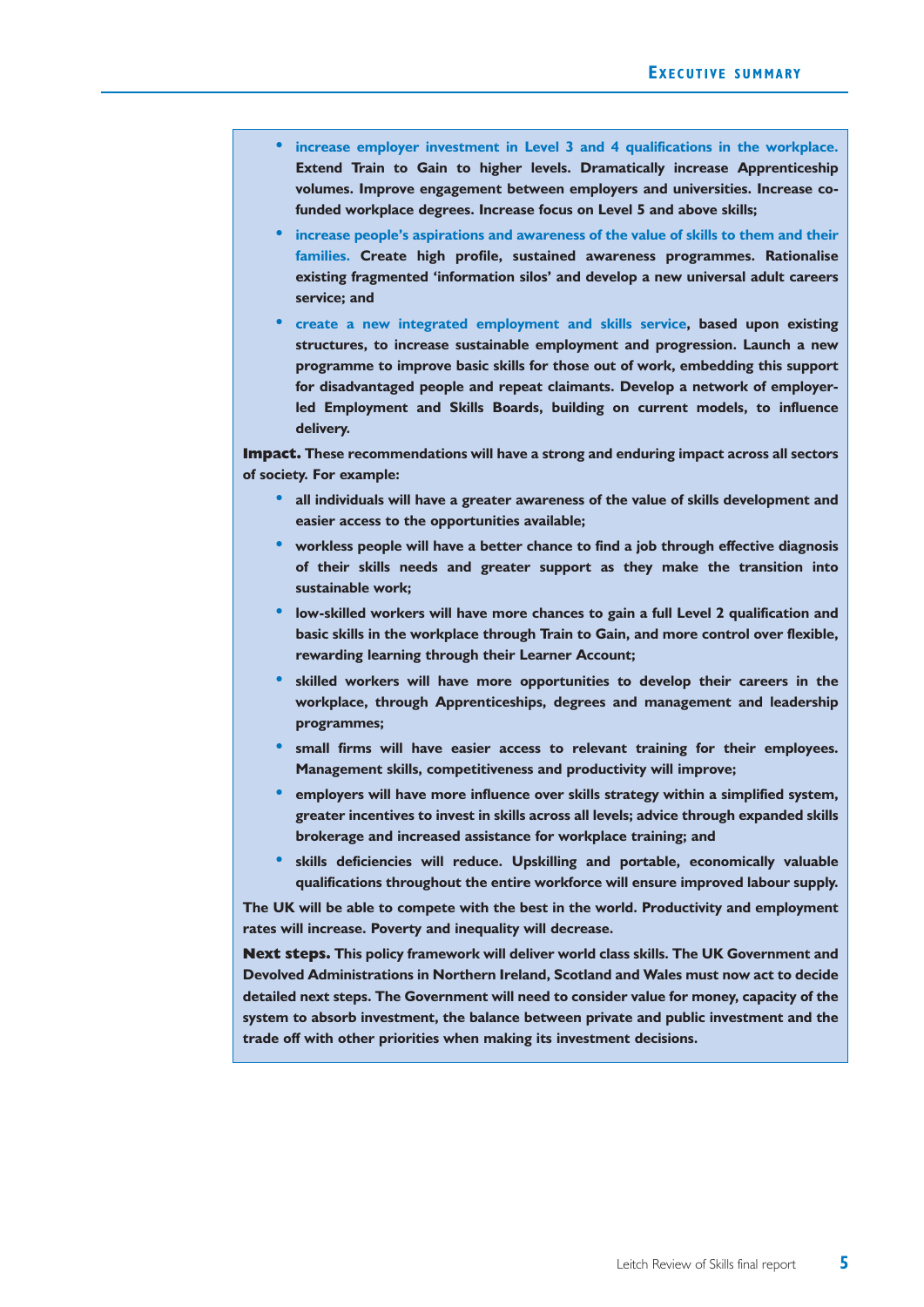**1** The Chancellor of the Exchequer and the Secretary of State for Education and Skills commissioned the Leitch Review in 2004 to examine the UK's optimal skills mix in order to maximise economic growth, productivity and social justice. In addition, the Review was asked by the Chancellor in Budget 2006 to consider how best to integrate employment and skills services.

**2** Skills policy in the UK is devolved. The Review has worked closely with the Devolved Administrations in Scotland, Wales and Northern Ireland. Its analysis of the UK's skills needs has implications for the policies and targets of the Devolved Administrations (DAs).

# **THE CENTRAL IMPORTANCE OF SKILLS**

#### **Box 1: What do we mean by skills?**

**Skills are capabilities and expertise in a particular occupation or activity. There are a large number of different types of skills and they can be split into a number of different categories. Basic skills, such as literacy and numeracy, and generic skills, such as team working and communication, are applicable in most jobs. Specific skills tend to be less transferable between occupations. Most occupations use a mix of different types of skills.**

**The most common measures of skills are qualifications. On the job training in the workplace is a vital source of skills development and career progression. The Review recognises the importance of looking at these wider definitions of skills. For individuals, they provide portability in the labour market, allowing them to demonstrate the skills they have aquired. For employers, they provide valuable signals when recruiting new workers and also motivate employees to complete their training. Qualifications form a major part of employer recruitment strategies, especially screening candidates prior to interview. As** a result, the majority of individuals prefer studying towards a qualification<sup>a</sup> and over one **half of employers say they would like to support their employees to gain qualifications through staff training.b**

**Qualifications can be grouped into five different levels: full level 2 equates to 5 good GCSEs or their vocational equivalents, full level 3 to two or more A Levels and level 4 and above to degree level qualifications. Levels of literacy and numeracy tend to be based on surveys or on the proportion of the workforce with English or Maths qualifications.**

<sup>a</sup> *National Audit Learning Survey*, 2002. <sup>b</sup> *The market for qualifications in the UK,* PWC, 2005.

**3** The UK is in a strong economic position. Economic growth is unbroken for 14 years, the longest period of economic expansion on record. The UK's employment rate is one of the highest in the G7, with 2 million more people employed now than in 1997. The challenge for the UK is to build on this, further increasing prosperity in a changing and more competitive global economy. **The UK economy**

> **4** The UK economy has changed significantly over time. Today the service sector accounts for around three quarters of the UK economy. Almost 29 million people are employed in the UK. Of these, 3 million are self-employed. Small firms with less than 50 employees, excluding the self-employed, account for around one quarter of employment, with large firms accounting for just under one half. The public sector contains more than 20 per cent of total employment. Improving the UK's economic prosperity will mean responding to the challenges that the different types of employer in the UK face.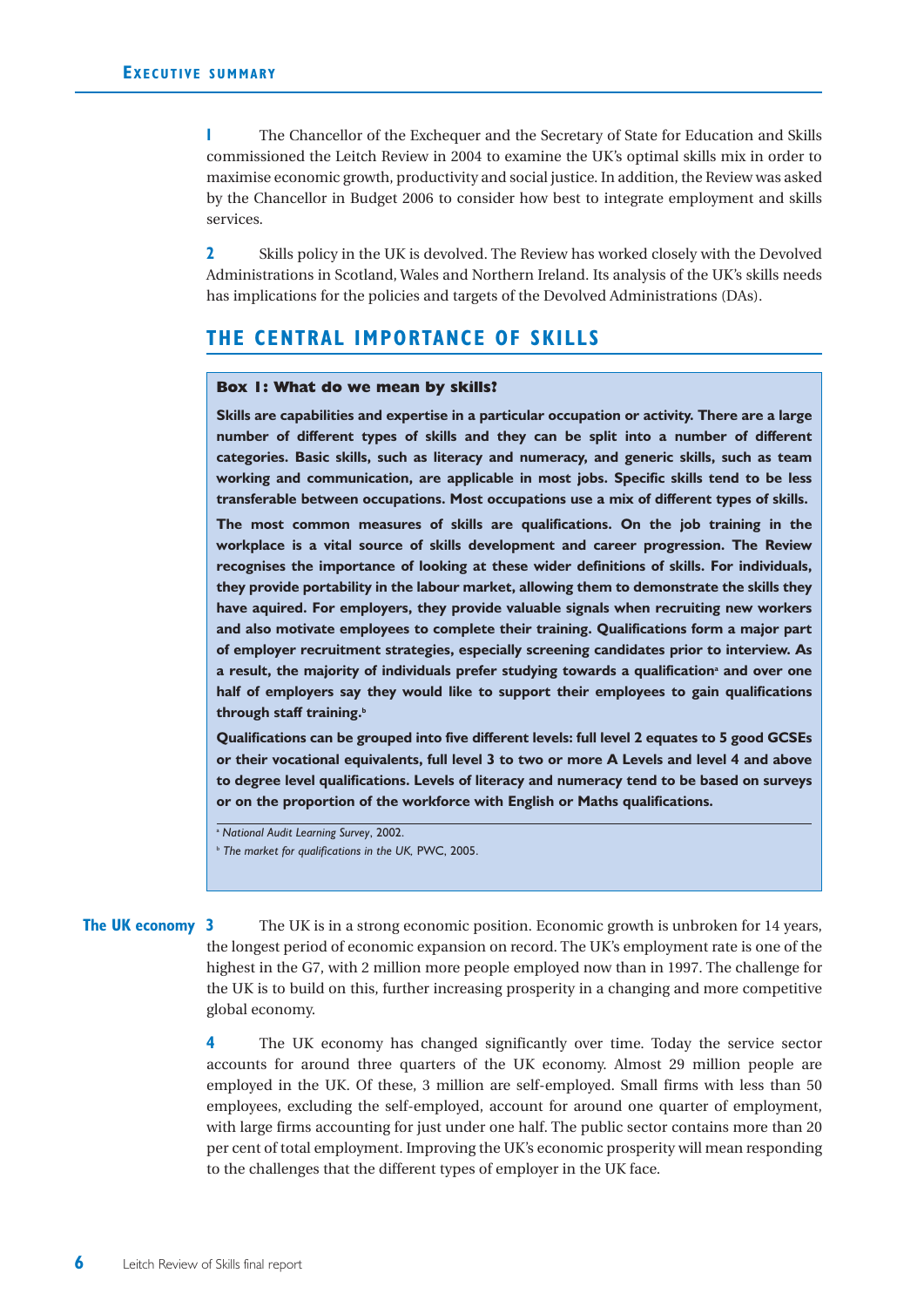#### **5** The UK's challenge is to drive greater increases in prosperity as the global economy changes fundamentally. Emerging economies, such as India and China, are growing **changes** dramatically. In 2005, economic growth in China exceeded 10 per cent. By 2015, China is likely to have become the third largest economy in the world.<sup>1</sup> Technology is rapidly breaking down the barriers between what can and cannot be traded. All work that can be 'digitised', automated, and outsourced can increasingly be done by the most effective and competitive individuals or enterprises, wherever they are located.<sup>2</sup> **Global economic**

**6** Greater economic integration has been accompanied by increased global migration flows. Net migration to the UK was 185,000 in 2005.<sup>3</sup> The latest estimates show that around 510,000 people from the A8 accession countries<sup>4</sup> have registered to work in the UK since May 2004. Migration generally has a positive effect, helping to mitigate skills shortages and fill jobs that cannot be filled domestically. However, the perception is that individual competition for jobs increases in the short-term.

**7** The Review has found that such changes are rapidly increasing the importance of skills. The Organisation for Economic Co-operation and Development (OECD) stresses that, as emerging economies start to deliver high skills at moderate cost, the OECD countries must themselves reform their skills policy.5 As the global economy changes, an economy's prosperity will be driven increasingly by its skills base.

## **Productivity**

**8** The UK's productivity – how much workers produce – has improved in recent years. Despite this, productivity in the UK still lags behind that of comparator nations: the average French worker produces 20 per cent more per hour than the average UK worker, the average German worker 13 per cent more and the average US worker 18 per cent more. Skills are a key lever within our control to improve productivity in the workplace – one fifth or more of the UK's productivity gap with countries such as France and Germany results from the UK's relatively poor skills. Differences in management practices between the USA and the UK, for example, explain 10 to 15 per cent of the productivity gap in manufacturing between the two countries.6 This indicates that both skills provision and management are important elements in increasing productivity.

<sup>1</sup> Based on market exchange rates. See *Long-term global economic challenges and opportunities for the UK*, HM Treasury, 2004.

<sup>&</sup>lt;sup>2</sup> Friedman, 2005.

<sup>3</sup> ONS, 2006.

<sup>4</sup>A8 countries are Czech Republic, Estonia, Hungary, Latvia, Lithuania, Poland, Slovakia and Slovenia.

<sup>5</sup> *Education at A Glance,* OECD 2006.

<sup>6</sup> *Management practices across firms and nations,* Bloom et al., LSE-Mckinsey, June 2005.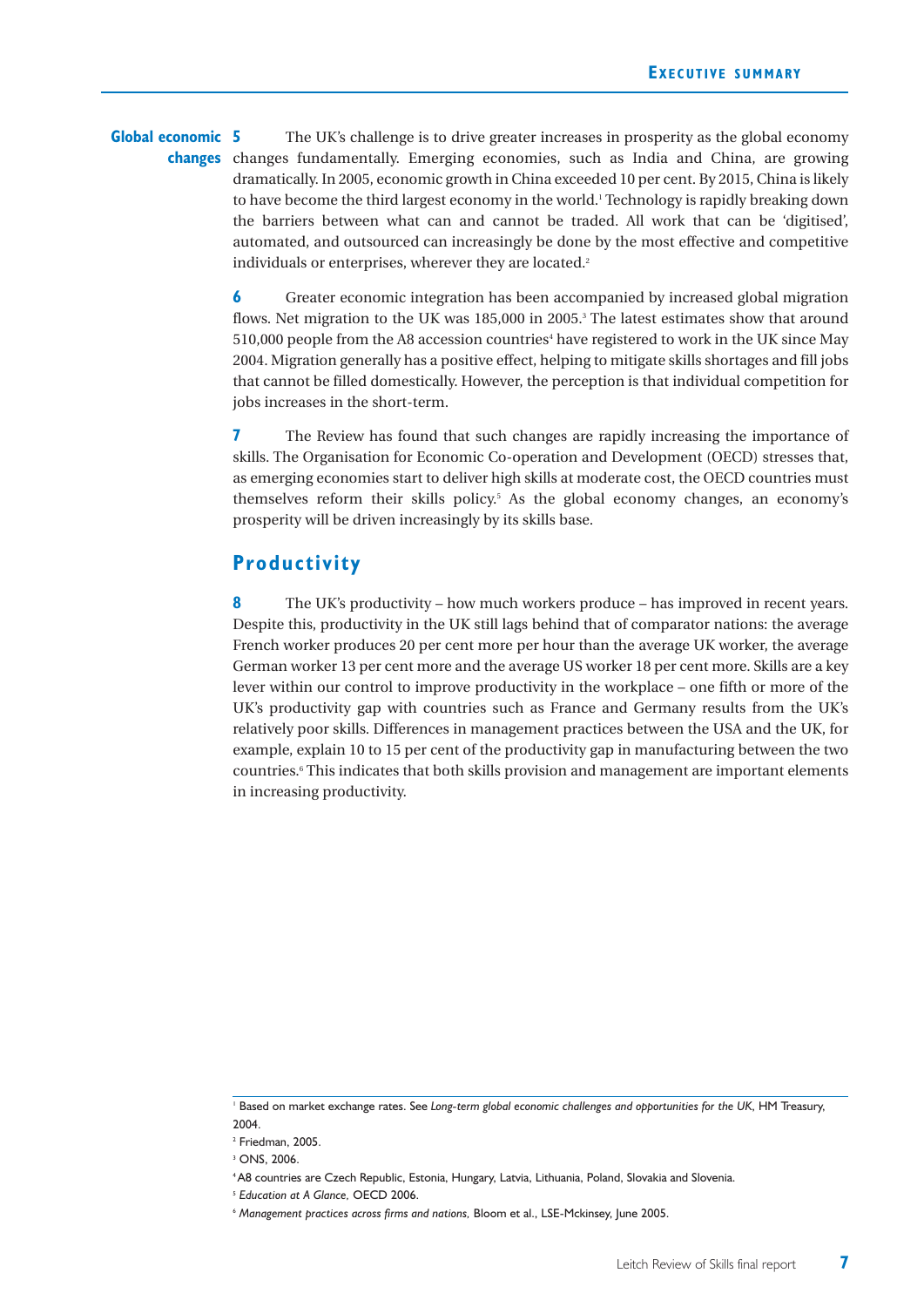

**9** Productivity is increasingly driven by skills. The ability of firms to succeed in the face of growing international competition depends increasingly on the skilled labour force they can draw from. Skilled workers are better able to adapt to new technologies and market opportunities. Higher levels of skills drive innovation, facilitate investment and improve leadership and management. For innovation to be effectively implemented, businesses must be able to draw on a flexible, skilled workforce.

# **Employment**

**10** The UK's employment rate – the proportion of the population in work – is one of the highest in the G7 at almost 75 per cent. The employment rate of disadvantaged groups, such as lone parents and people with health problems and disabilities, has risen faster than the average over the past decade. Despite this, more than 20 per cent are economically inactive (not in work or looking for work). Many people in this group want to work. The UK's economy can drive forward even further by increasing the available workforce.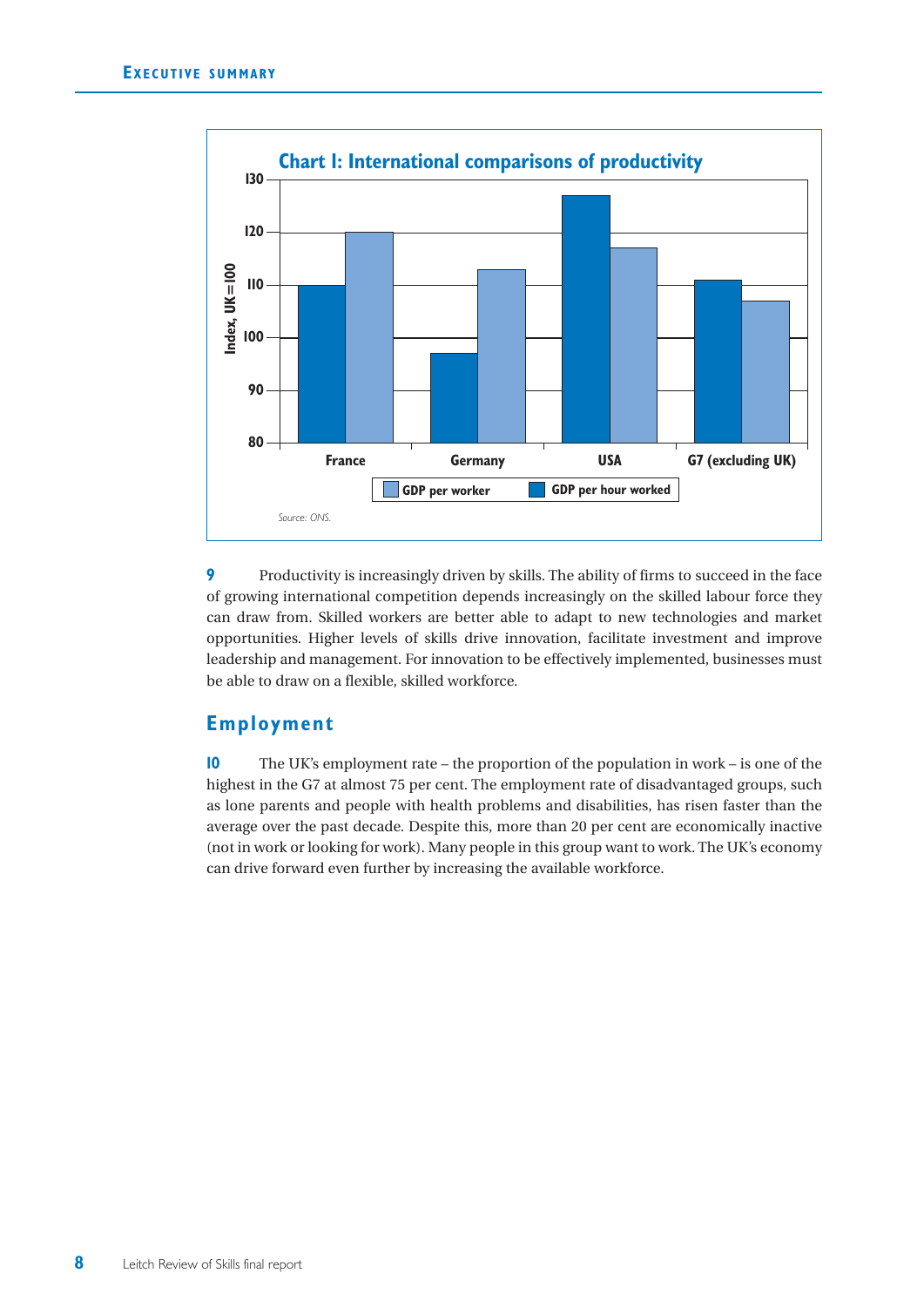

**11** Increasingly, skills are a key determinant of employment – less than one half of those with no qualifications are in work, compared to nearly 90 per cent of those with graduate level qualifications. The employment rate of those with no qualifications has fallen over the past 10 years at a time when the employment rates of most disadvantaged groups have risen more quickly than the average. Lack of skills can be a key barrier to employment for people from some ethnic minorities and other disadvantaged groups.

**12** In the new global economy, people's economic security will not depend on trying to protect particular jobs, holding back the tide of change. It is not enough to rely on the traditional model of protecting people from change. Instead, the best form of welfare will be to ensure people can find their next job, staying in the labour market. The best way to do this is to ensure that people have a basic platform of skills that allows flexibility and can update their skills as the economy changes. For people to progress in the modern labour market, they must be able to update their skills to adapt to change. Updating skills and retraining will increase in importance as many of us have longer working lives. World class skills are inexorably tied to world class employment.

**13** Skills are a key driver of fairness; unequal access to skills has contributed to relatively high rates of child poverty and income inequality in the UK. There are clear links between skills and wider social outcomes, such as health, crime and social cohesion. Skills have important impacts on financial capability, helping households to manage the family finances and family life, enabling parents to help their children with their homework.7 **Wider benefits**

**14** To achieve world class prosperity and fairness in the new global economy, the UK **importance of** must achieve world class skills. Without world class skills, UK businesses will find it world class skills increasingly difficult to compete and innovate. The employment opportunities of the lowest skilled will continue to decline, risking a lost generation, cut off permanently from labour market opportunity. The Review has concluded that, where skills were once *a* key driver of prosperity and fairness, they are now *the* key driver. Achieving world class skills is *the* key to achieving economic success and social justice in the new global economy. **Critical**

<sup>7</sup> *Education and skills: The economic benefit,* DfES, 2003.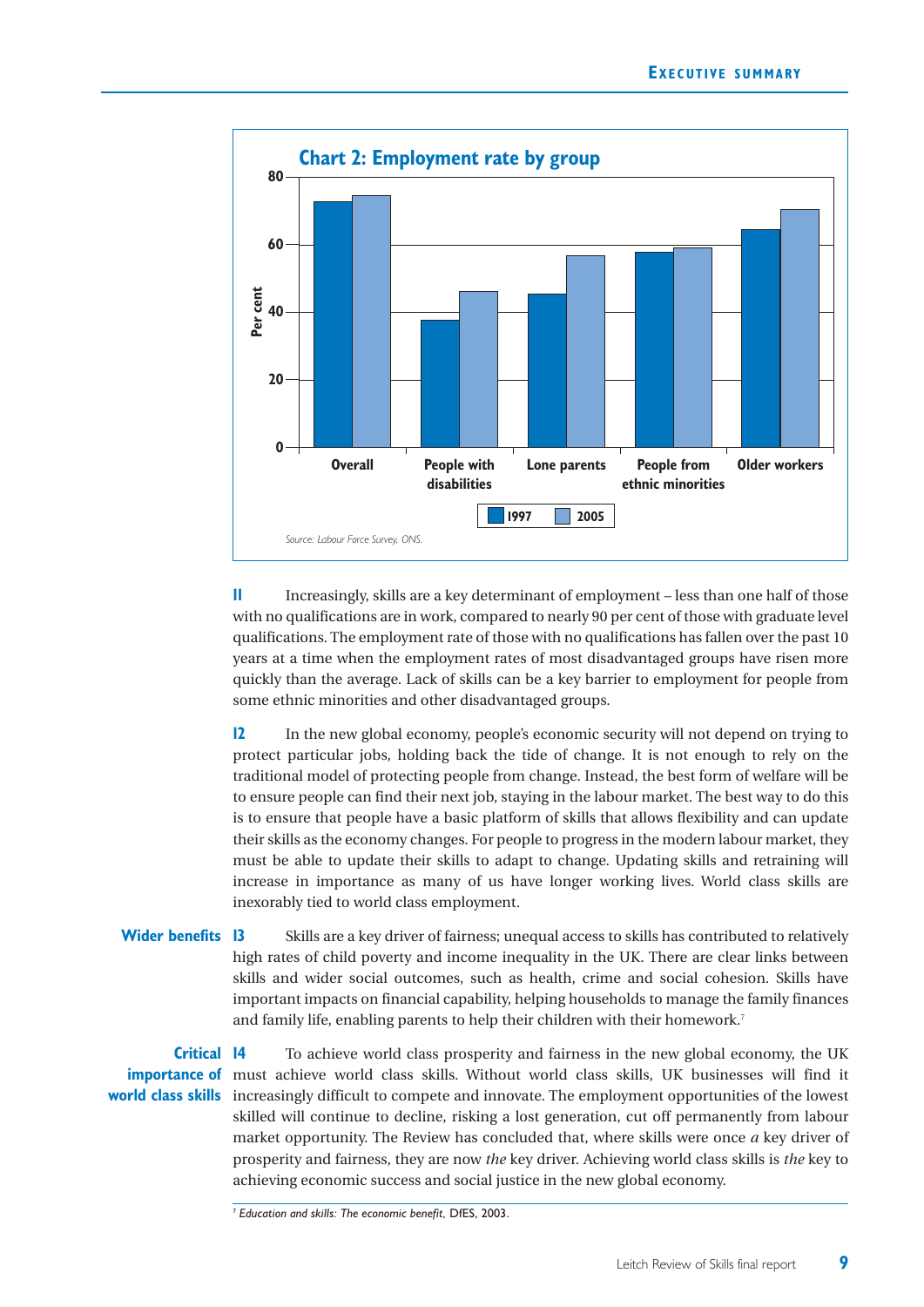# **THE UK'S HISTORIC SKILLS DEFICIT**

**15** The UK's skills base has suffered from historic deficits built up over a long period of time, despite pockets of excellence. The UK's skills base has improved significantly over recent years as reforms have begun to succeed in driving improvements. The proportion of people with a Level 4 and above qualification has risen from 21 per cent in 1994 to 29 per cent in 2005. The proportion of people with no qualifications has fallen from 22 per cent in 1994 to 13 per cent in 2005. The number of Apprentices in England has grown from 76,000 in 1997 to 256,000 in 2005.<sup>8</sup> Today around 42 per cent of young people age 18-30 participate in higher education, more than ever before.

**16** Other countries have also been improving their skills, often from a higher base. As a consequence, the UK's skills base remains mediocre by international standards. In OECD comparisons of 30 countries, the UK lies 17th on low skills, 20th on intermediate and 11th on high skills. 7 million adults lack functional numeracy and 5 million lack functional literacy. 17 million adults lack Level 1 numeracy – equivalent to a low level GCSE. The proportion of people with low or no qualifications is more than double that in Sweden, Japan and Canada. More than 50 per cent of people in countries such as Germany and New Zealand are qualified to intermediate level, compared to fewer than 40 per cent in the UK. The proportion of people with high skills is internationally average, but not world leading. The UK invests 1.1 per cent of GDP in higher education compared to 2.9 per cent in the USA and 2.6 per cent in South Korea.



**17** The Review's interim report, published in December 2005, found that the UK's skills base lags behind that of many advanced countries, the product of historic failures in the education and training system. The challenge of delivering economically valuable skills has

<sup>8</sup> *Departmental Report*, DfES, 2006.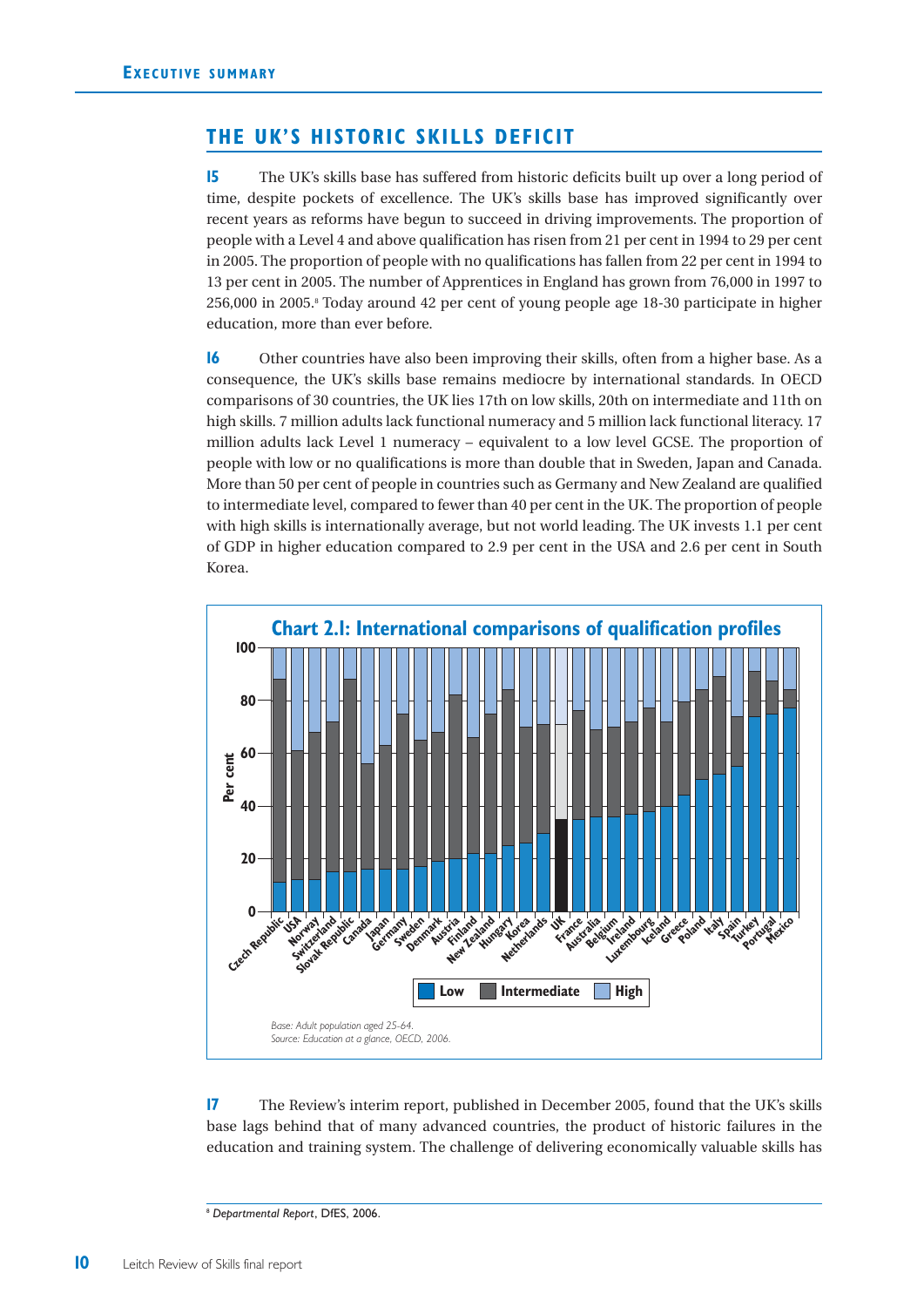been a longstanding concern for the UK. Even back in 1776, Adam Smith's *'The Wealth of Nations'* suggested that *'the greater part of what is taught in schools and universities … does not seem to be the proper preparation for that of business'*.

**18** The balance of responsibilities for improving adult skills between government, employers and individuals has changed over time. In 1964, a period of compulsory training activity for employers began with the introduction of Industrial Training Boards (ITBs) and a training levy system. In 1973, the Manpower Services Commission (MSC) was established to plan workforce skill needs, also with statutory powers to improve skills and training among employers. By the 1980s, most of the ITBs were abolished and more voluntarist initiatives and organisations introduced to replace them. These included Training and Enterprise Councils (TECs) in 1989, and National Training Organisations (NTOs) in 1992, as employer-led bodies to assess sectoral and local training needs.

**19** The previous system was focused on asking employers to collectively articulate their future skills needs and then trying to plan to meet these needs. Too often, collective articulation of future skills needs has been an ineffective and inefficient mechanism. As a result, too much provision has been supply driven, based on trying to predict and provide. Consequently, employers were reluctant to contribute toward training costs because they did not have confidence in the quality of training on offer and felt frustrated by the lack of influence over qualifications. At the same time, they felt let down by poor levels of basic literacy and numeracy resulting from a failing school system.

**20** People were unable to access quality training at a time and place that fitted in with their job, had little choice over training and faced a complex system of financial support. The Government saw its role as protecting people from change through income support, rather than preparing them for it through skills support. It focused on overseeing a training system that tried to predict and provide future skill needs from the centre, rather than empowering people and employers to make the right training decisions for themselves.

- **21** The impact of this was seen in:
	- too little investment by employers in their employees;
	- too little responsibility taken by individuals for their own learning;
	- a qualification system divorced from the needs of the modern workplace; and
	- a welfare system not meeting the needs of people in a fast-changing economy.

#### **Skills in the UK today**

**22** Over the last decade, the division of responsibilities between government, employers and individuals has continued to evolve. A major recent innovation has been the introduction of the Train to Gain service offering employers workplace training to meet their needs, with public subsidy for training for first, full Level 2 qualifications and support for wider training beyond that level. This 'demand-led' approach is a success. The Employer Training Pilots, on which the rollout of Train to Gain is based, proved effective at engaging employers and employees and are popular with business: 30,000 employers and 250,000 employees had participated by March 2006.<sup>9</sup>

<sup>9</sup> ETP Management Information*.*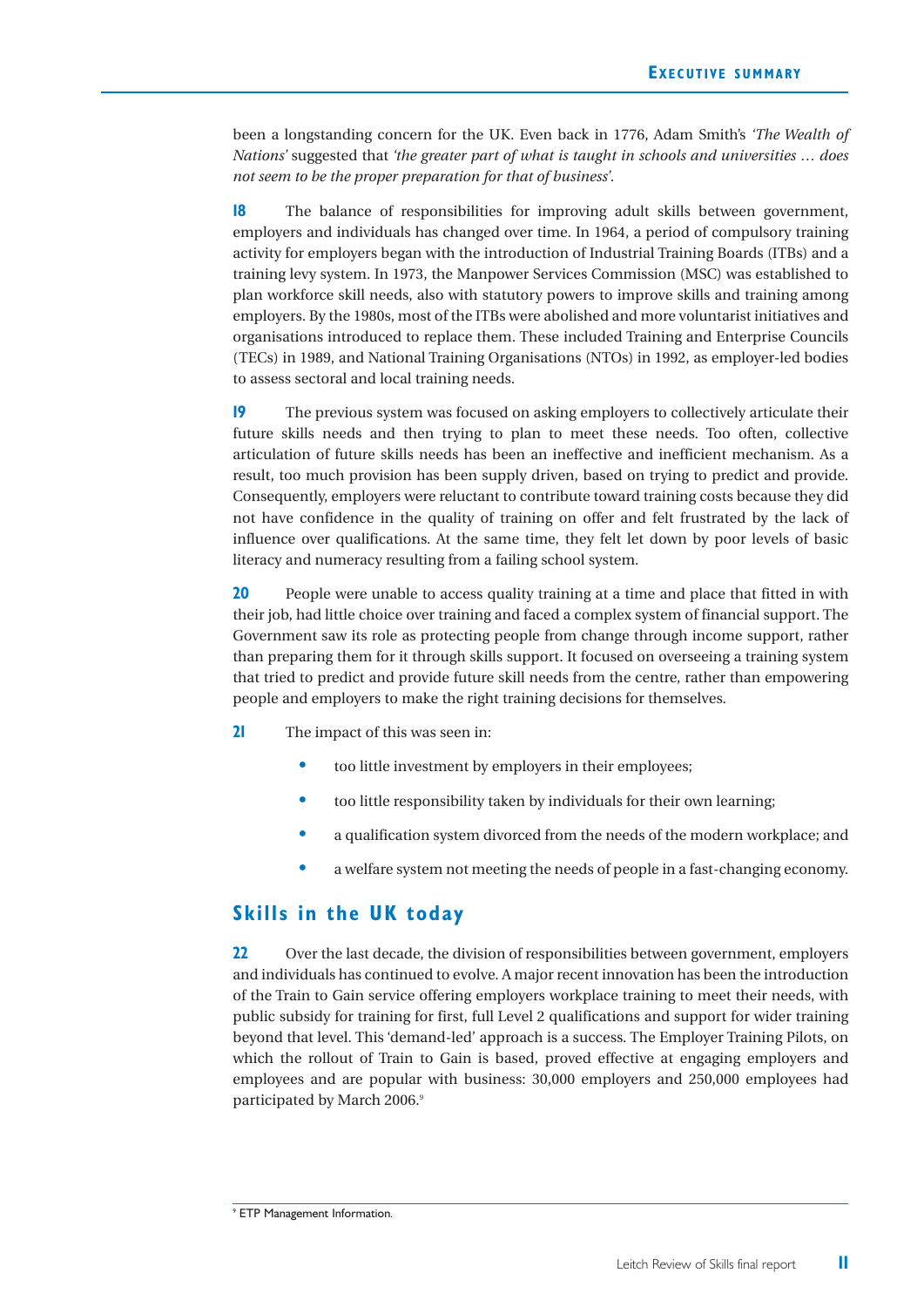**23** Currently, employers collectively articulate their qualification needs through their Sector Skills Council (SSC). Their main tasks have been to drive up employer demand for skills and influence provision through drawing up Sector Skills Agreements (SSAs) to ensure that planned provision meets employer needs. They have also had a lead role in developing Sector Qualification Strategies, alongside the Qualifications and Curriculum Authority (QCA) and developing Skills Academies, together with the LSC. There are encouraging signs that the current system of SSCs is bedding down well, with some examples of excellence. However, overall performance is patchy due to conflicting objectives, the lack of a clear remit, deficiencies in performance management and ineffective leadership. Employers through SSCs are empowered to introduce measures, such as levies and licences to practise, where a clear majority in that sector support it.

#### **Box 2: A demand-led system**

**The Review's analysis shows that previous approaches to delivering skills have been too 'supply driven', based on the Government planning supply to meet ineffectively articulated employer demand. This approach has a poor track record – it has not proved possible for employers and individuals to collectively articulate their needs or for provision to be effectively planned to meet them. Employers are confused by the plethora of advisory, strategic and planning bodies they are asked to input to. Under a planned system, the incentives are for providers to continue doing what they have done in the past so long as that meets the requirements of planning, rather than responding flexibly as demand changes. As a result, less than 10 per cent of employer training is in further education colleges.**

**Recent reforms in England have attempted to develop a more 'demand-led' system, responding to demand rather than trying to plan supply. Train to Gain provides flexible training, designed to meet the needs of employers and employees. Providers only receive funding if they effectively meet the needs of their customers. The Employer Training Pilots show that this approach leads to provision that better reflects the needs of consumers, increasing relevance, higher completion rates and value for money.**

**The Review has concluded that this sort of approach must be embedded across the system so that providers only receive funding as they attract customers, rather than receiving a block grant based upon supply-side estimates of expected demand. Building a demand-led system is the only way in which to increase employer and individual investment in skills and ensure that increased investment delivers economically valuable skills.**

**24** Employers, individuals and the Government all invest significantly in skills improvements. In England, employers spend around £2.4 billion on direct course costs and up to £17.4 billion in total, excluding the wages of employees. Employer investment in skills varies significantly by type of employee, type of employer and sector of the economy. Training by employers is disproportionately focused on highly-skilled workers, who are five times more likely to be trained at work than low skill workers. Around one third of firms do no training at all, and this varies between 50 per cent of employers in some sectors to just under 5 per cent in the best performing sectors.

**25** The Government in England invests around £12 billion on adult skills each year, of which around £4.5 billion is on further education (FE), including work-based learning, and £7.4 billion on higher education (HE). These are the overall costs of tuition, learner support and capital. Individuals will pay £1.35 billion per annum through the new variable tuition fees, on top of the existing £0.9 billion per annum income from standard fees.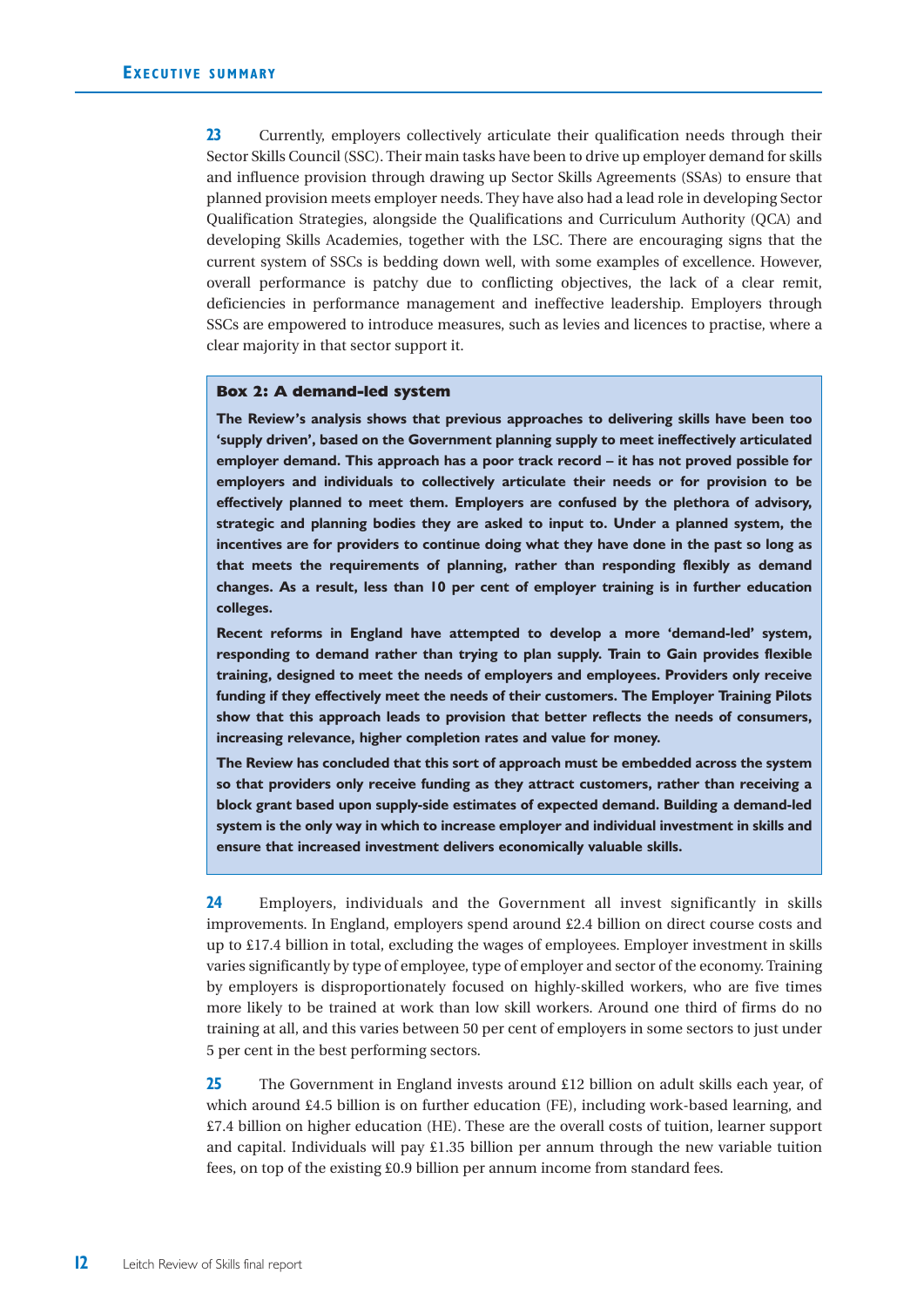**26** However, the combined level of investment compares poorly by international standards. Although the overall proportion of adults trained is relatively high (61 per cent), only 19 per cent of adults in the UK report contributing any of their own funding towards education and training, compared with an OECD average of 37 per cent. In addition funding for higher education in the UK from both public and private sources is low by international standards – less than one half that in the USA and 40 per cent lower than in Sweden.

**Skills and**

**27** The Review has found that the skills and employment systems, which should work in employment tandem to improve people's job chances, are disjointed. Out of work support is not joined up with in work support. There are no effective links between someone moving into work from the New Deal and in work support such as Train to Gain that can help them stay in work and progress. Current skills and employment services have different aims, which means that delivery can be complex with an array of agencies trying to give help and advice to people. As a result, individuals do not receive the support they need and are unsure how and where to access it.

> **28** The key employment objective of the Department for Work and Pensions (DWP) is to increase the employment rate over the economic cycle. It has translated this into operational targets for Jobcentre Plus to help a certain number of people into work each year, with a focus on disadvantaged groups. Welfare to Work providers are also rewarded if their clients are still in work after 13 weeks. The short-term focus moves attention away from pre-work interventions that might improve the sustainability of employment, as well as creating little incentive to build links with in-work support that might improve retention. Two-thirds of Jobseekers' Allowance claims are repeat ones.

### **Skills projections for 2020**

**29** History tells us that no one can predict with any accuracy future occupational needs. The Review is clear that skill demands will increase at every single level. Better skills will be needed at higher levels to drive leadership, management and innovation – these are key drivers of productivity growth. Intermediate skills must be improved to implement investment and innovation. Basic skills are essential for people to be able to adapt to change. People lacking basic skills will be most at risk of exclusion in a global economy.

**30** Improving the skills of young people, while essential, cannot be the sole solution to achieving world class skills. Improvements in attainment of young people can only deliver a small part of what is necessary because they comprise a small proportion of the overall workforce. Demographic change means that there will be smaller numbers of young people flowing into the workforce towards 2020.

**31** More than 70 per cent of the 2020 working age population are already over the age of 16. As the global economy changes and working lives lengthen with population ageing, adults will increasingly need to update their skills in the workforce. There is a pressing need to raise the rates of skills improvements among adults – the UK cannot reach a world class ambition by 2020 without this.

**32** The Government and Devolved Administrations have extremely demanding targets already in place to improve skills across the UK, for young people and adults and across all skill levels. These will be difficult to achieve and must not be taken for granted. Even if these targets are met, the Review has found that the UK will still fail to significantly improve its relative position by 2020, lagging behind key comparator nations with deficits across all skill levels:

- 4 million people will still lack functional literacy skills, and over 6 million will lack functional numeracy skills;
- the UK will be 15th out of 30 OECD countries in low skills, with 11 per cent of those aged over 25 still lacking the equivalent of a basic school leaving qualification, treble that of the best performing OECD countries;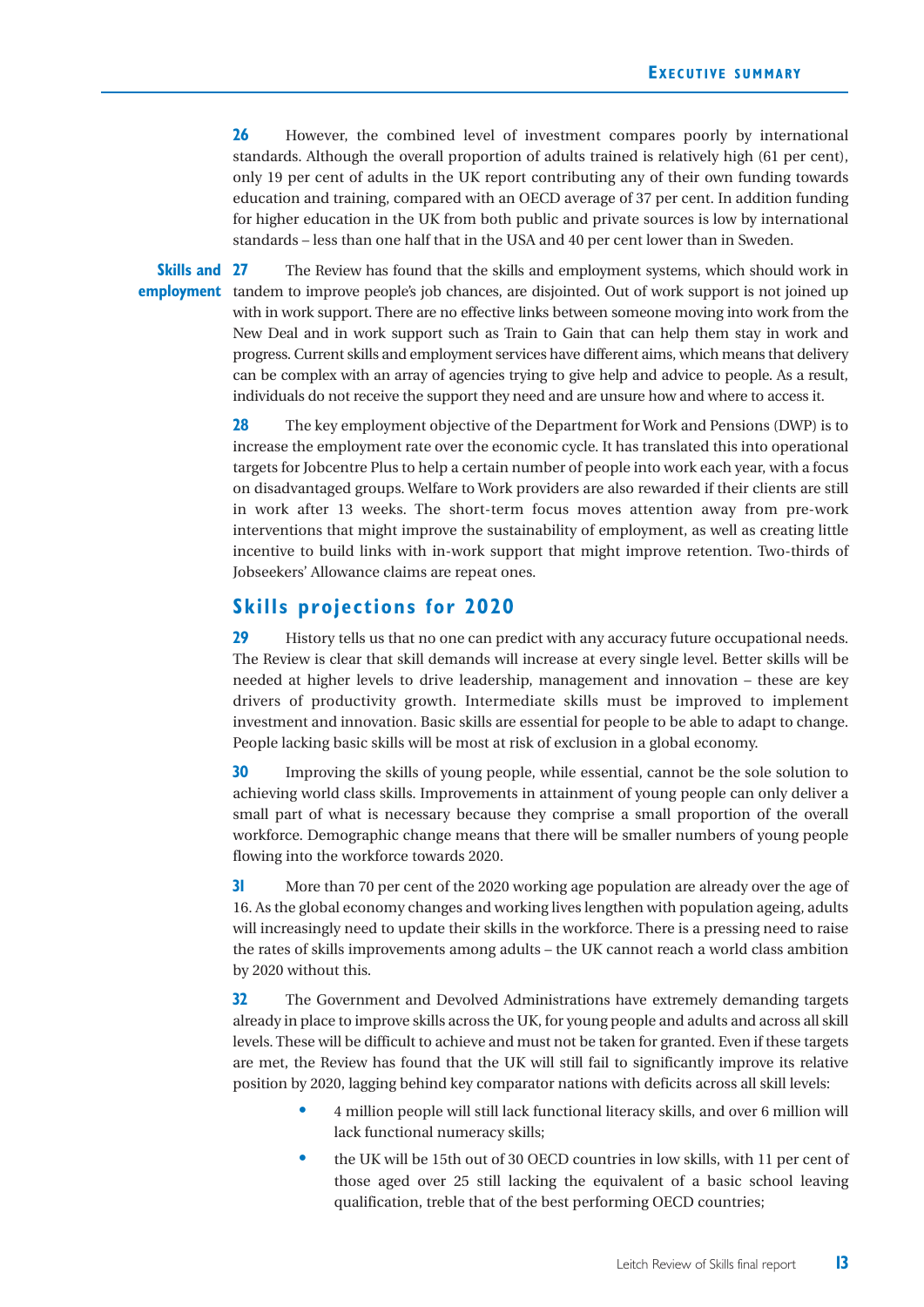- 13th in intermediate skills, with 46 per cent of those aged over 25 qualified to this level, less than in Germany, New Zealand and Finland among others; and
- 13th in terms of those aged over 25 who have attained high qualifications, still lagging behind key comparators such as the USA, Canada, Sweden and Japan.

**33** This continuing shortfall will have profound implications for the UK economy and society, constraining prosperity, business ability to compete, and individual pay and job prospects. To succeed in the new global economy, the UK must raise its sights and aim for world class skills. This will require a new shared national mission, moving beyond the old distinction between voluntarism and compulsion, forging a new compact between the Government, employers, trades unions and individuals.

# **A NATIONAL AMBITION FOR WORLD CLASS SKILLS**

**34 The Review has concluded that the UK must commit itself to a world class skills base in order to secure prosperity and fairness in the new global economy.** The Review recommends moving the UK into the top eight in the world at each skill level by 2020, achieving the top quartile in the OECD.

**35** The Review's analysis shows that achieving world class skills will require the UK to commit to achieving by 2020:**<sup>10</sup>**

- **95 per cent of adults to have functional literacy and numeracy (**basic skills) up from 85 per cent literacy and 79 per cent numeracy in 2005; more than trebling projected rates of improvement to achieve a total of 7.4 million adult attainments over the period;
- **exceeding 90 per cent of the adult population qualified to at least Level 2**, with a commitment to achieving world class levels as soon as feasible, currently projected to be 95 per cent. An increase from 69 per cent in 2005; a total of 5.7 million adult attainments over the period;
- **shifting the balance of intermediate skills from Level 2 to Level 3.** Improving the esteem, quantity and quality of intermediate skills. Boosting the number of Apprentices to 500,000 by 2020; a total of 4 million adult Level 3 attainments over the period; and
- **world class high skills, exceeding 40 per cent of the adult population qualified to Level 4 and above**, up from 29 per cent in 2005, with a commitment to continue progression. Widening the drive to improve the UK's high skills to encompass the whole working-age population, including 18-30 year olds; a total of 5.5 million attainments over the period. Increase focus on Level 5 and above skills.

**36** These are stretching ambitions, more than doubling the projected rate of attainment in many cases. They are more coherent than the current set of targets: focused on outcomes, measuring attainment rather than participation and covering the whole adult population rather than subsets. Crucially, however, these ambitions will not deliver economic benefits unless they are based on economically valuable skills that are effectively used in the workplace.

<sup>10</sup> Adults means aged 19 to State Pension age.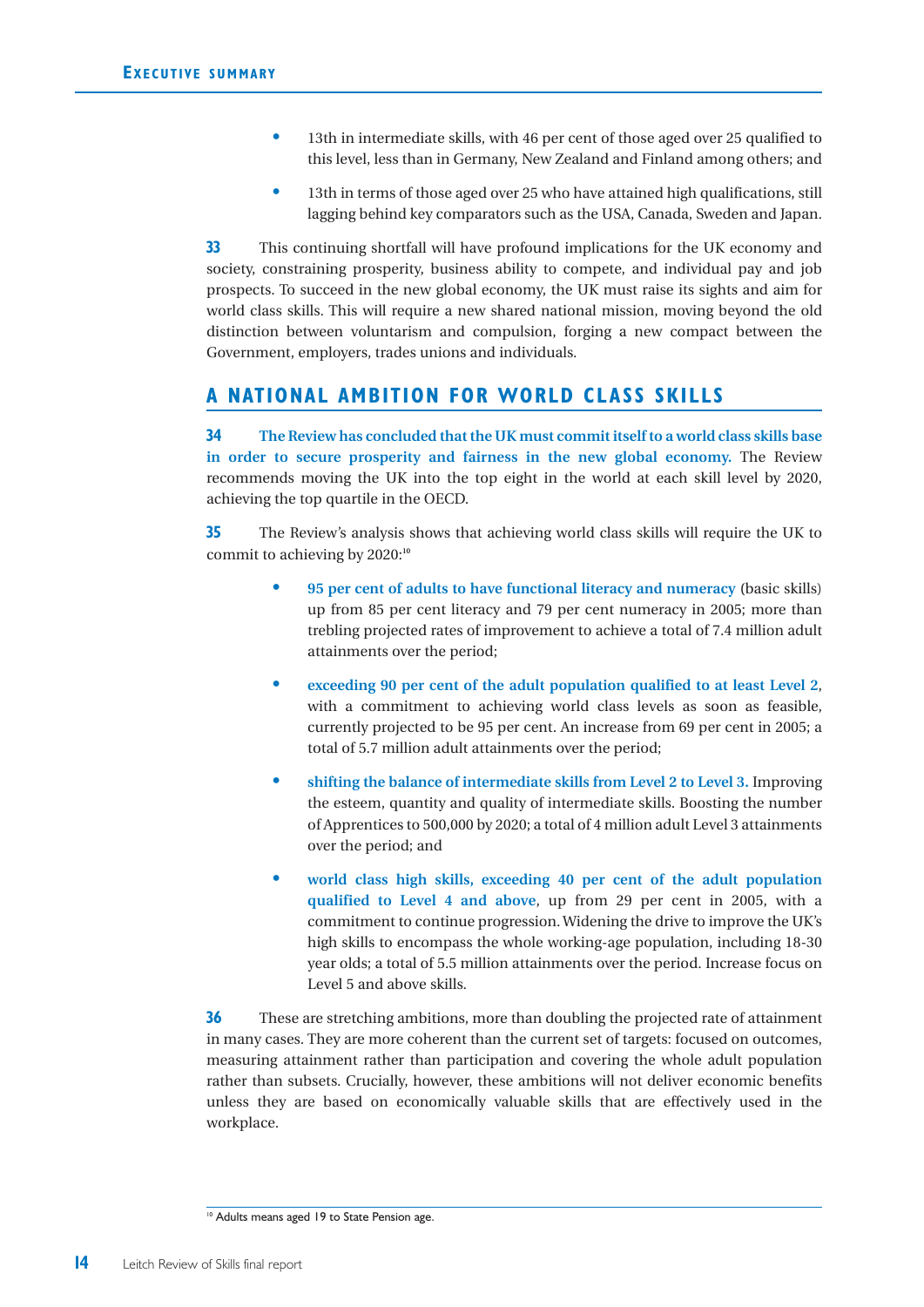#### **The impact of world class skills**

**37** The Government is committed to increasing the share of GDP devoted to education over the lifetime of this Parliament. Spending on skills will benefit as a result of this commitment. The level of ambition set out in this report will require additional investment by the State, employers and individuals. The Review recognises that greater efficiency in delivery, economies of scale and rationalisation in the skills landscape should reduce these costs.

**38** This report recommends the optimal level of skills in the economy. The Review estimates that additional annual investment in skills up to Level 3 will need to rise to around £1.5 - £2 billion by 2020 if we are to achieve world class status at basic and intermediate levels. In addition, increased investment is required in higher education to achieve world class status. Uncertainties over HE participation data and unstable trends across much of the OECD, make it problematic to provide accurate costings for world class levels. There will be a review of funding arrangements for HE in 2009.

**39** It is vital that the necessary reforms and capacity are in place to make best use of any additional investment, for example, to ensure that the additional qualifications are economically valuable. Increasing investment should be phased in carefully over time to ensure that value for money is maintained.

**40** The costs of raised ambitions must be shared between government, employers and responsibility individuals. Government investment in skills should be focused on ensuring everyone has the opportunity to build a basic platform of skills, tackling market failures and targeting help where it is needed most. There are key market failures at all skill levels, but these impact most at the bottom end. The Review recommends a much clearer financial balance of responsibility, based on clear principles of Government funding to be targeted at market failure and responsibility shared according to economic benefit. To meet additional investment this means: **Balance of**

- the Government should provide the bulk of funding for basic skills and the platform of skills for employability, with employers cooperating to ensure employees are able to achieve these skills;
- for higher intermediate skills (Level 3) employers and individuals should make a much higher contribution, in the order of at least 50 per cent; and
- at Level 4 and above, individuals and employers should pay the bulk of the additional costs as they will benefit most.

**41** An outstanding question for Government is to translate these principles into funding formulae, in England for Train to Gain, Learning Accounts and university tuition fees. Where the Government does invest, funding must meet employers' and individuals' needs, within this framework of responsibilities.

**42** The Review has estimated the enormous benefits that achieving this ambition would bring for the UK. The prize means more economic prosperity and increased social justice. It would deliver a possible net benefit of at least £80 billion over 30 years, an annual average of £2.5 billion. This would be driven by increased productivity and improved employment. The rate of productivity growth would increase by at least 10 per cent, helping to close the UK's productivity gap and leaving the average worker producing £1,800 more output each year by 2020 than would otherwise be the case. **'The prize'**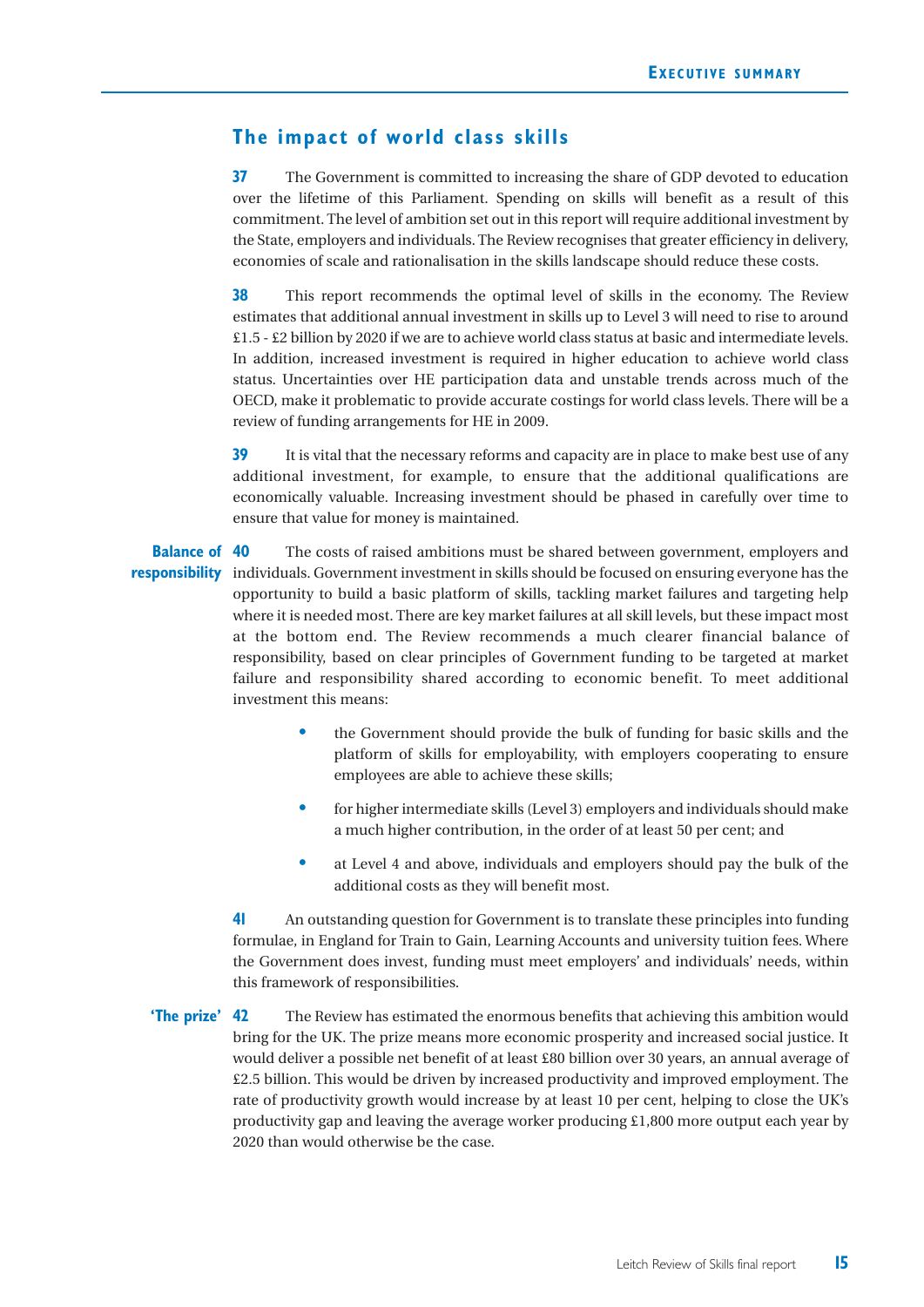**43** The employment rate would grow 10 per cent more quickly than projected, with at least an additional 200,000 people into work by 2020, helping to move towards the ambition of an 80 per cent employment rate. People will have a fairer chance to progress, there will be less social deprivation and positive wider impacts on health, crime and social cohesion.

## **Delivering world class skills**

#### **44** If the UK is to achieve a world class skills base, it must aim for world class attainment among young people. It is unacceptable in the 21st century in the fifth richest economy in the world that young people should leave school unable to read, write and add up. Yet over one in six young people in England do.<sup>11</sup> The UK must avoid a new generation of people leaving school without basic skills. **Young people**

**45** Despite recent improvements, the UK's post-16 participation in education and training is below the OECD average. At age 17, 83 per cent are enrolled in education and training, compared to more than 90 per cent in the best performing countries. International evidence suggests that parity of esteem of the vocational route and a smoothing of the current break point at age 16 are needed to achieve world-leading levels of post-16 participation in education and training. The new specialised Diplomas in England are critical to increasing participation in education and training for all young people. **14-19 reform**

> **46** The 14 – 19 Reform Programme must successfuly deliver a fully integrated 14 – 19 phase, including curriculum, funding and financial support; and must ensure appropriate stretch and breadth in A levels. The 2008 Review of progress as set out in the 14 – 19 White Paper published in February, 2005 will be important in identifying what more can be done to achieve their objectives. Once the Government is on track to successfully deliver Diplomas, with rising participation at age 17 and significant improvement in the OECD rankings, it should implement a change in the law, so that all young people must remain in full or parttime education or workplace training up to the age of 18.

> **47** Participation in higher education has increased significantly over the last decade so that around 42 per cent of young people now participate in higher education, driving a welcome increase in the proportion of highly skilled workers. However, access to university is extremely inequitable and the correlation between the chances of going to university and parental income have strengthened in recent years. Far too many young people who have the ability to go university are unable to do so because of their background. To tackle this situation will require firm Government action to raise aspirations across society so that those with the ability expect to go to university no matter what their background. It will require continuing the current trend so that standards in schools in the poorest areas rise to match those in the richest areas. And it will require firm action by the regulatory body, the Office for Fair Access.

> **48** For the benefits of world class skills to be realised, the Review recommends the following principles underpin their delivery:

> > shared responsibility. Employers, individuals and the Government must increase investment and action. Employers and individuals should contribute most where they derive the greatest private returns. Government investment must focus on building a basic platform of skills for all, tackling market failures and targeting help where it is needed most;

<sup>&</sup>lt;sup>11</sup> Skills for Life Survey, DfES, 2003.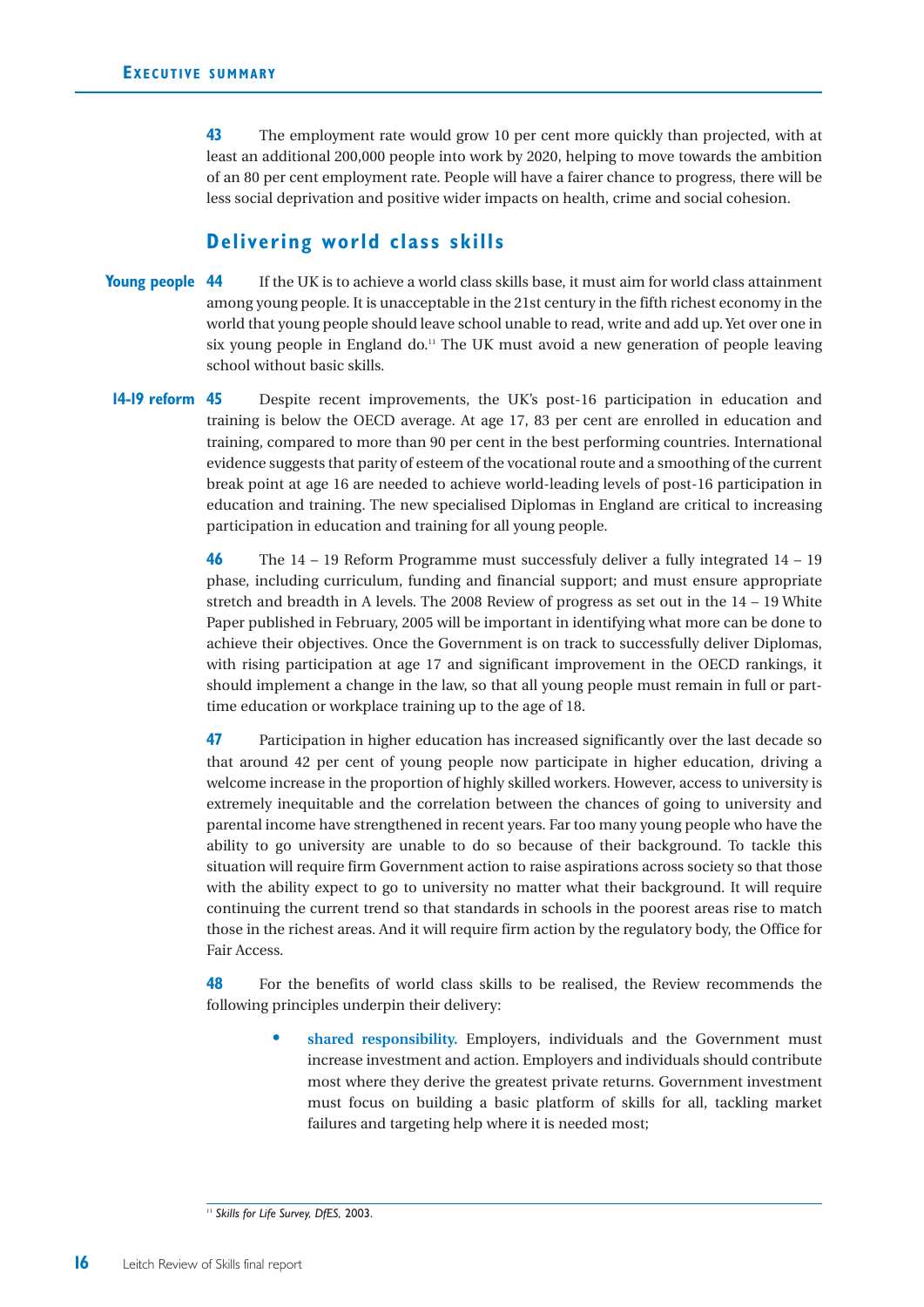- **focus on economically valuable skills.** Skill developments must provide real returns for individuals, for employers and for society at large. Where possible, skills should be portable to deliver mobility in the labour market for individuals and employers;
- **demand-led skills.** The skills system must meet the needs of individuals and employers. Vocational skills must be demand-led rather than centrally planned;
- adapt and respond. No one can accurately predict future demand for particular skill types. The framework must adapt and respond to future market needs; and
- **build on existing structures.** Don't always chop and change. Instead, improve the performance of the current structures through simplification and rationalisation, stronger performance management and clearer remits. Continuity is important.

**49** Since 1945, debate has polarised around whether government needs to regulate to **partnership** increase employer investment in training. The Review recommends a new partnership, building on the success of Train to Gain in England, that meets the new challenges the UK faces through common action. In practice, this means: **A new**

- **Government**, investing more, focusing on the least skilled. Ensuring that the education system delivers a highly-skilled flow into the workforce. Creating a framework to ensure employers and individuals drive the skills system so it delivers economically valuable skills. Being prepared to act on market failures, targeting help where it is needed most. Regulate if necessary and with care to reach the UK's skills ambitions.
- **employers**, to increase their investment in skills to raise productivity, wherever possible increasing investment in portable, accredited training. Ensuring that the skills system delivers economically valuable skills by effectively influencing the system. Pledging to support their low-skilled employees to reach at least a first, full Level 2. Introducing sectoral measures such as levies, where a majority of employers in the sector agree; and
- **individuals**, raising their aspirations and awareness. Demanding more of themselves and their employers. Investing more in their own skills development.

### **A DEMAND-LED SKILLS SYSTEM**

**50** To achieve a skills system that adds economic value, the Review recommends a simplified demand-led skills system with employers and individuals having a strong and coherent voice.

**51 Route all adult vocational skills public funding in England, apart from community learning, through Train to Gain and Learner Accounts by 2010.** The (LSC) Learning and Skills **funding** Council has made good progress in streamlining its operations. Going forward, the Review recommends further significant streamlining of the LSC and its working relationships with other partners. The LSC will continue to manage Train to Gain, Learner Accounts, Apprenticeships, process funding and ensure effective provider competition. There are some programmes which cannot be made wholly demand-led such as those for adults with disabilities. However, as far as possible, funding should be routed through mechanisms which put effective purchasing power in the hands of customers. This will give training providers a **Demand-led**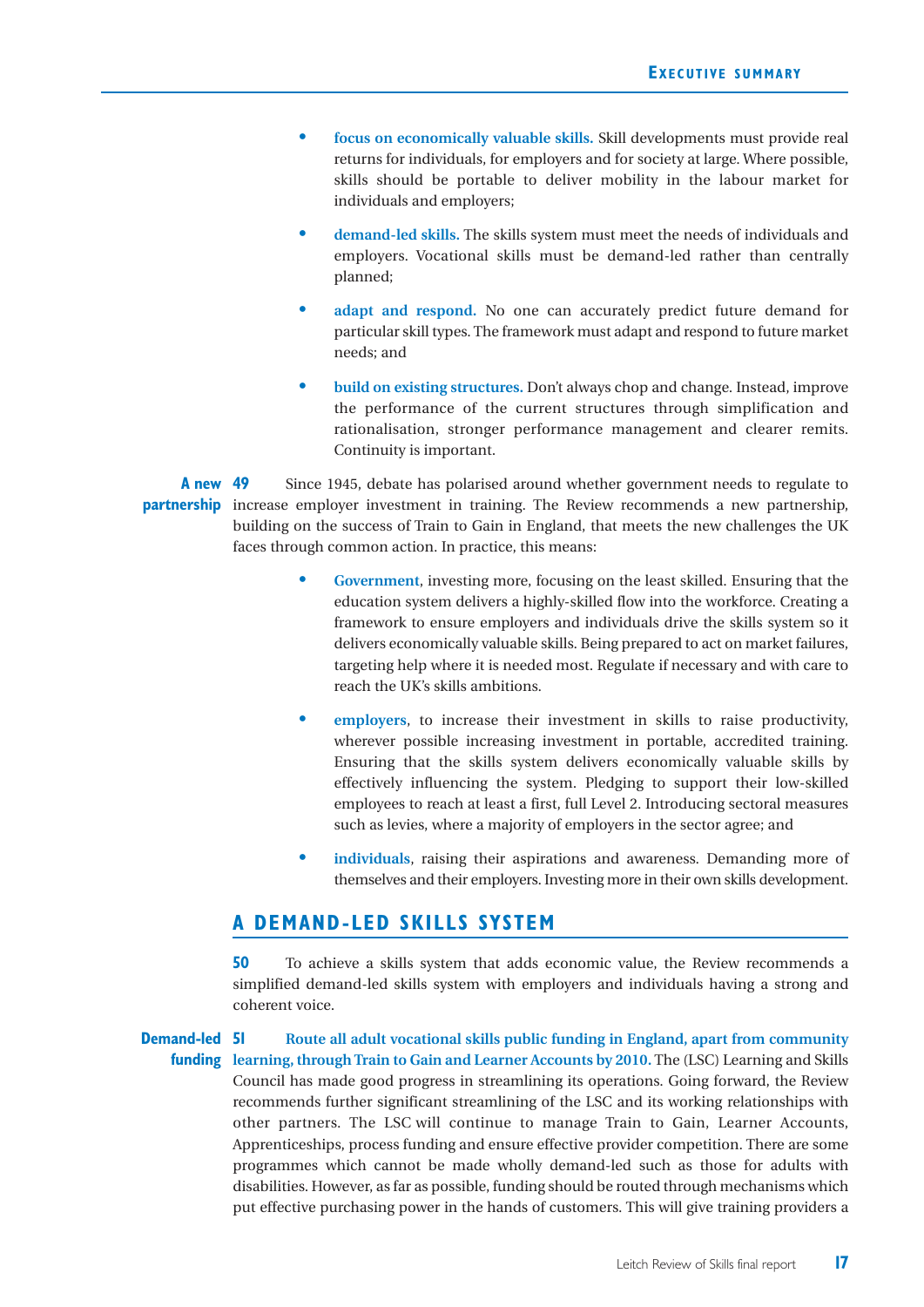real incentive to deliver the skills that employers and individuals need, flexibly and responsively. If providers do not deliver, they will not receive public funding. This will ensure that providers deliver training that directly reflects demand from local employers and individuals. This approach is an opportunity for training providers, including FE colleges, to raise their game, to compete on merit and to secure healthy growth. The Devolved Administrations should consider how best to ensure that provision is effectively led by the needs of employers and individuals.

**52 Strengthen the employer voice, through the creation of a dynamic, employer-led Employment and** Commission for Employment and Skills to deliver greater leadership and influence, within a Skills national framework of individual rights and responsibilities. This will rationalise the existing system by merging and streamlining the Sector Skills Development Agency (SSDA) and the National Employment Panel (NEP), both operating across the UK, into a new organisation. In England, the Commission will also replace the Ministerially-led Skills Alliance and will ensure better integration of the current, disjointed Employment and Skills services. It will be responsible for: **Commission for**

- reporting on progress towards the UK's world class ambitions; scrutinising system objectives and delivery; recommending policy and operational improvements and innovations; and
- SSCs and a network of Employment and Skills Boards.

**53** Establishing the employer-led Commission, will help to 'depoliticise' the skills agenda by securing a broad political and stakeholder consensus for the UK's world-class ambitions for 2020 and beyond. This will allow the UK to take a clearer, long-term view of its employment and skills needs towards 2020. Several Cabinet members will have an interest in the Commission. The Review suggests that it reports to the Prime Minister, or the Chancellor of the Exchequer supported by the Secretaries of State for Education and Skills, Work and Pensions and Trade and Industry. The Commission will also report to senior Ministers in Scotland, Wales and Northern Ireland. It will be chaired by an eminent business leader and comprise senior, high profile figures, including the Director General of the CBI and the General Secretary of the TUC. It will also include independent members, for example, relevant academics and representatives from the voluntary sector.

**54 Increase employer engagement and investment in skills** – building on international **Councils** evidence of successful sectoral approaches in Australia and the Netherlands and examples of excellence from existing SSCs. Reform, relicense and empower SSCs to focus on: **Sector Skills**

- taking the lead role in developing occupational standards, approving vocational qualifications;
- taking the lead role in collating and communicating sectoral labour market data;
- raising employer engagement, demand and investment; and
- considering collective employer action to address specific sector skills needs.

**55** This clearer remit will make it easier to judge whether SSCs are performing effectively. The increased responsibility SSCs will have under this more focused remit, particularly their lead role in qualifications, will give employers a much greater incentive to engage with their SSC and performance manage it from the bottom up. The Commission will performance manage SSCs from the top down, relicensing those that are failing.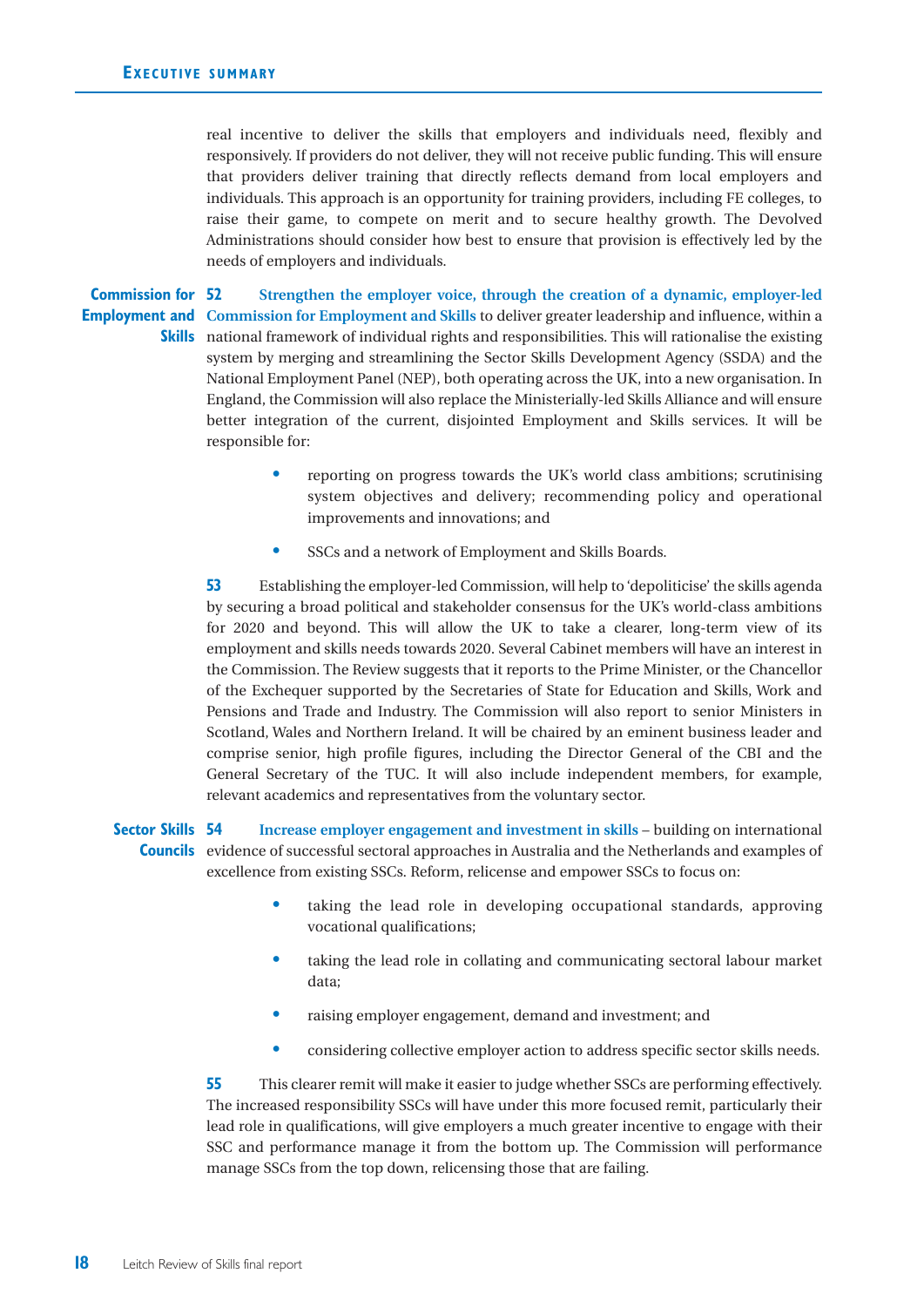**56 For vocational qualifications, only those approved by SSCs should qualify for public funding.** Ensuring that only those qualifications approved by employers attract public funding will lead to a simplified qualification system, with fewer qualifications overall and only qualifications delivering economically valuable skills, attracting a return in the labour market, receiving public funding. This would apply to funding for work-based learning qualifications. SSC approved qualifications will be overseen by the QCA operating a riskbased, light-touch regulatory regime. There are currently over 22,000 qualifications which present a confusing picture for employers and individuals. **SSCs should develop a short list of valid qualifications, with a very significant reduction in the overall number by 2008.**

**57** The Review recommends that Train to Gain brokers are tasked to work with a full range of employers while retaining their focus on 'harder to reach' firms. The LSC's National Employer Service should be expanded to provide a more effective advisory and brokerage service to larger firms. **Brokerage**

> **58** Together, these reforms will deliver a simplified, economically valuable skills system driven by demand rather than central planning. This will transform the incentives of providers, requiring them to actively react to employers and individuals, rather than recruiting students to meet supply-side targets.

## **EMPLOYER ENGAGEMENT**

#### **Basic platform of skills**

**59** Of the 11.5 million adults currently lacking a Level 2 qualification, almost 7 million are in employment. Level 2 broadly equates to 5 GCSEs A\*-C or equivalent. Increasingly, Level 2 is the minimum platform of skills required for employment and business competitiveness, as global economic changes reduce the employment opportunities for the unskilled. Exceeding 90 per cent of adults having a Level 2 qualification, achieving 95 per cent as soon as feasible, will require the commitment and sustained action on behalf of Government, employers and individuals.

**60** The most recent and successful approach to delivering this platform of skills to employees is through Train to Gain, delivering training flexibly and tailored to meet the needs of employers and employees. The Government has committed to increase funding to Train to Gain to £1billion by 2010. The Review's analysis, in Chart 4, shows that, despite the expected success of Train to Gain in England, it will be extremely stretching for the UK to move from the 70 per cent qualified to at least Level 2 today to world class by 2020.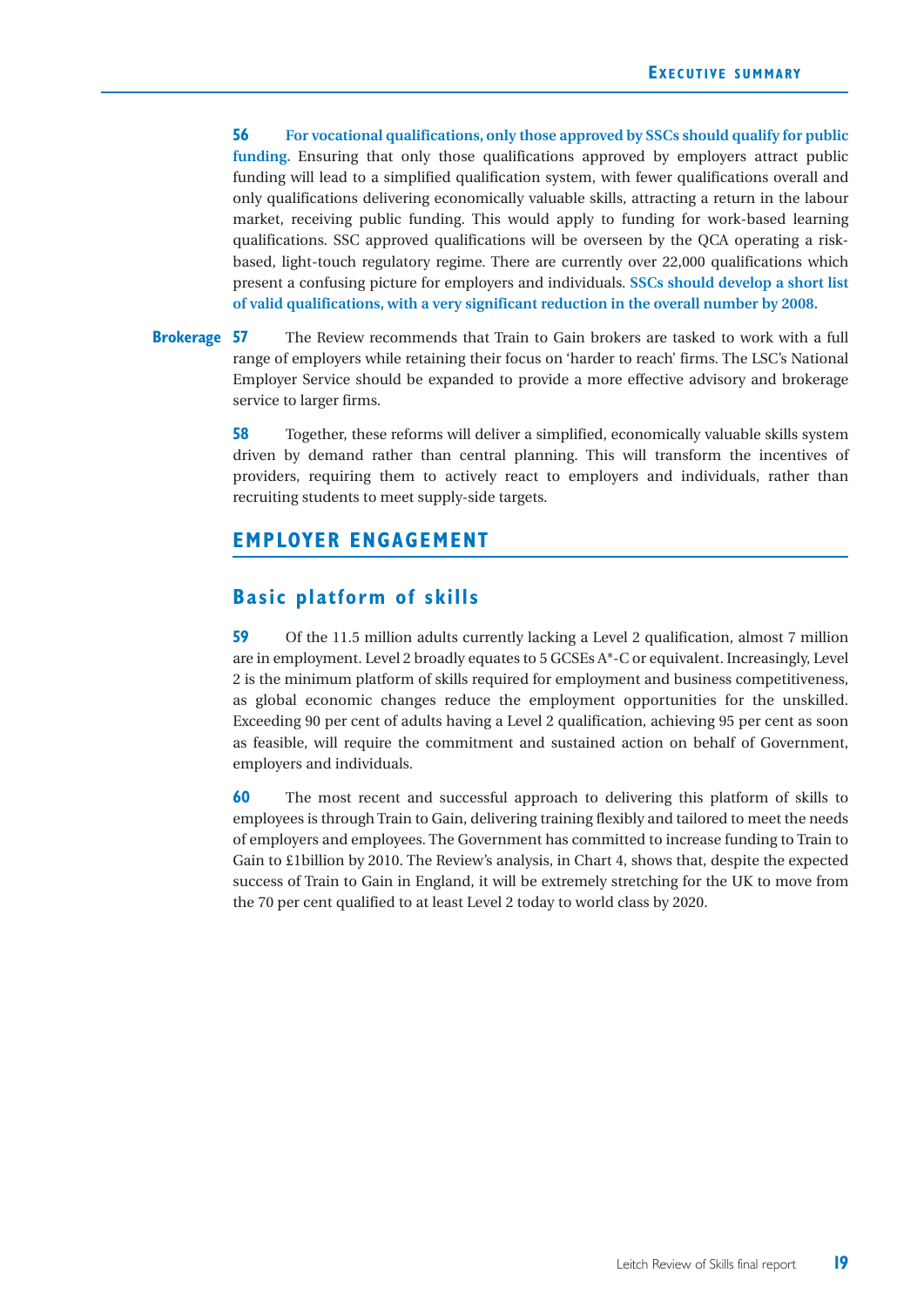

**61** In a recent initiative in Wales, over 10 per cent of employees are already covered by a Basic Skills Pledge by their employers, guaranteeing them access to training in work. **The Review recommends that the Government work with employer representative organisations to support and encourage all employers in the UK in making a skills pledge building on recent experience in Wales. The skills pledge would be a specific promise to the workforce that every eligible employee would be helped to gain basic skills and a level 2 qualification.** A major campaign, with public and private employer champions, would encourage employers to make a 'Pledge' that every relevant employee be enabled to gain basic and Level 2 equivalent skills – with tuition costs from the Government and time allowances at work. Government should consider giving small employers wage compensation for these time allowances. With key employers leading the way, the Review sees the potential of mass employer engagement with the 'Pledge' to deliver significant early progress against the world class objectives at Basic Skills and Level 2. **The Pledge**

**62 In 2010, the Government and the Commission should review progress in the light of take-up and employer delivery on their 'Pledges'. If the improvement rate is insufficient, workplace Government should introduce a statutory entitlement to workplace training** for individuals **training at** Level 2 without a full Level 2 qualification, delivered in England through Train to Gain. The entitlement will need to be carefully designed so that it minimises bureaucracy and avoids being overly prescriptive. It must be designed in consultation with employers and trades unions. **Entitlement to**

> **63** Investors in People (IiP) can engage employers in developing the skills of their employees to enhance business performance, recognising achievement through a common standard. **The Government should, in consultation with the Commission and leading employers, review the remit of IiP, to consider how IiPUK and its products, including the Standard itself and the new 'profile' tool, should be reshaped to support delivery of the Review's ambition.**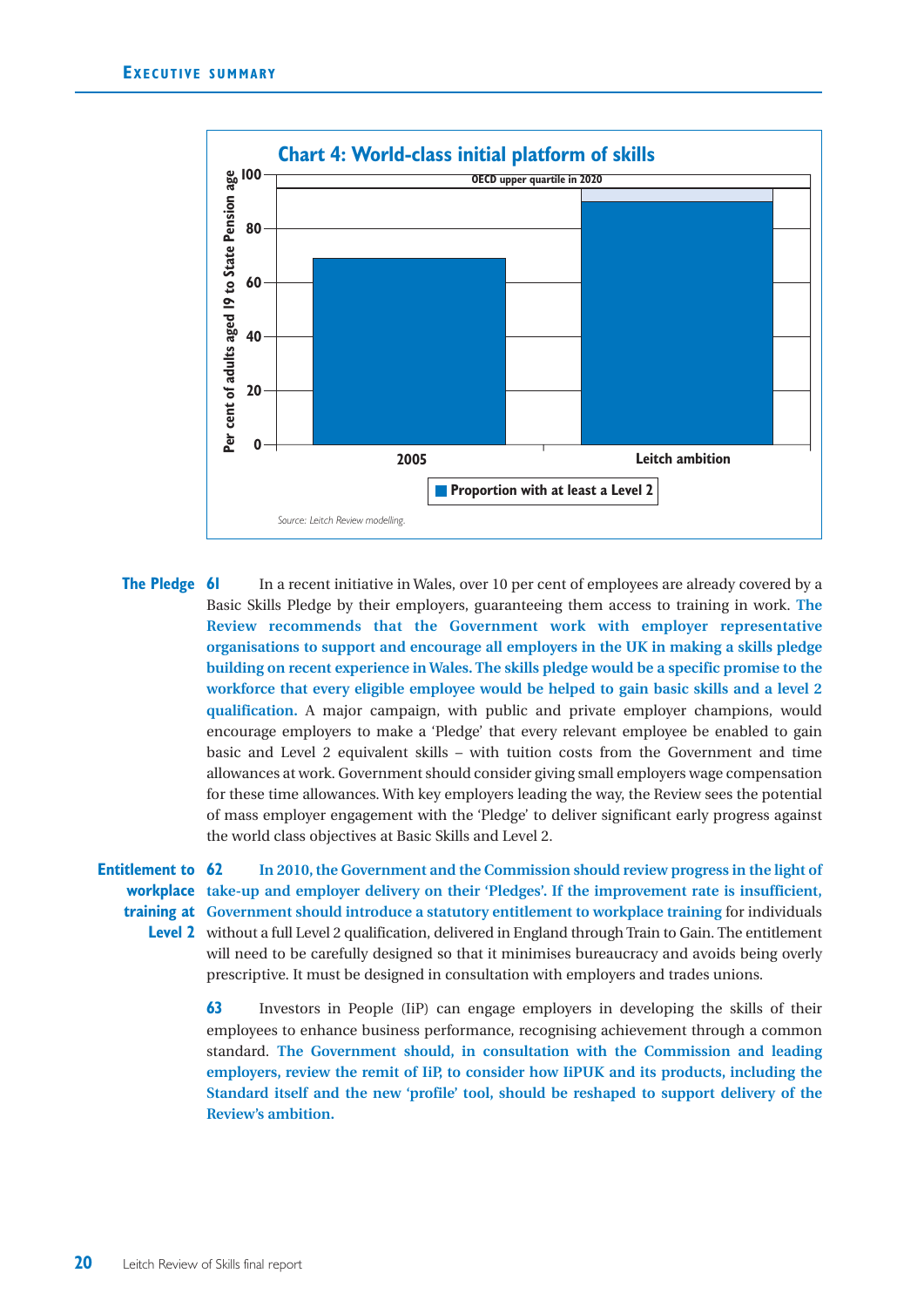#### **Intermediate skills**

**64** Higher intermediate skills are increasingly critical to the success of business, with high private returns. The Review recommends shifting the balance of intermediate skills to Level 3, more than doubling the rate of attainment of Level 3 skills by adults. Apprenticeships are a crucial method of delivering work-focused intermediate skills. After a steep decline since the 1970s, more than 250,000 people are now participating in Apprenticeships.<sup>12</sup> However, the completion rate of the full framework is poor at 53 per cent<sup>13</sup> compared to 70 per cent in Train to Gain. Many employers complain that the Apprenticeship process is complex and bureaucratic. Government must take action to improve completion rates.

#### **Apprenticeships**

**65** The Government must work with employers to deliver a major improvement in the UK's intermediate skills base. The Review recommends that, as with vocational qualifications, employers should drive the content of Apprenticeships through their SSC. This will ensure that Apprenticeships are relevant to employers and high quality. SSA should include clear commitments and targets, including for the number of Apprenticeships, for increased employer achievement of intermediate and higher skills. The Government should work with the Commission, SSCs and LSC to dramatically increase the number of Apprenticeships in the UK to 500,000 by 2020, with skills brokers engaging with individual employers to demonstrate business benefits.

**66** The Government should build on the success of the Apprenticeship route, expanding it to become a pathway which is open to every suitably qualified 16-19 year old. It will always be a voluntary matter for employers to choose whether to offer apprenticeship places. SSCsand skills brokers should work with employers to achieve the necessary increase in the supply of high quality places for young people and adults. As a result of this shared action, **the Government should consider creating a new entitlement as resources allow so that every young person with the right qualifications should be able to take up an Apprenticeship place.**

#### **High skills**

**67** A highly-skilled workforce drives innovation, leadership and management, enabling businesses to compete in the global economy. Ensuring that high skills are of world class quality and relevance to the economy is just as important as determining the quantity of people that should be qualified to these levels. The Review's world class ambition requires increased engagement and investment from employers with higher education, to drive management, innovation and workforce development. In 2009, the Government will establish an independent review, working with the Office of Fair Access, to report to Parliament on all aspects of the new variable fees and student funding arrangements based on the first three years operation of the policy.

**68 The Review's recommendation is to exceed 40 per cent of the adult population with Level 4 or above skills, widening the drive to improve the UK's high skills to encompass the whole working-age population.** Changing the targets away from the sole focus on young people aged 18-30 will transform the incentives of HE providers to work with employers, delivering a step change in liaison between employers and higher education institutions. **To further embed these incentives, the Review recommends that a portion of higher education funding be delivered through a similar demand-led mechanism as Train to Gain in England, contributing to both young and adult HE attainment levels. Government funding should also be used to stimulate greater private investment, for example through the co-financing of university research chairs by employers and the Government.**

<sup>&</sup>lt;sup>12</sup> Departmental Report, DfES, 2006.

<sup>&</sup>lt;sup>13</sup> Raising our game: our annual statement of priorities, LSC, October 2006.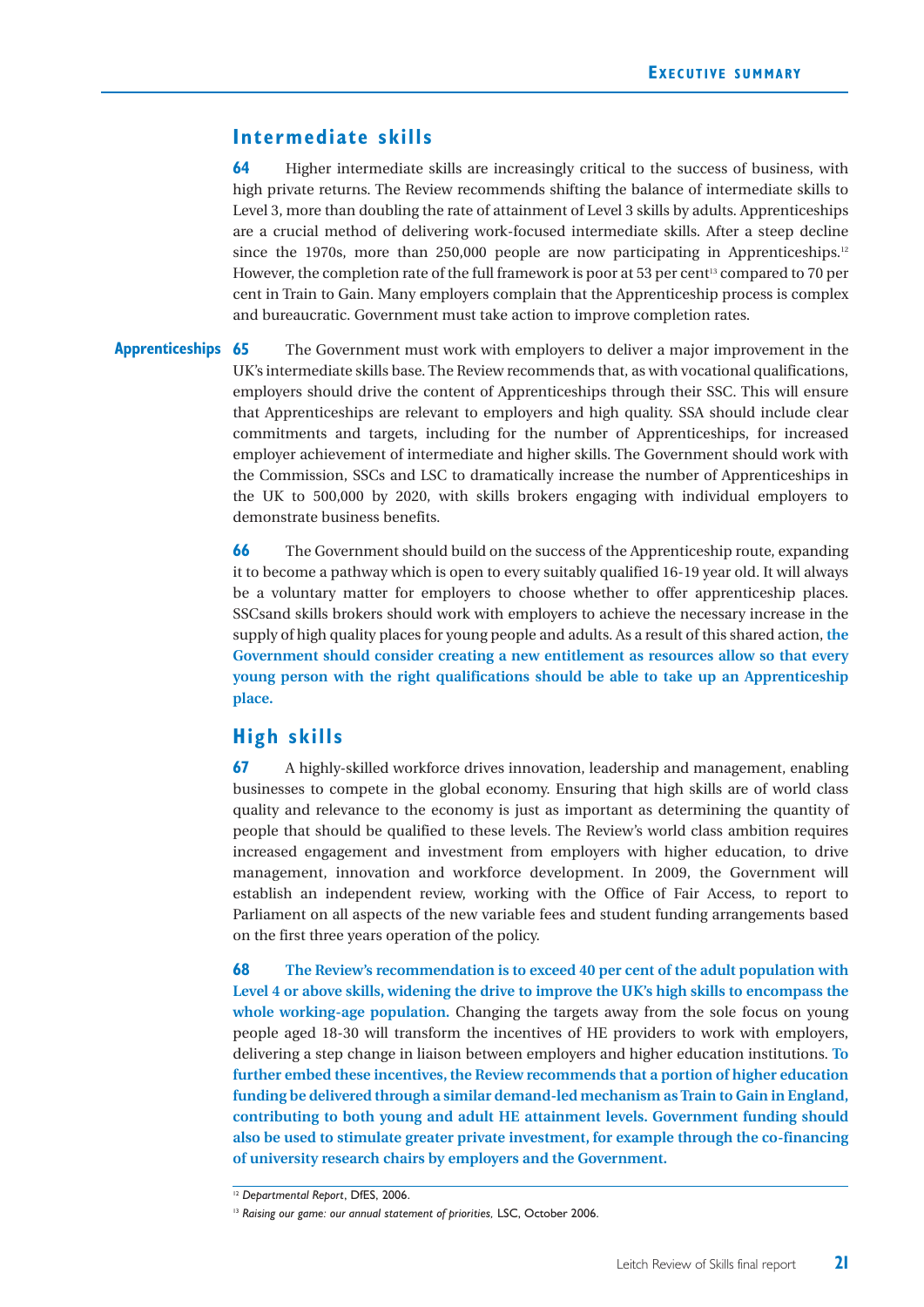**69** Skills must be effectively used for their benefits to be fully realised. Many small employers need support to ensure that they have sufficient management and leadership ability to deploy skills effectively. They also need access to impartial advice so that they can invest effectively in skills that will benefit their business. Employers are already investing a lot in improving management skills, though evidence shows it is less than elsewhere in Europe.<sup>14</sup> Over one half of CBI employers cite improving management and leadership skills as the most significant factor contributing to competitiveness. Over 30,000 firms have signed up to IiP standards, demonstrating a commitment to improving management. **Management and leadership**

> **70** To further improve the UK's management and leadership, **the Review recommends that SSCs and skills brokers drive up employer investment in management skills by employers. It recommends that the successful Department for Education and Skills (DfES) Leadership and Management funding programme for small and medium size enterprises (SMEs) be extended to firms with between 10 and 20 employees so that smaller businesses can benefit from it. There is a good case for the current Leadership and Management Advisory Panel to report to the Commission.**

# **EMBEDDING A CULTURE OF LEARNING**

**71** Individuals must play their part in a shared mission for world class skills. This will require a culture of learning to be fully embedded across society, so that all groups are able to invest in the development of their skills, driving a step change in participation in skills improvements. Changing culture will be a generational task, but a change in behaviour can start today.

- **72** The Review has found that inequalities in aspiration by adults drive inequalities in school attainment for their children at school. This creates a cycle of disadvantage that locks generations of the same family into persistent poverty. It perpetuates the number of young people unable to read, write and add up and who drop out of school at 16, spending teenage years not in education, employment or training (NEET). This cycle needs to be broken by raising the aspirations of parents and children and standards in all schools. **Inequalities at**
- **73** The Review recommends a new offer to adults to help increase a culture of learning adults across the country, ensuring everyone gets the help they need to get on in life: **A new offer for**
	- **raising aspiration and awareness.** A new and sustained national campaign to raise career aspirations and awareness of the benefits from learning, backed by local outreach activity. Increasing the appetite and the opportunity to learn;
	- **making informed choices.** In England, a new universal adult careers service, learning from those elsewhere in the UK, providing a universal source of labour market focused, accessible careers advice for adults;
	- **increasing choice.** Giving individuals choice and control by entitling them to a Learner Account, learning from the schemes in Wales and Scotland, that they can use to pay towards the accredited learning of their choice; and
	- **ensuring individuals can afford to learn.** Financial support based on the principles of clarity and targeting to help those who need it most. In England, a new Skills Development Fund, subsuming the Learner Support Fund, will tackle the immediate barriers for those wanting to improve their basic and Level 2 skills.

<sup>&</sup>lt;sup>14</sup> Leadership and management in the UK: Raising our ambition, The Leadership and Management Advisory Panel, Submission to the Leitch Review, October 2006.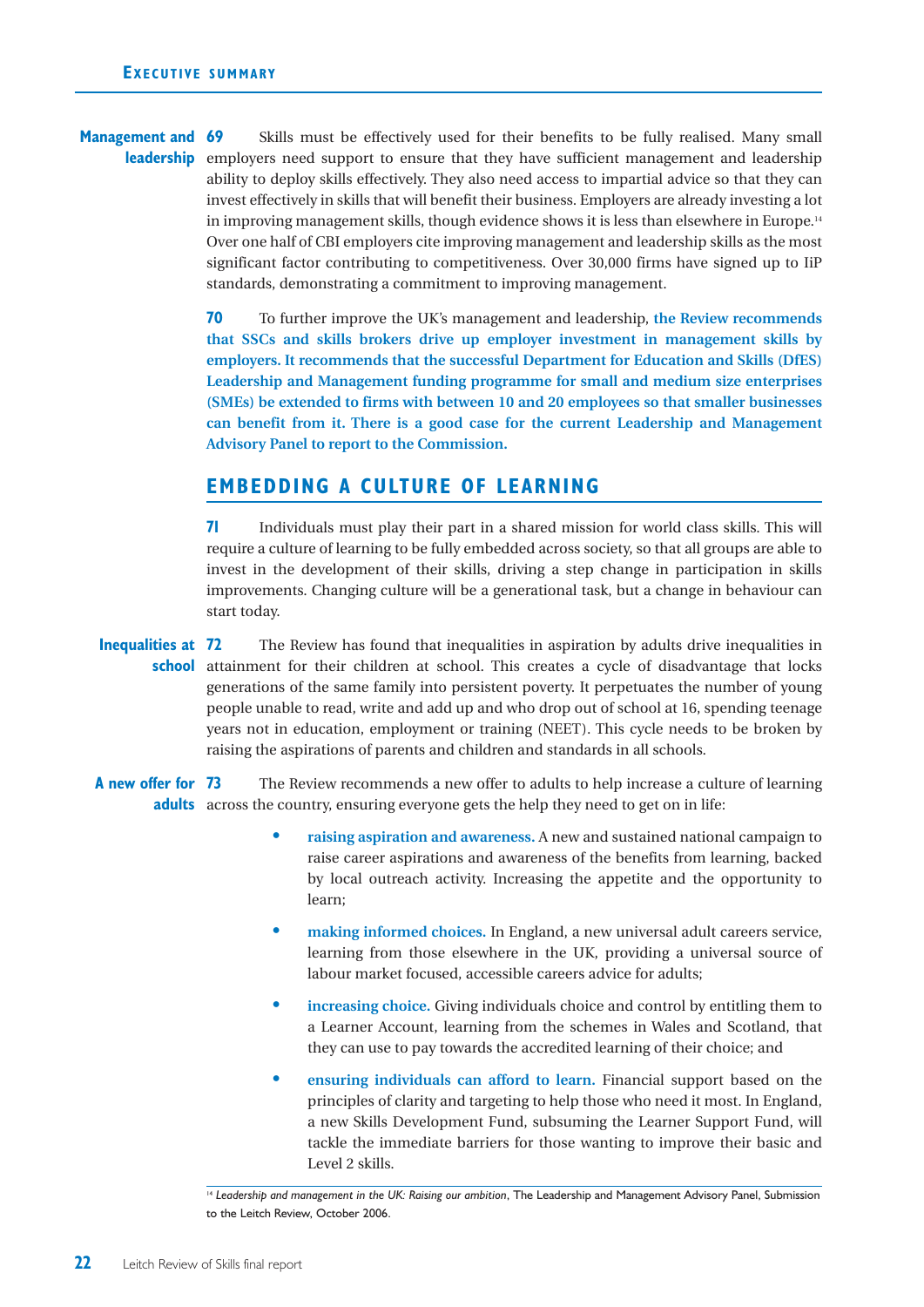**74** These reforms will raise awareness and aspiration across society. They will ensure individuals have the help and support they need to get a good job, build their career and deliver economic security in a changing global economy.

#### **INTEGRATING EMPLOYMENT AND SKILLS SERVICES**

**75** In Budget 2006, the Chancellor commissioned the Leitch Review to consider how to better integrate skills and employment services. Skills, and particularly qualifications, offer individuals the flexibility to advance, change jobs and careers. The UK has significant problems with job retention at basic entry levels: around two thirds of all Jobseeker's Allowance (JSA) claims each year are repeat claims.

**76** The Review proposes a new integrated employment and skills service, drawing together existing services such as Jobcentre Plus and the new adult careers service. It will offer **service** universal access to work-focused careers advice, basic skills screening, job placement and links to in-work training. Common objectives and aligned incentives will drive delivery which will be monitored by the Commission and Employment and Skills Boards. This will ensure individuals receive effective support to get into work, stay in employment and progress. Delivering this will require: **An integrated**

- **a new single objective of sustainable employment and progression opportunities.** Meeting this aim will require all involved in such services, from DfES and DWP, the LSC and Jobcentre Plus, to front line staff and colleges, to change their work practices;
- **as stated above, a new universal adult careers service, providing labour market focused careers advice for all adults.** The new careers service will deliver advice in a range of locations, including co-location with Jobcentre Plus, creating a national network of one-stop shops for careers and employment advice;
- **a network of employer-led Employment and Skills Boards**, reporting to the Commission. Their role will be to engage local employers, articulate local labour market needs, scrutinise local services and recommend improvements in integrating labour market and training support. Engaging local employers will improve the matching of work-ready applicants to sustainable jobs, including the disadvantaged. This network will rationalise and build on successful city, employer coalition and regional models; and
- **a much greater role for basic skills training in the benefit system**, including a new programme to screen all those returning to benefits within one year, and better incentivising benefit claimants to improve their basic skills.

**77** These reforms will deliver an integrated service to help individuals get into the labour market and progress, equipping front-line workers with the tools they need to help people build economic security in a changing global economy. They will ensure that all services are incentivised to help people stay in work and progress, better linking services together and ensuring that support is not cut off when people move into work.

#### **IMPACT**

**78** Together, these recommendations will deliver world-class skills and have a positive impact on the UK's economic and social welfare performance. The impact in particular areas is listed below.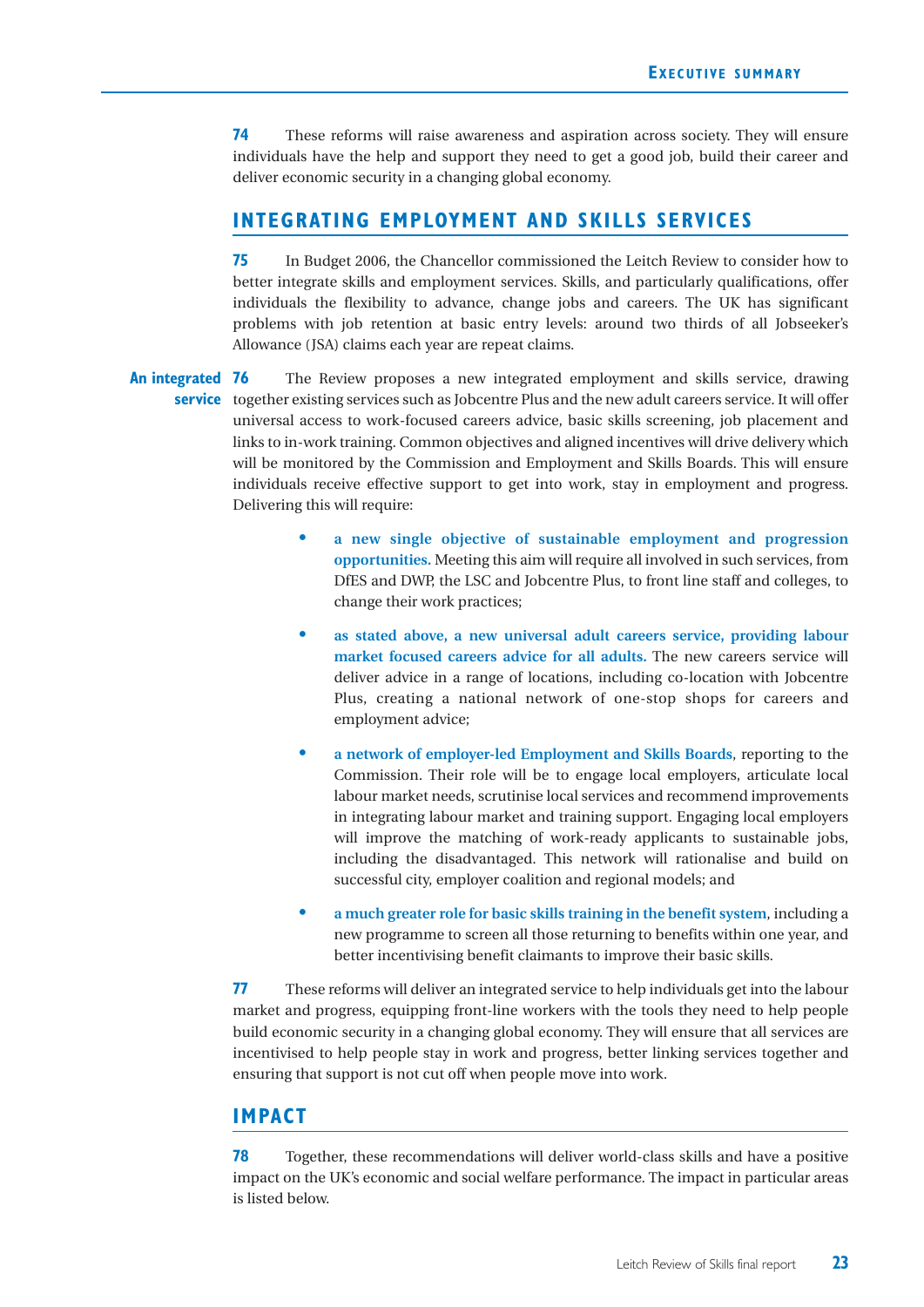**79** All individuals will have a greater awareness of the value of skills development and easier access to the opportunities available to them. **Individual awareness**

**80** People who are out of work will receive much more targeted, comprehensive help and support, focused on both their short and long-term prospects. Co-locating services is more convenient for customers. It opens up easy access to both employment and careers advice to all benefit claimants, from the unemployed to lone parents and those with health problems and disabilities. Individuals will be screened for basic skills needs at the start of their claim, rather than after 6 months. Where basic skills needs are the key barrier to work, they will be referred to flexible training, alongside job search activity. On finding work, they will be referred to training through Train to Gain. Training will be more relevant to the needs of the local labour market as a result of the input from Employment and Skills Boards and SSCs. **Workless people**

> **81** People who struggle to stay in employment will receive a full Skills Health Check at the start of their claim, which will shape their Back to Work Plan. They will also receive additional in-work support. Individuals will be able to access labour market advice from the new adult careers service operating 'virtually' and in a number of locations, including a onestop shop within Jobcentre Plus. Motivation will be increased through a high profile national awareness campaign, backed up by local activity.

**82** Low-skilled workers will have much greater awareness of the benefits of training and workers know where to access relevant careers advice. The worker's employer may pledge to upskill all eligible employees or be advised by a local Train to Gain broker. Within the employer's training plan, the individual could access support for workplace training to their first, full Level 2 qualification. The individual is more likely to experience a positive wage return if their employer supports the training and it takes place in the workplace. After 2010, if the legal entitlement to workplace training is invoked, the individual may qualify for the statutory right to ask their employer to train towards a full Level 2 qualification within the workplace. **Low-skilled**

> **83** An individual can use their Learner Account to act on the advice of the new national careers service. They will find out in advance what their financial support entitlement is, helping them to make an informed decision about the type and length of course they undertake. People will be more in control of their learning.

**84** Skilled workers will benefit from greater opportunities to develop themselves and their careers. Both employers and individuals will invest more in training. Train to Gain brokers will be in contact with an increasing proportion of employers. Discussions will take place with managers and owners about the best training for their organisations. This will include the offer for match-funded Level 3 training, management training or Level 4 courses such as Foundation degrees. More adult Apprenticeships will be available for those individuals and their employers who wish to fill skill gaps. **Skilled workers**

> **85** There are more options for employees who wish to develop their career away from their existing employer or alongside their current jobs. All people in the UK will be able to access an adult careers service. This will have up-to-date information on courses, financial support and also on the types of qualifications that have real value in the workplace. Individuals will be able to access training with real economic value and do so through their new Learner Account.

**86** More small and medium employers will have access to Train to Gain brokers to advise on their training needs and on public subsidies available. SMEs will benefit from more relevant, economically valuable skills delivered through flexible provision. Employers with between 10 and 250 employees will be able to access a grant for management and leadership training. This will help them to maximise the bottom line impact of their employees' skills development. Employment and Skills Boards will scrutinise the functioning of local careers and employment information to ensure that it better reflects employer needs. Employers will be able to fill their vacancies more easily. **SMEs**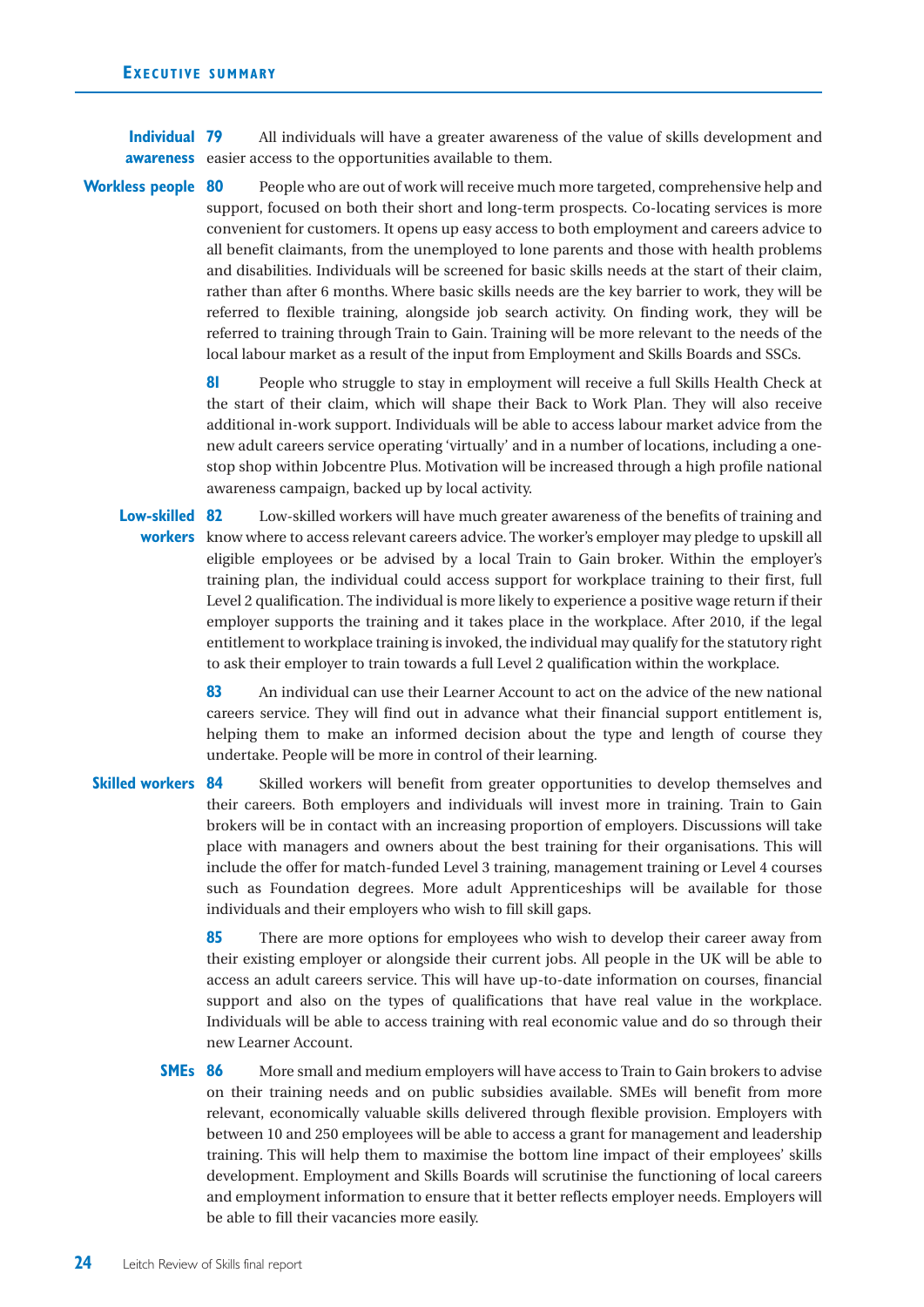**87** Employers, both public and private, will have more influence over the skills strategy within a simplified system through the collective voice of the Commission. They will approve the qualifications that are publicly funded and control vocational content through their SSC. Employers with high quality in-house training schemes can apply to an SSC to have their training accredited, in a streamlined process regulated by the QCA. Employers will benefit from having more access to flexible, unitised qualifications across all skill levels to upskill and motivate their employees. **Employers**

> **88** Large employers will have access to an expanded, specialised skills broker service to advise on how to improve their bottom line through investing in skills across all levels; to advise on the public funding available and signpost suitable training providers. They will have greater incentives to invest in high quality training. There will be more public funding for adult Apprenticeships and other Level 3 qualifications. Universities will be more responsive to the needs of large employers who want to deliver degrees in the workplace or bespoke training for highly-skilled workers, including management and leadership training.

**89** Skills deficiencies will reduce. Upskilling will increase and ensure improved labour supply supply to a higher standard of competence. **Improved labour**

### **CONCLUSION**

**90** The UK's skills profile has improved markedly against historical standards and the system is aiming to deliver stretching targets. In international terms, the scale of the challenge faced by the UK remains daunting. The UK needs a dramatic step change in its skills performance if it is to improve growth, productivity and social justice in a rapidly changing global economy. The Review has set out a radical and compelling vision. It recommends that the UK commit to world class skills, doubling projected rates of attainment. The costs of achieving this must be shared fairly. But they are dwarfed by the benefits – increased productivity, employment and social justice.

**91** Achieving world class skills will require shared action between the Government, employers and individuals. The Review recommends employer commitments to increase investment in intermediate and high skills. At the lower end, the Review recommends a joint Government and employer programme to train all eligible employees to a full Level 2 qualification. If this shared action does not meet the scale of the challenge by 2010, a statutory entitlement to workplace to Level 2 training should be introduced.

**92** The Review has set out proposals to rationalise the skills system, placing employers more at its heart and reducing supply-side planning of skills provision. The number of bodies involved in skills delivery and employer voice will be significantly reduced, simplifying employer engagement. The roles and responsibilities of remaining bodies will be clarified.

**93** The Review recognises the need to energise individuals, building a culture of learning by raising awareness. A new, universal adult careers service will be central to this, sitting alongside reforms to give learners clarity about financial support entitlements.

**94** The result of these reforms will be a step change in skills development. Skills will be one of the UK's key strengths, rather than a significant weakness. The UK will be on a higher trajectory toward increased productivity, growth and social justice, meeting the challenge of increased prosperity and fairness in the new global economy.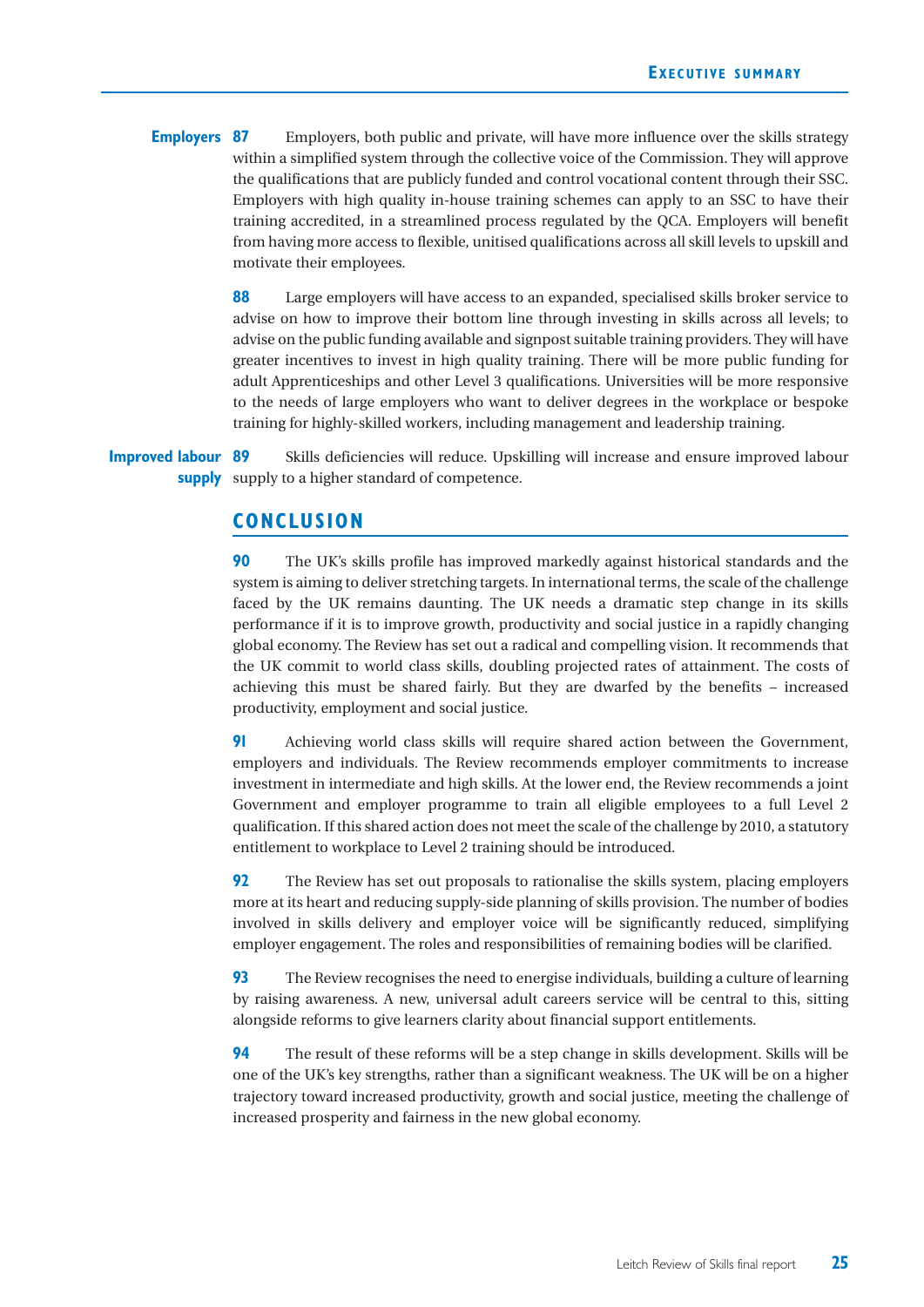# **NEXT STEPS**

**95** This policy framework will deliver world class skills, given the right investment and delivery reform. However, this is not a detailed blueprint for implementation. Government should now consider these recommendations and decide the next steps of the journey.

**96** The Devolved Administrations in Northern Ireland, Scotland and Wales should now consider the Review's recommended policy framework in the context of differing circumstances in those countries and their contribution for delivering world class, economically valuable skills.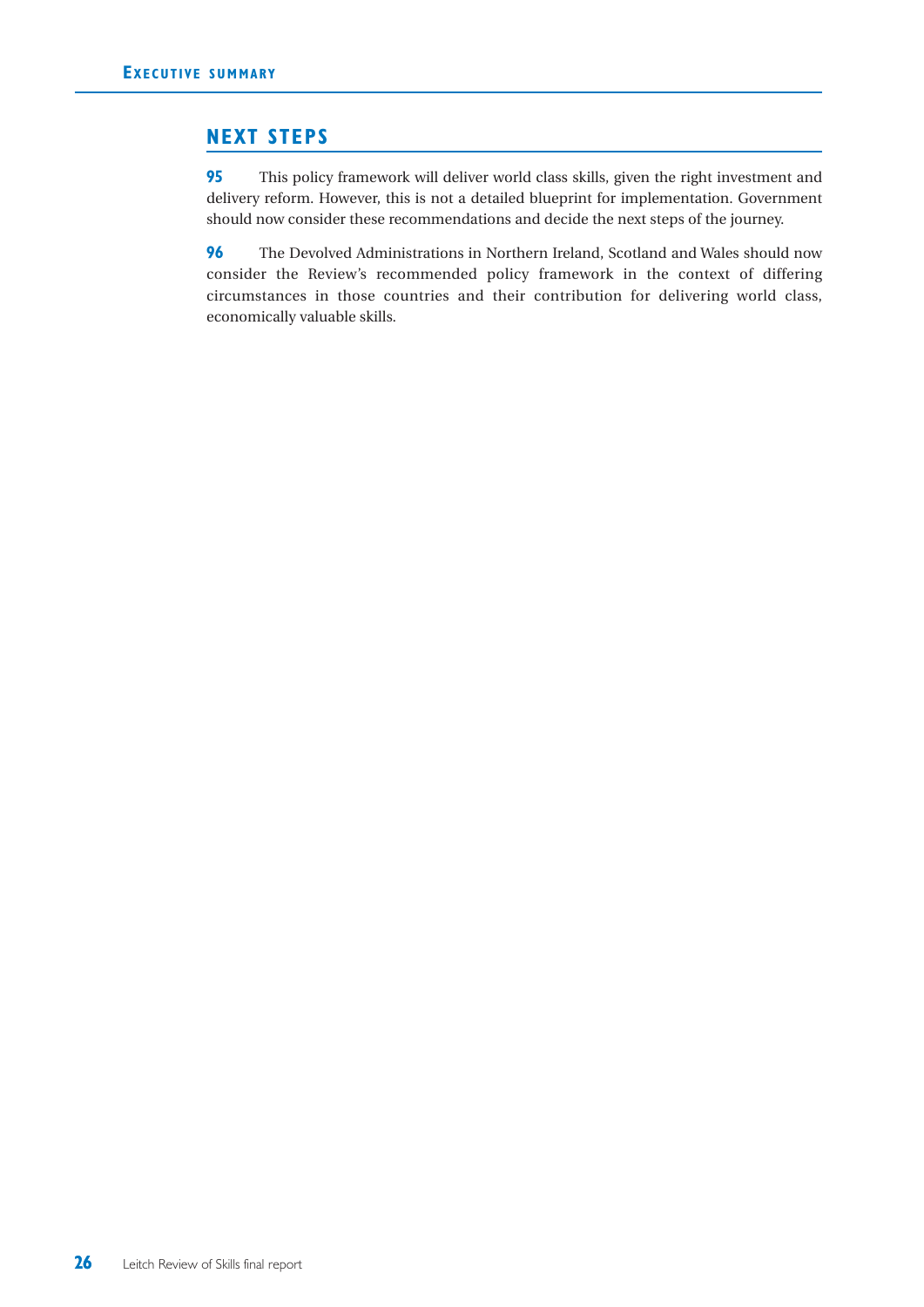#### **Chapter summary**

**The Leitch Review was established to consider the UK's long-term skills needs, in order to maximise productivity, economic growth and social justice. The UK is in a strong economic position, with 14 years of unbroken growth and world class employment. Despite this, the UK has a significant productivity gap with many comparator countries. The employment rates of disadvantaged groups have risen significantly, but remain below the average. There have been significant reductions in child poverty, but income inequality remains relatively high and social mobility low. Skills are a vital determinant of prosperity, driving national productivity and employment, businesses' ability to take advantage of new opportunities and individuals' career prospects.**

**The Review has found that fundamental changes underway in the global economy mean that the future prosperity of advanced economies increasingly depends on their skills bases. Emerging economies are growing rapidly. Technological change and global migration flows are increasing. These changes are breaking down the barriers between what can and cannot be traded and increasing skills requirements across the economy. The prosperity of advanced economies increasingly depends on their skills. Just as being at the forefront of the Industrial Revolution determined prosperity in the previous century, so making the most of these changes through the skills of the people will determine prosperity in this century.** 

**Skills are also a key determinant of fairness. In the new global economy, people's economic security cannot come from trying to protect particular jobs, holding back the tide of change. Instead it comes from enabling people to adapt to change, and this relies upon equipping people with the skills to be flexible and take advantage of new opportunities. In the new century, improving and updating skills is the best way to help people make the most of change. To achieve world class prosperity and fairness, the UK must have world class skills.**

**The following chapters set out the Review's recommendation of a shared national commitment to world class skills, and the respective roles of government, employers, trades unions and individuals.**

**1.1** The Leitch Review was established in December 2004 to consider the skills profile the UK should aim to achieve by 2020 in order to maximise growth, productivity and social justice. The UK must aim to improve its prosperity and fairness in a rapidly changing global economy. The Review has found that these changes are decisively increasing the importance of skills. Skills are an increasingly central driver of productivity, employment and fairness. The UK must achieve a world class skills base if it is to improve its prosperity and fairness in the new global economy.

# **THE INCREASING IMPORTANCE OF SKILLS**

**1.2** The Review's interim report, *Skills in the UK: The long-term challenge*, showed that the UK remains in a strong economic position, with world class employment levels and the longest sustained period of economic growth on record.<sup>1</sup> However, the Review has found that the UK should be doing better and must raise its game as the global economy changes. Improvements in the UK's skills base are key to this.

<sup>1</sup> *Skills in the UK: The long-term challenge,* HM Treasury, 2005.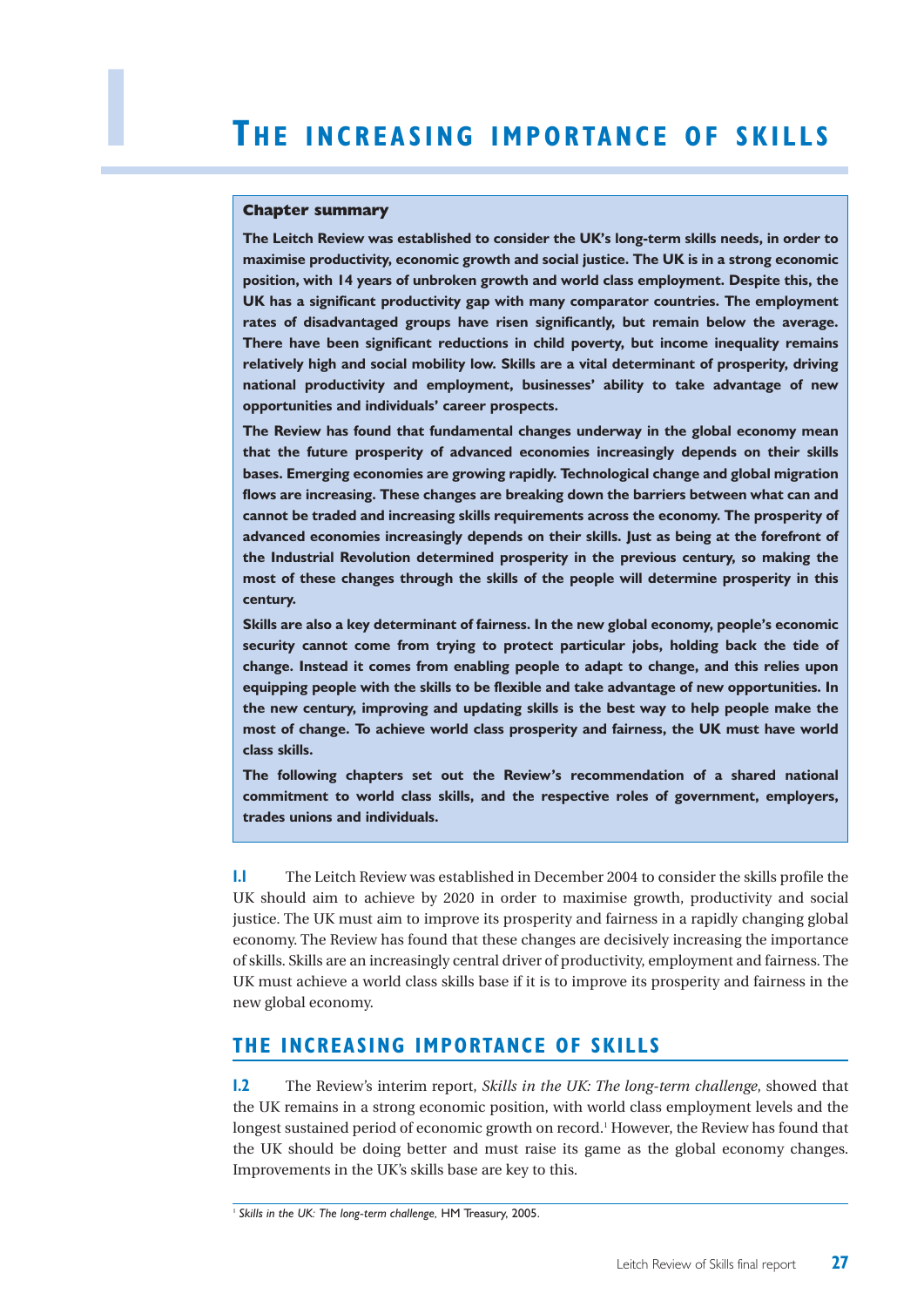#### **Box 1.1: What do we mean by skills?**

**There are a large number of different types of skills and they can be split into a number of different categories. Basic skills, such as literacy and numeracy, and generic skills, such as team working and communication, are applicable in most jobs. Specific skills tend to be less transferable between occupations. Most occupations use a mix of different types of skills and within each skill there are different levels of ability. For skills to benefit the economy, they must be economically valuable. That is, they must benefit individuals through higher wages and businesses through improved productivty.**

**There is no perfect measure of skills. The most common measures of skills are qualifications, although it is possible to have skills without having qualifications. On the job training in the workplace is a vital source of skills development and career progression, but often not formally recognised. The Review recognises the importance of looking at these wider definitions of skills. Qualifications help people when they need to move job and help employers judge applicants for work. According to a recent survey, the contents of the application form or CV, including qualifications gained, are the most frequently used** selection method (66 per cent) by employers.<sup>a</sup>

**Qualifications can be grouped into five different levels: full Level 2 equates to five good GCSEs or their vocational equivalents, full Level 3 to two or more A Levels and Level 4 and above to degree level qualifications. Levels of literacy and numeracy tend to be based on surveys or on the proportion of people with English or Maths qualifications.**

<sup>a</sup> *Recruitment, Retention and Turnover Survey*, CIPD, 2006.

#### **The UK economy**

**1.3** The UK economy has changed significantly over time. Today the service sector accounts for around three quarters of the UK economy. Almost 29 million people are employed in the UK. Of these, 3.8 million are self-employed. Small firms with less than 50 employees, excluding the self-employed, account for around one quarter of employment, with large firms  $(250 \text{ or more employees})$  accounting for 41 per cent.<sup>2</sup> The public sector accounts for more than 20 per cent of total employment. Improving economic prosperity will mean tackling the different challenges that the different types of employer in the UK face.

**1.4** The UK's challenge is to drive greater increases in prosperity as the global economy changes fundamentally. Emerging economies, such as India and China, are growing dramatically. By 2015, China is likely to have become the third largest economy in the world.<sup>3</sup> Technology is rapidly breaking down the barriers between what can and cannot be traded and increasing skills requirements across the economy. The Review has found that such changes are rapidly increasing the importance of skills. The Organisation for Economic Co-operation and Development (OECD) stresses that, as emerging economies increase their supply of high skills, OECD countries would ignore the resulting pressures at great cost to their economic well-being.4 As the global economy changes, an economy's prosperity will be driven increasingly by its skills base.

### **The productivity challenge**

**1.5** The UK's productivity – how much workers produce – has improved in recent years. Despite this, it still lags behind that of many comparator countries on most measures. Chart 1.1 shows that the average worker in France produces 20 per cent more per hour than the average UK worker. The average German worker produces 13 per cent more and the average US worker 18 per cent more.

<sup>&</sup>lt;sup>2</sup> Small and medium-sized enterprise statistics for the UK 2005, Small Business Service, 2006.

<sup>3</sup> Based on market exchange rates. *See Long-term global economic challenges and opportunities for the UK*, HM Treasury, 2004.

<sup>4</sup> *Education at a glance*, OECD, 2006.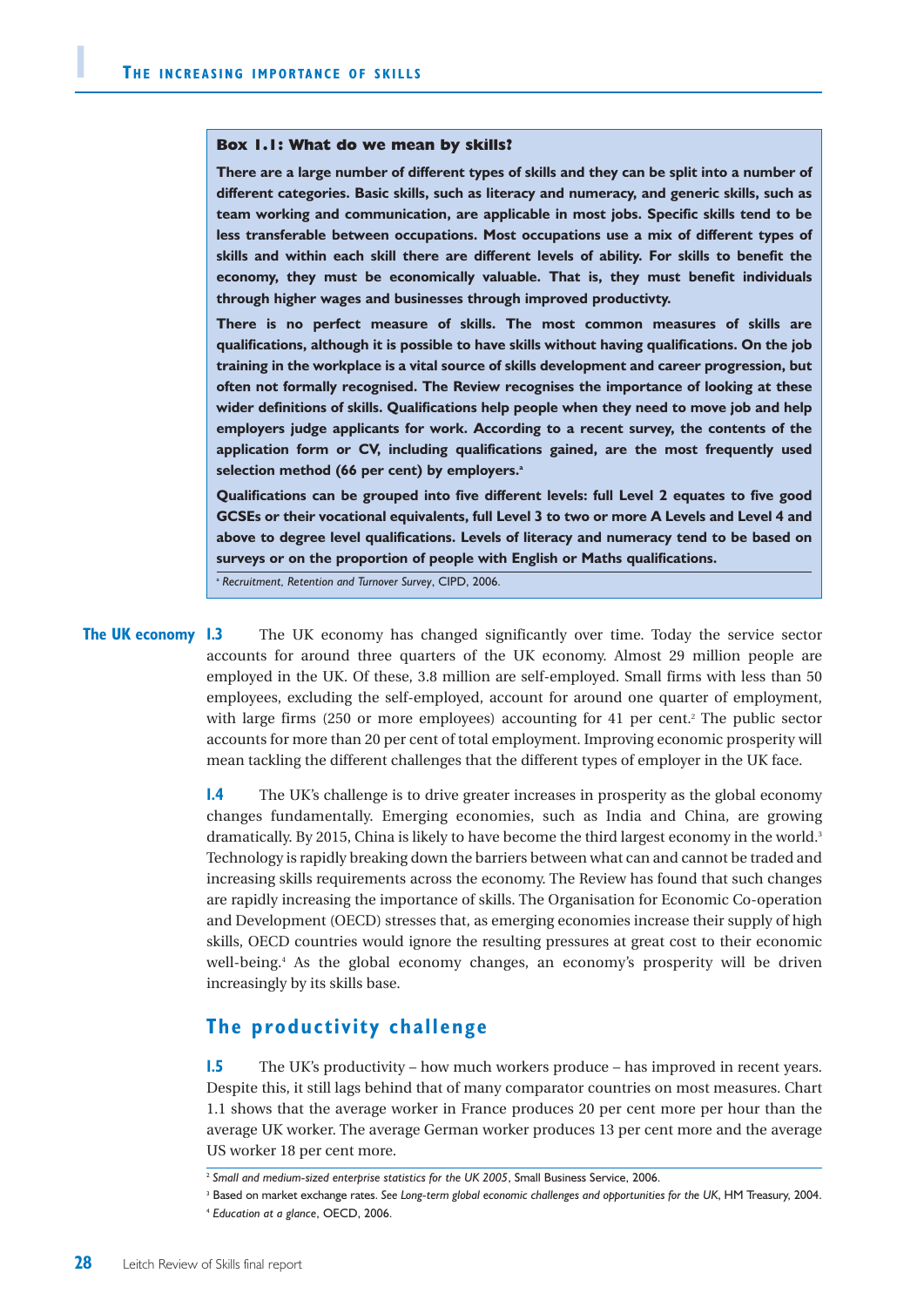

**1.6** There are five key drivers of productivity: competition, enterprise, innovation, investment and skills. Skills impact on productivity:

- directly, by increasing human capital in a firm or country;
- indirectly, by 'spillover' impacts on the productivity of other workers; and
- via other drivers, by encouraging greater investment and innovation.

**1.7** The Review has found that the UK's relatively poor skills base has constrained **productivity** productivity and national prosperity. Evidence shows that around one fifth of the UK's productivity gap with countries such as France and Germany results from the relatively poor skills of workers in the UK – if the UK had similar skill levels as these countries, its national income would be significantly higher.<sup>5</sup> The extent of this productivity gap varies between sectors, regions and countries of the UK. Productivity in the East of England is more than 20 per cent higher than the UK average, while in the North East it is around 10 per cent lower. A recent study found that the utilities sector is five times more productive than the UK average, while hotels and catering are only 40 per cent as productive as the average. $6$ **National**

<sup>5</sup> *Britain's relative productivity performance: updates to 1999*, O'Mahoney and de Boer, National Institute for Economic and Social Research, 2002.

<sup>&</sup>lt;sup>6</sup> Skills for Business network: Sectoral productivity differences across the UK, Research Report 13, Sector Skills Development Agency, 2005.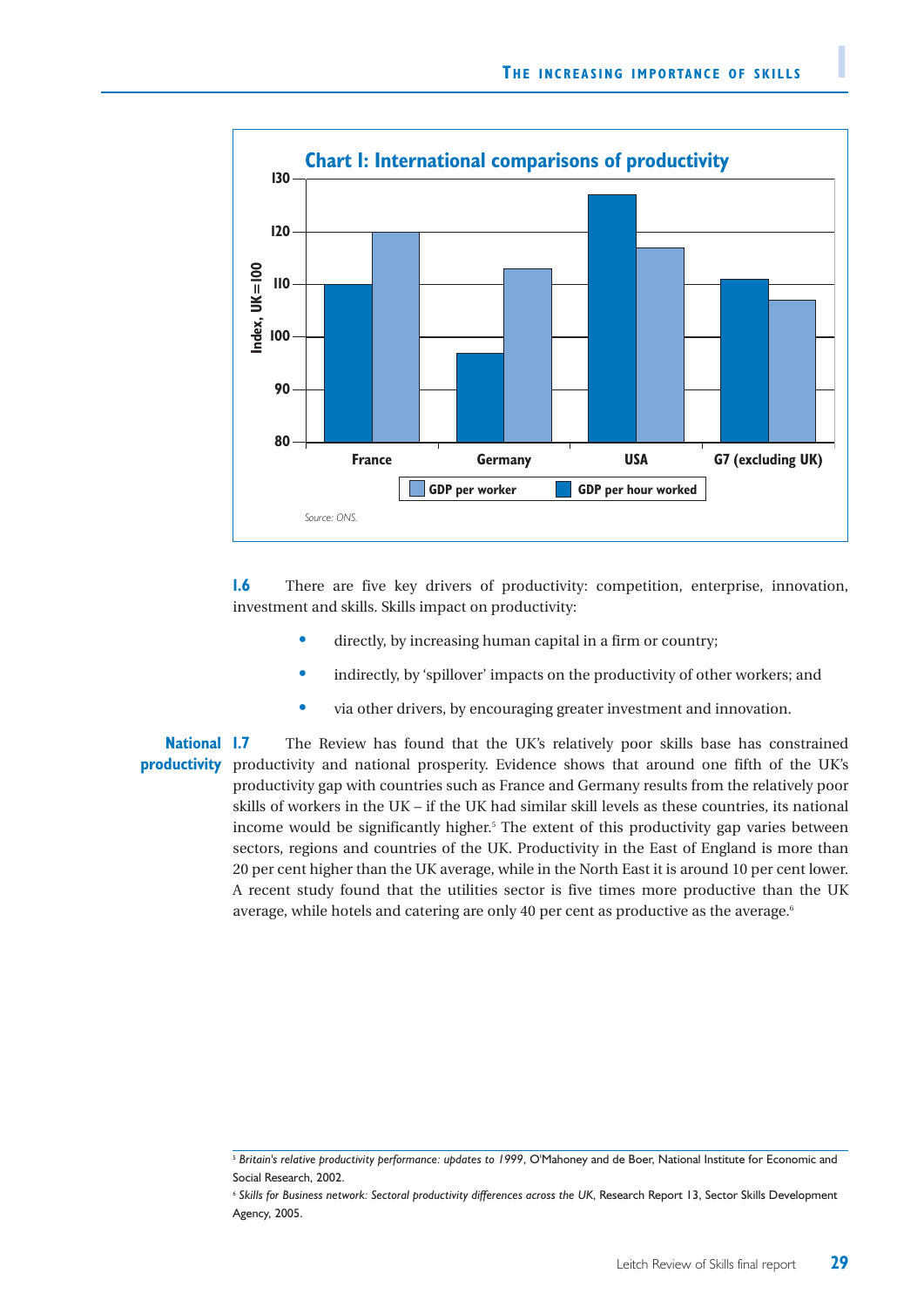**1.8** There is clear consensus that improvements in skills provide a boost to growth and are associated with higher levels of national income in the long term.7 Analysis shows that improvements in the skills of UK workers contributed around one fifth of annual growth in the UK economy over the past 25 years.<sup>8</sup> Another study found a similar contribution of 0.37 percentage points to annual growth over the five years to 2000.9 Improving skills more quickly than in the past can increase this contribution and increase economic growth.

Improving the skills of workers increases the productivity of businesses and helps productivity them to compete in the global economy. Evidence clearly demonstrates that higher skills are associated with increased productivity and improved business outcomes at the firm level. The higher wages that firms are prepared to pay to workers with higher qualifications provide a measure of the impact of skills on productivity – in general, firms would not pay them higher wages if they were not more productive. **Business**

> **1.10** Wages are a conservative estimate of the productivity benefits of gaining skills through qualifications. Evidence shows that the productivity benefits are higher than the wage benefits. One study showed that a 5 percentage point increase in the proportion of workers trained in an industry leads to a 1.6 per cent increase in wages but a 4 per cent increase in value-added per worker – the increase in productivity was approximately double the increase in wages.10 Similarly, recent evidence suggests that the impact of training on productivity may be double the size of the wage effect. $11$

> **1.11** A much fuller discussion of the evidence on the importance of skills in driving national and business productivity, both directly and indirectly, can be found in the Review's interim report.

> **1.12** In the new global economy, discussed more fully below, skills are an ever more important determinant of productivity, prosperity and business competitiveness. As the global economy integrates and technology breaks down the barriers between what can and cannot be traded, activities will increasingly be located according to comparative advantage. The UK's comparative advantage cannot and should not come from low labour costs alone. Instead it must come from the skills of its people. In the new global economy, the UK can only achieve world class prosperity through world class skills.

#### **The employment challenge**

**1.13** The second major component of economic prosperity is the number of people in work. The UK's overall employment rate is one of the highest in the G7 at almost 75 per cent. Recent years have seen overall rises in employment, including among previously disadvantaged groups. For example, the employment rate of lone parents has risen by more than 11 percentage points since 1997.

<sup>7</sup> For a summary of the literature, see *The returns to education: a review of the empirical macroeconomic literature*, Sianesi and van Reenan, Institute for Fiscal Studies, 2002.

<sup>&</sup>lt;sup>8</sup> A quality-adjusted labour input series for the United Kingdom (1975-2002), Bell, Burriel-Llombart and Jones, Bank of England Working Paper 280, 2005.

<sup>9</sup> *Accounting growth: capital, skills and output*, Lau and Vaze, Office for National Statistics, 2002.

<sup>&</sup>lt;sup>10</sup> Who gains when workers train? Training and corporate productivity in a panel of British industries, Dearden, Reed and van Reenan, Institute for Fiscal Studies, 2000.

<sup>11</sup> *The impact of training on productivity and wages: evidence from British panel data*, Dearden, Reed and van Reenan, 2005.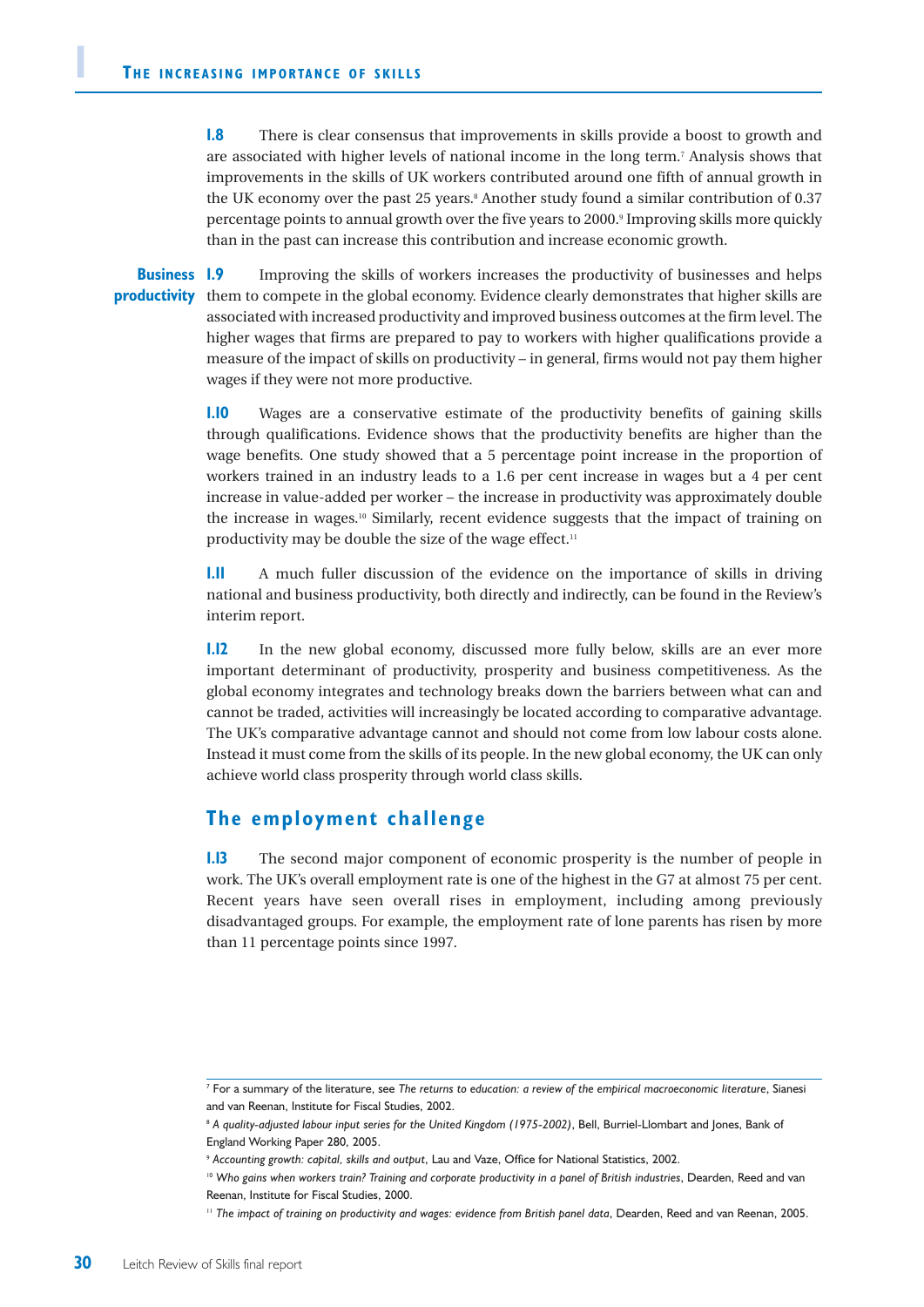**1.14** Despite this, 7.8 million people are economically inactive (not in or looking for work), a rate of more than 20 per cent that has fallen little over the past decade. For example, just under 2.7 million people with health problems and disabilities are out of work and claiming benefits. Many people in this group want to work. This shows there is further scope to increase employment and meet the Government's aspiration of an 80 per cent employment rate. As Chart 1.2 shows, employment among groups such as lone parents, those from ethnic minority groups and people with disabilities remain significantly below the national average, although the gap has narrowed over the past decade.



**1.15** Increasingly, skills are a key determinant of employment. Just under 50 per cent of those with no qualifications are in work, compared to nearly 90 per cent for those with graduate level qualifications. There is clear evidence that those with particular skills are more likely to be in work than similar people without skills. One study found that numeracy skills at Level 1, equivalent to the standard needed for a GCSE Maths at grades D-G, are associated with a 2-3 percentage point higher probability of being in employment.<sup>12</sup> It found that Level 1 literacy skills are associated with as much as a 10 percentage point higher probability of being in work.

**1.16** As the global economy changes, skills will be an increasingly important driver of employment. Economic security will depend not on protecting particular jobs. Instead, ensuring that people are able to stay in the labour market, equipped with the skills and flexibility to find their next job and build their career, will be key to their security. The focus of welfare policy must shift from protecting people from change to ensuring people can adapt to change. A platform of skills will help people to find and stay in work. Providing opportunities to improve skills will help people advance in work. Skills are central to increasing employment, helping people stay in work and giving them the opportunities to get on in work.

<sup>12</sup> The returns to academic, vocational and basic skills in Britain, McIntosh, Dearden, Myck and Vignoles, Skills Task Force Research Paper 20, 2000.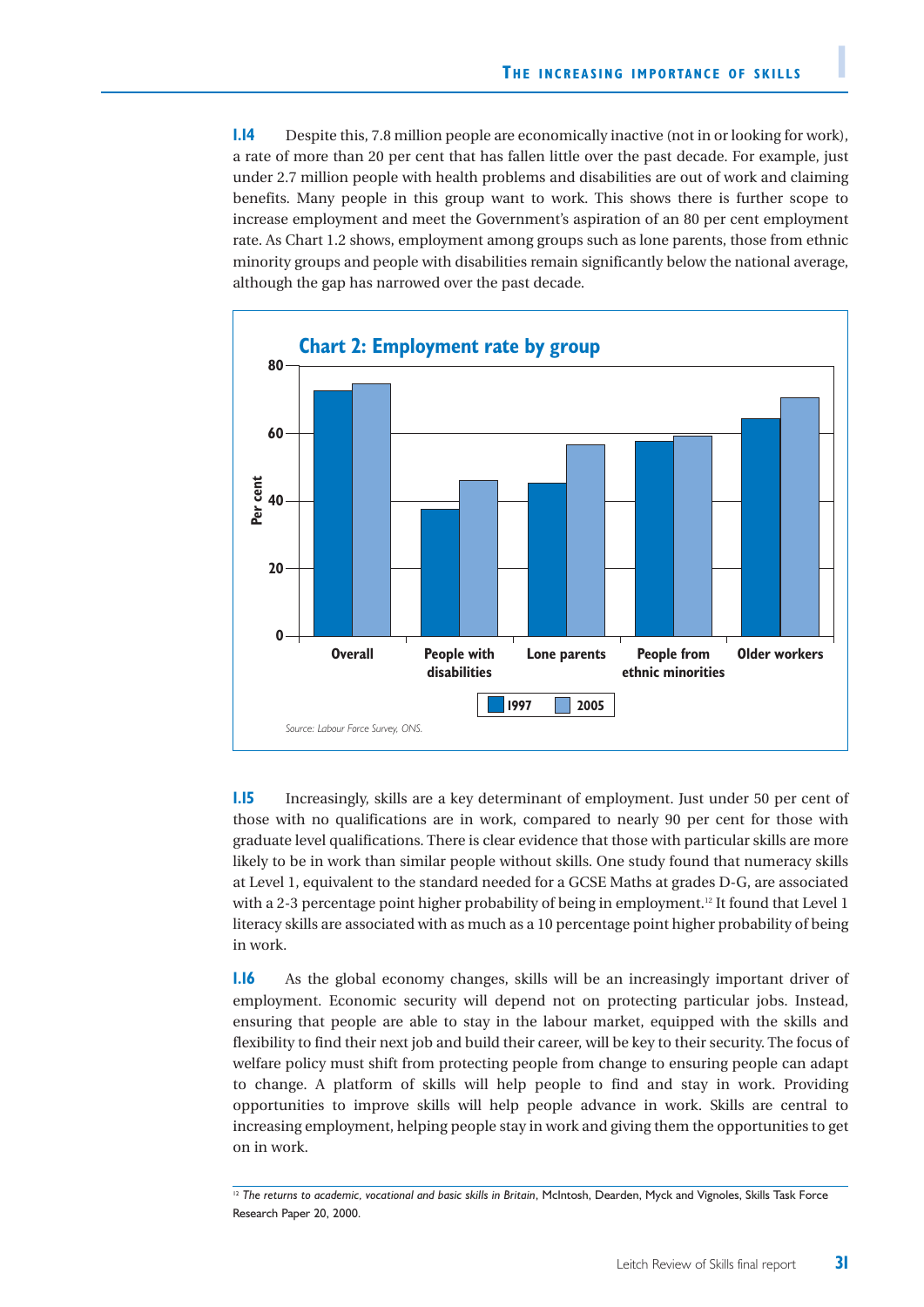#### **THE CHANGING GLOBAL CONTEXT**

**1.17** The Review has found that fundamental changes underway in the global economy, combined with shifts in the structure of the UK workforce as the population ages, are dramatically increasing the importance of skills. In the future, the prosperity of economies will increasingly depend on their skills bases. Workers will have to retrain, upskill and change jobs more often during the course of longer working lives.

## **Global economic changes**

**1.18** Faster information flows and falling transport costs are breaking down geographical barriers to economic activity. Changes in technology and trade are opening up global markets and changing global patterns of production. The boundary between what can and cannot be traded is being rapidly eroded. As a result, economic activities are increasingly located according to comparative advantage. In this expanding and more deeply integrated global economy, the comparative advantage of the UK must lie in the skills of its people, rather than on low labour costs alone.

**1.19** The rapid growth of emerging economies, including China and India, is shifting the activity global balance of economic activity. By 2015, China is likely to have become the third largest economy in the world, after the US and Japan.13 This creates new markets for UK firms and provides cheaper goods for UK consumers. It also means the UK will have a decreasing share of output in the sectors in which these countries have a comparative advantage. To maintain and improve growth, the UK must manage the resulting domestic structural change, allowing workers and resources to shift to more productive and profitable activities and sectors. This structural change is contributing to the growth of high skilled jobs in the UK. To adapt to it, the UK needs more highly skilled workers. **Balance of global**

**1.20** Combined with advances in information and communication technology (ICT), specialisation these changes also create new ways of producing goods and services. Different parts of the production process increasingly take place in different areas or countries, according to the comparative advantage of that area or country. While such specialisation has been most common in manufacturing, it is happening increasingly in service sector industries. For example, the financial markets, retail, communications and the media and banking sectors account for almost 40 per cent of all outsourcing.14 **Increasing**

> **1.21** This means that, in addition to the structural changes discussed above, many types of jobs in a wide range of sectors can now be based in many different locations. The UK must make the skills of the people its key strength if it is to build a comparative advantage in the high skill, high wage jobs that will drive prosperity. While the proportion of workers with high skills in emerging economies remains extremely low, the size of countries such as India and China means that they have high absolute numbers of skilled workers. India and China together produce around 4 million graduates each year, compared to 600,000 higher level qualifications in the UK.15

**1.22** These changes have far reaching implications for the UK, changing the types of jobs importance of available and the skills they require. As the global economy restructures, the success of developed countries will depend on building a flexible economy with a highly skilled workforce, which can respond quickly to change and which focuses increasingly on high **Increasing high skills**

<sup>13</sup> Based on market exchange rates. See *Long-term global economic challenges and opportunities for the UK*, HM Treasury, 2004.

<sup>14</sup> IBM, 2004.

<sup>&</sup>lt;sup>15</sup> China Statistical Yearbook 2004, FCO estimates and Higher Education Statistics Agency.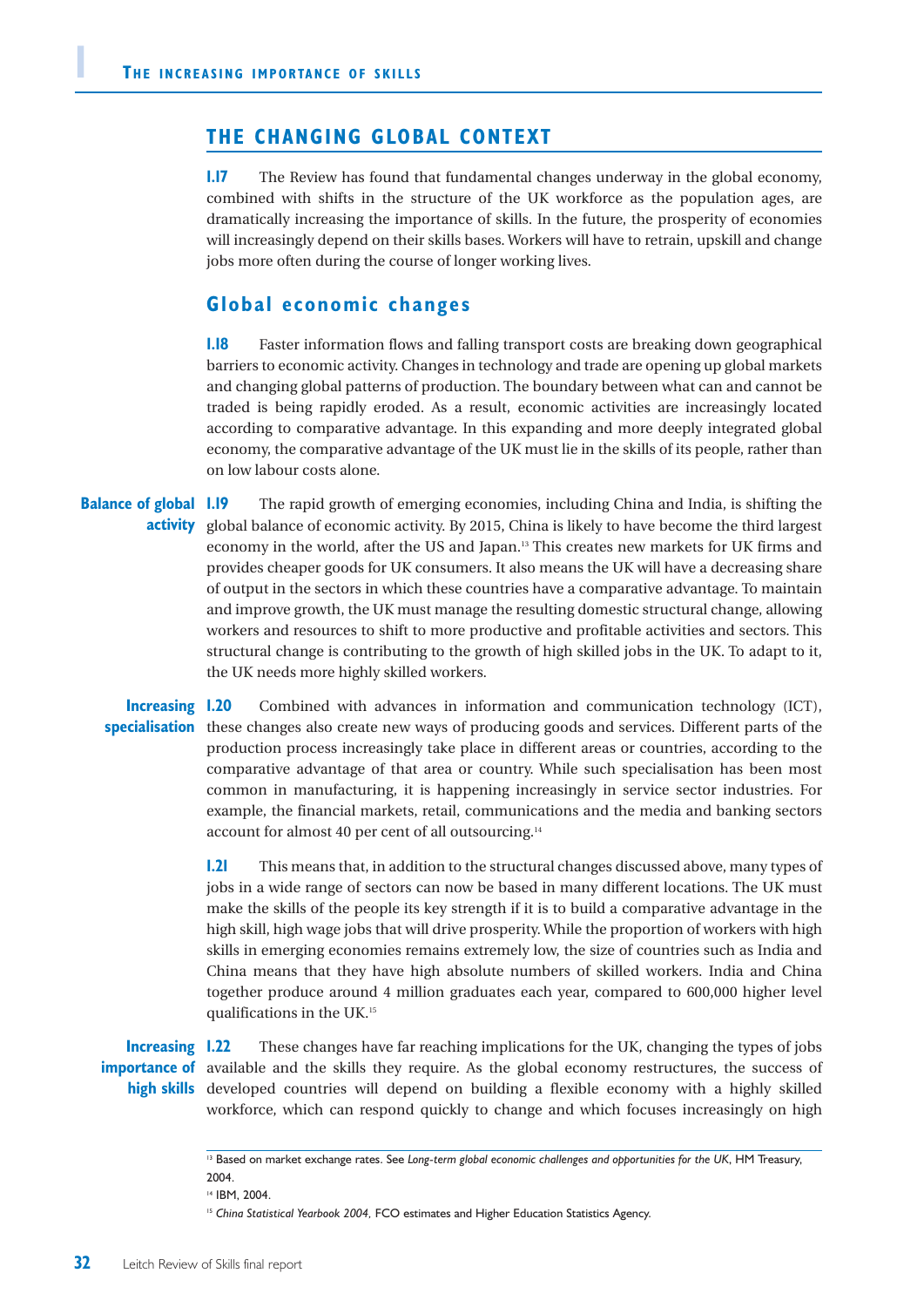value-added sectors. While growth in emerging economies does not necessarily come at the expense of growth in developed countries – there are not a fixed number of jobs in the world – the UK must ensure it is a world leader in skills or risk not reaping the full benefits of high value-added industries and new technologies.

**1.23** Over the past 20 years or so, the proportion of jobs requiring high skills has increased substantially, as technology and the global economy have changed. Technological change often leads to higher demand for skills and most employers that presented evidence to the Review expressed concern about shortages at intermediate and higher skill levels. Where establishments are undergoing high levels of technological change in their processes, skill needs are reported to have 'gone up a lot' for 42 per cent of jobs, compared to only 25 per cent of jobs in other establishments.16 These changes will continue as the global economy restructures. Only if the UK is a world leader in skills can UK businesses be world leaders in the new global economy.

**1.24** Skilled workers are better able to adapt quickly and effectively to change.<sup>17</sup> The ability of companies to absorb new technology is linked to a firm's skill composition.18 This partly explains why the wage returns to a degree have remained broadly stable over the past decade despite large increases in the number of graduates – demand for high skill workers has risen broadly in line with their supply.19 Projections to 2020 commissioned by the Review suggest this pattern will continue. They project a 50 per cent increase in the share of highly skilled occupations, such as managers and professionals, and a decrease in low skilled occupations, such as elementary occupations.<sup>20</sup>

The shift in low value-added production to emerging economies does not necessarily demand at the mean that demand for relatively low skilled workers will continue to fall. Rather, the type of demand at the lower end of the labour market is shifting further towards service sector jobs, such as hospitality and personal service work. **Changing lower end**

> **1.26** These lower level service sector jobs require different types of skills to the more traditional low skill jobs, such as basic manufacturing, which they are replacing. In particular, they place greater emphasis on customer handling, team working and communication skills, which are essential in a service economy. Some have suggested that these shifts in the type of jobs may mean that work is polarising. The increase in the proportion of high skilled workers is leading to increased demand for less skilled workers in some service sector jobs, such as the hospitality sector. At the same time, technology may be increasingly substituting for some intermediate skill jobs, such as some craft jobs.<sup>21</sup>

**Increasing skills within**

In addition to a change in the occupational structure, the skills needed within a particular occupation are also changing. Skills that were once seen as high level are **occupations** increasingly seen as basic skills. The ability to use a computer is one of the most visible and widely used generic skills. The past few decades have seen a rapid expansion in the need for IT skills across all occupations and sectors. This rise has not been concentrated in traditionally high skilled jobs. Even in those occupations traditionally thought of as low skilled there has been dramatic growth in the use of IT. These changes mean that even traditionally low skilled jobs are requiring an increased level of skill – these jobs are not immune from the rising demand for skills seen elsewhere.

<sup>16</sup> *Employer perspectives survey*, Green, Mayhew and Molloy, 2003.

<sup>17</sup> *Education and training for manufacturing development*, Cassen and Mavrotas in *Skill development for international competitiveness*, Godfrey (ed), Institute of Development Studies, University of Sussex, 1997.

<sup>&</sup>lt;sup>18</sup> Asia's next giant: South Korea and late industrialisation, Amsden, 1989.

<sup>&</sup>lt;sup>19</sup> Further analysis of the returns to academic and vocational qualifications, McIntosh, CEE, 2004.

<sup>&</sup>lt;sup>20</sup> Alternative skills scenarios to 2020 for the UK economy: Report to the Leitch Review of Skills, HM Treasury/SSDA, CE/IER, 2005.

<sup>21</sup> *We can work it out: the impact of technological change on the demand for low-skill workers*, Manning, CEP Discussion Paper 640, 2004; *Lousy and lovely jobs: the rising polarisation of work in Britain*, Goos and Manning, 2003.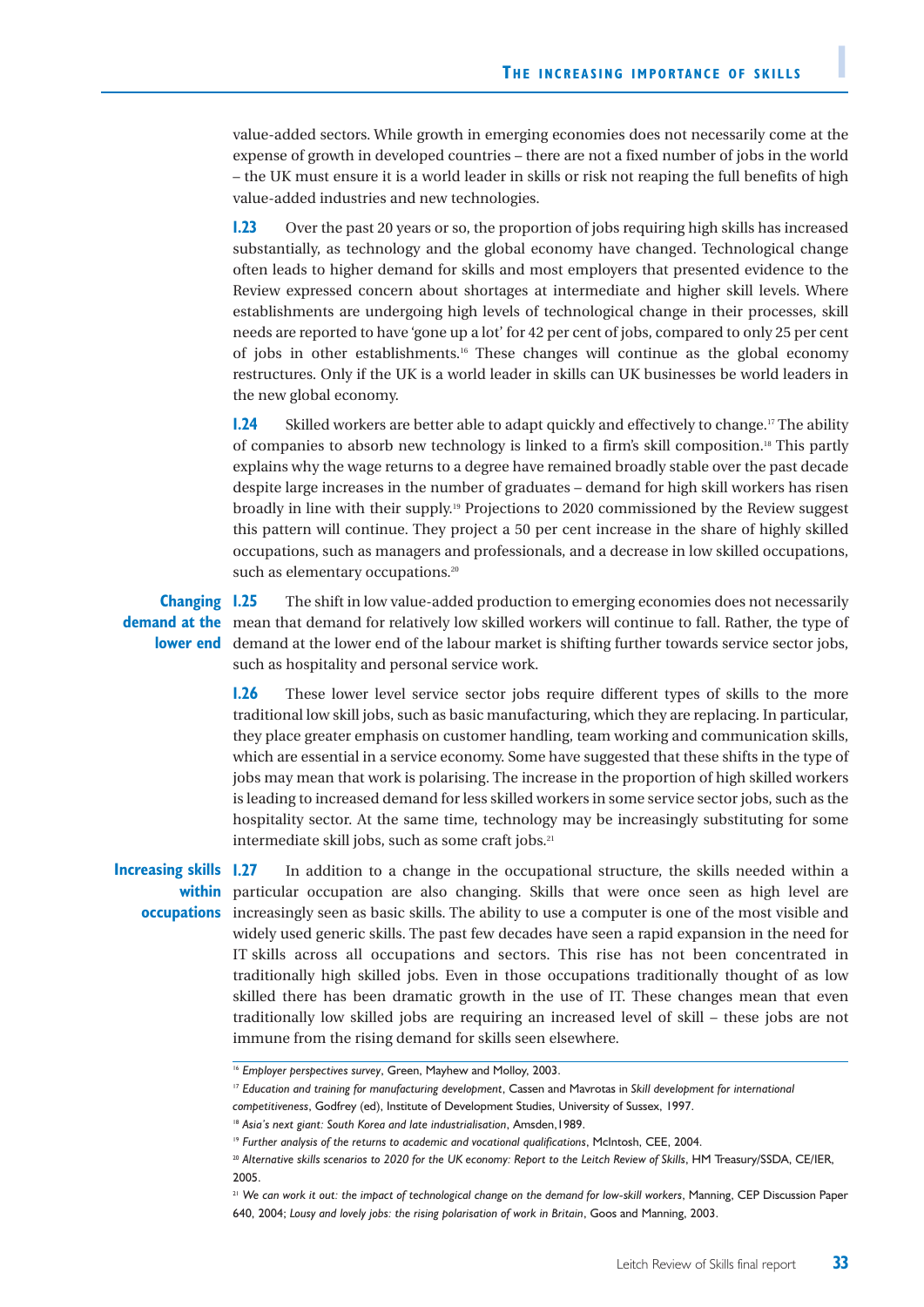**1.28** As global economic change continues, people's economic security will be ensured in different ways to the past. In the past, attempts to ensure people's economic security often focused on trying to protect particular jobs. In the new global economy, it is simply not possible to hold back the tide of change in this way. Instead, people's economic security is best delivered by ensuring their flexibility. Skills are one of the best ways to deliver flexibility, allowing people to adapt to change and retrain, reducing the risk that they become cut off from labour market opportunity. **Flexibility and security**

### **The changing UK workforce**

**1.29** At the same time as the global economy restructures, significant changes are taking place in the UK workforce and the pool of labour that UK firms can draw on. The UK population is ageing and global migration flows are increasing, widening the pool of labour businesses can draw from. Many older workers will have to reskill as the UK economy restructures in response to global changes and working lives lengthen.

**1.30** These changes have important implications for the UK economy. Over 70 per cent of the 2020 working age population are already over the age of 16. In the past, structural change **change** was facilitated by a flow into expanding industries of young people with more relevant skills and the flow out of declining industries by older people leaving the workforce. A strengthening flow of skilled young people is essential for improving the UK's prosperity. However, as the population ages and working lives lengthen, adult workers are more likely to have to update their skills to move into new sectors or adapt to new technologies. **Demographic**

**1.31** Global migration flows have been increasing over the past 30 years. Net migration to the UK was 185,000 in 2005. The expansion of the EU has added to the pool of labour from which UK firms can draw their workforce. The latest estimates show that around 510,000 people from the A8 accession countries have registered to work in the UK between May 2004 and September 2006, but this does not indicate the number of long-term migrants into the UK since most come for only short periods and many may have either returned home or plan to do so.22 Migration generally has a positive effect, helping to mitigate skills shortages and fill jobs that cannot be filled domestically. A recent study found no evidence that migration impacts on the employment, economic activity, unemployment or wages of the resident population.23 The increased flow of immigration from the accession countries has had little or no impact on the wages or claimant unemployment of any group of domestic workers.<sup>24</sup> However, the perception is that individual competition for jobs increases in the short-term. **Migration**

> **1.32** The Government is introducing a new system for migrants from outside the EU, awarding points to those applying on the basis of their characteristics such as skill level.<sup>25</sup> This aims to ensure that future migration from outside the EU is focused on those with high skills and filling skills gaps and shortages. Net migration is extremely difficult to accurately predict. However, official Government projections are for net migration of around 145,000 each year from 2007 onwards, over 90 per cent of which are of working age. This accounts for around two thirds of the growth in the working age population between now and 2020.<sup>26</sup>

<sup>22</sup> *Accession monitoring report May 2004 – September 2006*, Home Office, DWP, HMRC and DCLG, 2006. The A8 countries are: Czech Republic, Estonia, Hungary, Latvia, Lithuania, Poland, Slovakia and Slovenia.

<sup>&</sup>lt;sup>23</sup> The impact of immigration on the UK labour market, Dustmann, Fabbri and Preston, 2005.

<sup>24</sup> *The impact of free movement of workers from Central and Eastern Europe on the UK labour market*, DWP, 2006.

<sup>&</sup>lt;sup>25</sup> A points based system: Making migration work for Britain, Home Office Command Paper, 2006.

<sup>&</sup>lt;sup>26</sup> GAD population projections, 2004.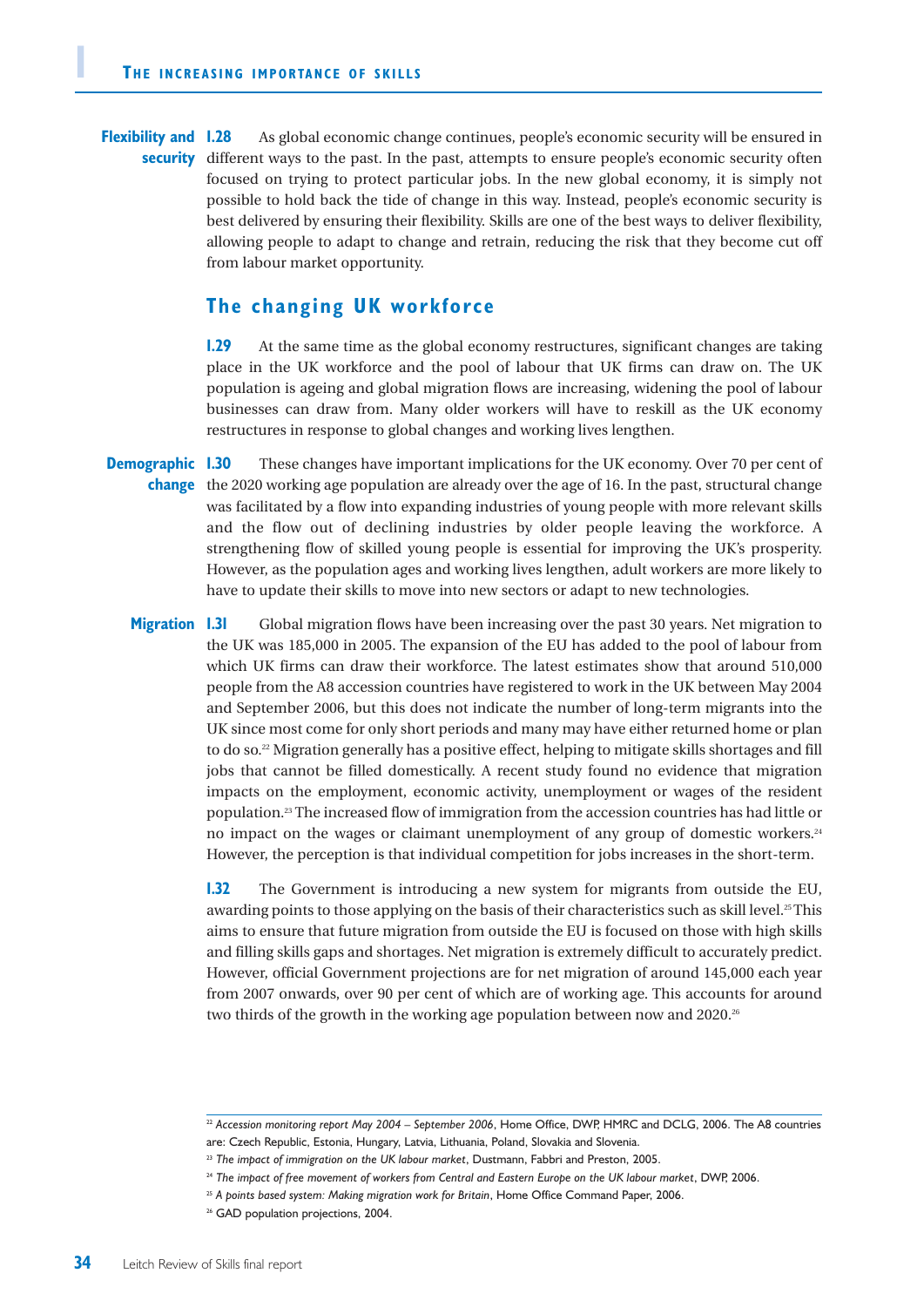### **SKILLS AND FAIRNESS**

**1.33** Skills are a key driver of fairness, ensuring that everyone can share in the benefits of growth, reducing inequalities and helping ensure no group, region or area is left behind. The transformation taking place in the global economy makes this role even more important. Without greater equality of access to skills improvements, disparities will increase further.

**1.34** Output and employment have increased in all regions and countries of the UK, but disparities between regions and countries remain high, and disparities between local areas are significantly larger than the European average. The gap in prosperity between parts of the UK is greater than the gap between the UK and the USA – Gross Domestic Product (GDP) per head in London is more than double that in Liverpool.<sup>27</sup> **Disparities between areas**

> **1.35** The different skills mixes of each region and country of the UK partly explain these persistent disparities. These skills mixes differ for a number of reasons, including the lower attainment of qualifications by young people in some areas and the fact that some of those that do gain higher qualifications in some regions move to the south of England, where many high skill jobs are currently to be found.

**1.36** In addition to significant disparities in regional living standards, income inequality is **inequality** high in the UK. Income inequality in the UK rose substantially during the 1980s and early 1990s. In 1976, the richest 10 per cent earned 2.9 times the poorest 10 per cent. Twenty five years later they were earning four times as much as the poorest. Though the level of income inequality has stabilised since then, it remains high both by historic and international standards. **Income**

> **1.37** This rise in overall income inequality was associated with a rise in relative child poverty.28 By 1997, the UK had, at 25 per cent, the highest rate of child poverty in the EU. The incidence of child poverty has fallen over the past decade, but remains among the highest in Europe, as shown in Chart 1.3.



<sup>27</sup> Barclays Bank, 2001 in *Urban renaissance of EU non-capital cities*, Parkinson et al, 2004.

<sup>28</sup> Child poverty can be measured in a number of ways. The most common, and the one used by the Government, is the proportion of children living in households with less than 60 per cent of median income.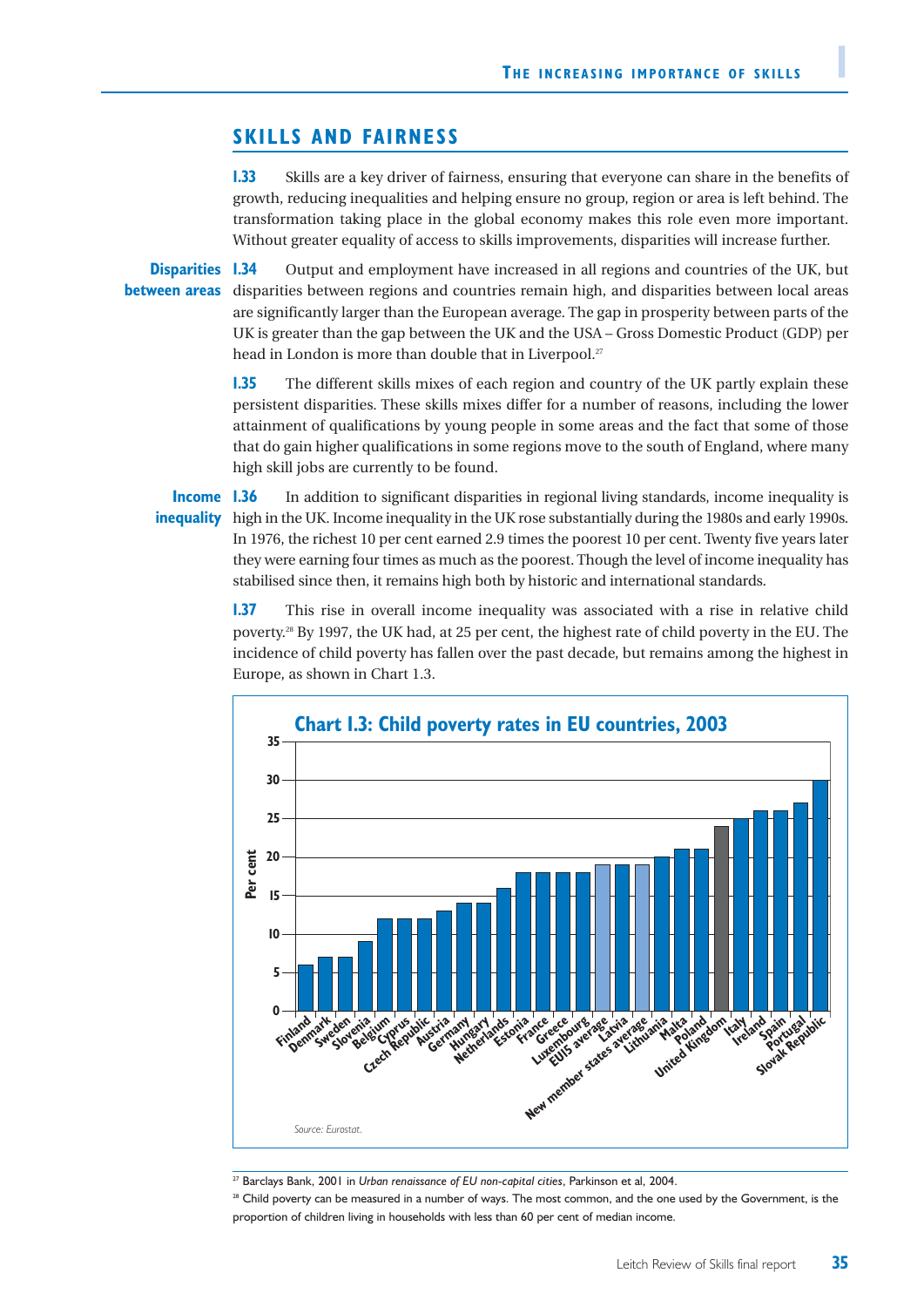**1.38** A wide range of factors influences the income distribution and the number of children in relative low-income poverty. Many of these factors have contributed to the rise in inequality seen up until the mid 1990s. Skills and qualifications are a key determinant of income. Consequently, the relatively polarised distribution of qualifications in the UK would lead to a wide distribution of earnings. This impact was reinforced by changes taking place in the global economy over this period, which, as discussed above, have increased the wage premium for skilled workers.29 By raising the incomes of low earning parents, skills improvements help lift children out of poverty.

**1.39** As well as reducing income inequality, improvements in skills can improve people's life chances, giving them the opportunity to progress and move into higher paid jobs. Social mobility is low in the UK – there is significant correlation between parents' position in the earnings distribution and the position their children achieve. Estimates vary but suggest that a significant proportion of a child's income, maybe more than one quarter, can be explained by the income of their parents.30 This correlation is higher in the UK than in many other countries and has risen in the post-war period, again in contrast to falls in other countries.<sup>31</sup> **Life chances**

> **1.40** In the UK, the links between educational attainment and family background are strong. Children with parents from unskilled manual backgrounds, and whose parents tend to have fewer qualifications, have a 20 per cent probability of achieving five or more GCSEs at grade A\*-C, compared with 69 per cent for children with managerial or professional parents.32 Furthermore, the link between family income and the probability of entering higher education has strengthened in recent years.<sup>33</sup>

> **1.41** Education is closely related to income. The strong, persistent and, in some cases, strengthening links between family background and educational attainment are likely to be a significant part of the reason that social mobility is low in the UK by international standards and has fallen in recent decades. Evidence suggests that greater equality of opportunity in education is a key driver of the higher social mobility seen in countries such as Canada.<sup>34</sup>

**1.42** There are important links between skills and wider social outcomes, such as health, impacts crime and social cohesion. Skills also have important impacts on financial capability, helping households to manage the family finances, and family life, allowing parents to help their children with their homework.<sup>35</sup> **Wider social**

> **1.43** Health problems, including depression and obesity, are more common in unskilled and low-income households. Skills can impact on health either directly, by providing information on improving health, or indirectly, by improving income and making a healthy lifestyle more affordable. It is difficult to estimate the potential health benefits of skills improvements, but they are likely to be greatest at the bottom end of the skills distribution. One study suggests that moving 50 per cent of women currently without qualifications to Level 1 would have benefits of between £300 million and £1.9 billion per annum in terms of reduced obesity and depression.36

<sup>29</sup> For a summary of the literature see, *The assessment: globalisation and labour market adjustment*, Greenaway and Nelson, Oxford Review of Economic Policy, Volume 16, Number 3, 2000.

<sup>&</sup>lt;sup>30</sup> Family income and educational attainment: A review of approaches and evidence for Britain, Blanden and Gregg, Oxford Review of Economic Policy, 2, 245-263, 2004.

<sup>&</sup>lt;sup>31</sup> Intergenerational mobility in Europe and North America, Blanden, Gregg and Machin, CEP, LSE, 2005.

<sup>32</sup> *Education and skills: The economic benefit*, DfES, 2003.

<sup>33</sup> *Higher education, family income and changes in intergenerational mobility*, Machin in *The labour market under New Labour: The state of working Britain*, Dickens, Gregg and Wadsworth (eds), 2003.

<sup>&</sup>lt;sup>34</sup> Generational Income Mobility in North America and Europe, Corak (ed), 2004, Cambridge University Press;

*Intergenerational Mobility in Europe and North America*, Blanden, Gregg and Machin, 2005.

<sup>35</sup> *Education and skills: The economic benefit*, DfES, 2003.

<sup>36</sup> *Quantitative estimates of the social benefits of learning, 2: Health (depression and obesity)*, Centre for Research on the Wider Benefits of Learning, Feinstein, 2002.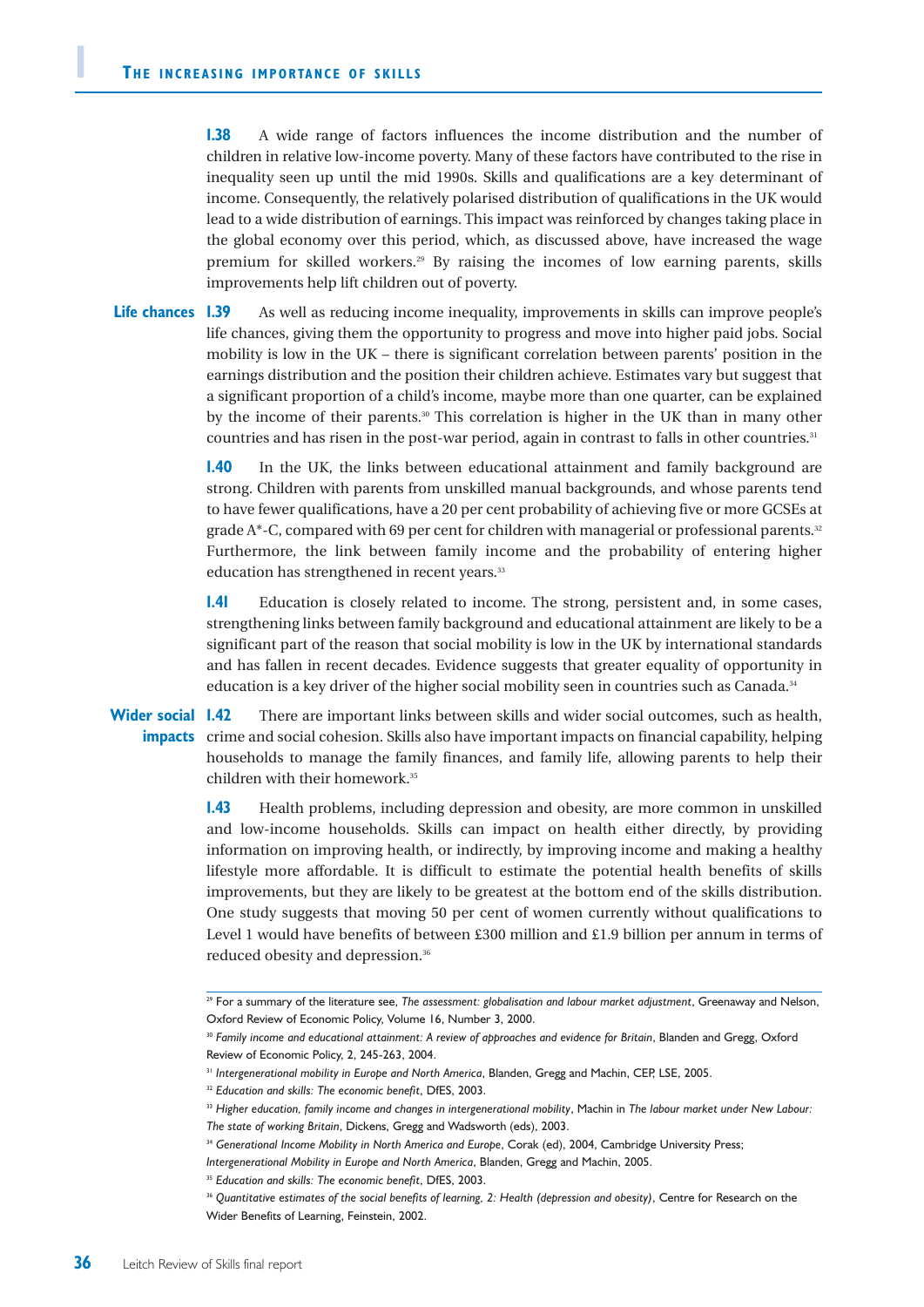**1.44** Those on lower incomes are both more likely to be victims of crime and more likely to commit crime. Offenders are far less likely to have qualifications and so tend to have poorer pay and employment prospects: more than one half of offenders have no qualifications, compared to 15 per cent of the population as a whole.<sup>37</sup> Skills can affect crime by improving an individual's employment, pay and progression and hence increasing the opportunity cost of offending, and by reducing income inequality.38 While it is extremely difficult to quantify the impact of skills on crime, one study found that the benefits from reduced crime of a 1 percentage point increase in the proportion of the working age population with GCSE or equivalent qualifications could be £10-320 million per annum.39

**1.45** This chapter has set out the increasing importance of skills to prosperity and fairness. The next chapter sets out the Review's analysis of the UK's skills base and the balance of responsibility between government, employers and individuals for delivering it.

### **CONCLUSION**

**1.46** This Review was established to consider the UK's optimal skills mix in order to maximise growth, productivity and fairness by 2020. Skills are increasingly critical for the UK to meet the long-term challenge of increasing prosperity through higher productivity and employment at a time when the global economy is changing rapidly. These global changes are increasing the number of high skilled jobs and increasing skills demands within most existing jobs. Increasingly, no one is immune from the increased demand for skills. Skills are also increasingly critical if the UK is to become a fairer society, reducing inequality and poverty and ensuring everyone has a fair chance in life.

**1.47** The Review has concluded that it is critical for the future health of the economy and society that the UK be a world leader in skills. The next chapter sets out how the UK's skills base stacks up against this requirement and the changing balance of responsibility between employers, individuals and government for driving improvements in the UK's skills base.

<sup>37</sup> *Skills: getting on in business, getting on at work*, DfES White Paper, 2005.

<sup>38</sup> *Crime and economic incentives*, Machin and Meghir, Institute for Fiscal Studies, 2000.

<sup>39</sup> *Quantitative estimates of the social benefits of learning, 1: Crime*, Feinstein, Centre for Research on the Wider Benefits of Leaning, 2002.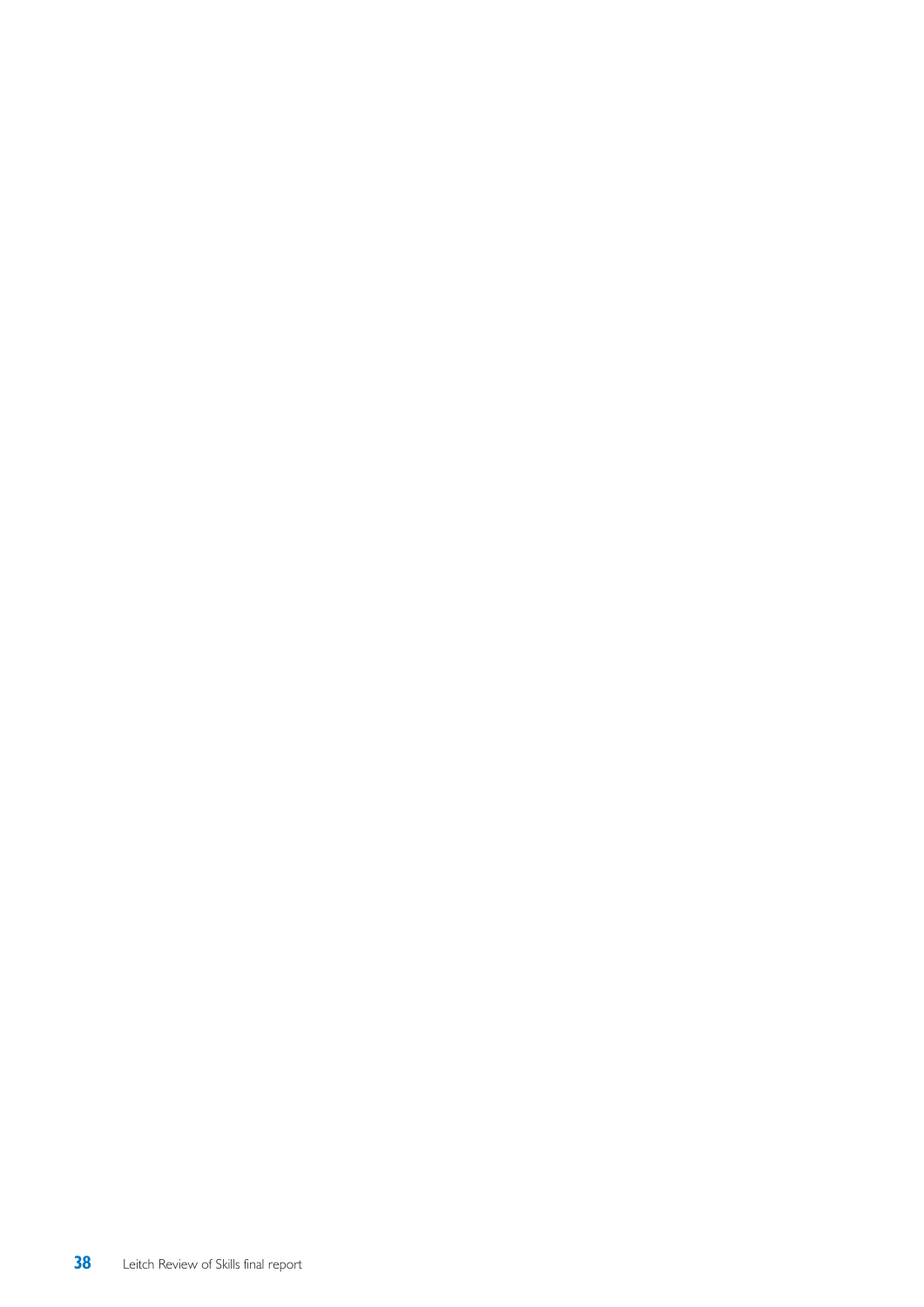### **Chapter summary**

**The previous chapter set out how global economic changes are decisively increasing the importance of skills to UK prosperity and fairness. This chapter sets out how the UK's skills base matches up to the challenge of global change and how the responsibility for improving skills has been shared.**

**The UK's skills base has suffered from deficits built up over a long period of time as a result of historic failings in the education and training systems. It has improved significantly over recent years as reforms have begun to succeed in driving improvements. The proportion of adults with high skills has risen from 21 per cent in 1994 to 29 per cent in 2005 and the proportion with no qualifications has fallen from 22 per cent to 13 per cent. Despite this, the UK's skills base remains mediocre by international standards. 7 million adults lack functional numeracy and 5 million lack functional literacy. The proportion of adults aged 25 to 64 with low or no qualifications is more than double that in Sweden, Japan and Canada. The proportion of adults with high skills is internationally comparable, but not world leading.**

**The Government and Devolved Administrations have already set stretching targets to improve the skills of young people and adults, which will be challenging to achieve. The Review's analysis shows that meeting these would drive significant improvements. Other countries are improving their skills bases too and so the UK is projected to remain no better than average in skills, running to stand still. This will have profound implications for the UK as the global economy changes, holding back prosperity, constraining businesses' ability to compete and preventing people from succeeding in the labour market. There is a clear and pressing need for the UK to go further and commit to being a world leader in skills.**

**The Government, employers and individuals all invest in skills improvements. The balance of responsibilities has changed over time and varied between centralised and local approaches, often supply-driven and switching between voluntarism and compulsion. Previous approaches have relied on planning to meet collectively articulated skills needs. This has constrained employer and individual engagement. The framework today is based on voluntary action, with employers in a sector able to act collectively. There are encouraging signs that the current system is beginning to deliver results, with the Government working in partnership with employers by delivering flexible training through the popular Train to Gain service in England, employers articulating their needs through Sector Skills Councils and a significant increase in attainment of skills by young people and adults.**

**The Review has concluded that the UK needs to build on recent, encouraging progress if the UK is to meet the global challenge ahead and be a world leader in skills. The next chapter sets out the Review's recommendations for a national commitment to world class skills and a new partnership to achieve it.**

**2.1** The previous chapter set out the Review's analysis of the critical importance of skills to the UK economy. It set out how global economic changes are decisively increasing the importance of skills to prosperity, employment and social justice. This chapter sets out the UK's current skills base, the way in which it is delivered and how the UK needs to go further and faster if it is to achieve the world class skills base it needs to succeed in the new global economy.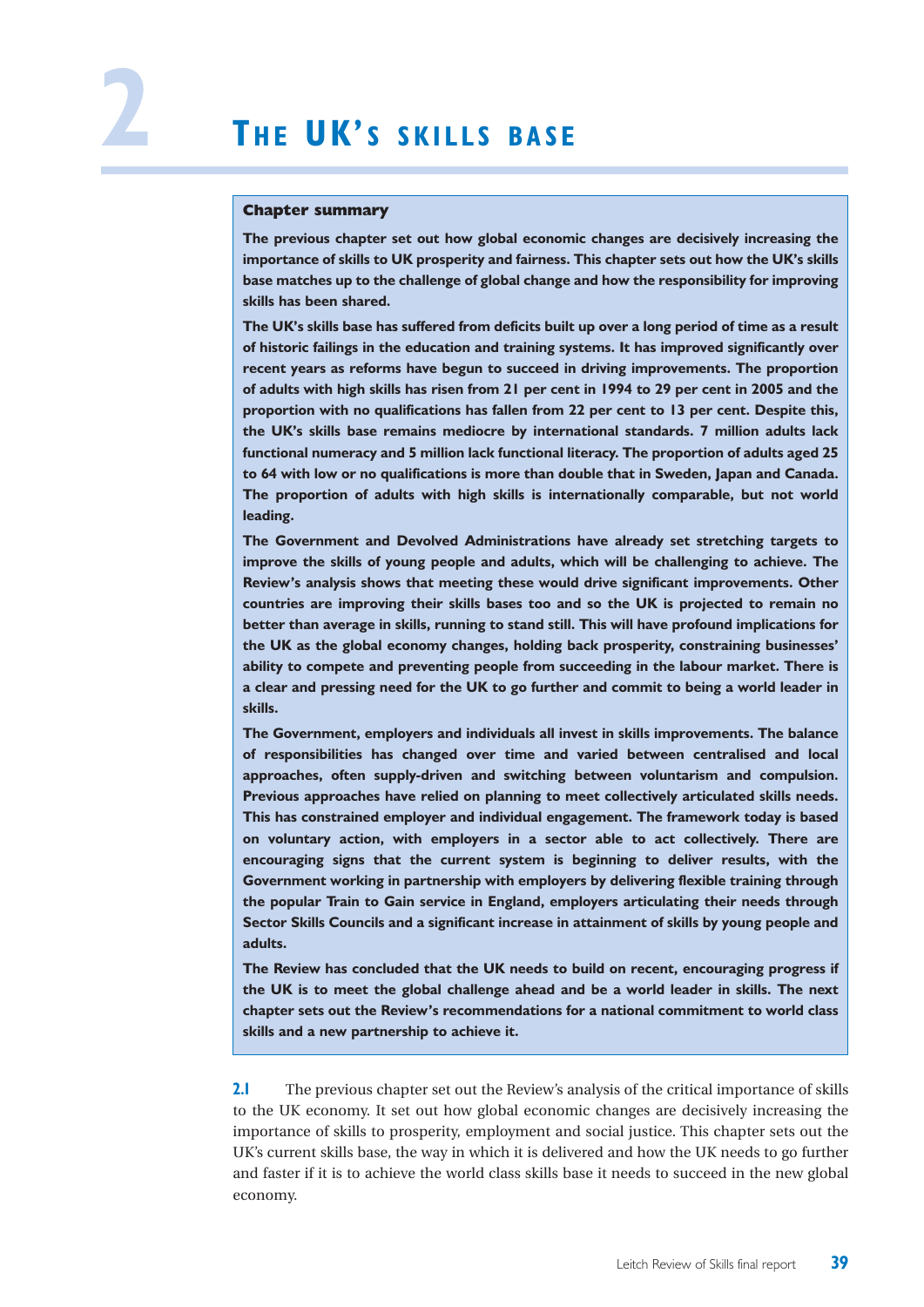## **CHANGES IN THE UK'S SKILLS BASE**

**2.2** The UK's skills base has been historically weak, the product of longstanding failures in the education and training system. Over recent years, the UK's skills base has improved significantly, with rising standards at schools and colleges, significantly more young people going to university and improvements in the skills of adults. Despite this, the Review has found that the UK's skills base remains mediocre by international standards.

### **The UK's current skills mix**

**2.3** The UK's skills base suffers from longstanding historic failures in the education and training system. In recent years, it has improved significantly. The number of working age people in England qualified to Level 2 is estimated to have risen by over 1 million since 2003. The proportion of adults with a high qualification has risen from 21 per cent in 1994 to 29 per cent in 2005. The proportion of people with no qualifications has nearly halved, down from 21 per cent to 13 per cent. There is further to go to fully tackle the UK's historic weaknesses in skills. Chart 2.1 shows how the UK's adult population (25 to state pension age) compares to other countries in the Organisation for Economic Co-operation and Development (OECD).



**2.4** Other countries have invested in their skills over the long-term and so the UK is ranked:

- 17th out of the 30 OECD countries in the proportion who have low or no qualifications (equivalent to less than a Level 2 in the UK), with 35 per cent at this level, more than double the proportion in the best performing nations, such as the USA, Canada, Germany and Sweden;
- 20th in the proportion with intermediate qualifications (Levels 2 and 3) with 36 per cent qualified to this level, compared to more than 50 per cent in Germany and New Zealand; and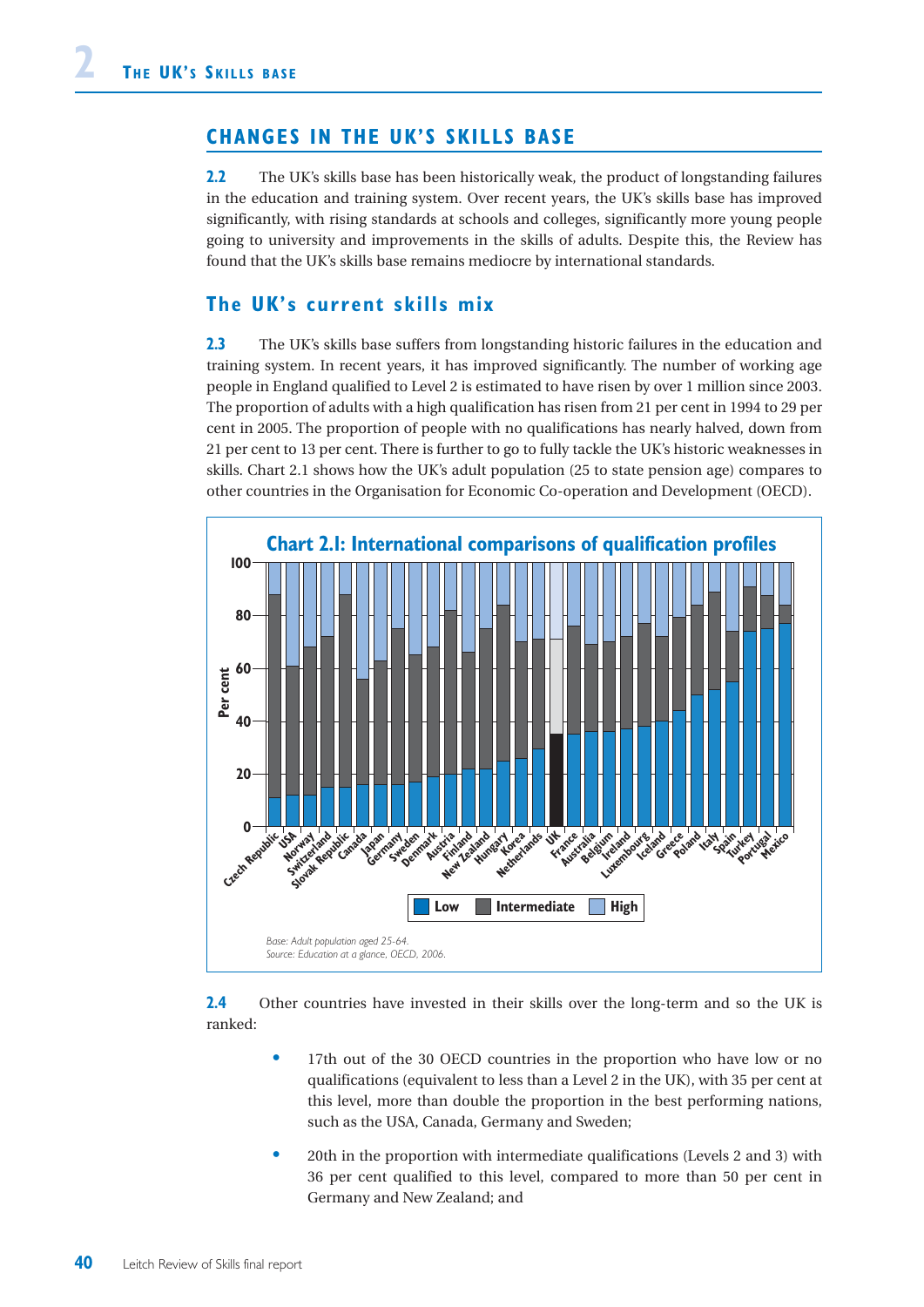• 11th in the proportion who have high qualifications (Level 4 and above), with 29 per cent qualified to this level, internationally comparable but still well behind the USA, Japan and Canada where the proportion stands at around 40 per cent.

**2.5** The UK's significant deficits at low and intermediate skill levels have been widely acknowledged. Although the proportion of adults aged 25 to 64 lacking Level 2 qualifications (according to OECD definitions) has fallen by around one quarter between 1998 and 2004, the proportion of adults in the UK lacking at least a Level 2 qualification is more than double that of the best performing countries. More than 50 per cent of adults in countries such as Germany and Norway are qualified to intermediate level, compared to fewer than 40 per cent in the UK.

**2.6** The UK is internationally comparable at the top end as a result of recent progress, but not world leading. The proportion of adults aged 25 to 64 qualified at a high level of qualification (according to OECD definitions – broadly equating to Level 4 or above) was 29 per cent in 2004. In countries such as the USA, Japan and Canada, around 40 per cent of the adult population is qualified to high level.

**2.7** The skills profile varies across the different regions and countries in the UK. For example, Scotland has both a higher proportion of its working age population (31 per cent) with at least a Level 4 qualification compared with the UK average, and a smaller proportion (28 per cent) with less than a Level 2 qualification. Wales and Northern Ireland have 34 and 35 per cent respectively of their adult populations without a Level 2 and 24 and 23 per cent respectively qualified at Level 4 or above.

**2.8** It is difficult to measure the impact of skills deficits on public and private employers. There is considerable debate over the accuracy of reported skills deficiencies, how persistent **business** they are and the significance of their impact on performance and productivity. Employers in England reported 571,000 vacancies at the time of the National Employer Skills Survey 2005 (NESS), of which one in four were hard to fill because of a lack of suitably skilled applicants. They reported a further 1.3 million employees as not fully proficient at their job.<sup>1</sup> There were similar findings in Scotland.<sup>2</sup> **Impact on**

> **2.9** Employers in the survey felt that soft skills were lacking (particularly team working and customer handling skills, each of which were mentioned as lacking in one half of all workers lacking proficiency). Technical, practical or job-specific skills were seen to be lacking in over two fifths of employees with a skills gap. Other generic, soft skills such as oral communication, problem-solving and written communication skills were the next most commonly reported skills gaps. A lack of literacy and numeracy skills were each present in one fifth of reported skill gaps. The Confederation of British Industry's (CBI) recent Employer Trends Survey found that employers place the highest priority for training on leadership and management skills.<sup>3</sup> Chart 2.2 shows the spread of skills gaps across occupations.

<sup>1</sup> *National Employer Skills Survey,* Learning and Skills Council, 2005.

<sup>2</sup> *Skills in Scotland,* Futureskills Scotland, 2004.

<sup>3</sup> *Employer Trends Survey,* CBI, 2006.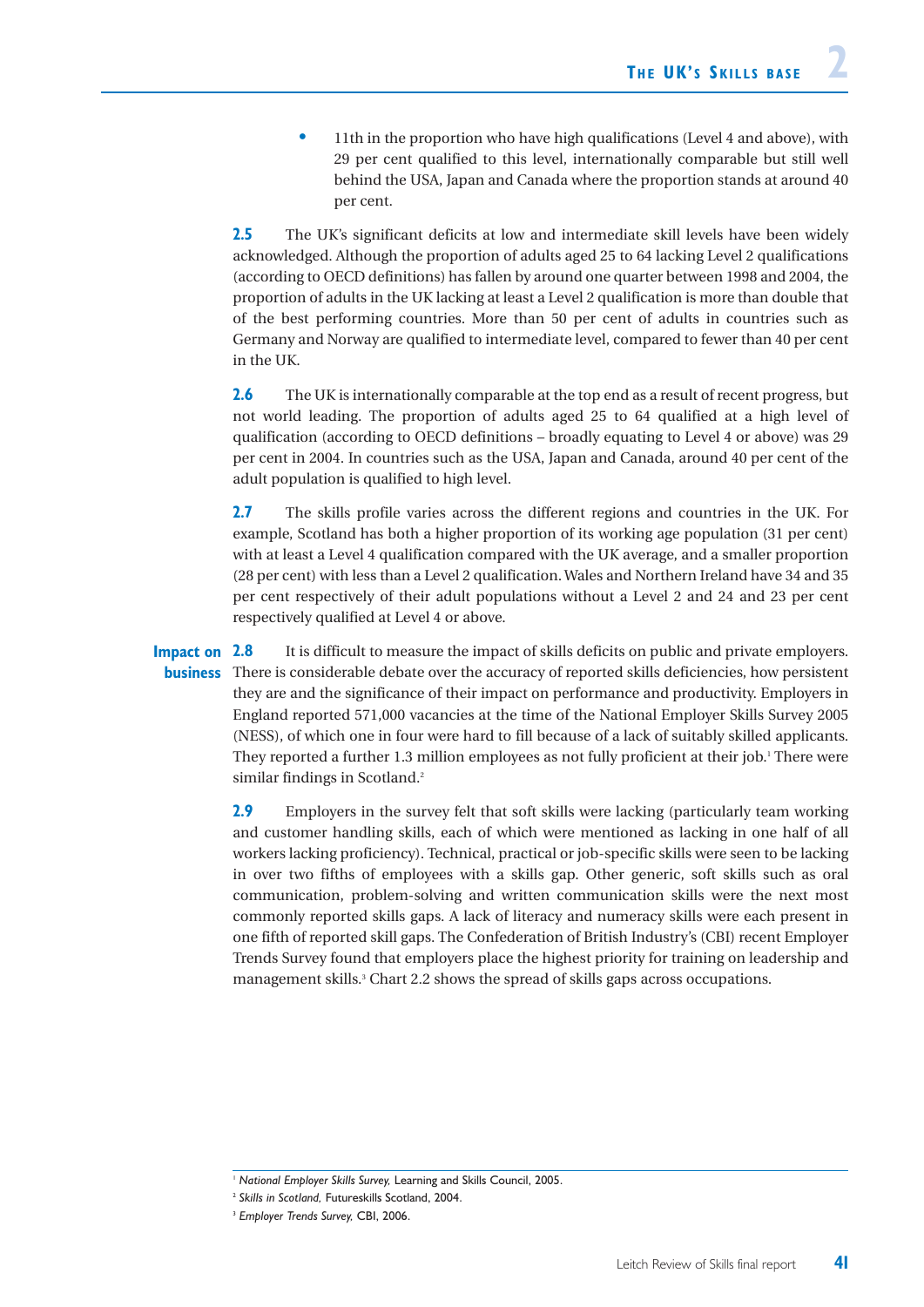

**2.10** Some skills can be measured directly, rather than in terms of qualifications. Literacy and numeracy skills, for example, can be tested irrespective of the qualifications a person holds. In 1996, the International Adult Literacy Survey (IALS) found that Britain had the 10th highest proportion of people lacking functional literacy of the 12 countries that took part.<sup>4</sup> Box 2.1 summarises the UK's performance in basic skills. **Basic skills**

<sup>4</sup> *Adult Literacy in Britain,* Carey, Low and Hansbro, ONS, 1997.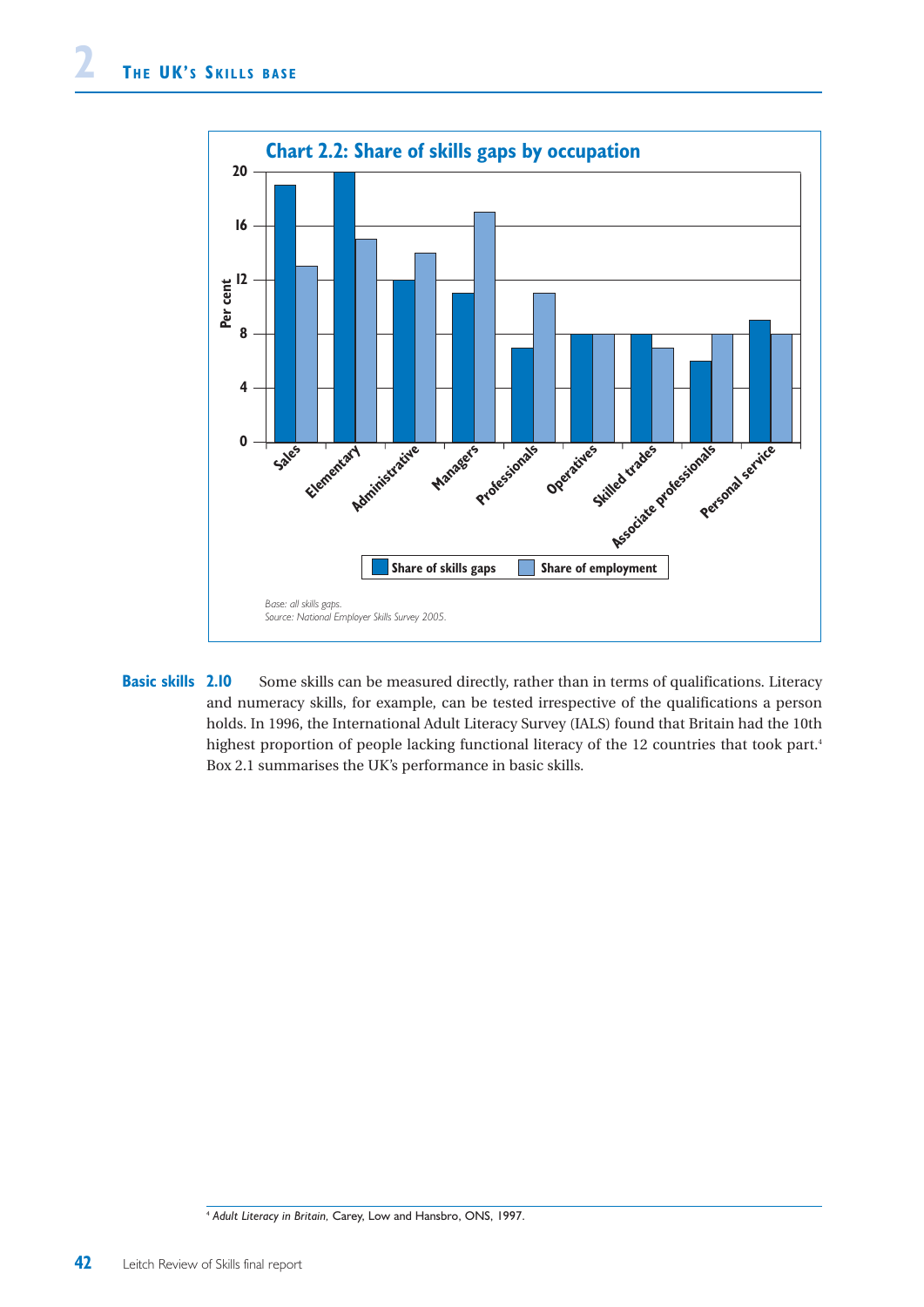#### **Box 2.1: Measuring basic skills**

**The UK uses five levels to measure literacy and numeracy skills: Entry Levels 1, 2 and 3, Level 1 and Level 2. The Moser Report identified Level 1 literacy and Entry Level 3** numeracy as the standards necessary to function at work and society in general.<sup>a</sup> An **example of an Entry Level 3 numeracy skill is being able to add or subtract money using decimal notation, or being able to work with fractions.**

**Surveys, like the Skills for Life Survey conducted in 2003, assess people's basic skill levels using a variety of literacy and numeracy problems corresponding to the five levels described above. In 2003, 16 per cent of the working age population in England, over five million people, lacked Level 1 literacy skills and 21 per cent (6.8 million) lacked Entry Level 3 numeracy skills. More than 15 million people in England lacked Level 1 numeracy skills, equivalent to a GCSE Maths at grades D–G.**

**International surveys, such as the OECD's International Adult Literacy Survey and the more recent Adult Literacy and Life Skills Survey, use similar techniques to the Skills for Life Survey. They show that, while many other countries have a large number of adults with low basic skills, the UK lies in the bottom half of the OECD. Sweden had the lowest proportion of adults who had less than the equivalent of UK Level 1 literacy at just 7.5 per cent in 1994, (compared with 21.8 per cent in the UK in 1996) and just 5 per cent of 26 to 35 year-olds.** 

<sup>a</sup> *A fresh start: Improving literacy and numeracy,* DfEE, 1999.

**2.11** Despite recent policy initiatives, the UK retains a large and significant basic skills problem.5 Chart 2.3 shows the distribution of literacy and numeracy skills in 2003. Analysis of the best available evidence suggests that in the UK around 6 million working age people lacked functional literacy skills and nearly 8 million lacked functional numeracy skills in 2003. The Government, as part of its basic skills strategy Skills for Life, has delivered over 1.25 million Skills for Life qualifications since 2001, exceeding its 2005 target of 1 million achievements. By 2006, 5 million lacked functional literacy and 7 million lacked functional numeracy.



<sup>5</sup> *The Skills for Life Survey* – *A national needs and impact survey of literacy, numeracy and ICT skills,* DfES, 2003; *National Survey of Adult Basic Skills in Wales,* 2004.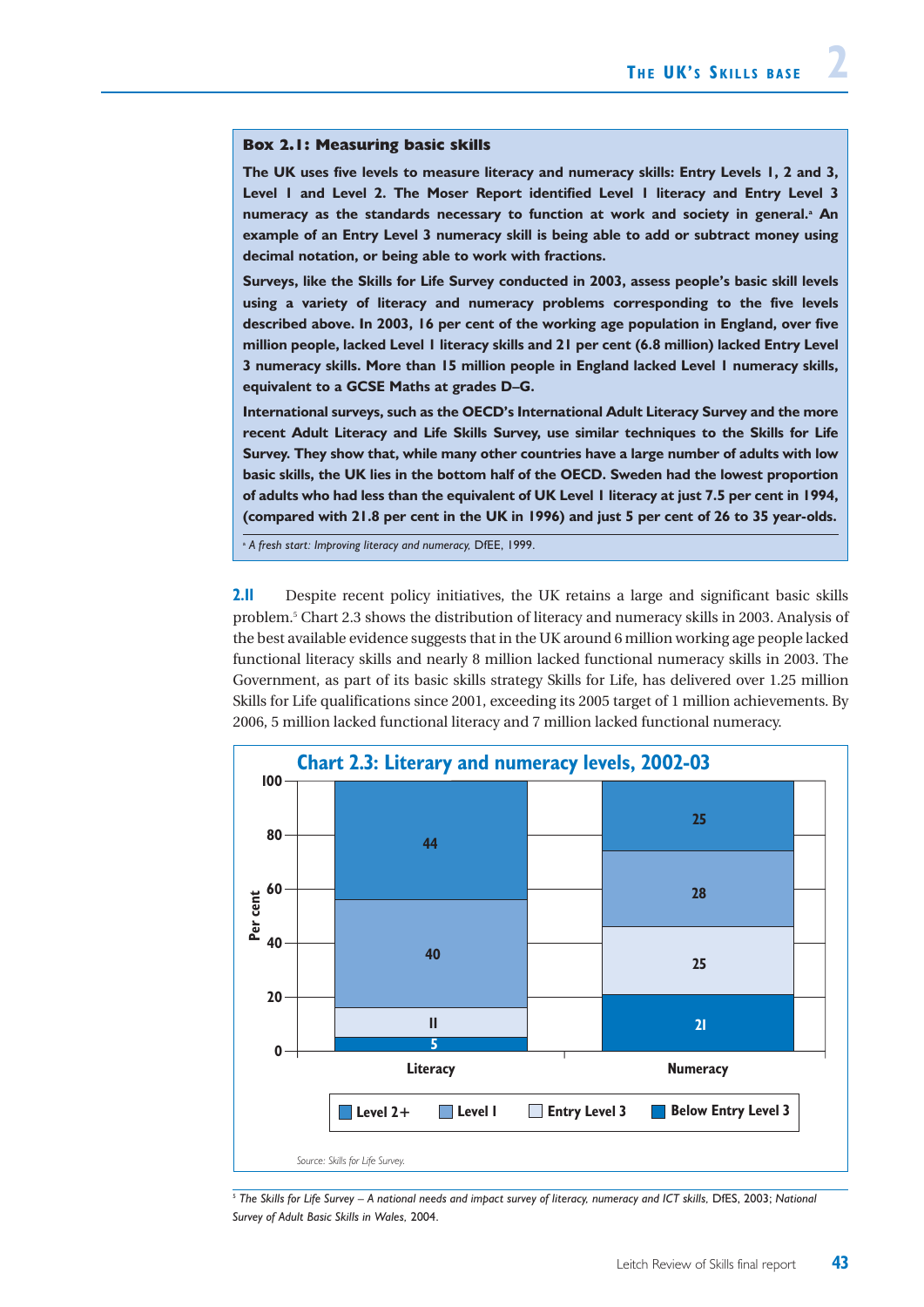### **The UK's future skills mix**

**2.12** The Government and the Devolved Administrations have set stretching targets to **profile** continue the improvements in the UK's skills base seen over the past decade. Table 2.1 sets out the main targets to improve skills among both young people and adults across the UK. **Qualification**

### **Table 2.1: Key UK targets to improve skills**

#### **England**

By 2008, 60 per cent of those aged 16 to achieve the equivalent of 5 GCSEs at grades A–C.

Increase the proportion of 19-year olds who achieve at least Level 2 by 3 percentage points between 2004 and 2006, and a further 2 percentage points between 2006 and 2008.

Improve the basic skills of 2.25 million adults between the launch of Skills for Life in 2001 and 2010, with a milestone of 1.5 million in 2007.

Reducing by at least 40 per cent the number of adults in the workforce who lack NVQ2 or equivalent qualifications by 2010, with a milestone of 1.5 million in 2007.

Reducing by at least 40 per cent the number of adults in the workforce who lack NVQ2 or equivalent qualifications by 2010. Working towards this, 1 million adults in the workforce to achieve Level 2 between 2003 and 2006.

By 2010, increase participation in higher education towards 50 per cent of those aged 18 to 30.

#### **Scotland**

The Scottish Executive does not have PSA targets. Instead, they have a series of high level indicators contained within their Lifelong Learning Strategy. The suite of indicators focus on similar areas of skill as the PSAs for the rest of the UK.<sup>a</sup>

#### **Northern Ireland**

By 2007, 63 per cent of year 12 pupils to obtain 5 or more GCSEs (or equivalent) at grades A–C (or equivalent), compared with 59 per cent in 2002.

By 2007, 97 per cent of year 14 pupils to obtain 2+ A levels at grades A–E, compared with 95 per cent in 2002.

To increase the proportion of working age people qualified at Level 2 or above from 63 per cent in summer 2003 to 68 per cent in spring 2007.

To increase the proportion of working age people qualified at Level 3 or above from 46 per cent in summer 2003 to 48 per cent in spring 2007.

By 2007, 18,500 people will have achieved a recognised qualification in Essential Skills compared with 100 in March 2003.

#### **Wales**

By 2010, over three quarters of pupils finish compulsory education attaining at least 5 GCSEs at grades A\*–C or equivalent.

By 2010, reduce the proportion of adults of working age without qualifications from 1 in 4 in 1996 to 1 in 10. By 2010, increase the proportion of adults of working age with a Level 4 qualification from 1 in 5 in 1996 to over 3 in 10.

*a The lifelong learning strategy for Scotland,* Scottish Executive, 2003.

**2.13** These targets will be challenging to achieve. In particular, it will be very challenging to meet the target to reduce the number of adults lacking a Level 2 qualification in England by 2010. Participation by young people in higher education has remained at around 43 per cent in recent years, leading some people to challenge the attainability of a 50 per cent participation rate. If all targets are met and are combined with improvements brought about as increasingly well-qualified young people flow into the adult population, the UK's qualification profile will improve significantly by 2020. Chart 2.4 sets out projections for the UK's adult population.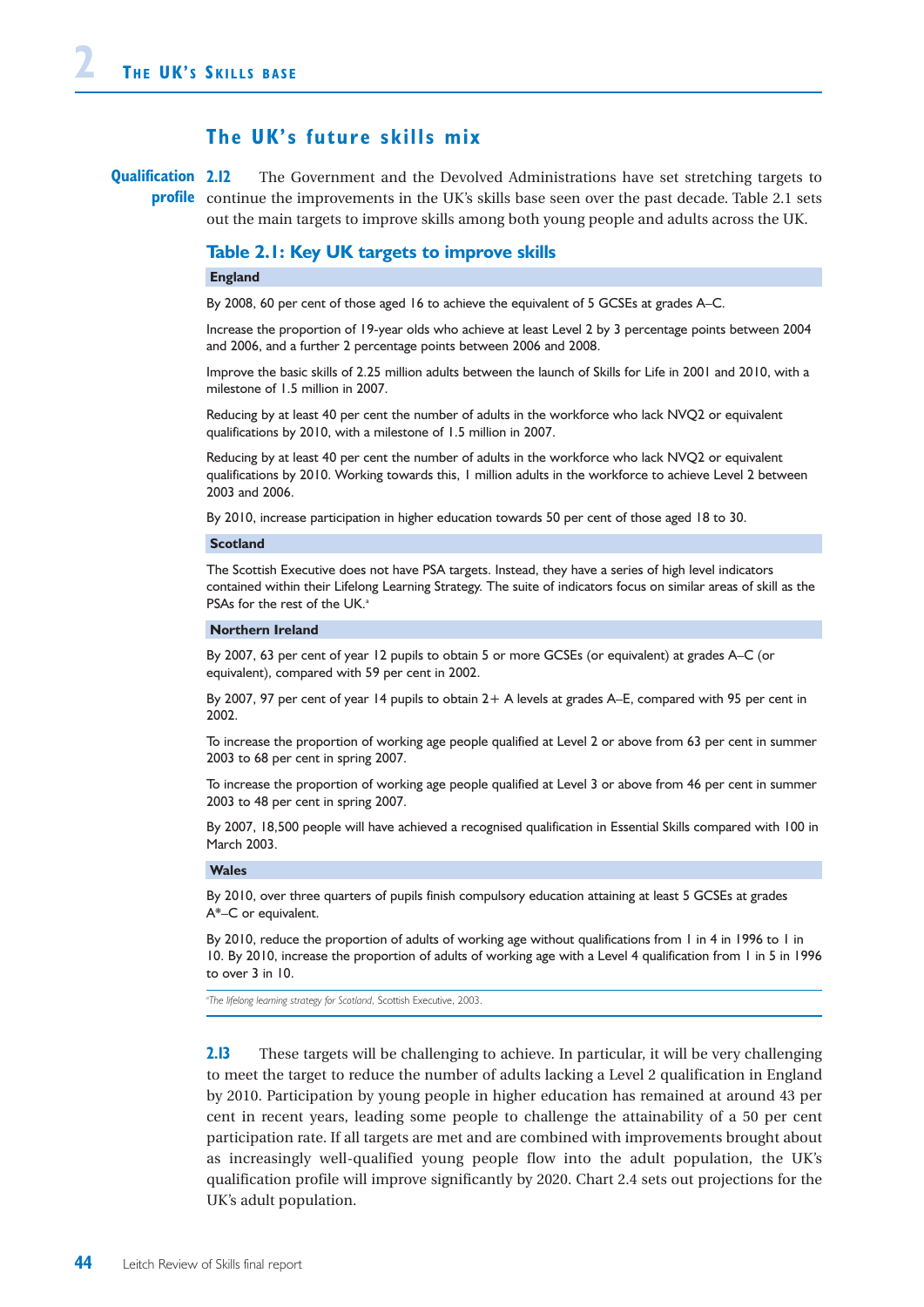

**2.14** If these improvements were achieved, the proportion of adults (aged 19 to State Pension age) without any formal qualifications would fall from 13 per cent (4.6 million) in 2005 to 2 per cent (0.6 million) in 2020. The proportion with high qualifications would rise from 29 per cent (10.1 million) in 2005 to 40 per cent (15.6 million) by 2020. Despite this, significant weaknesses would remain. Around 3.9 million adults would lack the equivalent of a basic school leaving qualification.

**2.15** Other countries are also improving their skills profile. While it is hard to be accurate about their probable position in 2020, the Review has produced projections, shown in Chart 2.5. All OECD projections are based on the population aged 25 to 64, so the UK figures in Chart 2.5 differ slightly from those in Chart 2.4, which is based on the adult population, those aged 19 to 64. Further details on the methodology used in these projections can be found in the Leitch Review Interim Report. **International comparisons**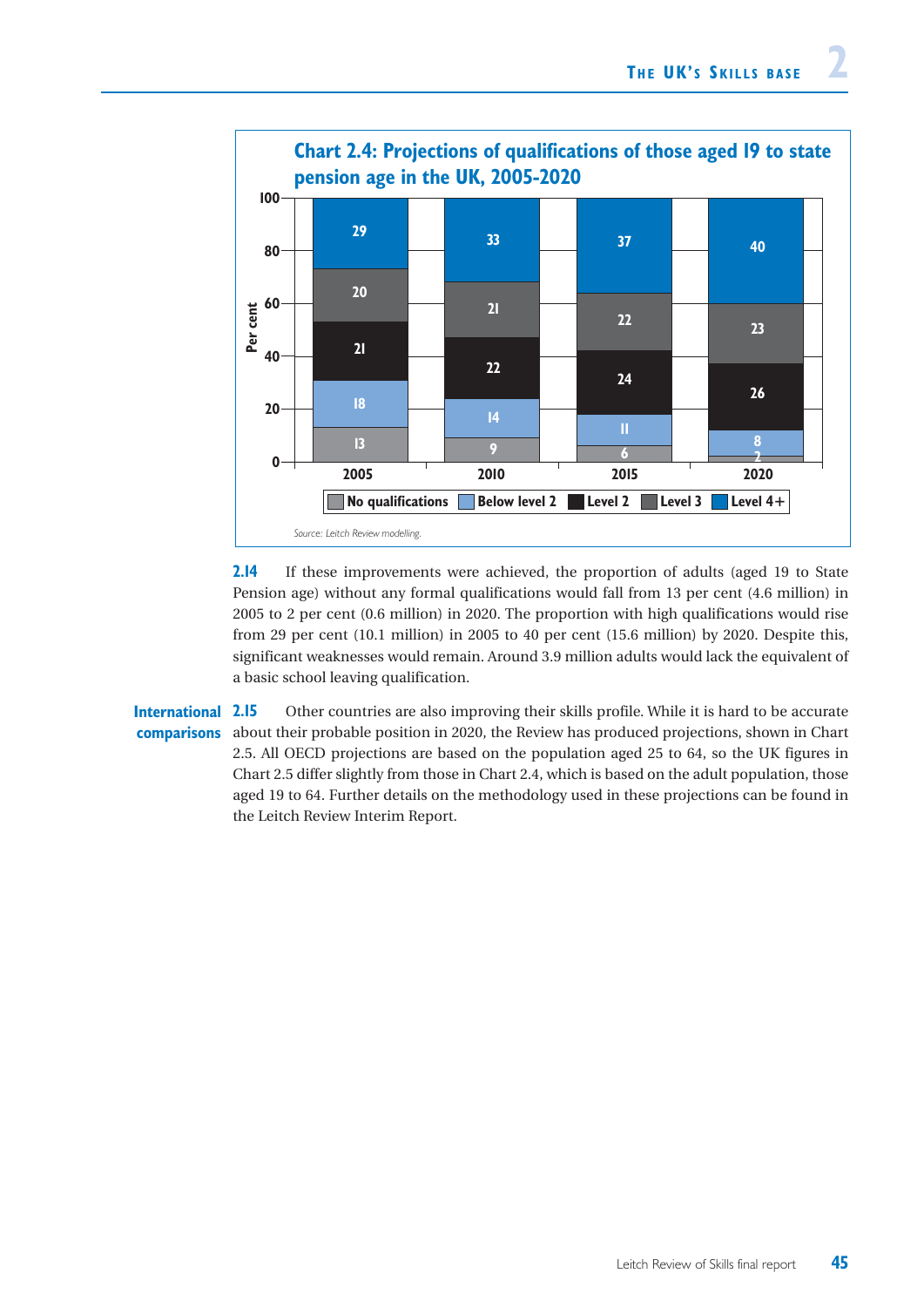

**2.16** Chart 2.5 shows that the UK's relative position could improve if challenging projections were met, but would remain far from world class:

- gaining two places to 15th out of 30 in low skills, with 11 per cent of those aged over 25 still lacking the equivalent of a basic school leaving qualification, more than double that of the best performing OECD countries;
- rising seven places to 13th in intermediate skills, with 46 per cent of those aged over 25 qualified to this level, but still far below the levels in Germany, New Zealand and Finland among others; and
- 13th in terms of those aged over 25 who have attained high qualifications, with 43 per cent compared to more than 50 per cent in the USA, Canada, Sweden and Japan.

**2.17** The Review's analysis shows that by 2020 the UK could move up the international league table if challenging projections were met, but would still remain average by OECD standards. It will remain mediocre for low level skills with more than double the proportion of people lacking a basic platform of skills than the best performing countries. It will rise in intermediate skills, but only on a definition that includes Level 2 and only to 13th out of the 30 OECD countries. Despite the substantial increase in the proportion of people qualified to Level 4 or above, the UK will be 13th in high skills. The UK is on track to achieve the same proportion of high skill workers that the US and Canada have today.

**2.18** The Review has also looked at how the UK's basic skills profile is likely to change by 2020. The proportion of the working age population lacking basic literacy or numeracy is **numeracy** likely to fall. This will be a result of achieving current targets, planned improvements to GCSEs and the effect of younger people replacing less-skilled, older people in the working age population.6 However, the UK's basic skills problem is unlikely to even be halved. Chart 2.6 **Literacy and**

 $6$  Box 3.3 in the Interim Report explains the modelling process the Review has used to generate projections to 2020.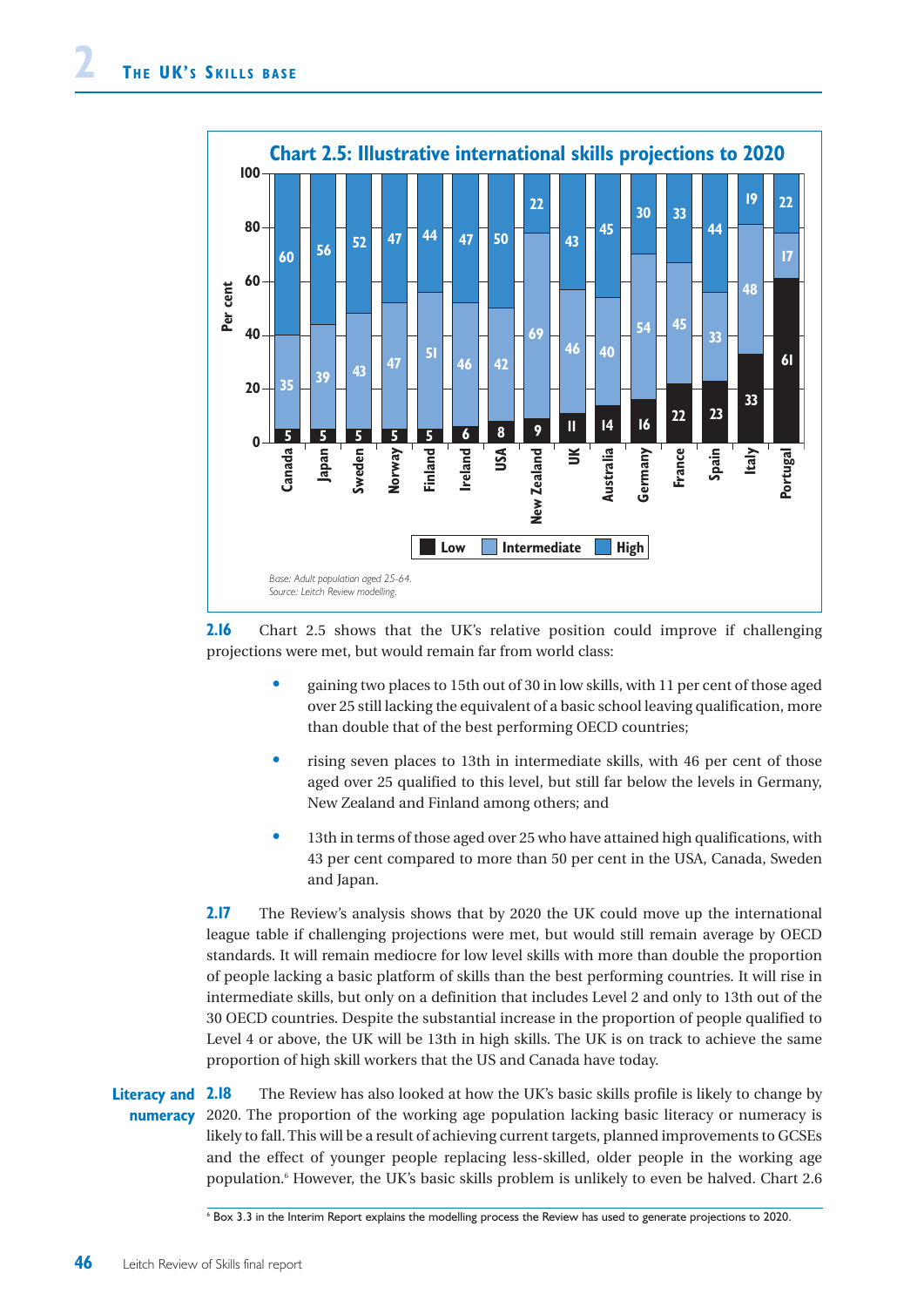shows that around 4 million adults will still lack functional literacy skills at Level 1, 1.3 million less than today. More than 6 million people will lack functional numeracy skills, 0.9 million less than today.



**2.19** As with formal qualifications, it is very difficult to project the basic skills profiles of other countries. International surveys are rare and trends cannot be extrapolated to 2020. The largest international survey, IALS, provides some useful insights. The basic skills profile that the UK is on track to achieve by 2020 would not even be world class in today's terms. In 1994, when the OECD IALS survey was conducted, just 7.5 per cent of the working age population in Sweden lacked functional literacy, compared with the projected 10 per cent for the UK in 2020. Other countries are improving fast. Just 5 per cent of those aged 26 to 35 in Sweden lacked functional literacy skills. Without greater ambition it is clear that the UK is far from on track to have world class basic skills by 2020.

# **DELIVERING SKILLS IN THE UK**

**2.20** The challenge of delivering economically valuable skills has been a longstanding concern for the UK. Even back in 1776, Adam Smith's *'The Wealth of Nations'* suggested that *'the greater part of what is taught in schools and universities … does not seem to be the proper preparation for that of business'.*

**2.21** The responsibility for delivering improvements in skills has always been shared of skills between government, employers and individuals. The balance of responsibilities between the three has changed over time and has varied between centralised and local approaches, often supply-driven and switching between voluntarism and compulsion. Throughout, action to improve the skills of adults has aimed to engage employers, increasing their investment in skills and articulating their needs to ensure that the skills delivered are economically valuable. **A brief history**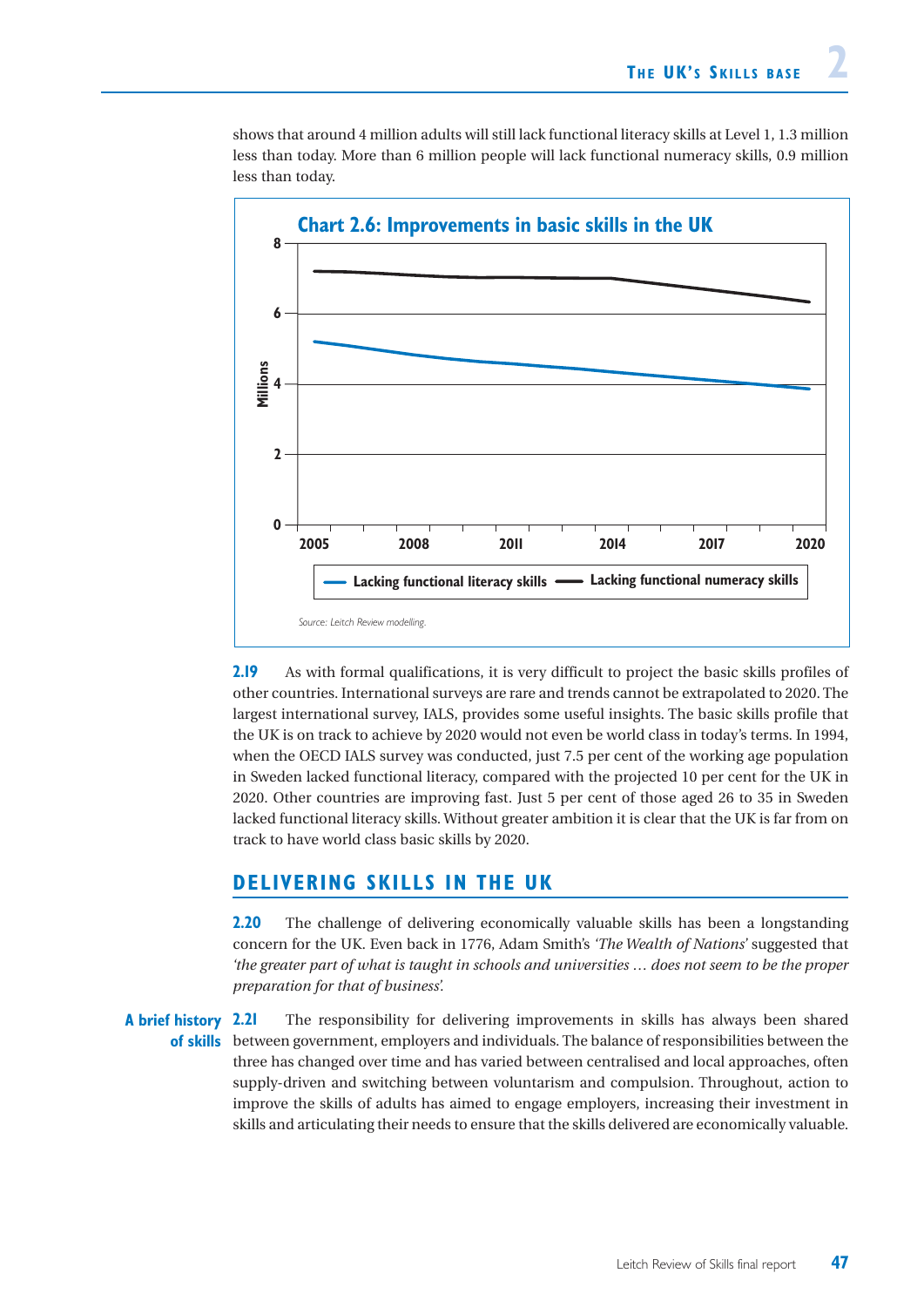**2.22** Action to increase employer investment in skills has varied between compelling employers to invest in skills and encouraging voluntary action. In 1964, a period of compulsory training activity for employers began with the introduction of Industrial Training Boards (ITBs) and a training levy system. In 1973, the Manpower Services Commission (MSC) was established to plan workforce skill needs, also with statutory powers to improve skills and training amongst employers.

**2.23** By the 1980s, most of the Industrial Training Boards were abolished and more voluntarist initiatives and organisations introduced to replace them. In their place Training and Enterprise Councils (TECs) were launched in 1989, as employer-led bodies to assess local training needs, fund and encourage employer investment in training.

**2.24** In 1990, Investors in People was established as a voluntary system to encourage employers to invest in skills. By 1992, the Further and Higher Education Act saw the creation of the Further Education Funding Council (FEFC), the Office for Standards in Education (OfSTED), the removal of further education (FE) colleges from Local Authority control and the granting of university status to the UK's polytechnics.

**2.25** In 2001, the FEFC and the TECs ended and the Learning and Skills Council (LSC) was created in their place. The LSC would plan, fund and secure the provision of post-16 education and training in England (excluding higher education) to help improve England's skills profile. In 2001, National Training Organisations (NTOs) were replaced by the Skills for Business Network comprising Sector Skills Councils (SSCs) and the Sector Skills Development Agency (SSDA). Sector Skills Councils, through Sector Skills Agreements, were to engage employers in the design of qualifications and training as well as identifying and working to tackle skills shortages and gaps.

**2.26** There have been a number of efforts to enable employers to articulate their skills needs so that the skills system can deliver economically valuable skills. These have often been integrated with approaches to raise employer investment. For example, the MSC carried out manpower planning and had statutory powers to compel employers to increase training to meet these. The NTOs and TECs could not compel employers to train but were responsible for assessing needs at sector and local levels and these assessments were used in planning publicly funded provision.

**2.27** The previous system was focused on asking employers to collectively articulate their future skills needs and then trying to plan to meet these needs. Too often, collective articulation of future skills needs has been an ineffective and inefficient mechanism. As a result, too much provision has been supply driven, based on trying to predict and provide. Consequently, employers were reluctant to contribute toward training costs because they did not have confidence in the quality of training on offer and felt frustrated by the lack of influence over qualifications. At the same time, they felt let down by poor levels of basic literacy and numeracy resulting from a failing school system.

**2.28** People were unable to access quality training at a time and place that fitted in with their job, had little choice over training and faced a complex system of financial support. The Government saw its role as protecting people from change through income support, rather than preparing them for it through skills support. It focused on overseeing a training system that tried to predict and provide future skill needs from the centre, rather than empowering people and employers to make the right training decisions for themselves.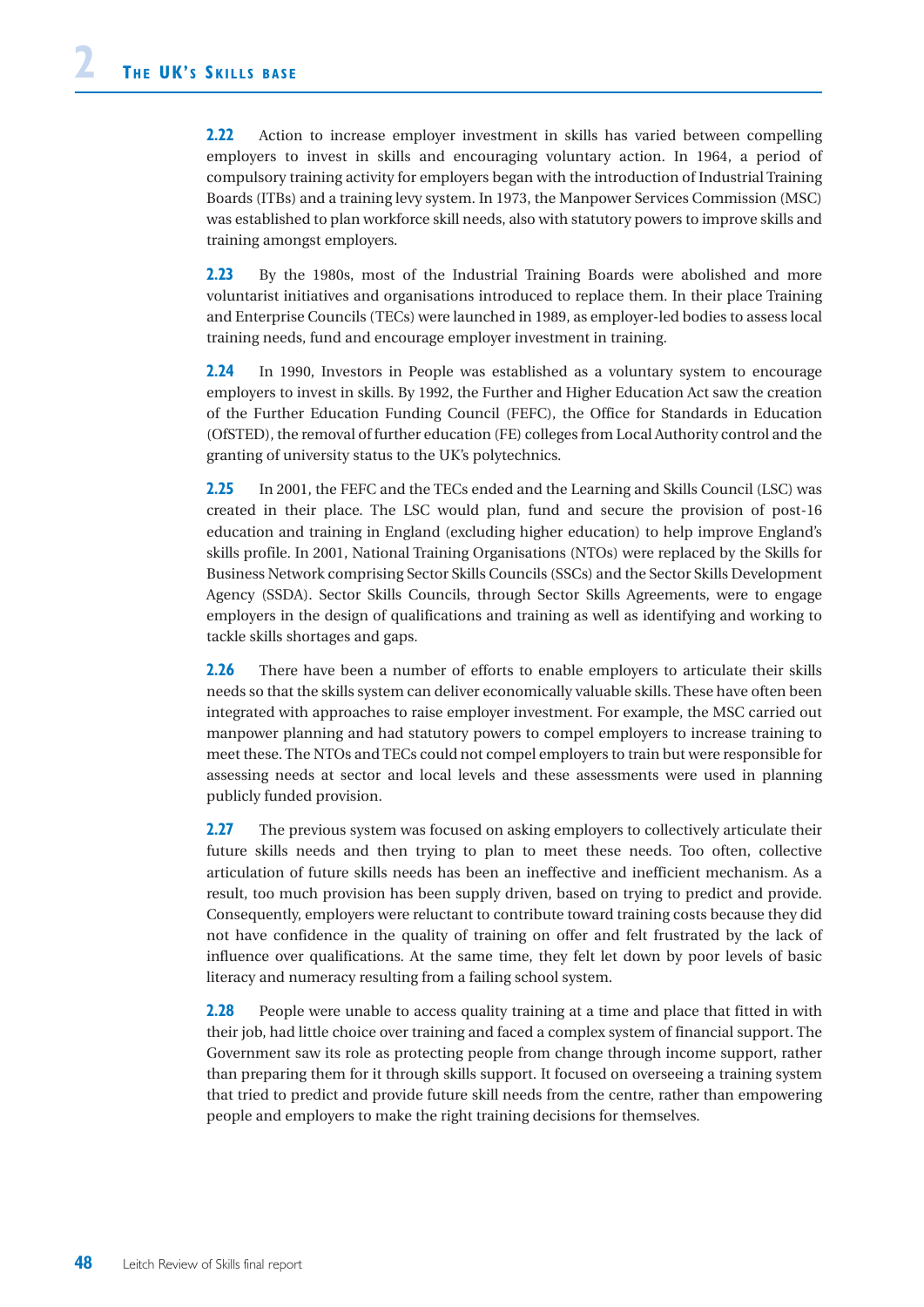**2.29** The impact of this was seen in:

- too little investment by employers in their workers;
- too little responsibility taken by individuals for their own learning;
- a qualification system divorced from the needs of the modern workplace; and
- a welfare system that did not meet the needs of a fast changing economy.

### **Current balance of responsibilities**

**2.30** Over the last decade, the division of responsibilities for improving adult skills between government, employers and individuals has evolved further. The Government has taken steps to build a more flexible, demand-led skills system. A major recent innovation in England has been Train to Gain, which offers employers support in designing and sourcing flexibly delivered training to meet their needs, with government funds to pay the full cost of training for eligible employers up to Level 2 and support for wider training beyond that level. The Employer Training Pilots, on which the rollout of Train to Gain is based, proved successful at engaging employers and employees and are popular with business: 30,000 employers and 250,000 employees had participated by March 2006.

**2.31** There are encouraging signs that the current system of SSCs is bedding down well. with some examples of excellence. In 2005, 62 per cent of employers who had engaged with their SSC in the last year rated their satisfaction at six out of ten or better.7 Employers, through SSCs, can introduce measures, such as levies and licences to practise, where a clear majority in that sector support it.

### **Box 2.2: A demand-led system**

**The Review's analysis shows that previous approaches to delivering skills have been too 'supply driven', based on the Government asking employers to articulate their needs and then planning supply to meet this. This approach has a poor track record. Employers are confused by the plethora of advisory, strategic and planning bodies they are asked to input to. Under a planned system, the incentives are for providers to continue doing what they have done in the past so long as it meets the planning requirements, rather than responding flexibly as demand changes. As a result, less than 10 per cent of employer training is in FE.**

**Recent reforms have attempted to develop a more 'demand led' system, responding to demand rather than trying to plan supply. Train to Gain provides flexible training, designed to meet the needs of employers and employees. Providers only receive funding if they effectively meet the needs of their customers. The Employer Training Pilots show that this approach leads to provision that better reflects the needs of consumers increasing relevance, completion rates and therefore value for money.** 

**The Review has concluded that this sort of approach must be embedded across the system so that providers only receive funding as they attract customers, rather than receiving a block grant and planning provision to meet expected demand. Building a demand-led system is the only way in which to increase employer and individual investment in skills and ensure that increased investment delivers economically valuable skills.**

<sup>&</sup>lt;sup>7</sup> Sector Skills Development Agency, 2006.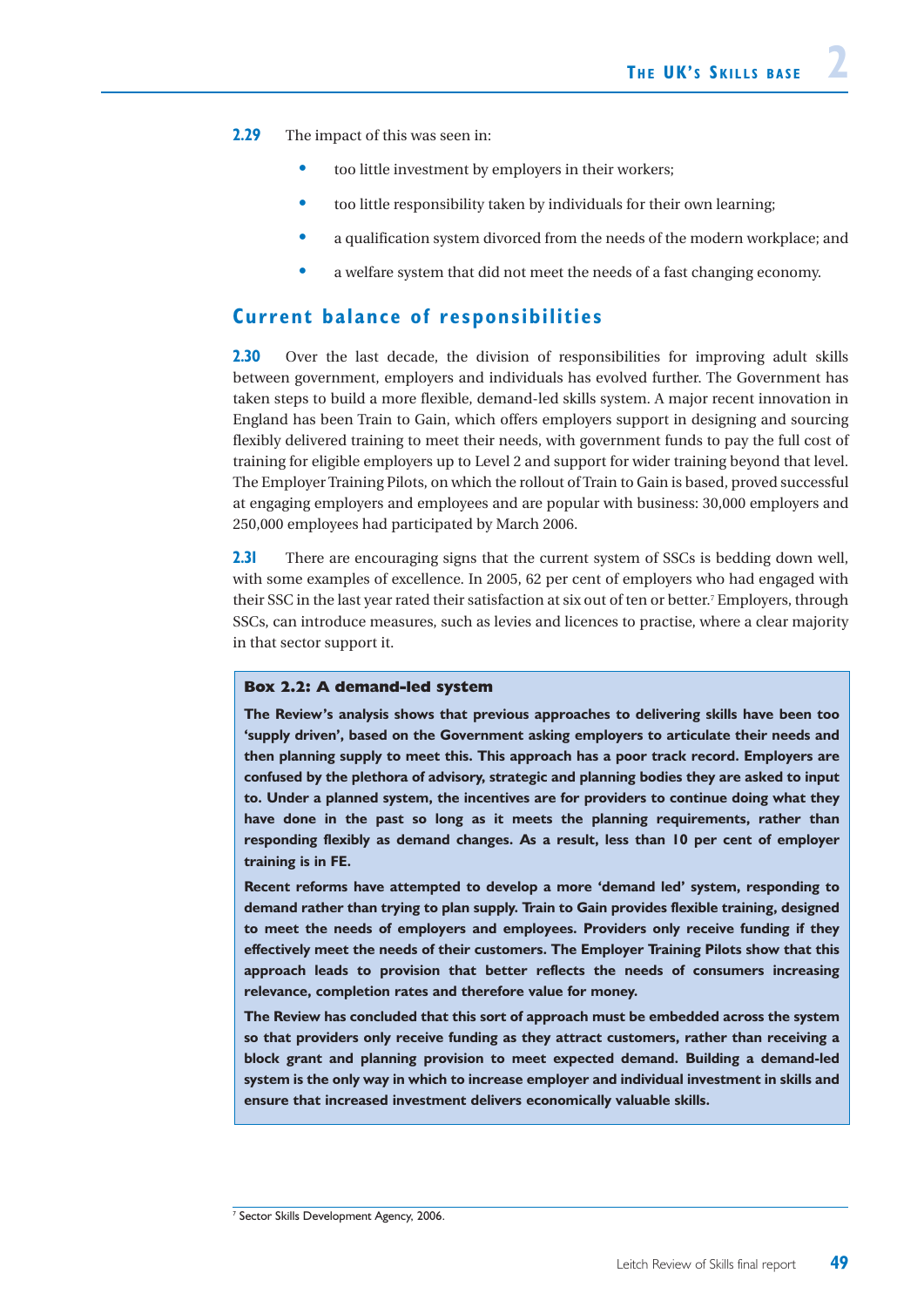**2.32** There have been other areas of significant progress. The number of Apprentices in learning has grown from 76,000 in 1997 to 256,000 in 2005.<sup>8</sup> Today around 42 per cent of young people participate in higher education and the proportion of adults with a degree level qualification has risen to 29 per cent. The Government has exceeded its target of 750,000 adults taking basic skills qualifications in 2004 and is well on the way to meeting the 2010 target of 2.25 million adults improving their basic skills. Latest data suggests that the Government has also met the interim 2006 target of one million additional adults gaining full Level 2 qualifications in England.

**2.33** Employers, individuals and the Government all invest significantly in skills investment in improvements. In England employers spend around £2.4 billion on direct course costs and up skills to £17.4 billion in total, excluding the wages of employees.<sup>9</sup> Employer investment in skills varies significantly by type of employee, type of employer and sector of the economy. Training by employers is disproportionately focused on highly-skilled workers, who are five times more likely to be trained at work than low skill workers.10 Around one third of firms do no training at all, and this varies between 50 per cent of employers in some sectors to just under 5 per cent in the best performing sectors. **Current**

> **2.34** The Government in England invests around £12 billion on adult skills each year, of which around £4.5 billion is on further education (FE), including work-based learning, and £7.4 billion on higher education (HE). These are the overall costs of tuition, learner support and capital. Individuals will pay £1.35 billion per annum through the new variable tuition fees, on top of the existing £0.9 billion per annum income from standard fees.

> **2.35** However, the combined level of investment compares poorly by international standards. Although the overall proportion of adults trained is relatively high (61 per cent), only 19 per cent of adults in the UK report contributing any of their own funding towards education and training, compared with an OECD average of 37 per cent.11 In addition funding for higher education in the UK from both public and private sources is low by international standards – less than one half that in the USA and 40 per cent lower than in Sweden.<sup>12</sup>

**Employer**

**2.36** Employers can improve the skills of their employees in a number of ways: through 'ininvestment in house' training, private training providers and the publicly funded system. Businesses are best placed to make a judgement about which is the most appropriate channel for them. The **training** Government must ensure that the publicly funded system meets the needs of individuals and employers. Following on from training, employers need to use improved skills effectively in order to derive a return from their investment and for people to gain from higher wages.

> **2.37** Much employer investment in skills takes place outside the publicly funded system. More than one half of this is spent on on-the-job training and the wages of employees when in training.13 12 per cent of employees receive training to nationally recognised qualifications each year, and 6 per cent receive training in NVQs. Less than 10 per cent of employer training is delivered by FE providers. Chart 2.8 shows a breakdown of employer investment in training.

> **2.38** On the job training is a vital source of skills development and not all training should be formal. However, focusing as much training as possible on qualifications, as long as qualifications reflect economically valuable skills, brings enormous benefits to both individuals and employers. Employers are prepared to pay significantly higher wages for

<sup>8</sup>*Departmental Report*, DfES, 2006.

<sup>9</sup>*National employer skills survey,* LSC, 2005

<sup>10</sup> *Labour Force Survey,* Spring 2006.

<sup>11</sup> See *Adults in training: an international comparison of continuing education training,* O'Connell, Economic and Social Research Institute/OECD, 1999.

<sup>12</sup> *Education at a glance,* OECD, 2006.

<sup>13</sup>*National Employer Skills Survey,* Learning and Skills Council, 2006.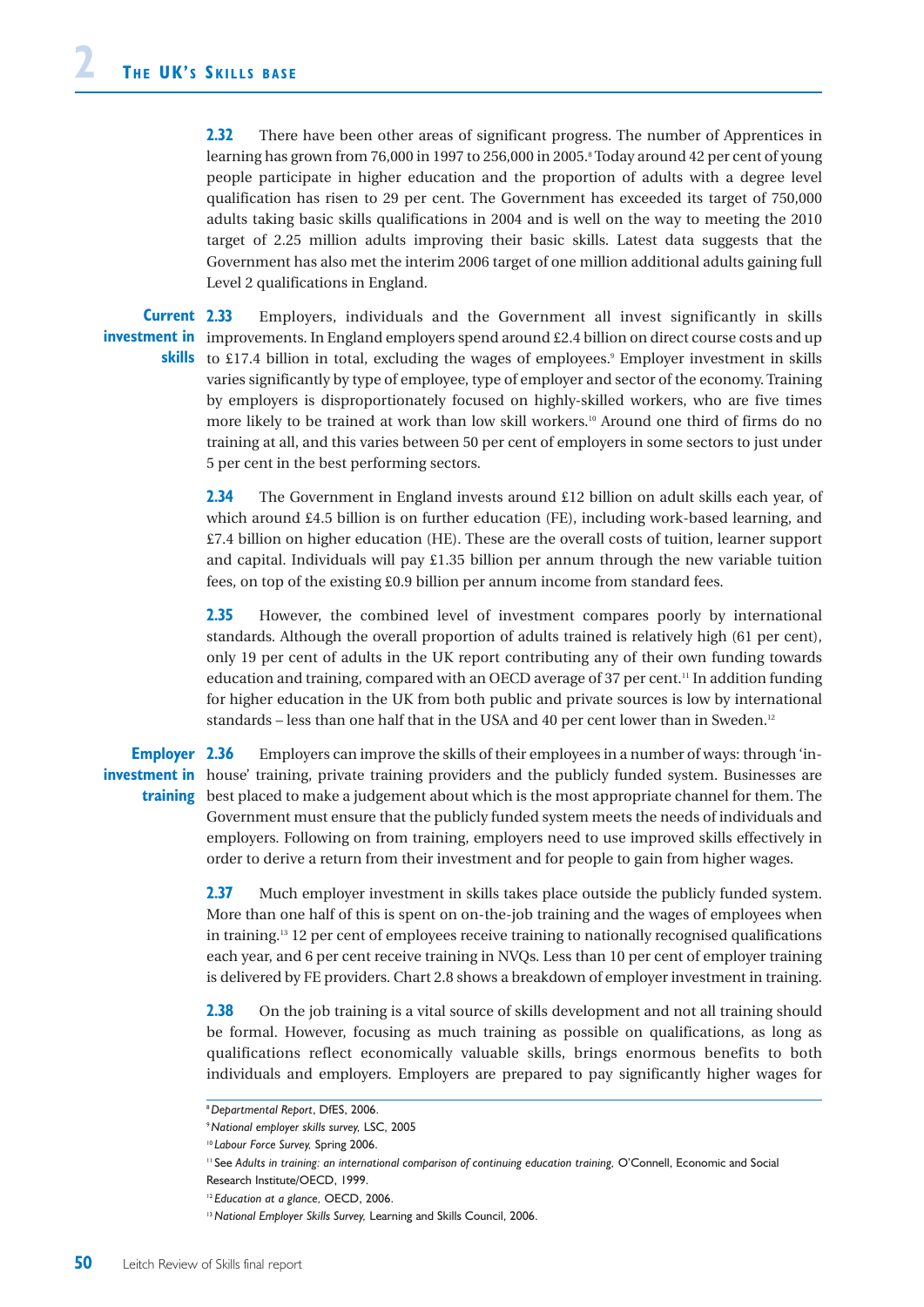

those with qualifications. For example, the return to a degree is estimated at around 25 per cent and the returns to GCSEs are around 25 per cent.<sup>14</sup>

**2.39** For individuals, they provide portability in the labour market, allowing them to demonstrate the skills they have acquired. For employers, they provide valuable signals when recruiting new workers and also motivate employees to complete their training. Qualifications form a major part of employer recruitment strategies, especially screening candidates prior to shortlisting or interview.15 As a result, both individuals and employers value qualifications. The majority of individuals prefer studying towards a qualification,<sup>16</sup> and over one half of employers feel it is quite or very important that the training provided led to a qualification.<sup>17</sup>

**Skills and employment**

**2.40** The Review has found that the skills and employment systems, which should work in tandem to improve people's chances, are disjointed. Welfare to Work focuses on people's short-term prospects, but not long-term help. There are no effective links between someone moving into work from the New Deal and in work support, such as Train to Gain in England, that can help them stay in work and progress. People face many fragmented sources of support that provide help in organisational 'silos' rather than focusing on helping the individual to 'get on in life'. As a result, individuals do not receive the support they need and are unsure how and where to access it. Chapter 7 has more details.

<sup>14</sup> See, for example, *Returns to education: A non-technical summary of CEE work and policy discussion,* Sianesi, Institute for Fiscal Studies and Centre for the Economics of Education, 2003.

<sup>15</sup> *Recruitment, Retention and Turnover Survey,* CIPD, 2006.

<sup>&</sup>lt;sup>16</sup> National Adult Learning Survey, National Centre for Social Research, DfES, Research Report 415, 2002.

<sup>17</sup> *The Market for Qualifications in the UK,* PWC, 2005.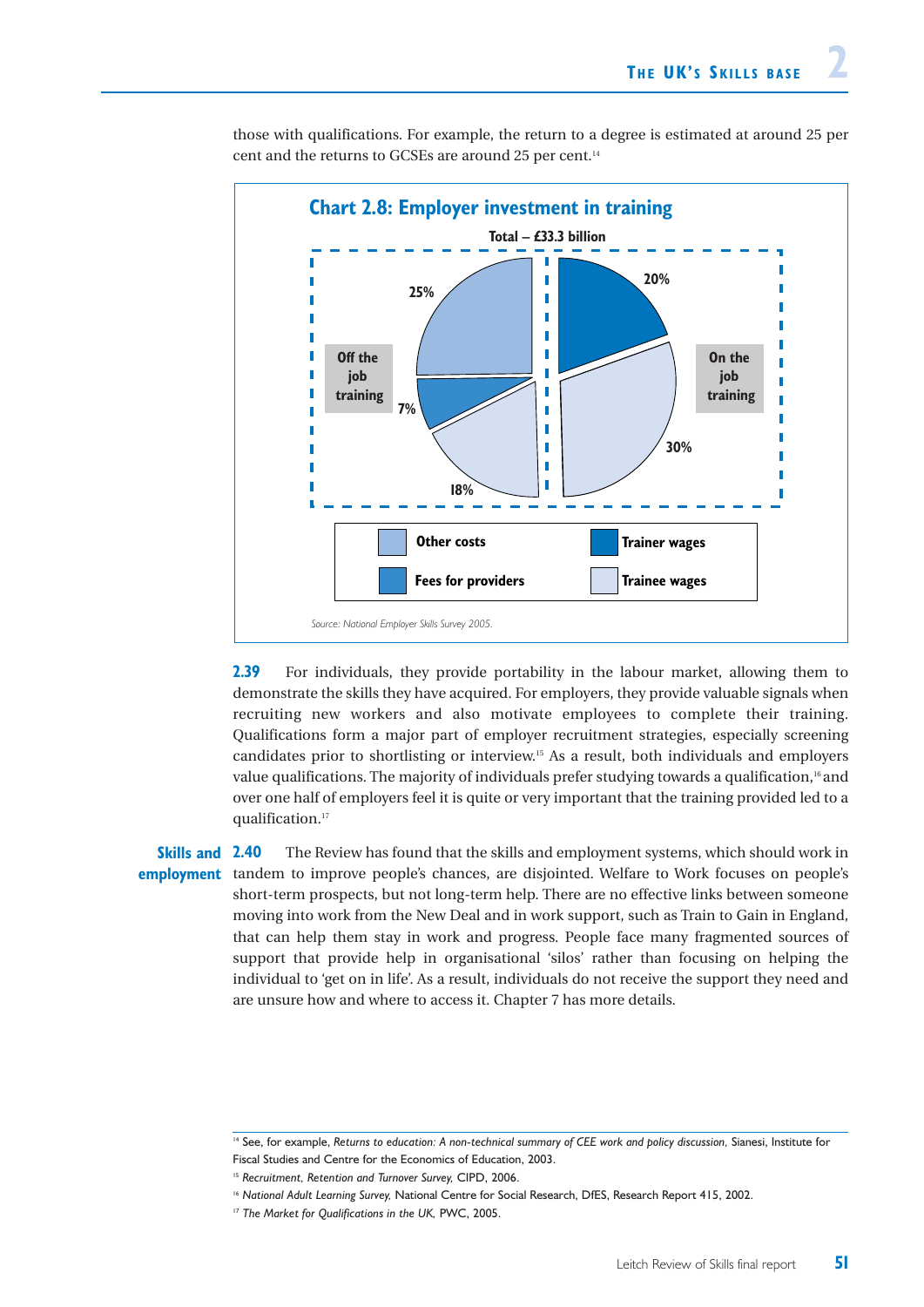**2.41** Skills are a derived demand: employers' skills needs are a consequence both of their product strategy and the firm's characteristics. Management is a key determinant of an **of skills** employer's product or service strategy and whether skills are used effectively. The quality of management and leadership varies both between and within sectors. Comparative research on a wide range of best management practices in manufacturing firms in the USA, UK, France and Germany has shown USA firms to be the best managed and UK firms to be the most poorly managed.18 In addition, a low proportion of employers in the UK with managerial staff provide training for them.19 **Effective use**

# **Meeting the global challenge**

**2.42** The Review has found that the UK is tackling its historic skills deficit. It is on track to deliver further significant skills improvements by 2020. These are driven by promising advances in building a demand led system and engaging employers. However, other countries are improving their skills too, often from a higher base. Consequently, the UK's skills base will remain no better than average by international standards in 2020, with deficits across the board. This will have profound implications for the UK. As the global economy changes, the employment opportunities of the lowest skilled will continue to fall. UK businesses will find it increasingly difficult to compete in the new global economy, failing to innovate to take advantage of new opportunities abroad.

**2.43** For the UK to succeed in the new global economy, it must commit to world class skills. Achieving this will require new, shared action with the Government, employers and individuals all taking increased responsibility, building on the promising successes of recent years. The Government must ensure a skills system that delivers economically valuable skills. Employers must exercise influence over a newly simplified system and increase their investment in skills, particularly for low skilled employees who too often do not benefit from training at present. Individuals must raise their sights, aspirations and motivation and invest in their own skills. Where skills were once *a* key lever for prosperity and fairness, they are now increasingly *the* key lever. The UK can only achieve world class prosperity and fairness if it achieves world class skills.

# **CONCLUSION**

**2.44** The UK's skills base has suffered from historic failings in the education and training systems. Over recent years, the UK's skills base has improved significantly. The proportion of adults with high skills has risen from 21 per cent in 1994 to 29 per cent in 2005. The proportion of adults with no qualifications has fallen from 22 to 13 per cent. Despite this, the UK's skills base remains mediocre by international standards.

**2.45** The Government and Devolved Administrations have stretching targets to improve the skills of young people and adults in the UK. If these are met, they will bring significant improvements in the UK's skills base, reducing the number of people with low qualifications and increasing the numbers with high qualifications. Other countries are improving their skills too, often from a higher base. The Review's analysis shows the UK will fall short of being a world leader in skills in 2020. National prosperity and fairness will be increasingly constrained, with the UK unable to adapt to global economic changes.

<sup>&</sup>lt;sup>18</sup> Management practices across firms and nations, Bloom, Dorgan, Van Reenan, Rippen, LSE-Mckinsey, 2005.

<sup>&</sup>lt;sup>19</sup> National Employer Skills Survey 2005, Learning and Skills Council, 2006.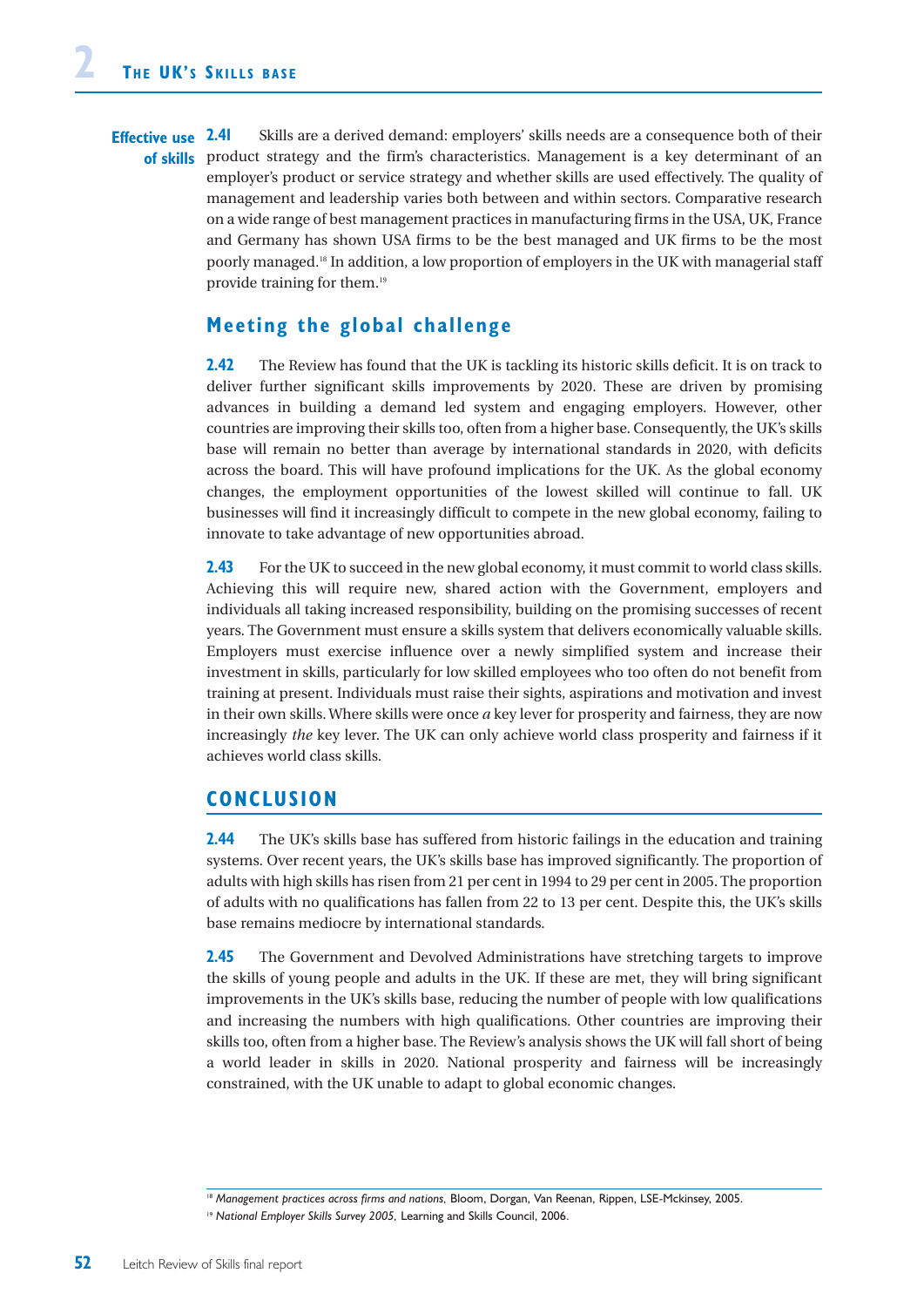**2.46** The responsibility for improving adult skills in the UK has long been shared between government, employers and individuals. The balance between the three has changed over time, with employers compelled to train their employees in the 1960s and 1970s, before a shift back to a more voluntary approach in the 1980s and 1990s.

**2.47** The approaches that work involve employers and individuals having clear responsibilities and a system that follows demand from them rather than planning supply. Recent innovations that follow this approach are showing clear signs of success. There are some excellent Sector Skills Councils, allowing employers to articulate their needs and raise demand collectively. Train to Gain, providing flexible training in the workplace in England, is a clear success.

**2.48** The Review has concluded that the UK must raise its sights and sets as its national goal a world class skills base. Delivering this ambition will require a new, shared commitment from the Government, employers and individuals, building on what works and changing what does not. The next chapter sets out the Review's recommendation for world class skills and a new partnership between the Government, employers and individuals to deliver it.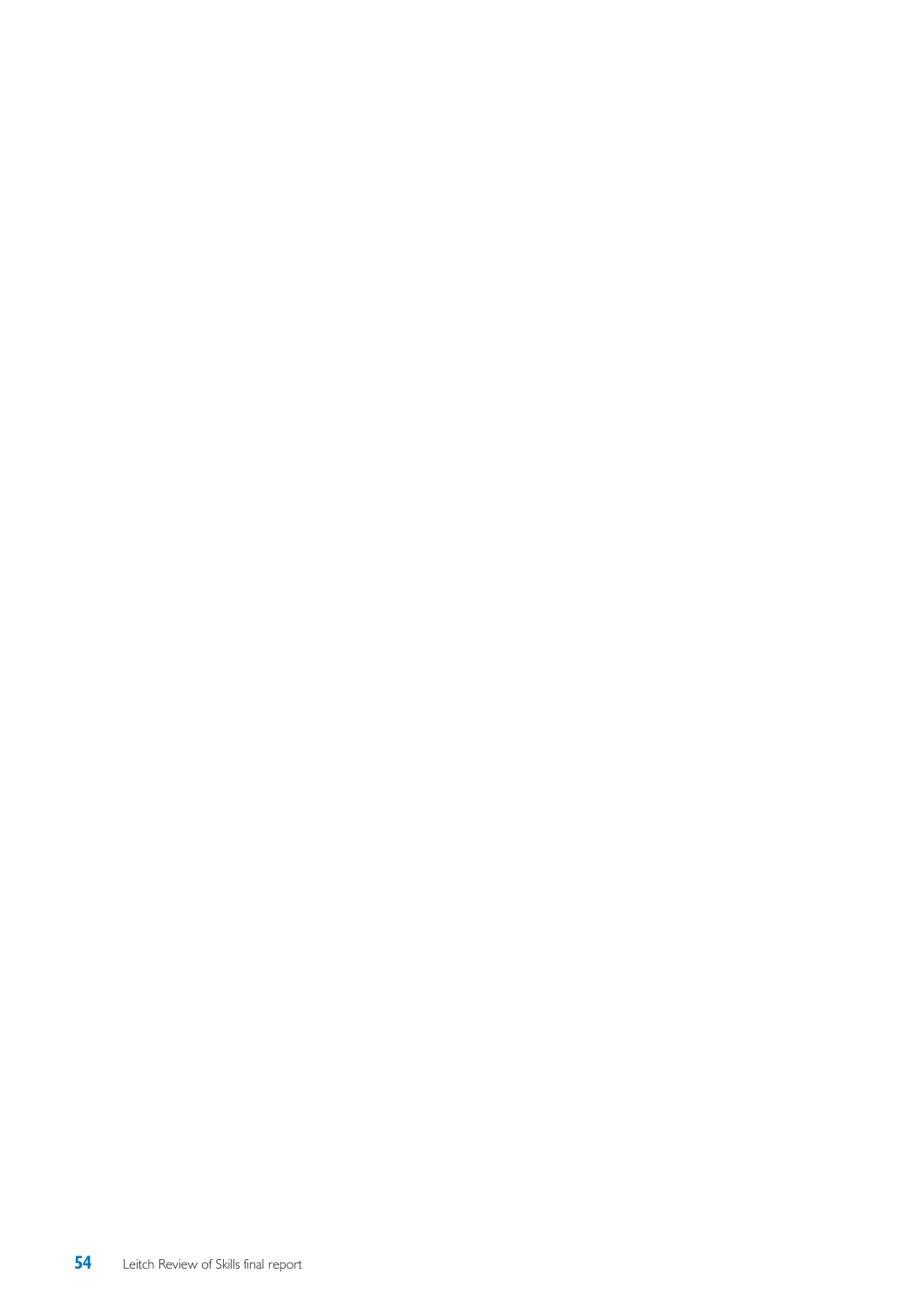### **Chapter summary**

**Previous chapters revealed that the UK's historic skills deficit has constrained productivity, employment and social justice. They showed that significant improvements are being made in the UK's skills base but that the improvements also underway in other countries mean that the UK will remain average by international standards.**

**Delivering prosperity and fairness in the new global economy demands world class skills. The Review recommends a new national ambition for the UK to be a world leader in skills. This ambition should be benchmarked by the upper quartile of the OECD, equivalent to the top 8 of the 30 countries in the OECD. It will be based on principles of ensuring that every adult has a basic platform of skills, improving the quality of the UK's intermediate skills base and ensuring improvements at the top end drive improved management and innovation.**

**Putting these benchmarks and principles into practice, the Review recommends a commitment to achieve by 2020:**

- **• 95 per cent of adults to have the basic skills of functional literacy and numeracy, up from 85 per cent and 79 per cent respectively in 2005;**
- **• exceeding 90 per cent of adults qualified to at least Level 2, up from 69 per cent in 2005. A commitment to achieve the Review's world class projection of 95 per cent as soon as possible;**
- **• shifting the balance of intermediate skills to Level 3. Improving the esteem, quality and quantity of intermediate skills. An additional 1.9 million Level 3 attainments, including boosting the number of Apprentices to 500,000 a year; and**
- **• exceeding 40 per cent of adults qualified to Level 4 and above, up from 29 per cent in 2005, with a commitment to achieving world class levels.**

**This ambition will require more than doubling projected rates of improvement at most skill levels. However, the prize for achieving it is large. It will deliver a possible net benefit of at least £80 billion over 30 years, an annual average of £2.5 billion. These benefits will flow from an increase of up to 10 per cent in the rate of productivity growth and accelerating projected growth in the employment rate by around 10 per cent. World class skills will also drive reductions in child poverty and inequality, building a fairer society.**

**Delivering this ambition and prize will require shared action between the Government, employers and individuals. The Review recommends a new partnership based on:**

- **• Government. Investing more, focusing on the least skilled. Ensuring that the education system delivers a highly-skilled flow into the workforce. Creating a framework to ensure employers and individuals drive the skills system to deliver economically valuable skills. Being prepared to act on market failures, targeting help where it is needed most. Regulate if necessary and with care to reach the UK's skills ambitions;**
- **• employers. Increasing their investment in skills to raise productivity, wherever possible increasing investment in portable accredited training. Ensuring the skills system delivers economically valuable skills by effectively influencing the system. Volunteering to support their low-skilled employees to reach at least a first, full Level 2. Introducing sectoral measures such as levies where a majority of employers in the sector agree; and**
- **• individuals. Raising their aspirations and awareness. Demanding more of their employers. Investing more in their own skills development.**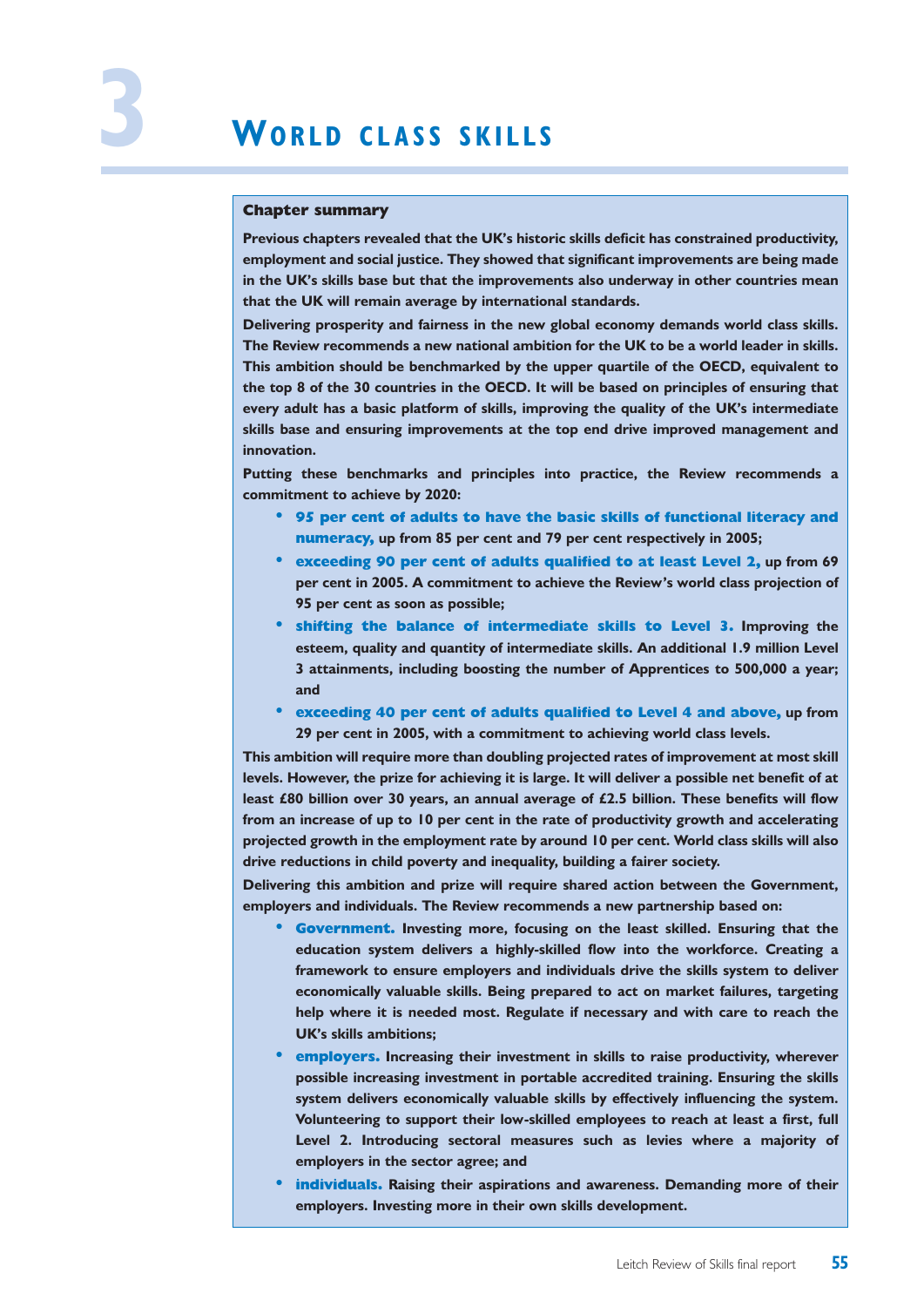**3.1** The previous chapters showed how the UK's historic skills deficit is being tackled, but that improvements in other countries mean the UK will still fall short of being a world leader in skills by 2020. This chapter sets out the Review's recommendation that the UK set its sights higher and become a world leader in skills. It sets out the principles on which shared action between the Government, employers and individuals to meet this ambition should be based, building on the progress in recent years.

# **A WORLD CLASS SKILLS BASE**

**3.2** As Chapter 2 showed, the UK is achieving significant improvements in its skills base. However, these will not be enough to make the UK a world leader in skills by 2020, as Chart 2.5 showed. Consequently, UK prosperity will remain constrained and fail to meet the challenge of globalisation. **To rise to the challenge, the Review recommends a new ambition for the UK to achieve world class skills.** The Review recommends moving the UK into the top eight in the world at each skill level by 2020, achieving the top quartile in the OECD.

**3.3** This benchmark is based on qualifications. On the job training is a vital source of workforce development and not all training should be formal. However, focusing as much training as possible on qualifications, as long as qualifications reflect economically valuable skills, brings enormous benefits to both individuals and employers. Employers are prepared to pay significantly higher wages for those with qualifications. For example, the return to a degree is estimated at around 25 per cent and the returns to GCSEs are around 25 per cent.<sup>1</sup>

**3.4** For individuals, they provide portability in the labour market, allowing them to demonstrate the skills they have acquired. For employers, they provide valuable signals when recruiting new workers and also motivate employees to complete their training. Qualifications form a major part of employer recruitment strategies, especially screening candidates prior to shortlisting or interview.2 As a result, both individuals and employers value qualifications. The majority of individuals prefer studying towards a qualification<sup>3</sup> and over one half of employers feel it is quite or very important that the training provided leads to a qualification.<sup>4</sup>

- **3.5** The Review has used the projections shown in Chart 2.5 as a benchmark for translating this ambition into objectives. There is great uncertainty over what world class will be in 2020. These projections, and the use of top quartile in the OECD, should not be taken too literally. Straight translation of the benchmark into UK targets does not work at every level of achievement. Focussing too much on a relative measure would lead to perverse outcomes as policy and ambitions in other countries change. The Review's recommendations have been informed by a view that: **Underpinning delivery**
	- everyone should have a good grounding of basic skills and the wider platform of skills for employability represented by Level 2, recognising that there will always be a small proportion of people for whom these skills are not attainable;
	- to improve the quality of the UK's intermediate skills base, the balance of intermediate skills in the adult population should shift from Level 2 to Level 3; and

<sup>1</sup> See, for example, *Returns to education: A non-technical summary of CEE work and policy discussion*, Sianesi, Institute for Fiscal Studies and Centre for the Economics of Education, 2003.

<sup>2</sup> *CIPD Recruitment, Retention and Turnover Survey,* 2006.

<sup>3</sup> *National Adult Learning Survey*, LSC, 2002.

<sup>4</sup> *The Market for Qualifications in the UK*, PWC, 2005.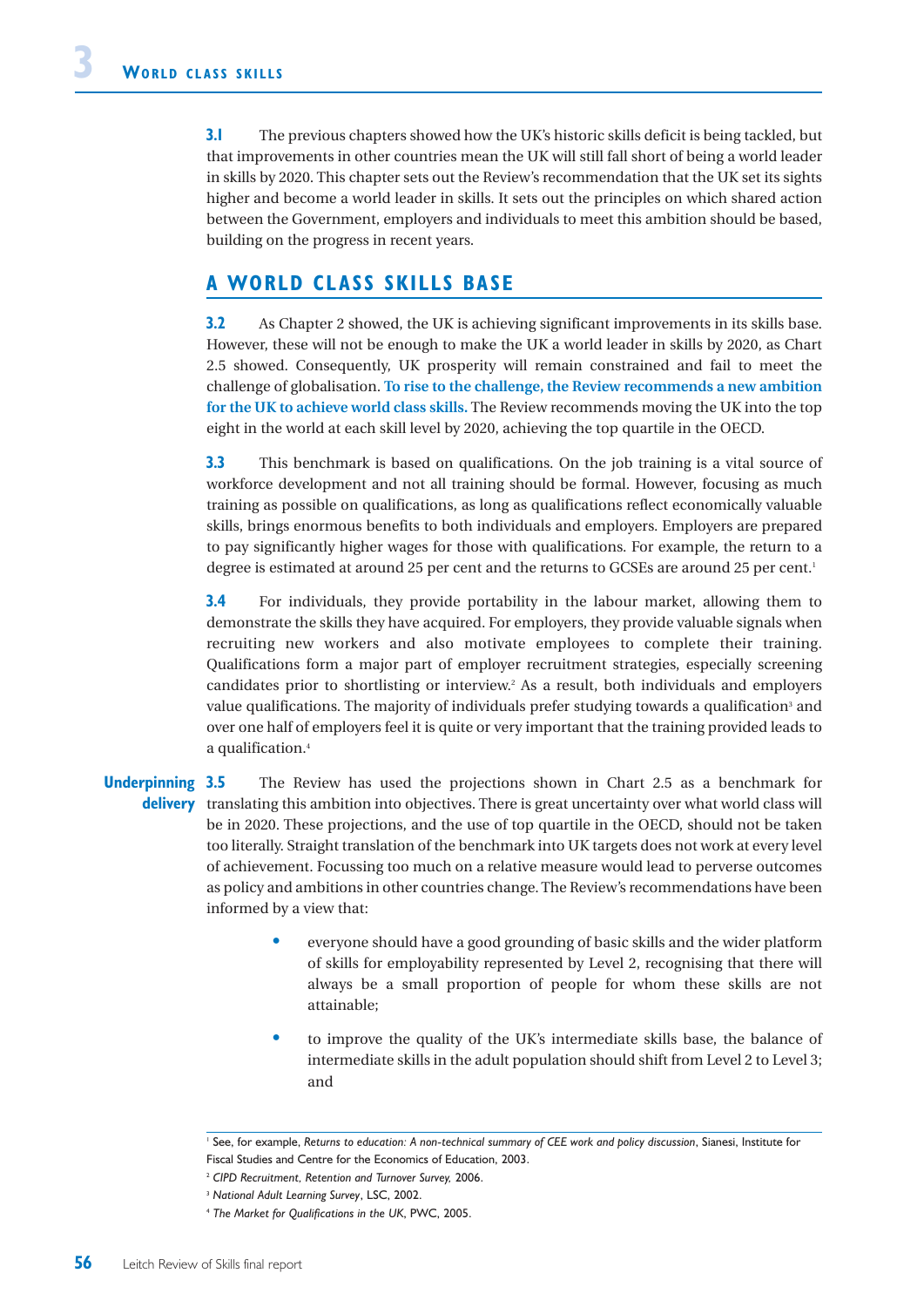• world class higher level skills should deliver improved management skills and innovation, as well as improving the proportion of people with a full Level 4 qualification or above.

**3.6 Using the OECD benchmark, the Review recommends the following ambitions for the UK by 2020:5 World class skills**

- **95 per cent of adults with the basic skills of functional literacy and numeracy;**<sup>6</sup>
- **exceeding 90 per cent of adults qualified to at least Level 2**, up from 29 per cent in 2005, and with a commitment to achieving the Review's world class projection of 95 per cent as soon as is feasible;
- **shifting the balance of intermediate skills from Level 2 to Level 3**, more than doubling projected rates of adult attainment at Level 3, to achieve 1.9 million additional first Level 3s, including increasing the number of Apprentices to 500,000 a year, with most growth coming from adults; and
- **exceeding 40 per cent of the adult population to have Level 4 or above,** up from 29 per cent today, with a commitment to achieving world class levels.

**3.7** Meeting this ambition will require a dramatic acceleration in anticipated rates of attainment at all skill levels as well as a step change in the quality and use of these skills. Later chapters set out the Review's plans for meeting them and the respective roles of the Government, employers, trades unions and individuals.

**3.8** This is a UK ambition responding to a global challenge on economic performance, Administrations employment and productivity. All parts of the UK need to raise their game. Skills policy in the UK is devolved. The Review has worked closely with the administrations from Scotland, Wales and Northern Ireland in developing its ambitions. The Devolved Administrations (DAs), as well as the UK Government, are considering the implications of the Review's recommendations for their policies and targets. In Scotland, the themes of this report will now be taken into and debated under the auspices of the Scottish Executive's consultation *Lifelong Learning – Building Success: A discussion of specific issues related to lifelong learning in Scotland,* published in November 2006. **Devolved**

# **THE IMPACT OF WORLD CLASS SKILLS**

**3.9** The Review has analysed the costs of delivering the world class ambition for skills and the scale of the benefits that meeting this ambition would have for the economy, businesses and individuals in the UK.

# **The cost of world class skills**

**3.10** The previous section set out the scale of acceleration required to deliver world class skills by 2020. It is clearly very difficult to accurately model skills profiles 15 years ahead and so there is a great deal of uncertainty over the precise figures. However, the Review's projections give a sense of the scale of the change required to be a world leader in skills between 2007 and 2020:

<sup>&</sup>lt;sup>5</sup> Adults means those aged 19 to State Pension age.

<sup>6</sup> Defined as Level 1 literacy (equivalent to GCSE English at grade D-G) and Entry Level 3 numeracy (one level below Level 1).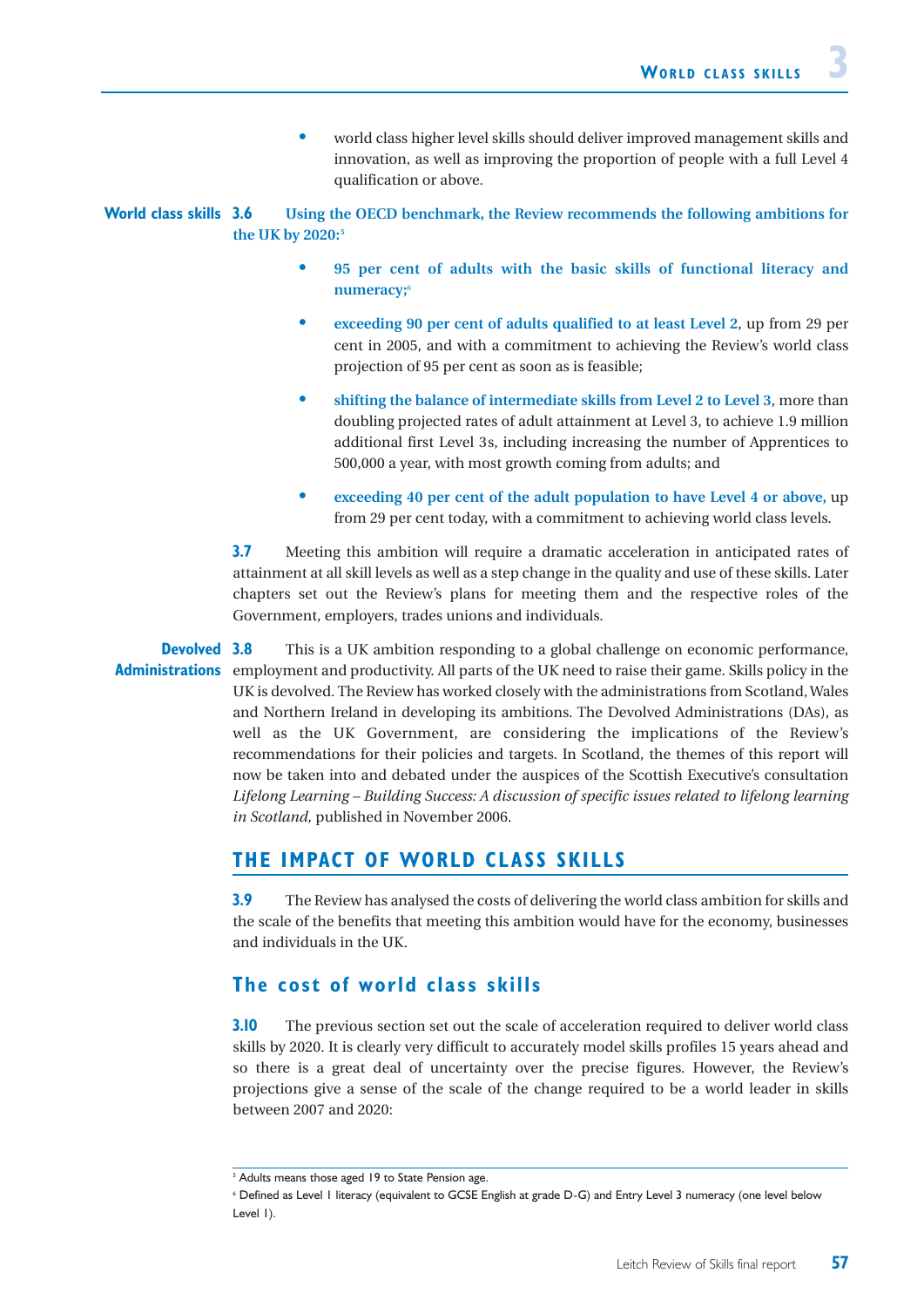- a total of 7.4 million adult basic skills attainments, compared with the current Skills for Life target of 2.25 million attainments between 2001 and 2010;
- up to 5.7 million adults achieving a first Level 2 qualification, compared with current projections to 2020 of 4.1 million;
- a total of 4 million adults achieving a first Level 3 qualification, compared with current projections to 2020 of 2.1 million; and
- a total of 5.5 million adults achieving at least a first Level 4 qualification, across the whole workforce.

**3.11** It is extremely difficult to estimate the cost of achieving this change. The overall additional cost will depend on factors including: whether current Government targets are met; how accurate the Review's projections for the likely path of skills improvements prove to be; and the unit cost of delivering each qualification. Each is highly uncertain. For example, qualifications delivered through Train to Gain and online tend to be cheaper than those delivered in Further Education (FE) colleges. The mix of delivery channels will change over time.

**3.12** The Government is committed to increasing the share of GDP devoted to education over the lifetime of this Parliament. Spending on skills will benefit as a result of this commitment. The level of ambition set out in this report will require additional investment by the State, employers and individuals. The Review recognises that greater efficiency in delivery, economies of scale and rationalisation in the skills landscape should reduce these costs.

**3.13** This report recommends the optimal level of skills in the economy. The Review estimates that additional annual investment in skills up to Level 3 will need to rise to around £1.5-£2 billion by 2020 if the UK is to achieve world class status at basic and intermediate levels. In addition, increased investment is required in higher education (HE) to achieve world class status. Uncertainties over HE participation data and unstable trends across much of the OECD, make it problematic to provide accurate costings for world class levels. There will be a review of funding arrangements for HE in 2009.

**3.14** It is vital that the necessary reforms and capacity are in place to make best use of any additional investment, for example, to ensure that the additional qualifications are economically valuable. Increased investment should be phased in carefully over time to ensure that value for money is maintained.

**3.15** The costs must be shared between the Government, individuals and employers. As responsibility the Review's interim report set out, government investment in skills should be focused on ensuring everyone has the opportunity to build a platform of skills and tackling market failures. It set out evidence that there are key market failures at all skill levels, but that these are most prevalent at the bottom end. This suggests that government funding should be focused on low skills, and that responsibility should be shared with employers and individuals further up, where there are clear private returns. Box 3.1 discusses market failures in skills in more detail. **Balance of**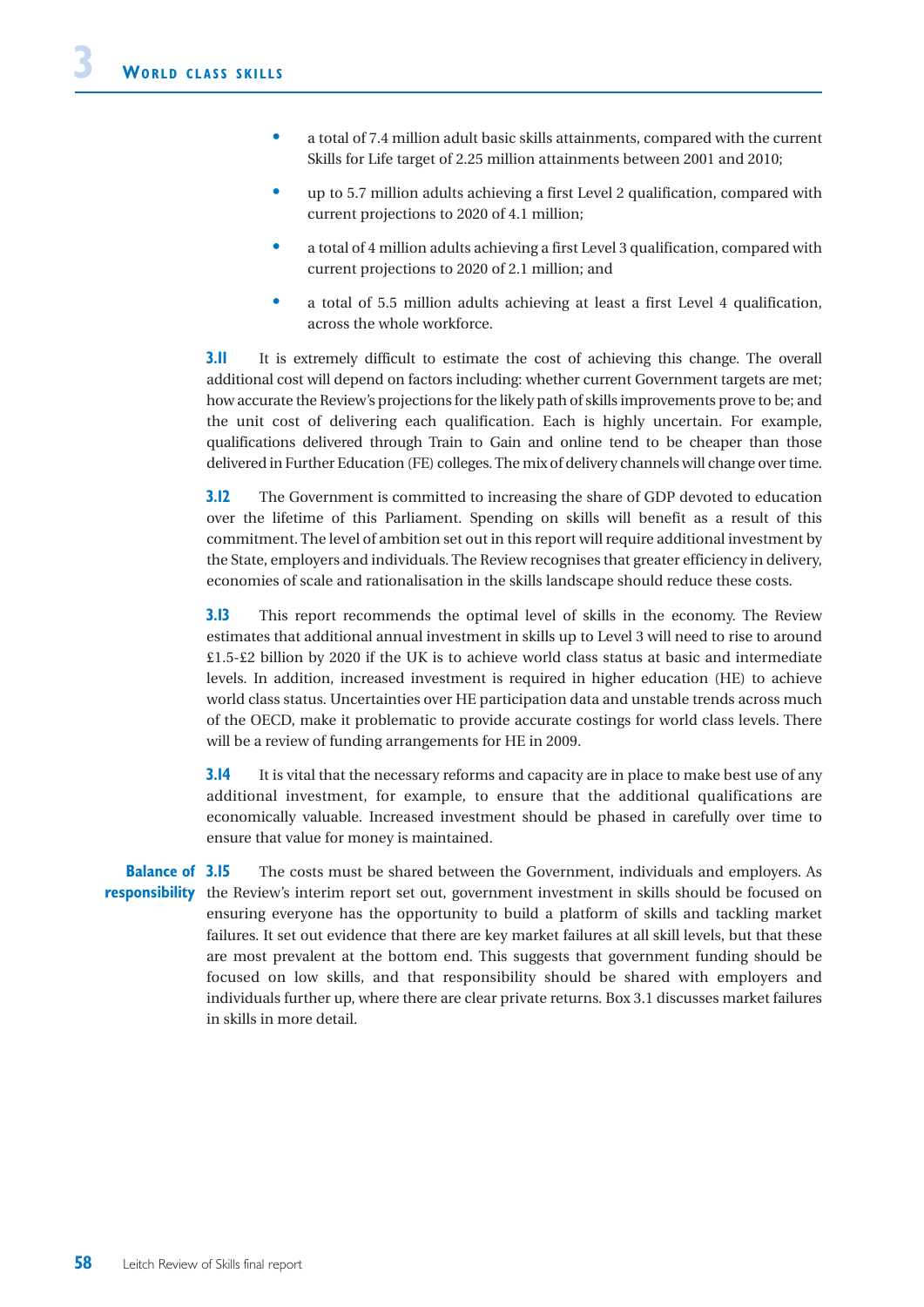#### **Box 3.1: Market failures in skills**

**Market failures occur in various aspects of the wider market for skills. These are likely to create problems that government policy should address. The main areas of market failure are as follows:**

**Time preference and risk. These are short-termist attitudes to investment in skills and their future returns by employers or individuals. Investing in skills is a risk; neither individuals nor employers can be certain of the benefits they will gain if they invest in training. Both may be concerned they will not receive a sufficient return, or may prefer to do other things with their time.**

**Credit market failure. This occurs when individuals or firms are not able to borrow the costs of training, even where this training would most likely deliver a positive return. It can be more difficult to secure loans against human capital than other forms of investment. Individuals and firms may lack the necessary credit history to acquire loans and so be unable to invest in skills that would benefit them in the longer term.**

**Information failure. This occurs when the information available to individuals or firms is incomplete or imperfect, or when some have more of different information to others. This might be awareness of the benefits of skills improvements, or information about the quality and content of particular courses and particular institutions.**

**Externalities. These are social costs or benefits of decisions that are felt more broadly than just through returns to individuals or firms. An individual or business will make decisions on investment in skills based on their assessment of the costs and benefits to themselves. They will not take full account of any wider benefits to society or spillover effects on other firms.**

**The evidence shows that these market failures are more likely to impact at the lower end, meaning that government intervention is most justified in low skills. However, market failures, particularly externalities, also occur at the higher skills end.**

**3.16** The Review's interim report showed that the existing balance of responsibility for funding training is extremely complex and varies according to status, age and type of study. **The Review recommends a much clearer financial balance of responsibility, based on clear principles of government funding targeted at market failure and responsibility shared according to economic benefit.** In practice this means for the additional cost of a raised ambition:

- the Government should provide the bulk of funding for basic and Level 2 skills, with employers cooperating to ensure employees are able to achieve these skills;
- for higher intermediate skills (Level 3) employers and individuals should make a much higher contribution, in the order of at least 50 per cent; and
- at Level 4 and above, individuals and employers should pay the bulk of the costs as they will benefit most.

**3.17** Where the Government does invest, funding must meet employers and individuals needs, within this framework of a balance of responsibilities.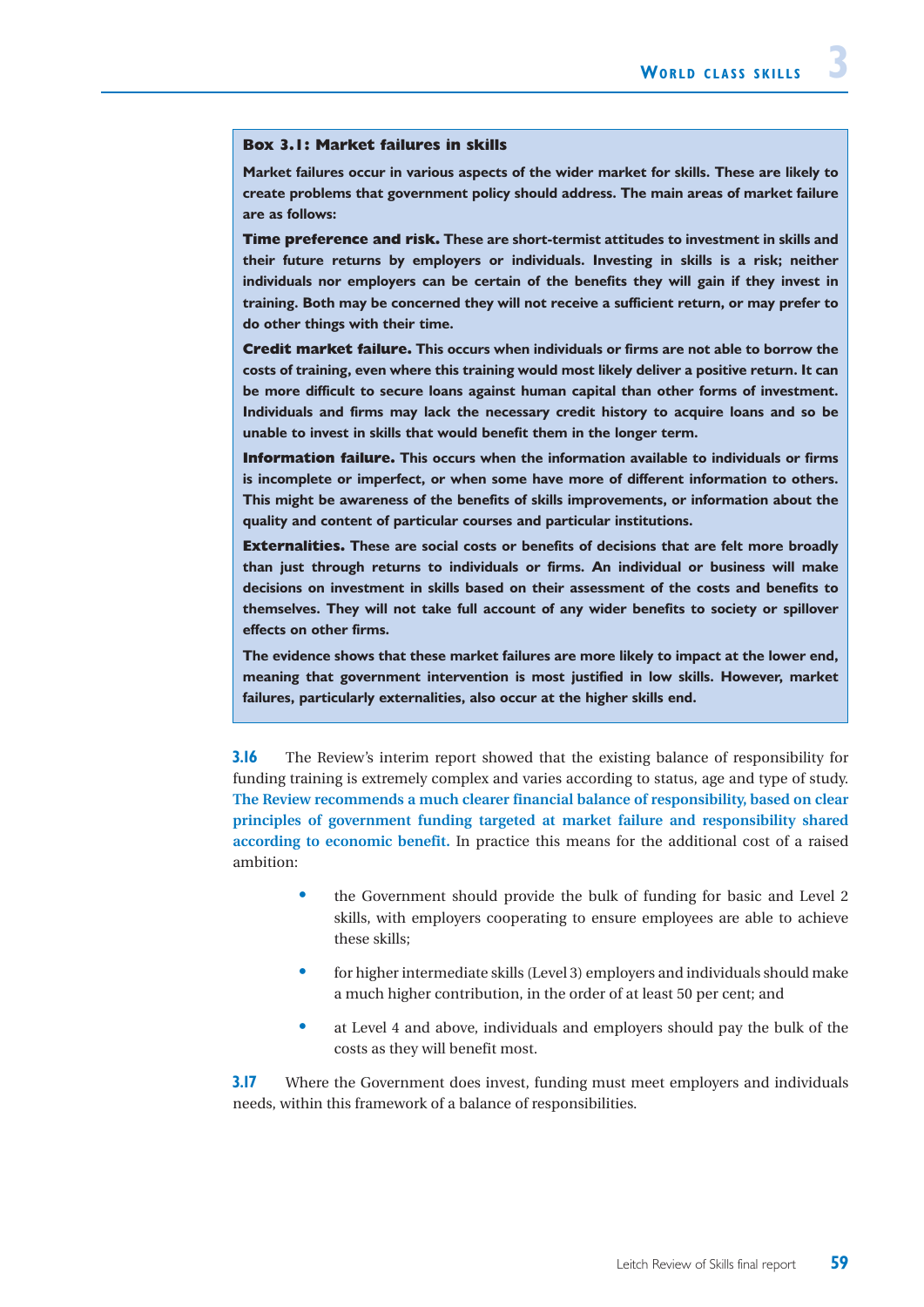## **The benefits of world class skills**

**3.18** The Review has found that achieving a world class skills base will deliver massive benefits to the UK economy, through higher productivity and employment. It will also lead to reduced inequality and poverty and increased social mobility. These benefits will be shared by individuals, employers and society. **'The Prize'**

> **3.19** The Review's interim report introduced a Cost Benefit Analysis (CBA) model, which the Review has developed to quantify some of these benefits. This showed that the benefits of investing in skills clearly and significantly outweigh the costs, even under cautious assumptions. It showed that investment in basic skills delivers the biggest returns, equivalent to more than £4 for every £1 invested. High skills drive innovation and leadership, but these gains cannot be realised unless the workforce has the platform of skills and flexibility to adapt and change. More detail on the model and its results can be found in the interim report.

> **3.20** The Review has found that helping people with low skills improve their skills can help to significantly reduce income inequality and child poverty. While it was not possible to quantify some of the wider benefits of skills discussed in Chapter 1, such as improved health and reduced crime, these are also concentrated at the low skills end. Investing in intermediate and high skills results in large productivity benefits for the UK.

**3.21** The Review has used the CBA model to analyse the scale of the potential impacts of achieving the world class skills base it is recommending. Achieving a world class base will deliver a possible overall net benefit of at least £80 billion over 30 years, equivalent to an average of £2.5 billion each year, even taking into account the significant costs of delivering it and on the basis of cautious assumptions. **National benefits**

> **3.22** These benefits would come from a combination of increased productivity growth and higher employment. The Review's analysis suggests that the annual rate of productivity growth would rise by around 0.1 percentage points from its current underlying trend of 2 per cent. This is a rise in the underlying growth rate of productivity of 5-10 per cent, equivalent to an average of £1 to 2 billion of output per year.

> **3.23** The Review's model makes the cautious assumption that a person's productivity is equal to the wages that they earn. In reality, as set out in Chapter 1, this is likely to be a significant underestimate. Based on these studies, productivity growth could accelerate by up to 15 per cent, equivalent to an average of up to £2.5 billion each year. As a result of increased productivity, output per worker, the key measure of productivity and prosperity, would be around 4 per cent higher in 2020 than it would otherwise be, equivalent to £1,800 to £2,200 per worker today.

> **3.24** In addition, based on conservative assumptions, an additional 200,000 people would be in work by 2020, raising the employment rate by at least 0.2 percentage points and contributing to the Government's aspiration of an 80 per cent employment rate. This is equivalent to an increase of 0.02 percentage points each year. To put this into context, the Government projects annual growth in the employment rate of 0.2 percentage point each year.7 Achieving world class skills could therefore accelerate the growth of the employment rate by 10 per cent, a very significant acceleration.

**3.25** Businesses will share significantly in these benefits. The significant acceleration in productivity growth will give them a much more productive workforce. Ensuring that everyone gains a good platform of basic and employability skills will expand the pool of **Benefits to businesses**

<sup>7</sup> *Trend growth: recent developments and prospects*, HM Treasury, 2002.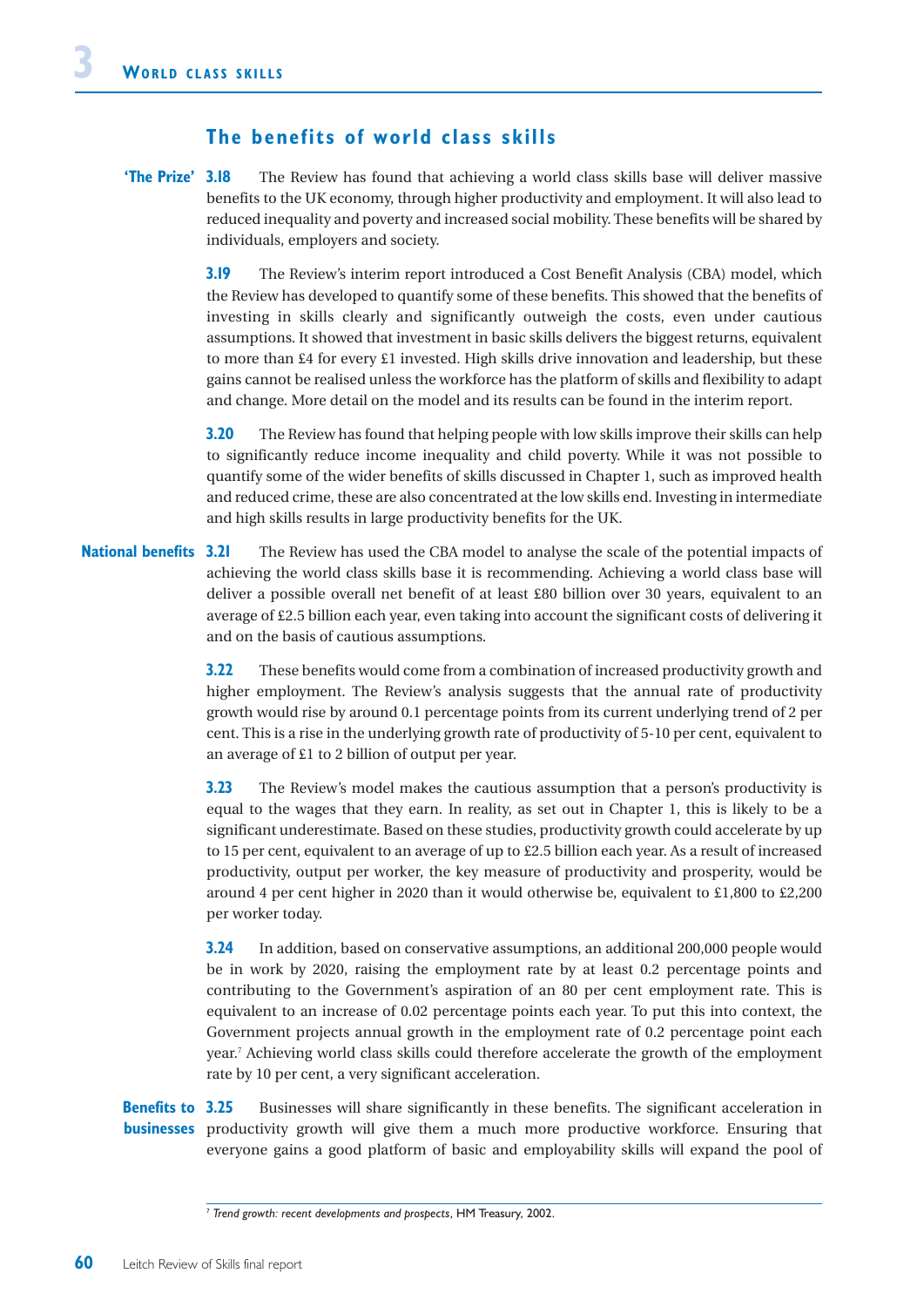potential workers that businesses can choose from. Enhancing the availability of training and skilled workers will also help businesses to manage the challenge of globalisation and technological change, enhancing their flexibility.

**3.26** A more highly-skilled labour force will enable businesses to innovate further, taking advantage of new technologies and ways of working in order to improve productivity and capture new markets. Without this, businesses will become increasingly vulnerable to global competition, finding it difficult to take advantage of new markets and increasingly difficult to retain share in their current market.

**3.27** Building a world class skills base will enhance employment and pay prospects, individuals leading to at least an additional 200,000 people being in work. As the global economy changes, the employment prospects of the least skilled will continue to decline. The structure of the UK economy will also change. Unless people are equipped with flexible skills and are willing to retrain, they will not be able to move into growth industries and take new opportunities. Equipping them with these skills will help to deliver improved economic security in the new global economy. **Benefits to**

**3.28** The benefits from acting are large, but the consequences of inaction are also large and very disturbing. The UK would fail to accelerate productivity growth and lack the skills base needed to take advantage of the opportunities that globalisation brings. Businesses would lack the workers to grow and expand in an increasingly competitive global economy. Individuals lacking the skills and flexibility to move into new work would risk becoming detached from labour market opportunity – a lost generation. **Costs of inaction**

## **MAKING THE UK A WORLD LEADER IN SKILLS**

**3.29** This section sets out the Review's ambition for world class skills in more detail at each skill level.

## **Basic skills**

**3.30** Nowhere is the UK's skills deficit more apparent than in basic skills. Today, more than situation 5 million adults lack functional literacy, the level needed to get by in life and at work. Over 7 million adults lack functional numeracy skills. As Chapter 2 showed, this compares extremely poorly internationally. The Government is on track to improve the UK's basic skills position, but will less than halve the scale of the problem by 2020. Even back in 1994, just 7.5 per cent of Swedes lacked functional literacy, compared with the 10 per cent the UK is projected to achieve by 2020. **The current**

> **3.31** Basic skills are highly valued in the labour market, as Chapter 1 set out. Those with such skills are far more likely to be in work, more productive and better paid. Global changes mean that the job opportunities of those with basic skills problems will become increasingly limited. Without functional literacy and numeracy skills, people will find it increasingly difficult to do their jobs effectively and to progress to the higher levels of skills that the UK's prosperity will increasingly depend on.

**3.32** Unless the UK tackles its basic skills deficit much more quickly, the UK risks a lost generation, with millions of adults ever more detached from the labour market, their life **skills** chances severely curtailed. If the UK were to meet its stretching targets and sustain progress, the number of adults lacking basic literacy would fall to 3.9 million and the number lacking basic numeracy to 6.3 million by 2020. **The current problem is so pressing that current efforts must be more than trebled, so that at least 95 per cent of adults have functional World class basic**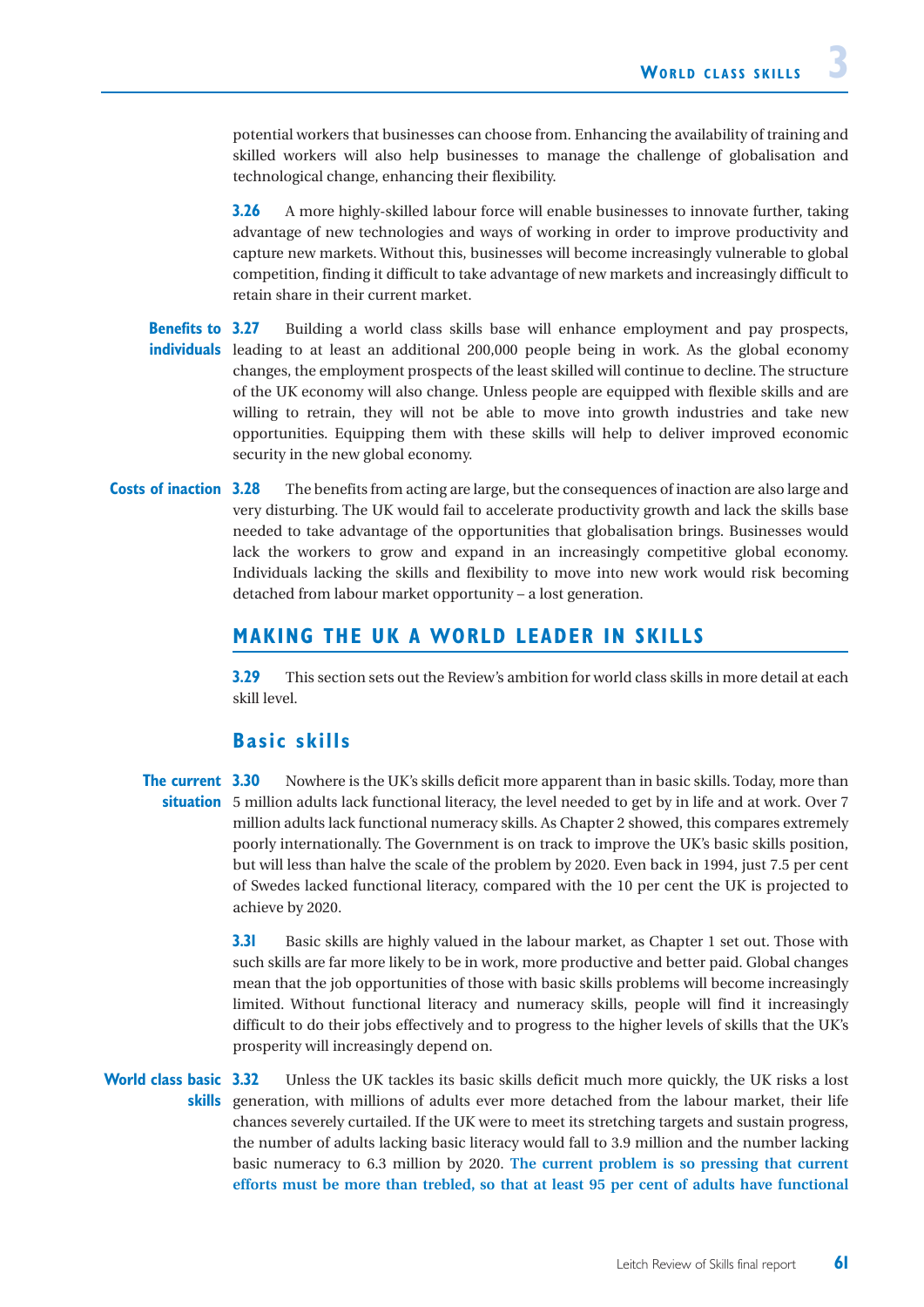**literacy and numeracy skills by 2020, matching the best in the world.**<sup>8</sup> The current basic skills position, that which the UK is on track to achieve and the Leitch Review's proposals are shown in Chart 3.1.



**3.33** Achieving the Review's recommendation would mean the UK's basic skills problems are no longer a key deficit in its skills base. The massive benefits of achieving this, in improved productivity, employment and fairness, were set out above. This would still leave large numbers of people in the UK lacking functional literacy and numeracy. However, the UK would achieve a step change in its performance and be world class in comparison to other countries. The top performing countries in the OECD International Adult Literacy Survey (IALS) had at least 90 per cent of the working age population with functional literacy skills. Younger people, who will still be of working age in 2020, scored even higher. Just five per cent of those aged 26 to 35 in Sweden lacked functional literacy skills. The top countries in IALS had at least 90 per cent with functional numeracy but, once again, these are expected to improve by 2020 to in excess of 95 per cent – in line with the Review's ambition for the UK.

**3.34** The Skills for Life survey showed that a substantial proportion of adults with Level 2 and above qualifications lack basic skills. Qualifications gained, while potentially contributing to improved basic skills, are not the best measure of basic skills in the UK. **The Review recommends that progress to the new national objective of 95 per cent of the adult population having functional literacy and numeracy skills by 2020 be measured through a Skills for Life Survey every two years.** This is a fundamentally different target, based on measuring outcomes in the population rather than the outputs of the skills system. Progress will be measured by tests of actual skills among adults, rather than through attainment of qualifications. **Achieving world class basic skills**

<sup>&</sup>lt;sup>8</sup> Where functional literacy is defined as Level 1 and functional numeracy is defined as Entry Level 3.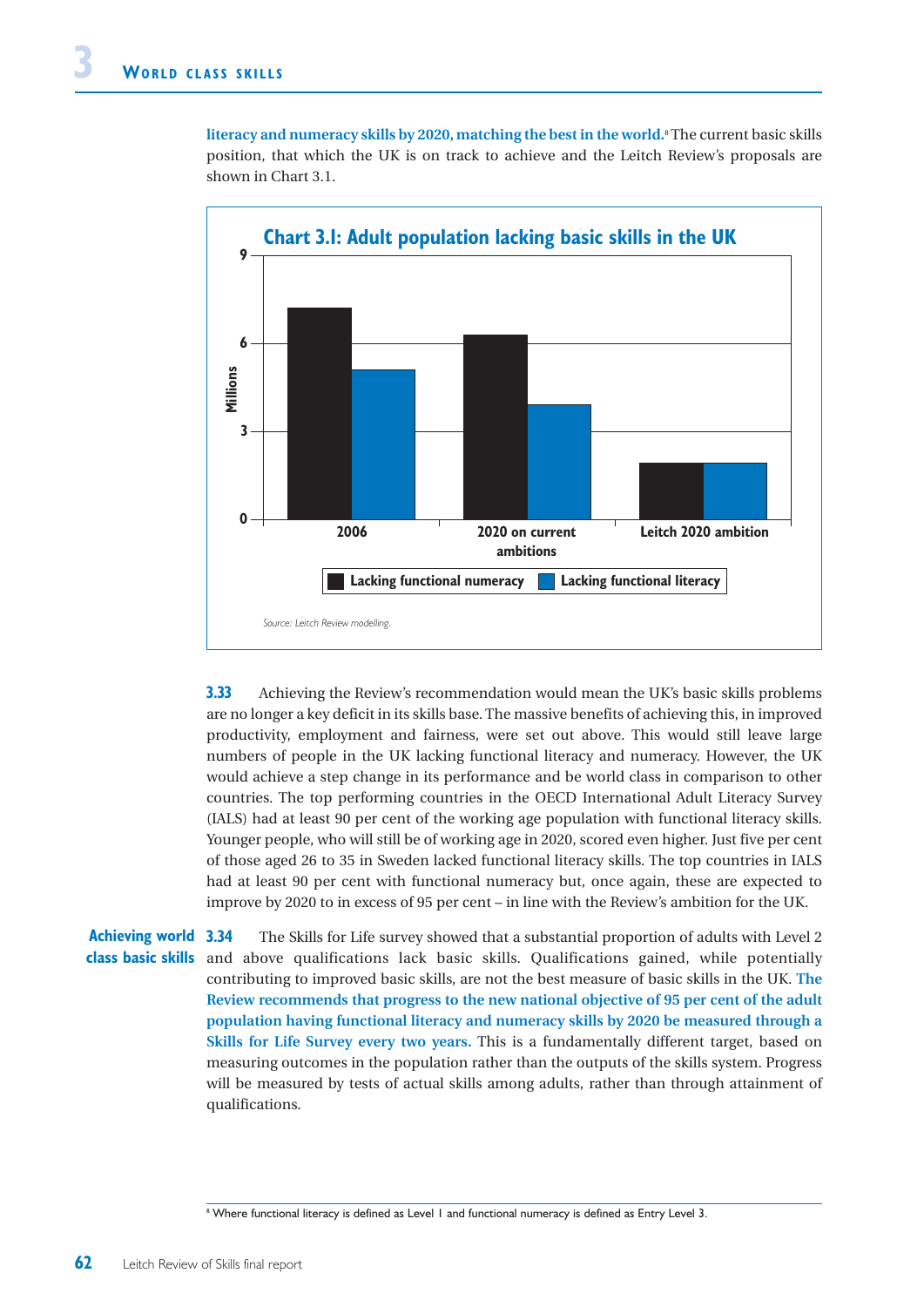**3.35** The Review recommends achieving this new national objective through improvements for both young people and adults. Ensuring that everyone leaving school has the basic literacy and numeracy skills they will need in life is critical. It is unacceptable in the 21st century in the fifth richest country in the world for young people to leave school lacking these basics. Yet over one in six young people in England do. The UK must avoid a new generation leaving school without basic skills. Reforms to embed functional literacy and numeracy in maths and English GCSEs must succeed. In 2006 just 45 per cent of school leavers achieved five or more grades A\* to C, including English and mathematics, at GCSE or equivalent. This must rise dramatically so that all young people leave school with the basic platform of skills they need to succeed and progress.

**3.36** More than 70 per cent of the UK's working age population in 2020 are already over the age of 16. Consequently, even if all young people gain good literacy and numeracy skills from now, the UK would still be left with a huge basic skills problem in 2020. **The Review proposes to more than treble the rate at which basic skills deficits in the adult population are currently being tackled.** This will involve improving the literacy skills of around 2 million adults more than will be achieved under current projections by 2020 and the numeracy of an additional 4.6 million adults. This should be delivered through both specific basic skills qualifications and 'embedding' functional literacy and numeracy within other qualifications.

**3.37** People entering the labour market, whether from full-time education or labour market worklessness, also need a wider set of skills, such as IT, communications and team working. These wider employability skills should be embedded within training and qualifications, as well as being taught separately as appropriate. Chapter 7 sets out proposals to ensure that those who are out of work are able to gain the skills they need to find work, stay in employment and progress. The English for Speakers of Other Languages (ESOL) programme will also be important for helping those coming to the UK succeed. **Skills and the**

# **Platform of skills**

**3.38** The UK's current skills problems are most severe at the bottom end. The UK trails far behind key comparators in terms of the proportion of adults with the equivalent of a decent school leaving qualification. In 2005, around one in three adults aged 25 to 64, 9.7 million people, lacked a Level 2 qualification in the UK, more than double the proportions in the USA, Japan, Canada, Sweden and Germany. Even if current challenging projections are met, around 10 per cent of the adult population will lack at least this level of qualification in 2020, leaving the UK still behind key comparators.

**3.39** It is essential that all adults are able to achieve a platform of skills for entry into, and platform of skills retention and progression within, work and the labour market. The Review recommends that **the UK commit to exceeding 90 per cent of the adult population qualified to at least Level 2 by 2020, up from 69 per cent in 2005, and achieving the world class level of 95 per cent as soon as possible.** Alongside this, the flow into the labour force must match world class standards. It is likely, given the better qualification profile of younger age groups, that the 95 per cent ambition will be reached earlier than for the adult population as a whole. The Government should give consideration to this. Chart 3.2 shows the scale of change needed. **World class**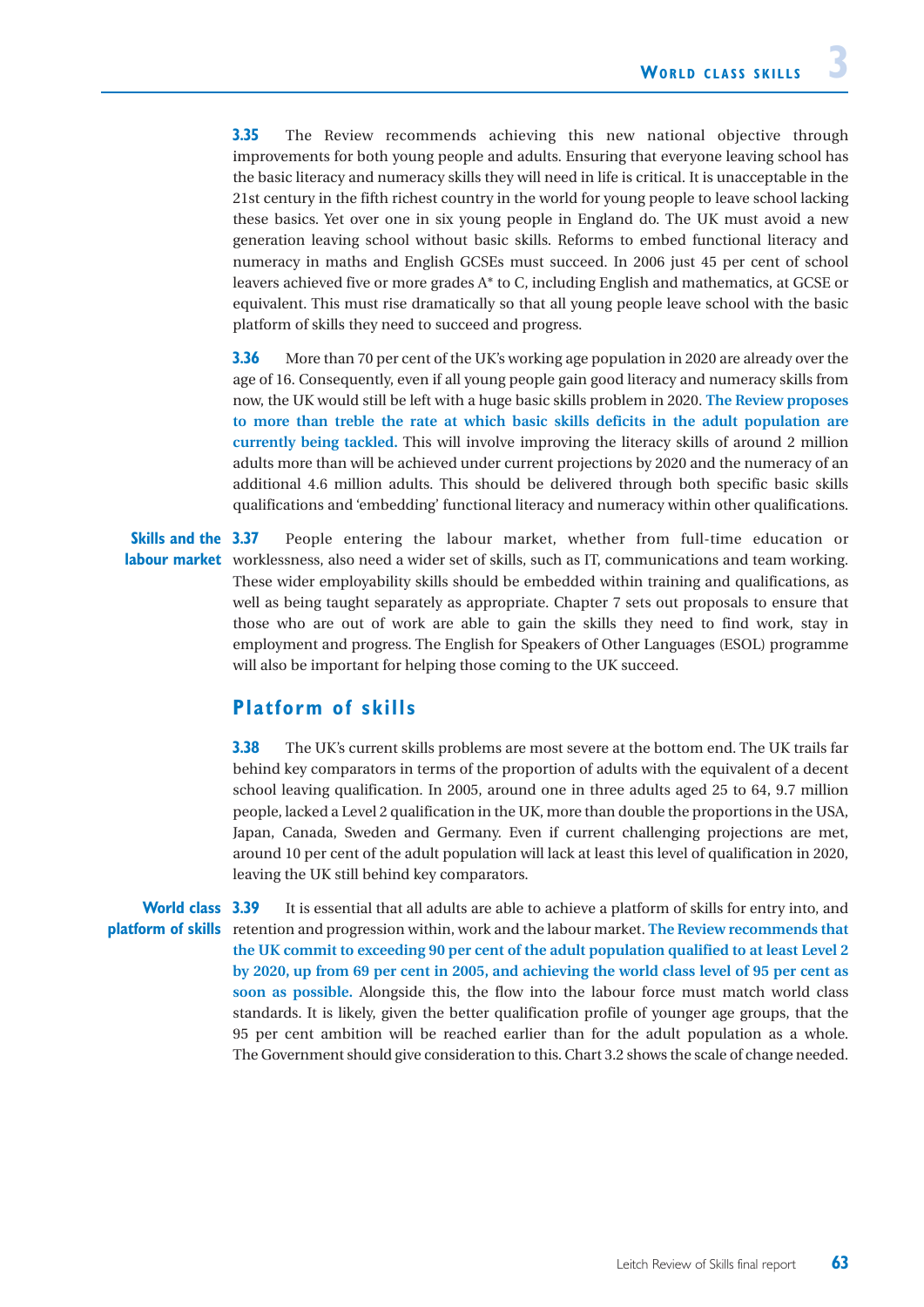

**3.40** Current improvements in the number of adults with a Level 2 qualification are driven qualifications by the Government's target, set out in Chapter 2, to reduce the number of adults in the workforce lacking this level of qualification by 40 per cent by 2010. Given the rate of improvement to date, this will be an extremely challenging target to meet. The Review has heard many representations proposing that this target be dropped. It has heard arguments that the low and in some cases non-existent wage returns to many Level 2 qualifications show that they are not valued by people or employers. **Ensuring deliver value**

> **3.41** Qualifications must reflect skills that individuals and employers value for improvements in the UK's comparative qualifications profile to improve its effective skills base. Level 2 can provide an effective platform from which people can progress and it will increasingly be the minimum standard expected for employability as the economy changes. Level 2 qualifications delivered in the workplace have significant wage returns. Chapter 4 sets out recommendations to ensure all qualifications, including at Level 2, deliver skills valued by employers and individuals. These reforms will ensure that a target for increasing attainment at Level 2 by 2020 will deliver real economic value.

### **Intermediate skills**

**3.42** Many representations to the Review have focused on the weakness of the UK's intermediate skills base. It is difficult to compare intermediate skills internationally. For the purposes of such comparisons, the OECD considers both Level 2 and Level 3 qualifications in the UK to be intermediate level. However, many international comparator countries tend to describe Level 3 (upper secondary level) as intermediate because it typically corresponds to the main school leaving level, such as the Diploma in Secondary Studies in Canada and the Higher School Certificate in Australia. Broadly, these are equivalent to A Levels or Level 3 in the new 14-19 Diplomas currently in development. Unlike the UK, most countries do not have a school leaving certificate at age 16.

**3.43** Even with a definition that includes Level 2, the UK fares poorly, ranking 20th out of the 30 countries in the OECD, as was shown in Chart 2.1. To a large extent, this is the result of the relatively high proportion of people in the UK lacking a Level 2 qualification. As Chapter **The current situation**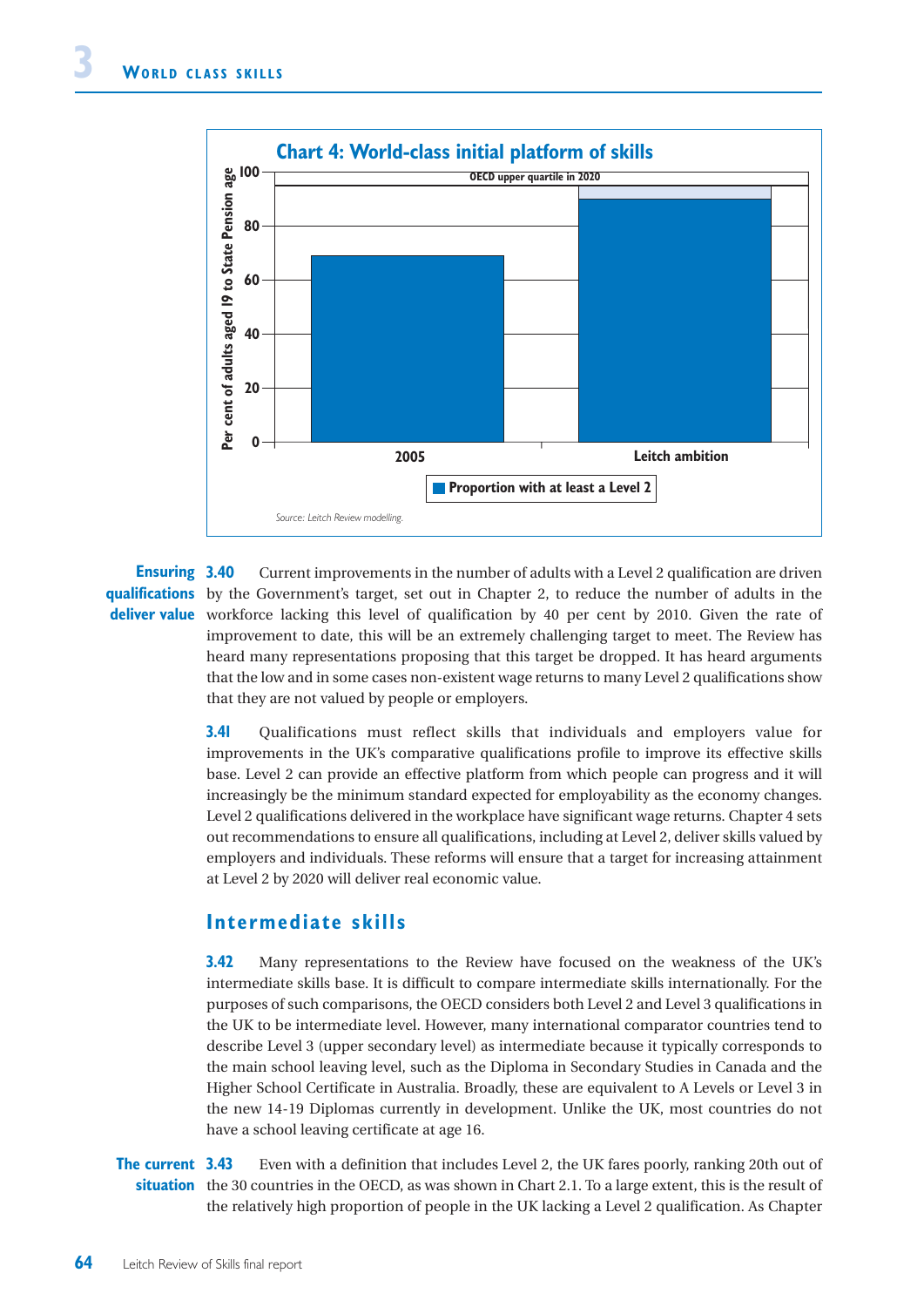1 discussed, this stems from both historically low proportions of young people gaining GCSEs or their equivalent at school and low rates of attainment of these level of qualifications among adults.

**3.44** Poor progression from Level 2 to Level 3, both at school and in the workforce, also limits the quality of the UK's intermediate skills base. Fewer young people in the UK stay on in education or training past the age of 16 than in many other countries. With 83 per cent of 17 year-olds in education or training in 2004, the UK ranked 20th out of 30 OECD countries, below the OECD average of 85 per cent. In Japan, South Korea, Finland and Sweden, more than 93 per cent of 17-year-olds are in some form of education or training, even though the age for completing compulsory education is under 17 years of age. In Sweden, 95 per cent of all 18 year olds are still enrolled in secondary education.<sup>9</sup>

**3.45 The Review recommends that the UK commit to achieving a world class intermediate** intermediate skills base, shifting the balance from Level 2 to Level 3. This will drive increased productivity, improve people's pay prospects and better equip both employers and employees **skills** to adapt to change. Delivering the ambition should include employers committing to boosting the number of Apprentices to 500,000, with most of the growth coming from adults to drive progression in the workforce. **World class**

> **3.46** The ambition set out earlier to exceed 90 per cent of the adult population with at least a Level 2 qualification, moving to 95 per cent as soon as possible, will mean that the UK's intermediate skills base is of a world class size and ensure that all have the platform of skills increasingly needed. **To improve the quality of intermediate skills, the Review recommends more than doubling current rates of progression by adults to Level 3, an additional 1.9 million Level 3s.** The outcomes of this are shown in Chart 3.3 below and compared to the current situation and projections for 2020. The third column in the chart illustrates the 2020 scenario if the UK just pursued the world-class platform of skills. The balance between Level 2 and Level 3 is skewed towards Level 2 as a result. Increasing Level 3 attainments by an additional 1.9 million attainments, shown in the fourth column, rebalances the Level 2 and Level 3 split, reflecting the importance of Level 3 skills.



<sup>9</sup> *Education at a glance*, OECD, 2006.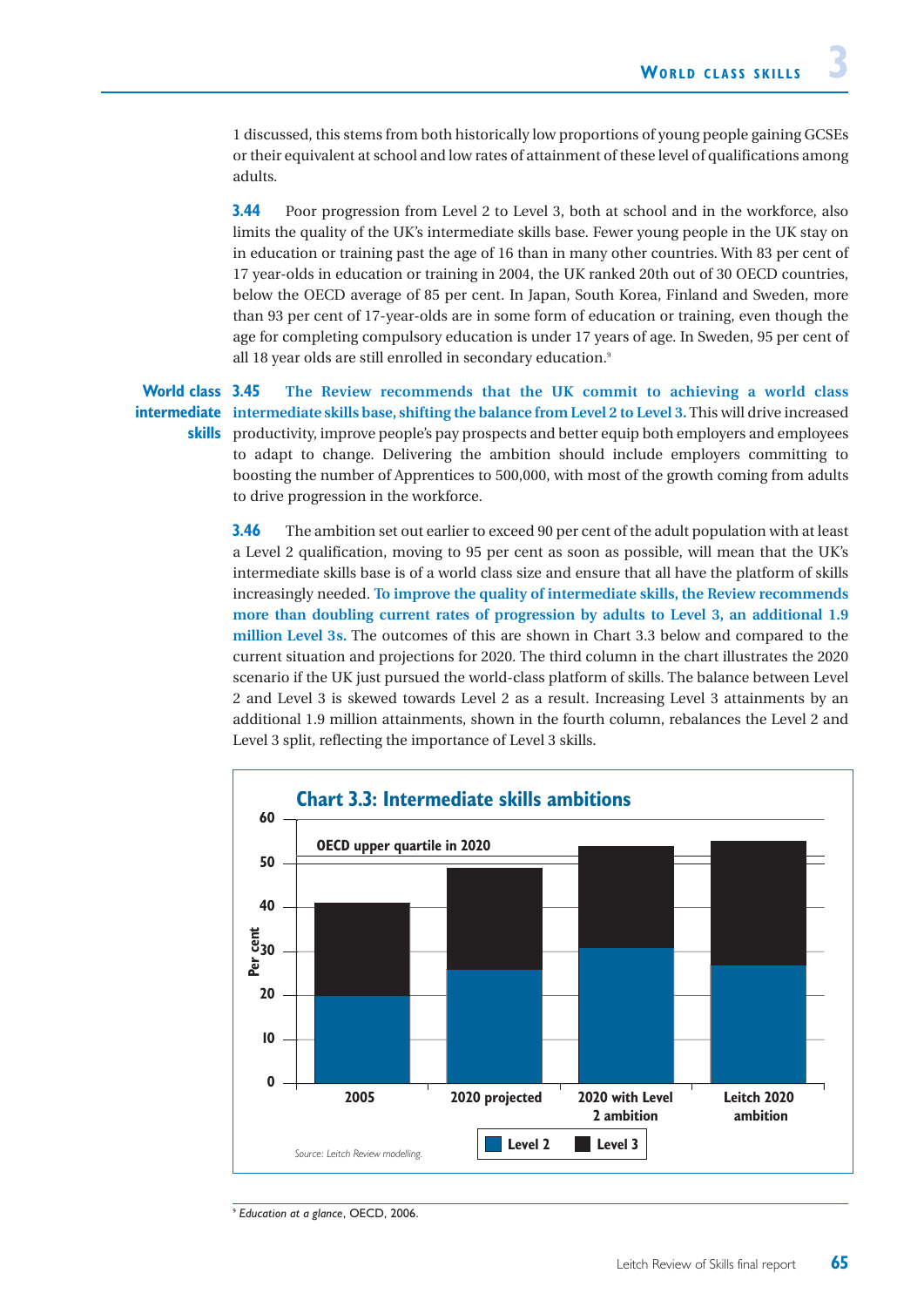**3.47** To reach this ambition, the Review recognises that there must be a step change in attainment of intermediate both skills at school and in the labour force. The Government has **class** intermediate already set an ambition to raise participation in education in England after the age of 16 from 75 per cent today to 90 per cent by 2015. **skills Achieving world**

**3.48** Despite recent improvements, the UK's post-16 participation in education and training is below the OECD average. International evidence suggests that parity of esteem of the vocational route and a smoothing of the current break point at age 16 are needed to achieve world-leading levels of post-16 participation in education and training. The new specialised Diplomas in England are critical to increasing participation in education and training for all young people. **14-19 reform**

> **3.49** The 14-19 Reform Programme must successfully deliver a fully integrated 14-19 phase, including curriculum, funding and financial support; and must ensure appropriate stretch and breadth in A levels. The 2008 Review of progress as set out in the 14-19 White Paper published in February 2005, will be important in identifying what more can be done to achieve these objectives. Once the Government is on track to successfully deliver Diplomas, with rising participation at age 17 and significant improvement in OECD rankings, it should implement a change in the law, so that all young people must remain in full or part-time education or workplace training up to the age of 18.

> **3.50** The Review recommends that the Government work with employers to deliver more than a doubling of attainment at Level 3 by adults, including increasing the number of Apprentices in the UK to 500,000 a year. Sector Skills Councils (SSCs) should draw up Sector Skills Agreements (SSAs) that include firm targets for employers to increase their investment in intermediate skills, including Apprenticeships. More details are included in Chapter 5.

## **High skills**

**3.51** Chapter 1 showed that high skills are becoming increasingly important in the global economy. They drive growth, facilitate innovation and are crucial for world-class management and leadership. As the global economy changes, a country's economic prospects will increasingly depend on their skills base – advanced economies such as the UK must succeed on the skills of their people rather than on labour costs alone.

**3.52** The UK has massively expanded the number of young people going to university in  $s$ ituation the past 20 years. The Government has set the challenging target to move towards 50 per cent participation in HE by those aged 18 to 30. As a consequence, the proportion of the UK adult population qualified to at least Level 4 has risen from 19 per cent in 1994 to 29 per cent today. However, other countries are going further and faster. The proportion of people aged 25 to 64 and qualified to Level 4 or above in both the US and Canada is around 40 per cent today. The wage returns that people with a degree get have remained steady over the past decade indicating that the increased supply of people with high skills has been met with increased demand.<sup>10</sup> **The current**

<sup>10</sup> *Further analysis of the returns to academic and vocational qualifications*, McIntosh, CEE, 2004.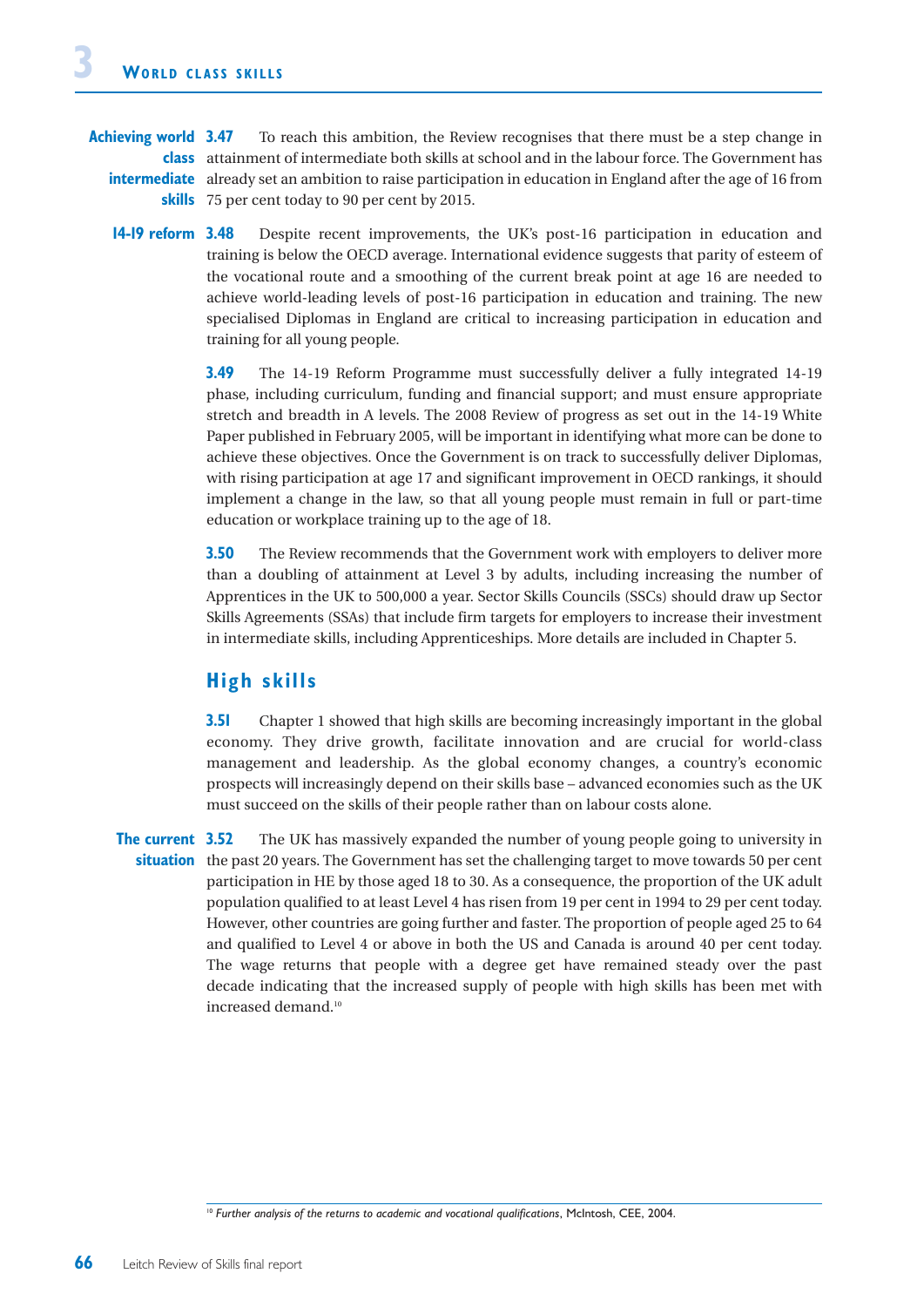**3.53** Funding for HE in the UK from both public and private sources is low by international standards – less than one half that in the USA and 40 per cent lower than in Sweden. The UK currently spends 1.1 per cent of GDP, of which around three quarters is from public sources. This compares to overall funding of 2.9 per cent in the US, 2.6 per cent in South Korea and 2.4 per cent in Canada. Funding has not increased in line with the number of students. Consequently, funding per student has halved in the UK over the past 20 years, although it has been sustained over the last decade. Although higher than the OECD average, per student funding in the UK (\$11,866) is around half the US level of investment (\$24,704) and substantially lower than Canada (\$19,992) and Sweden (\$16,073).<sup>11</sup>

**3.54** The increase in the proportion of people qualified to Level 4 has been driven by the target for HE Government's target to move towards 50 per cent of those aged 18-30 participating in HE by 2010. As noted above, this is not unusual in international terms with many countries, such as **participation** Canada, going further. Participation has remained at around 43 per cent in recent years, leading people to challenge the attainability of a 50 per cent participation rate. **50 per cent**

> **3.55** The 50 per cent target has provided an incentive for the HE sector to focus on increasing the number of young people going to university. However, some of this focus has been at the expense of engaging with employers and increasing workforce development. Moreover, the target tends to prioritise first full degrees and traditional undergraduate study, where funding levels are higher, ahead of part-time opportunities for employees and more focused high skills courses that reflect the needs of employers. Finally, it focuses on participation in higher education rather than actual attainment.

> **3.56** Concentrating too much on younger age groups could create further longer term problems for the amount and the use of high level skills in our workforce. With more young people qualified to this level and fewer older people, it increases the likelihood of poor deployment of higher-level skills with relatively under-skilled owners, managers and leaders unable to find the best uses for new graduate recruits. As the Higher Education White Paper stated, new higher education growth should not be 'more of the same', based on traditional three year honours degrees. Rather provision should be based on new types of programme offering specific, job-related skills such as Foundation Degrees.

**3.57** Calculations from the Review's international projections of skills, as shown in Chart 2.5, suggest that world-class high skills in 2020 would require 45 per cent of the population **skills** aged 19 to State Pension age qualified to at least Level 4. Projections at the high skill level are more uncertain than at other levels because of the amount of change in the underlying trend in the last decade across much of the OECD. **World class high**

> **3.58** Sustaining current trends in HE will be incredibly challenging. If it were achieved, around 40 per cent of the UK's adult population would be qualified at Level 4 or above by 2020, compared to 29 per cent in 2005. This would be highly significant progress. However, to move the UK into the top quartile of OECD countries for high skills, will require the UK to set its sights higher. Achieving such an ambition will be extremely stretching and likely to be more stretching than the drive to increase the number of young people going to university. Achieving the broader workforce target will need to be underpinned by action to ensure a high flow of young people into HE, by moving toward 50 per cent of young people participating in HE.

<sup>11</sup> *Education at a glance* 2006, OECD, 2006.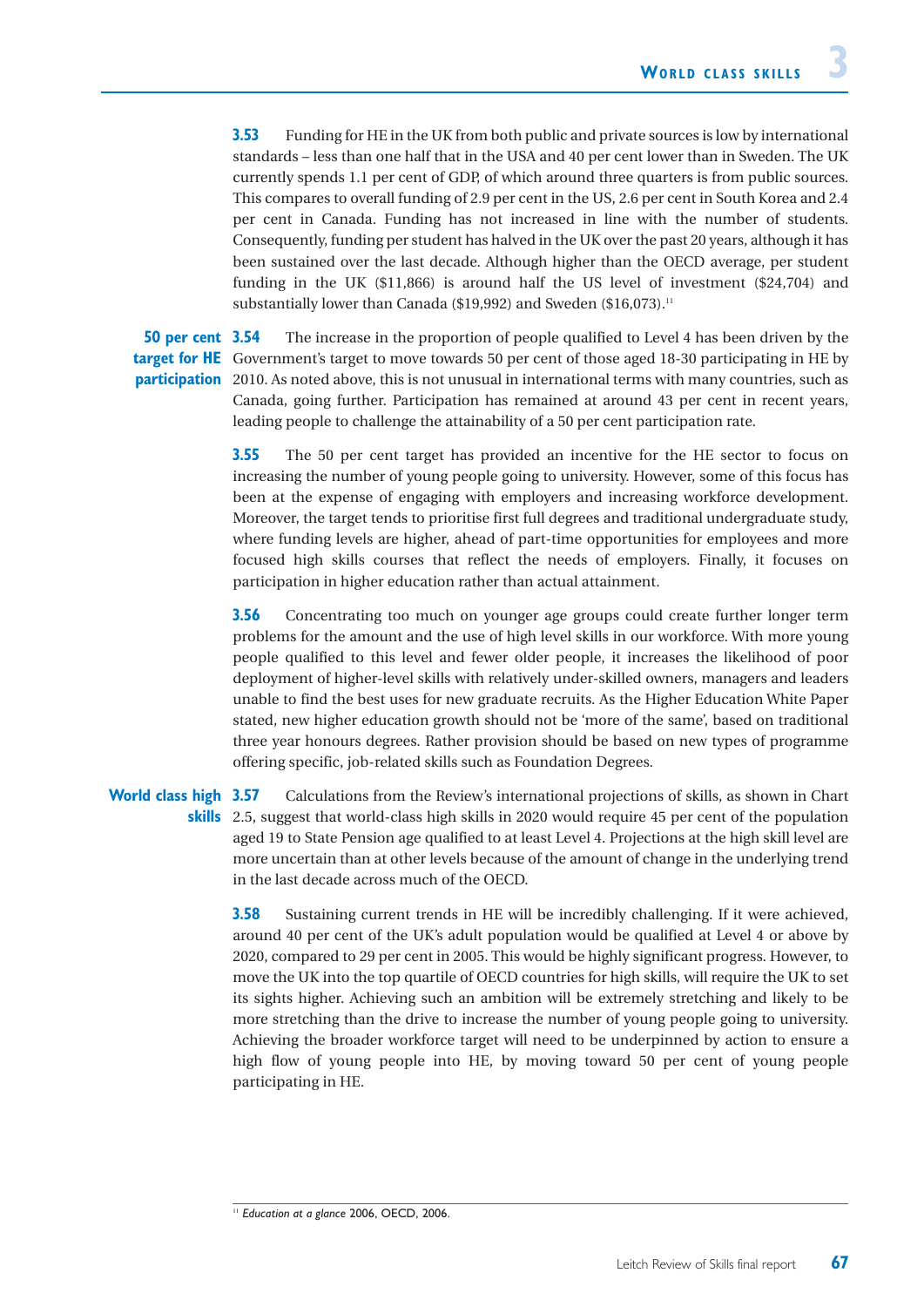**3.59 The Review recommends that the UK commit to achieving world class high skills by 2020. The UK must commit now to exceeding 40 per cent of the population aged 19 to State Pension age qualified to Level 4 or above by 2020, and ensure that this ambition is updated so that the UK achieves world class high skills by 2020 as the nature of a world class ambition becomes clearer. The Commission and the Government should review the definition of world class high skills.**

**3.60** Growth of this order is unlikely to be achievable by trying to expand further the current model of HE. There are limits in capacity, and also limits to how far the current HE model can fully meet the expectations of the greater volume of employers and employees who would need to be attracted. Further improvements in the UK's high skills base must come from workforce development and increased employer engagement.

**3.61** The UK's ambition has to be to raise the proportion of people with high skills across the labour force – through more young adults equipped with the skills they need for successful working lives, and through creating opportunities, through their employers, for the many people in work who have the potential to acquire high skills. **This is why the Review recommends a rebalancing of the priorities of HE institutions to make available relevant, flexible and responsive provision that meets the high skills needs of employers and their staff.**

**3.62** Stimulating high skills acquisition within the workforce will require closer collaboration between HE institutions and employers and employees, especially for part time students and bespoke programmes. Chapter 4 sets out proposals to ensure universities are appropriately incentivised to deliver improvements in high level skills throughout the workforce and to increase employer investment in high skills. The Government is reviewing tuition fees for undergraduates in 2009.

**3.63** The number of young people going to university must remain a major contributor toward a high skill workforce. Achieving the broader workforce target must be underpinned by success in helping more young people to go university, by moving toward 50 per cent of young people participating in higher education. **It is critical that access to university is dramatically improved so that young people from all backgrounds have a fair chance of attending.** This will require action from universities and the Office for Fair Access to improve access and from the Government to raise awareness and aspirations among all young people and ensure standards in all schools continue to rise.

**3.64** One of the most powerful levers for improving productivity will be higher level skills. Skills Postgraduate, or Level 5 skills, such as MBAs and PhDs, can provide significant returns to organisations, individuals and to the economy as a whole. These higher level skills are key drivers of innovation, entrepreneurship, management, leadership and research and development. All of these are critical to a high skills, high performance economy and increasingly in demand from high performance, global employers. Level 5 skills should also be an important feature of greater employer collaboration with HE, as recommended in Richard Lambert's Review of Business – University Collaboration and described in more detail in Chapters 4 and 5.12 **Postgraduate**

> **3.65** A target for Level 5 skills is not considered to be appropriate at this stage, but more attention should be given to monitoring the stock and flow of such skills in the economy. These skills will be increasingly essential to ensure the UK is at the forefront of global innovation and for sources of future growth and prosperity. The Government, together with

<sup>&</sup>lt;sup>12</sup> Lambert Review of Business-University Collaboration, HM Treasury, 2003.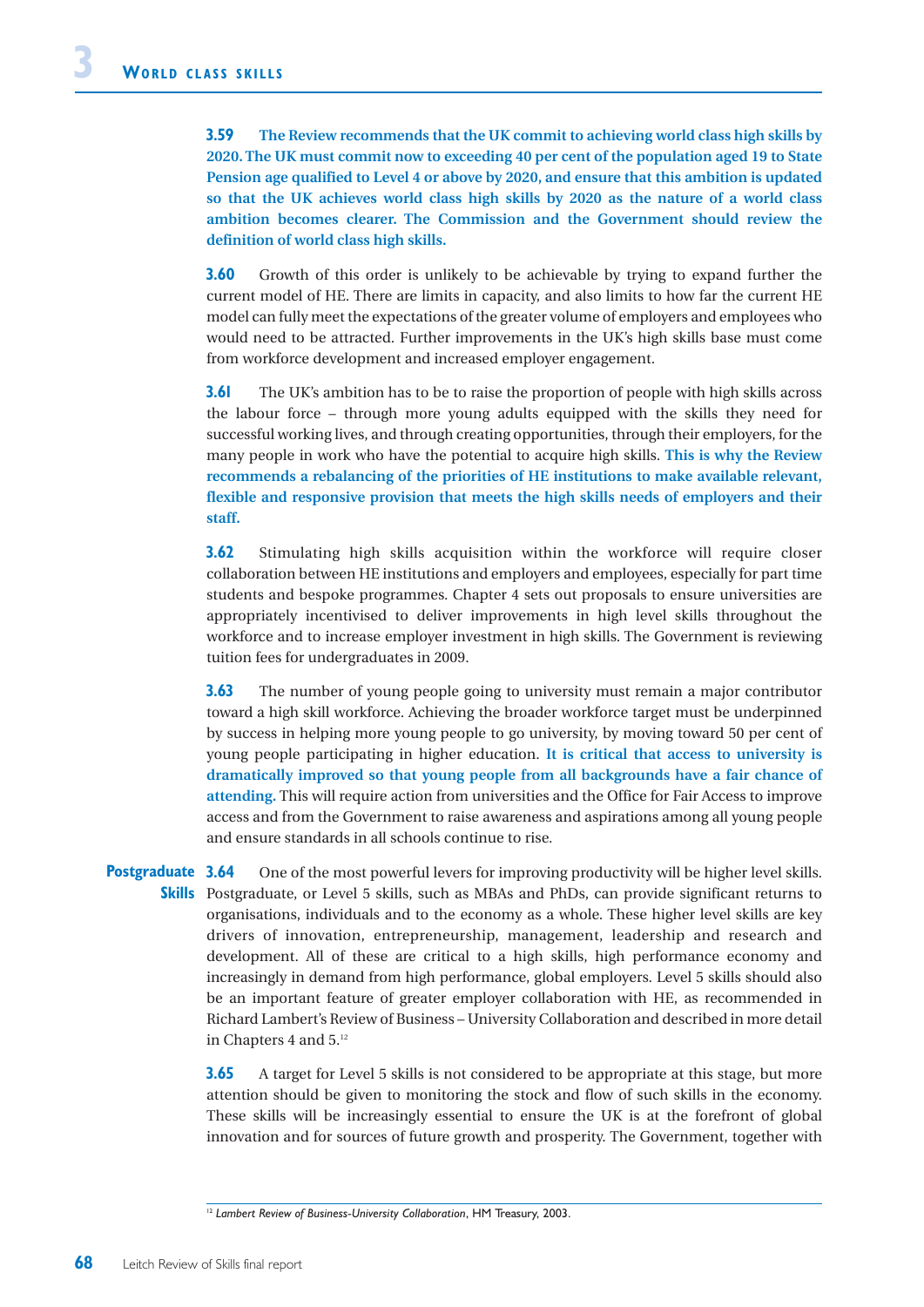the Commission for Employment and Skills (see Chapter 4) and appropriate SSCs should take account of the supply of such skills and consider how best to increase the demand for Level 5 skills.

## **DELIVERING WORLD CLASS SKILLS**

**3.66** If the UK wants to have a world class skills base, it must aim for world class attainment among young people. There have been significant improvements in standards in schools. There is much further to go to ensure all young people leave school with the basic platform of skills they need and to make sure the proportion of people staying in education or training past the age of 16 matches the best in the world.

**3.67** Improving the skills of young people, while essential, cannot be the sole solution to achieving world class skills. More than 70 per cent of the 2020 working age population are already over the age of 16. As the global economy changes and working lives lengthen as the population ages, adults will increasingly need to update their skills in the workforce. There is a pressing need to raise the rates of skills improvements among adults – the UK simply cannot reach a world class ambition without this. **Adults**

**3.68** For the benefits of world class skills to be realised, the Review recommends the following principles underpin their delivery:

- **shared responsibility.** Employers, individuals and the Government must increase action and investment. Employers and individuals should contribute most where they derive the greatest private returns. Government investment must focus on market failures, ensuring a basic platform of skills for all, targeting help where it is needed most;
- **focus on economically valuable skills.** Skill developments must provide real returns for individuals, employers and society. Wherever possible, skills should be portable to deliver mobility in the labour market for individuals and employers;
- **demand-led skills.** The skills system must meet the needs of individuals and employers. Vocational skills must be demand-led rather than centrally planned;
- adapt and respond. No one can accurately predict future demand for particular skill types. The framework must adapt and respond to future market needs; and
- **build on existing structures.** Don't always chop and change. Instead, improve the performance of current structures through simplification and rationalisation, stronger performance management and clearer remits. Continuity is important.

**3.69** Since 1945 debate has polarised around whether the Government needs to regulate partnership to increase employer investment in training. The Review recommends a new partnership approach, building on the success of recent initiatives to build a more demand-led system, meeting the new challenges the UK faces through common action. In practice, this means: **A new**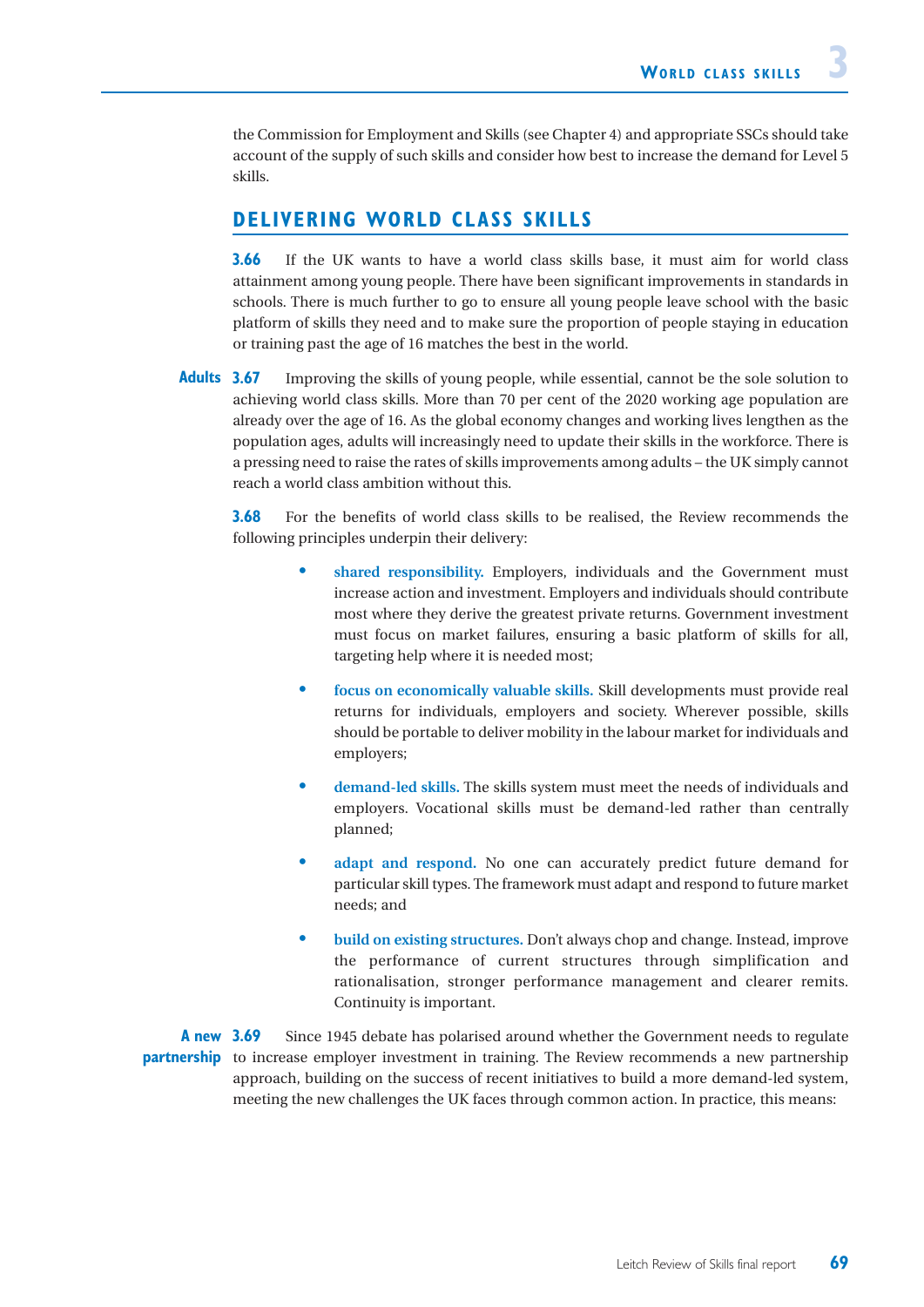- **Government,** investing more, focusing on the least skilled. Ensuring that the education system delivers a highly-skilled flow into the workforce. Creating a framework to ensure employers and individuals drive the skills system to deliver economically valuable skills. Being prepared to act on market failures, targeting help where it is most needed. Regulate if necessary and with care to reach the UK's skills ambitions;
- **employers,** to increase their investment in skills to impact productivity, wherever possible increasing investment in portable accredited training. Ensuring the skills system delivers economically valuable skills by effectively influencing the system. Pledging to support their low-skilled employees to reach at least a first full Level 2. Introducing sectoral measures, such as levies, where a majority of employers in the sector agree; and
- **individuals,**raising their aspirations and awareness. Demanding more of their employers. Investing more in their own skills development.

**3.70** The next chapter sets out the Review's recommendations to build a fully demand-led skills system, essential if the skills delivered in the UK are to be economically valuable.

## **CONCLUSION**

**3.71** Previous chapters set out the clear and pressing case for improving the UK's skills base further and faster than is currently projected in order to improve both prosperity and fairness in a changing global environment.

**3.72** This chapter has set out the Review's recommendations for a shared national commitment to world class skills. It has discussed what this means at each skill level, more than doubling projected rates of improvement, as well as the need for clear action to improve the quality of skills and how they are used in the workplace. It has also set out how progress toward this ambition should be benchmarked and recommendations for Government targets and aims.

**3.73** Achieving the Review's ambition will bring huge and lasting benefits to the UK economy, a possible net benefit of at least £80 billion over 30 years, equivalent to an annual average of £2.5 billion. This would come through boosting productivity growth by up to 15 per cent, leaving the average UK worker producing at least £1,800 more of output each year in 2020 than would otherwise be the case, and boosting projected growth in the employment rate by up to 10 per cent, helping an additional 200,000 people into work.

**3.74** These benefits will be shared. Businesses will gain a more productive workforce and larger pool of skilled labour. Individuals will gain better job and pay prospects. Society will be both more prosperous and fairer. The responsibility for achieving world class skills must also be shared. The next chapter sets out the Review's recommendations for reforming the skills and qualifications systems to ensure they deliver economically relevant skills that employers and individuals need.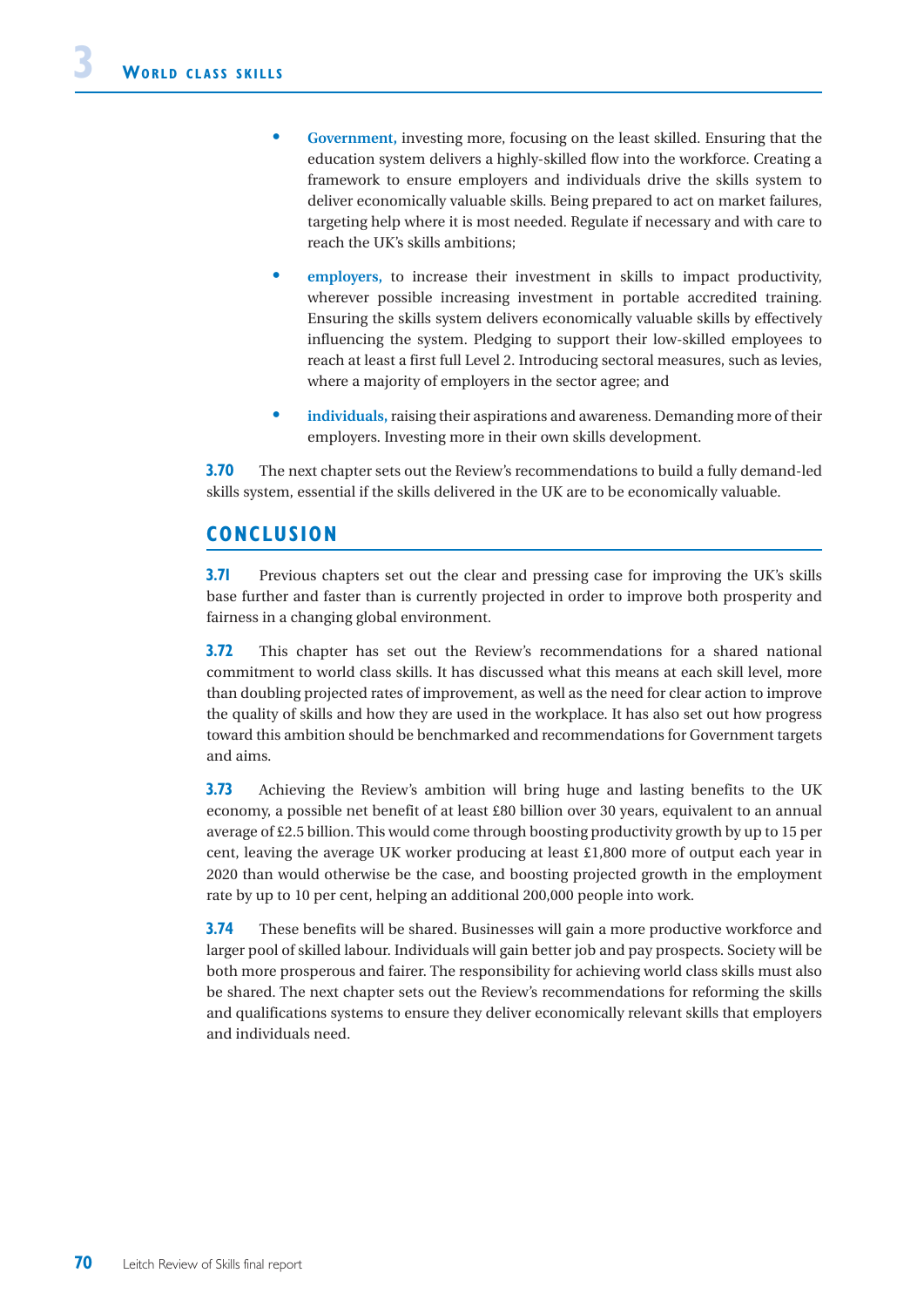#### **Chapter summary**

**The previous chapter set out the Review's proposals for a shared national mission for the UK to be a world leader in skills, delivered through new shared action between the Government, employers, trades unions and individuals. Chapter 2 set out the historically weak track record of planning skills provision and the need for this ambition to be delivered through a demand-led system. This chapter sets out the Review's recommendations to build on achievements to date and make the skills system fully demand led, so it flexibly delivers the skills employers and individuals need.**

**There have been significant successes in making the skills system more demand-led. Train to Gain is delivering training flexibly and is popular with employers and employees. Sector Skills Councils (SSC) are showing encouraging signs of better engaging employers. Despite this, representations to the Review have highlighted the complexity and bureaucracy of the system for delivering skills and its continuing reliance on planning supply rather than meeting the needs of customers. They also highlighted the complexity of the qualification system – there are over 22,000 qualifications in the UK and too many of these, particularly at lower levels, are little valued by individuals or employers. These problems have constrained investment in skills by employers and individuals.** 

**The Review has developed recommendations to make the system fully demand-led and focused on economically valuable skills:** 

- **• demand-led funding. Route the great majority of public funding for adult vocational skills in England through Train to Gain and Learner Accounts by 2010. On adult skills, a major streamlining of the Learning and Skills Council to focus on managing Train to Gain and Learner Accounts, processing funding and ensuring effective provider competition;**
- **• strengthen employer voice. Rationalise existing bodies, strengthen the collective voice and better articulate employer views on skills by creating a new Commission for Employment and Skills, reporting to central Government and the devolved administrations. The Commission will be responsible for managing the employer voice on skills, within a national framework of individual rights; and**
- **• ensuring qualifications reflect economically valuable skills. Qualifications must reflect the skills employers' value. The Review recommends that employers, through their SSCs, should be more responsible for the control of vocational qualifications. Only vocational qualifications approved by SSCs will be eligible for public funding.**

**These recommendations will deliver a radically simplified system, with improved economic returns at every level. They will help to transform providers of adult skills, requiring them to deliver economically valuable outcomes. They will put employers and trade unions at the heart of scrutinising the system to make sure it lives up to this vision.**

**4.1** Chapter 2 set out the Review's recommendation that the UK set a shared national ambition for world class skills and the large benefits, in improved prosperity and fairness, this will bring. These benefits will only be fully realised if the ambition is based on economically valuable skills. Chapter 2 showed that this will only happen if the skills system is demand-led. This chapter sets out the Review's proposals to build on successful reforms to date and build a fully demand-led skills system.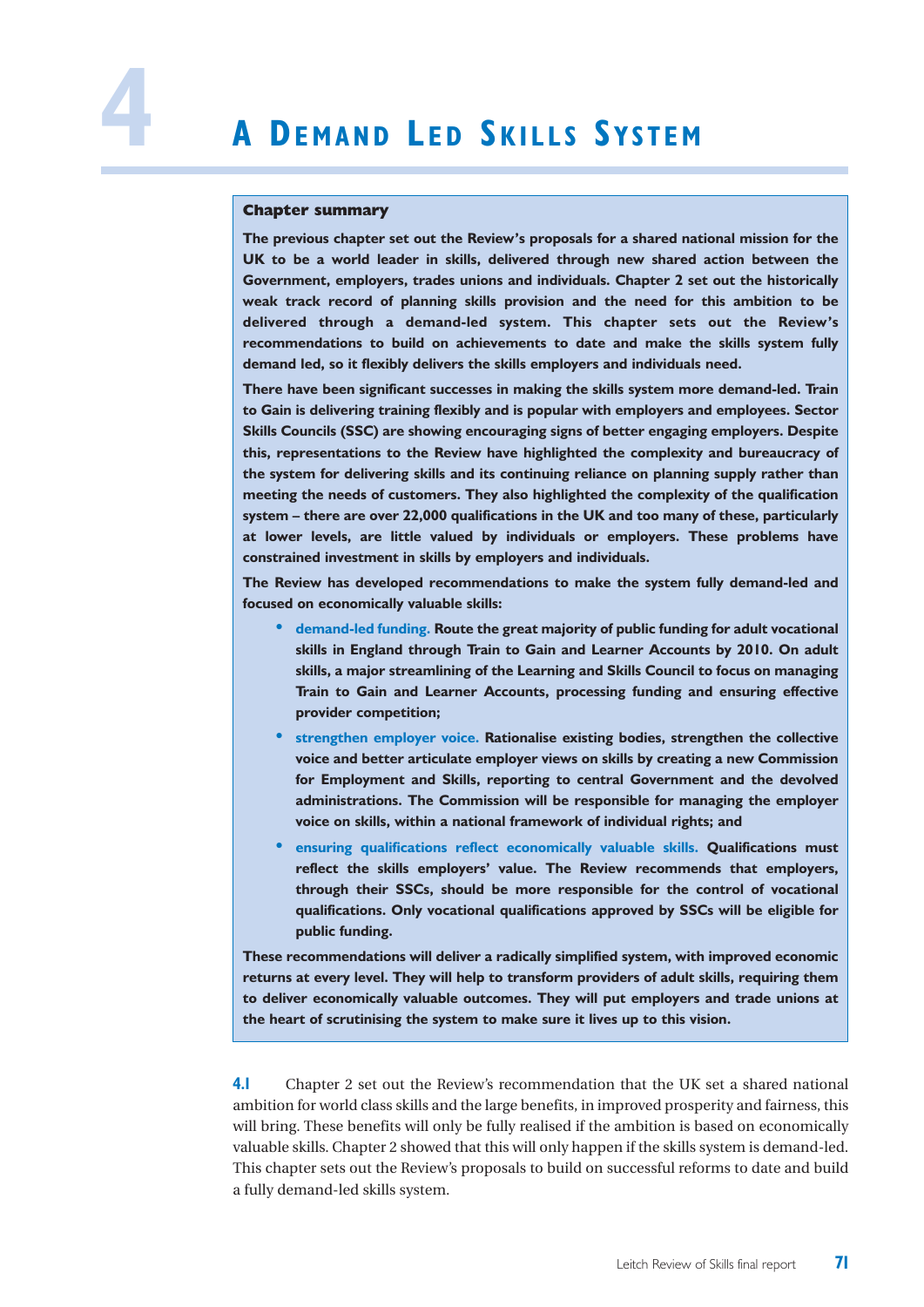# **A DEMAND-LED SKILLS SYSTEM**

**4.2** As Chapter 2 set out, previous approaches to delivering skills have been too 'supply driven', based on the Government asking employers to articulate their needs and then planning supply to meet this. This approach has a historically weak track record. Employers are confused by the plethora of advisory, strategic and planning bodies they are asked to input to. Under a planned system, the incentives are for providers to continue doing what they have done in the past so long as they meet planning requirements, rather than responding flexibly as demand changes. As a result, less than 10 per cent of employer training is in FE.

**The current system**

**4.3** In England, post-16 provision is planned, funded and secured by the Learning and Skills Council (LSC), in partnership with Regional Skills Partnerships (RSPs) and colleges, providers and other key stakeholders. Scotland, Wales and Northern Ireland, with very different systems, rely on planning provision, together with employer input. In Wales, all funding for further and higher education is managed by the Welsh Assembly Government, through the Higher Education Funding Council Wales (HEFCW), and directly for other funding. In Scotland, all funding for further and higher education is distributed through the newly merged Scottish Funding Council for Further and Higher Education. In Northern Ireland, all funding for both further and higher education is distributed directly from the Department for Education and Learning Northern Ireland (DELNI). Chart 4.1 illustrates the current system in England.



(NB some institutions have been omitted in order to focus on those responsible for engaging adults and employers in developing skills)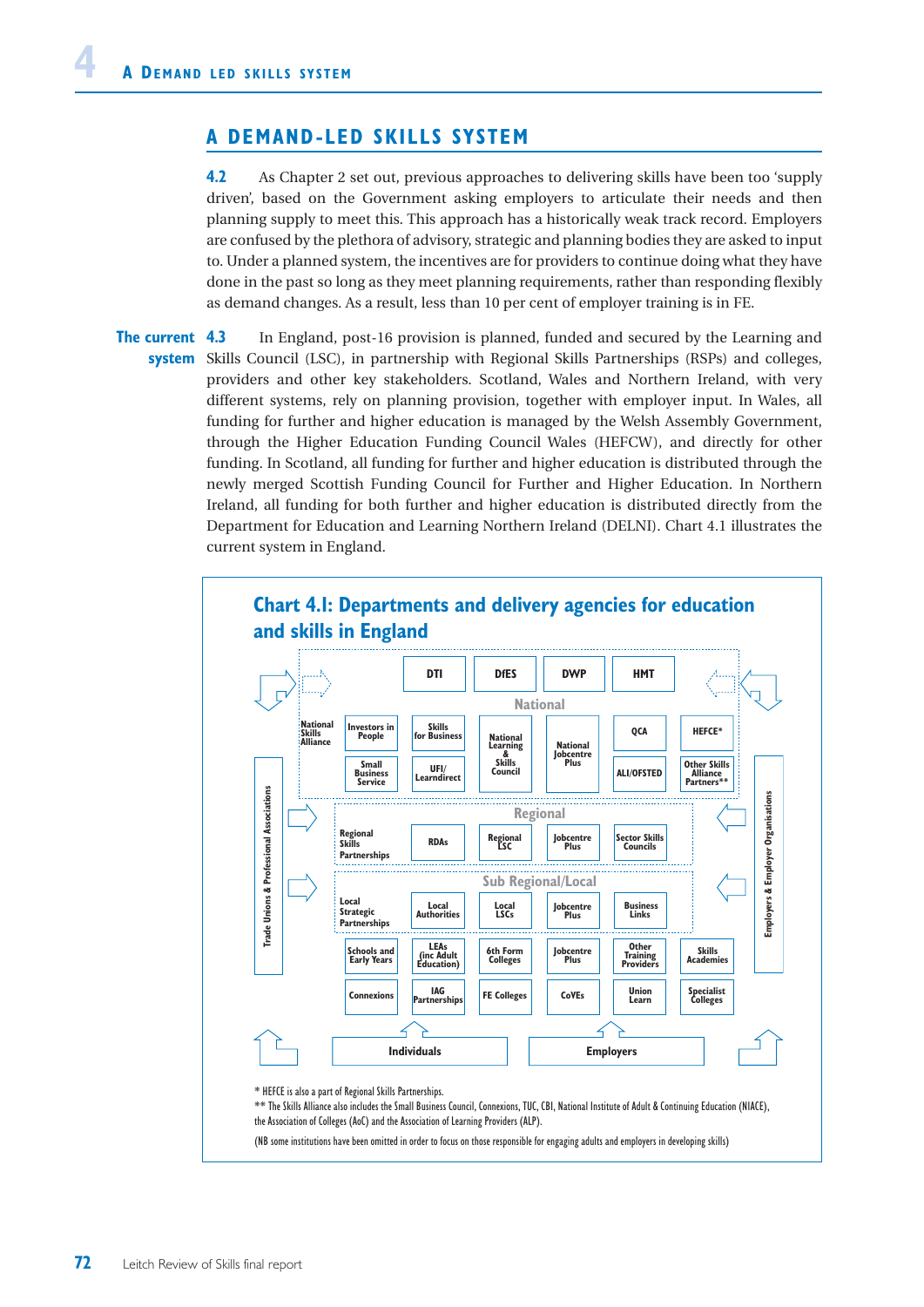**4.4** As Chapter 2 set out, the LSC has a total budget of some £10 billion, of which around £3 billion is for adult skills. The LSC plans provision with colleges and other providers through a network of 47 local LSCs. Current plans are to replace these with a new regional tier of councils managing 148 local partnership teams. The LSC allocates funding on the basis of expected demand. If demand does not meet expectations, funding for subsequent years is adjusted. This can mean that colleges aim to 'recruit' employers and individuals into planned courses to fill places, rather than responding flexibly to demand. The LSC is also responsible for planning and funding provision for those aged 16-19, within a strategy that is jointly developed and implemented with Local Authorities (LAs). This accounts for the majority, over £6 billion, of its budget.

**4.5** The Higher Education Funding Council for England (HEFCE) is responsible for distributing Government funding to universities and other higher education institutions. Research Councils and other Government bodies, including the Office of Science and Technology (OST) and the RDAs, also distribute funds to HE for research and innovation activity. In Scotland, the further and higher education funding functions have been merged together into the Scottish Further and Higher Education Funding Council. Funding has similarly been brought together in the Departmental frameworks of the Wales and Northern Ireland Governments.

**4.6** The implementation of the Skills Strategy in England is overseen by the Skills Alliance, a Ministerially led group consisting of Government departments, delivery agencies such as the LSC, HEFCE and Jobcentre Plus, and key external organisations such as the CBI, TUC, NIACE and the Associations of Learning Providers and Colleges. Employers are able to provide advice on the skills system through their participation in the Skills Alliance, through the Skills for Business Network (SSCs and SSDA) and on the employment system through the National Employment Panel (NEP) and its local employer coalitions. **Oversight**

**4.7** The Review has found that the complexity of the current system prevents employers and individuals from effectively investing in skills improvements. It has heard concerns from employers, trades unions and Government agencies within the skills system itself, about the complexity, duplication of responsibility and bureaucracy in the system. Richard Lambert, Director General of the CBI, said that the system should be 'substantially simplified'. He argues that this is a vital measure if employer engagement is to move beyond the 'bemused indifference' of today. **Complexity**

**4.8** Most of the bodies tasked with delivering skills improvements have employer involvement representation or input. For example, at least 40 per cent of the LSC's national and local board members must have "substantial recent business or commercial experience".<sup>1</sup> Nonetheless, these roles for employers still tend to focus on involvement in planning and funding allocation decisions – trying to predict demand rather than ensuring the system is flexible enough to respond effectively as demand changes. In addition, employer representation has too often focused on carrying out of governance responsibilities rather than for delivering employer influence over strategic priorities. The fragmented nature of the skills system means that employer influence is often diluted across a wide array of bodies. Employers are baffled by the complex and often overlapping responsibilities of the bodies in the system. **Employer**

<sup>1</sup> *The Learning and Skills Council Prospectus, Learning to succeed,* DfEE, 1999.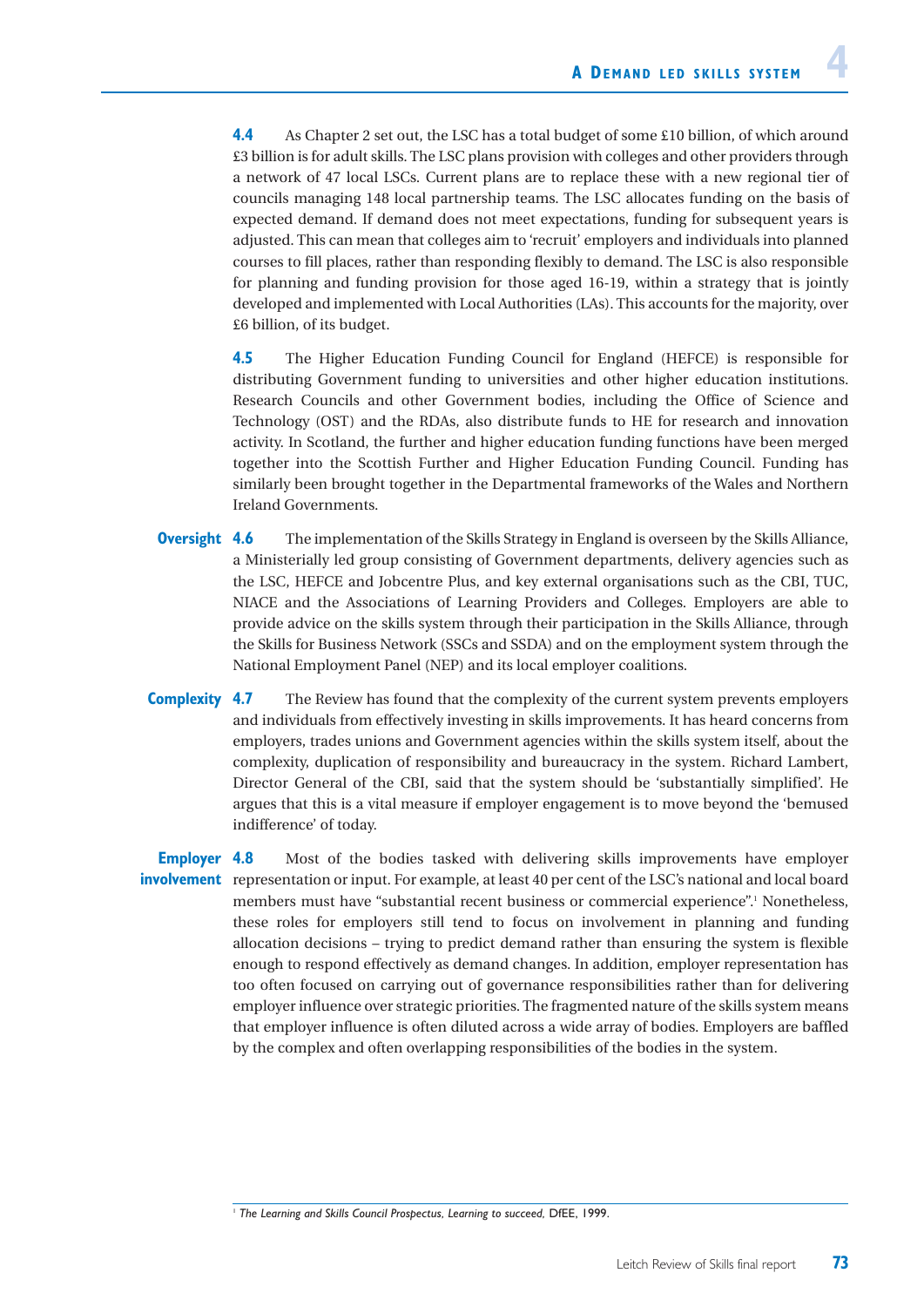#### **Recent progress**

- Recent reforms have aimed to develop a more 'demand led' system, responding to demand rather than trying to plan supply. Train to Gain provides flexible training, designed to **system** meet the needs of employers and employees. Providers only receive funding if they effectively meet the needs of their customers. The Employer Training Pilots show that this approach leads to provision that better reflects the needs of consumers increasing relevance, completion rates and therefore value for money. **Demand-led**
- **4.10** A key point of employer involvement in the system is the network of Sector Skills Councils (SSCs) established across the UK from 2002. Their main tasks have been to drive up **Councils** employer demand for skills and influence provision through drawing up Sector Skills Agreements (SSAs) to ensure that planned provision meets employer needs. They have also had a lead role in developing Sector Qualification Strategies, alongside QCA and developing Skills Academies, together with the LSC. The network of SSCs is showing promising signs of improving employer engagement. One half of all UK establishments are aware of the Skills for Business network, SSDA, SSCs or their own SSC and awareness is rising.2 Employer awareness of their own SSC varies widely but is rising steadily and is highest in those SSCs that are longest established. **Sector Skills**
- **4.11** The Review has concluded that delivering a fully demand-led system is the only way demand led to ensure that the UK achieves world class skills and that the skills delivered are economically **system** valuable. To ensure this, the Review has developed recommendations focused on: **Building a fully**
	- **demand-led funding.** Routing public funding for adult vocational skills through demand-led routes, ending the supply-side planning of skills provision;
	- **strengthening the employer voice.** Rationalising the number of bodies aiming to articulate the views of employers into a single Commission for Employment and Skills; and
	- **economically valuable skills.** Reformed and relicensed Sector Skills Councils, with one of their functions focused on ensuring vocational qualifications reflect skills valued by employers.

#### **DEMAND-LED FUNDING**

**4.12** As set out above, planning skills provision, no matter who does the planning, has always generated too much provision being 'supply driven' to meet plans and poorly articulated employer demand, rather than 'demand led' to meet employers' and individuals' needs. The LSC is acting to simplify the planning system, restructuring at regional and local levels, reducing the amount of detail it requires from colleges and providers. Significant progress has been made to lighten the regulatory burden, but more is needed to shift the LSC's role more decisively to funding and ensuring effective competition for post-19 vocational training.

**4.13** However, history tell us supply-side planning of this sort cannot effectively meet the needs of employers, individuals and the economy. **The Review recommends a fully demandled approach, with an end to this supply-side planning of provision.** While colleges and providers will still need to plan the types of provision they want to offer, including the broad vocational areas in which they wish to specialise, this planning should not be done by other bodies, including the LSC.

<sup>&</sup>lt;sup>2</sup> Skills for business network 2005: survey of employers, SSDA, Research Report 18, 2005.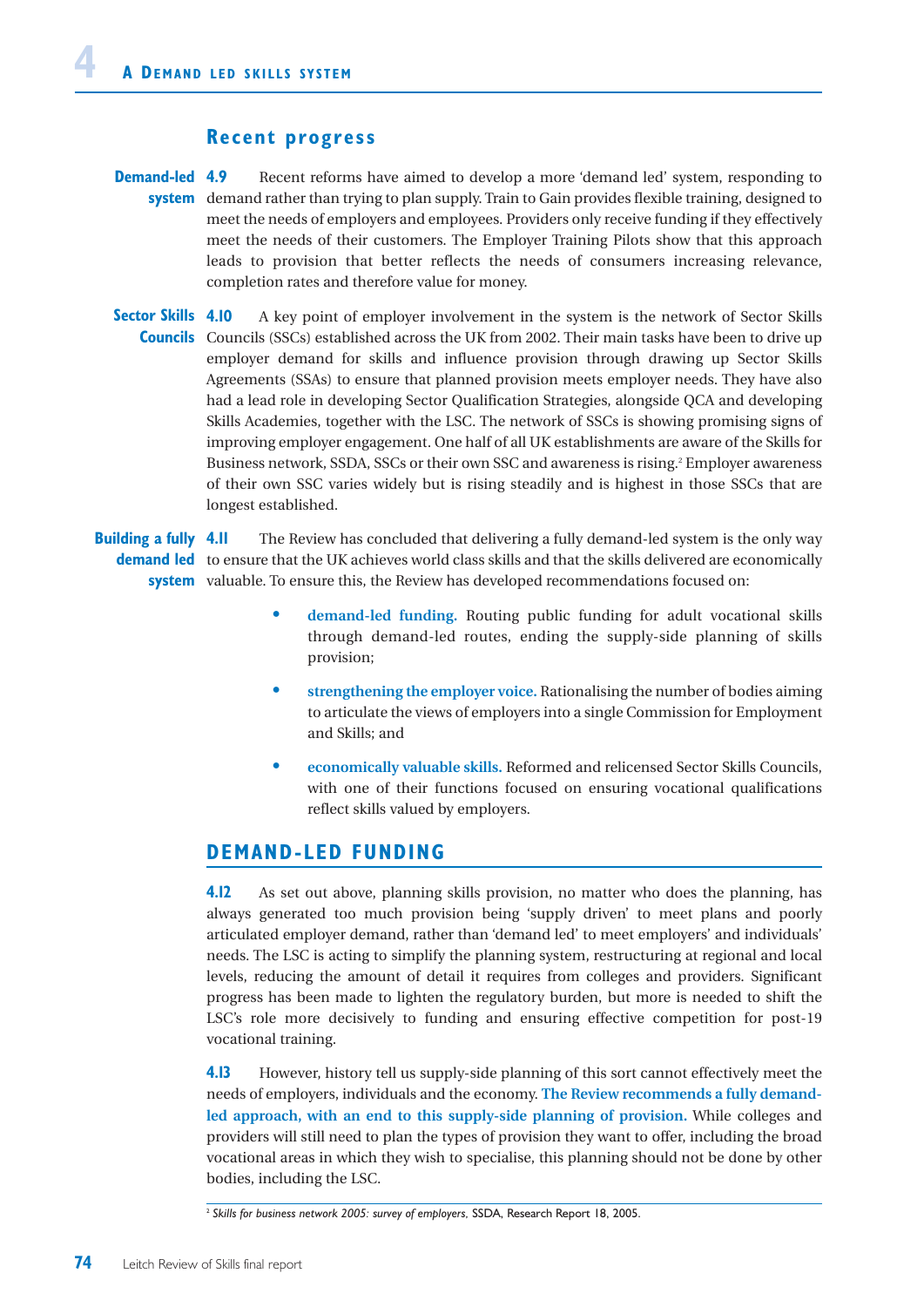**4.14** The Government has introduced reforms to make adult skills funding more demandled. In England, flexible training for employees outside this framework of planning is provided through Train to Gain, currently being rolled out and discussed more fully in Box 4.1. Pilots of Learner Accounts, giving purchasing power to individuals, will begin at Level 3 soon. The recent Skills White Paper committed to extending this demand-led approach further so that the majority of funds would be distributed through these routes. Individual Learning Accounts operate in both Scotland and Wales and details of these schemes are included in Chapter 6. All these measures are still relatively small in the context of the overall adult skills budget – the vast majority of funding is currently planned at a very detailed level.

#### **Box 4.1: Train to Gain**

**Employer Training Pilots (ETPs) were established in England in September 2002 to test a new approach to training of low-skilled employees. They had a 'core offer' which consisted of:**

- **• free (or highly subsidised) training for employees to reach a basic skills or first, full Level 2 qualification;**
- **• paid time in which employees could undertake the training;**
- **• wage compensation to employers to help meet the cost of employee paid time off for training; and**
- free information, advice and guidance for employees and employers.<sup>a</sup>

**By the final year of the pilots, ETPs covered a total of 20 of the 47 local Learning and Skills Council (LSC) areas in England. By March 2006, a total of 30,000 employers and 250,000 employees had been involved in the pilots.** 

**Evaluation shows that the most attractive element of ETPs to employers is the free and subsidised training. This was true of 'hard to reach' employers, but these also found the skills brokerage element of the pilots (whereby their skill needs were assessed and matched to suitable provision) relatively more attractive than other employers. Once all the learners who started have either left or completed training, success rates are likely to be around 70 per cent. However, there is evidence that the ETP pilots have been reaching** those employers who were already engaged in developing the skills of their employees.<sup>b</sup>

**In PBR 2004, the Government announced the rollout across England of Train to Gain, which broadly follows the ETP model. Unlike the pilots, Train to Gain is designed to offer support for employers in sourcing the full range of their training needs, while retaining a core of fully funded training up to first Level 2. Reforms include focusing brokers on employers less likely to engage in skills development in order to reduce deadweight.** Around 60 per cent of employers engaged in the scheme were classified as 'hard-to-reach'.<sup>c</sup> **Train to Gain will be up to full capacity by 2007-08, when it is forecast to deliver around 175,000 first, full Level 2 qualifications each year. Three Level 3 Train to Gain trials have also been launched, which will test the willingness of employers to contribute to the cost of training at Level 3.**

<sup>a</sup> *Developing workforce skills: piloting a new approach*, HM Treasury, 2002.

<sup>b</sup> *Employer Training Pilots: Final Evaluation Report*, IES, 2006.

<sup>c</sup> Defined as not recognised as holding an Investors in People accreditation and no formally recorded training in the past 12 months.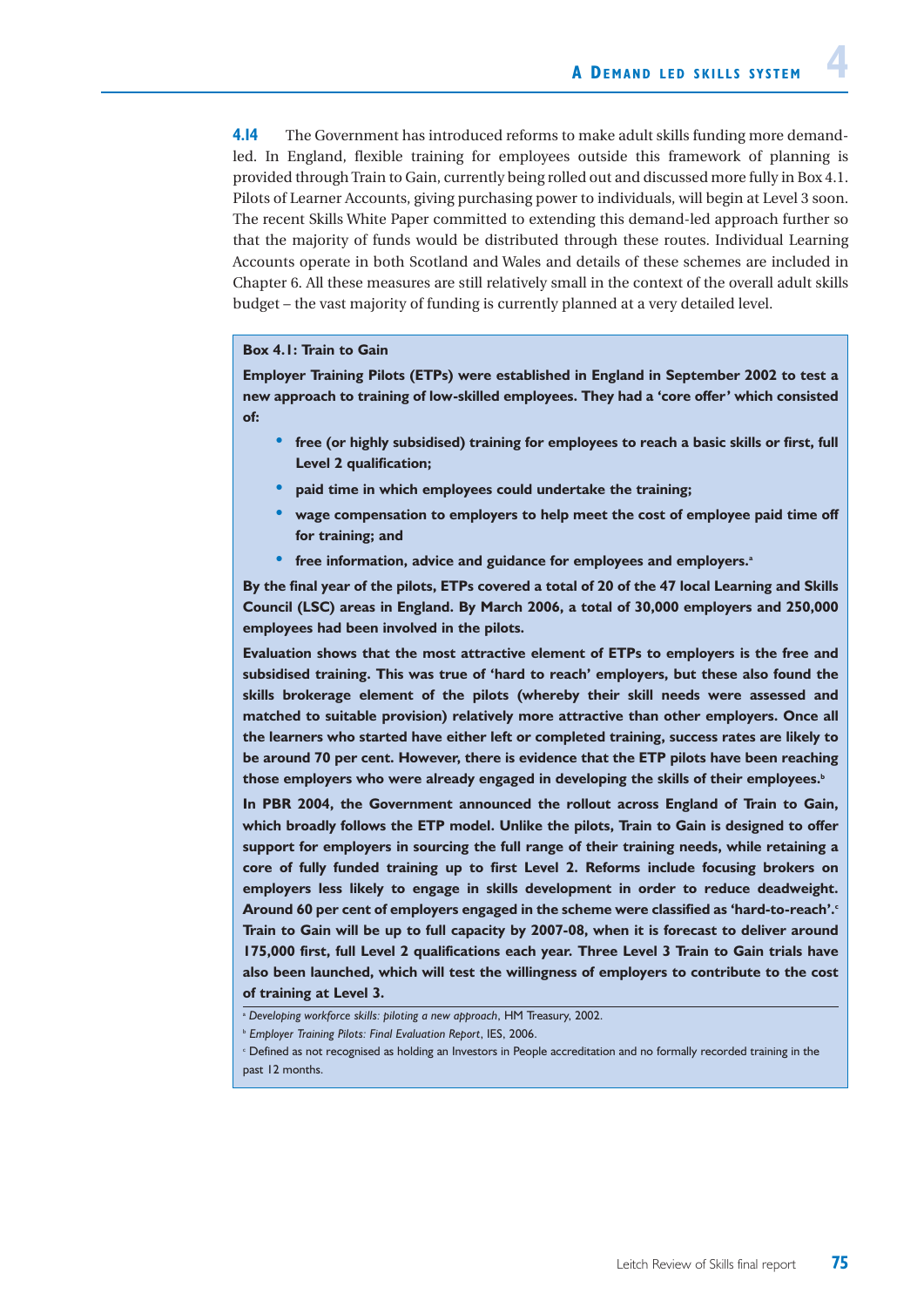**4.15** The common feature of these programmes is that skills providers do not receive funding unless they attract learners. This puts employers and individuals far more in the driving seat than the current planned system. Rather than trying to recruit learners into planned courses that aim to anticipate demand, providers must design provision more flexibly to meet the needs of individuals and employers. This sort of provision is far more attractive to individuals and employers and so is far more likely to lead to increased training in the UK than attempts to plan provision on behalf of employers.

**4.16 The Review recommends that all publicly funded, adult vocational skills in England, apart from community learning and programmes for those with learning problems and disabilities, go through demand-led routes by 2010. This means all adult skills funding should be routed through Train to Gain and Learner Accounts by 2010.** This will give FE providers a real incentive to deliver the skills that employers and individuals need flexibly and responsively – if they do not, they will not receive public funding. This will ensure that providers deliver training that directly reflects demand from local employers and individuals. The Devolved Administrations should consider how best to ensure that provision is effectively led by the needs of employers and individuals.

In England, the LSC, as discussed above, currently focuses on strategy, planning, **Skills Council** contracting and funding for both adult skills and 16-19 provision. This includes funding for Apprenticeships and capital investment in FE Colleges. The 16-19 budget accounts for around two thirds of the LSC budget. **The switch to demand-led funding and end to the supply-side planning of adult skills provision fundamentally changes the role of planning bodies, such as the LSC, which will require a further significant streamlining.** Within this demand-led approach, there will remain four key elements of a national framework. First, the Government will identify priorities for investment of public funds. Second, the LSC will only fund programmes leading to qualifications approved by SSCs. Third, the LSC will work to ensure quality by identifying providers that can receive public funds – this process should ensure that all providers of good quality are accredited. Fourth, the LSC will act to promote effective competition. **The Learning and**

> **4.18** The LSC has made good progress in streamlining its operations. Going forward, the Review recommends further significant streamlining of the LSC and its working relationships with other partners. In the truly demand-led system of 2010, the LSC should not undertake detailed planning at national, regional or local level. Rather, it should focus on processing funding for Train to Gain and Learner Accounts and ensuring effective competition. The LSC must be responsive to the needs of employers, but should not try to represent the 'voice of employers'. For good governance reasons, the LSC should feature strong employer representation. However, it is the Commission for Employment and Skills, described below, and SSCs that will be the voice of employers over employment and skills.

# **Demand led**

The principles of Train to Gain – delivering skills flexibly according to employer and **higher education** individual demand – should apply to higher education too. Current Train to Gain pilots in the North West, North East and South West are already enabling brokers to provide information and advice to employers about higher level opportunities. **The Review recommends that a portion of higher education funding for vocational courses, currently administered through HEFCE in England, be delivered through a similar demand-led mechanism as Train to Gain. This should use Government funding to lever in greater investment by employers at Level 4 and Level 5.** This will change the incentives of HE providers to respond effectively to employer and individual demand as envisaged in the Higher Education White Paper in 2003.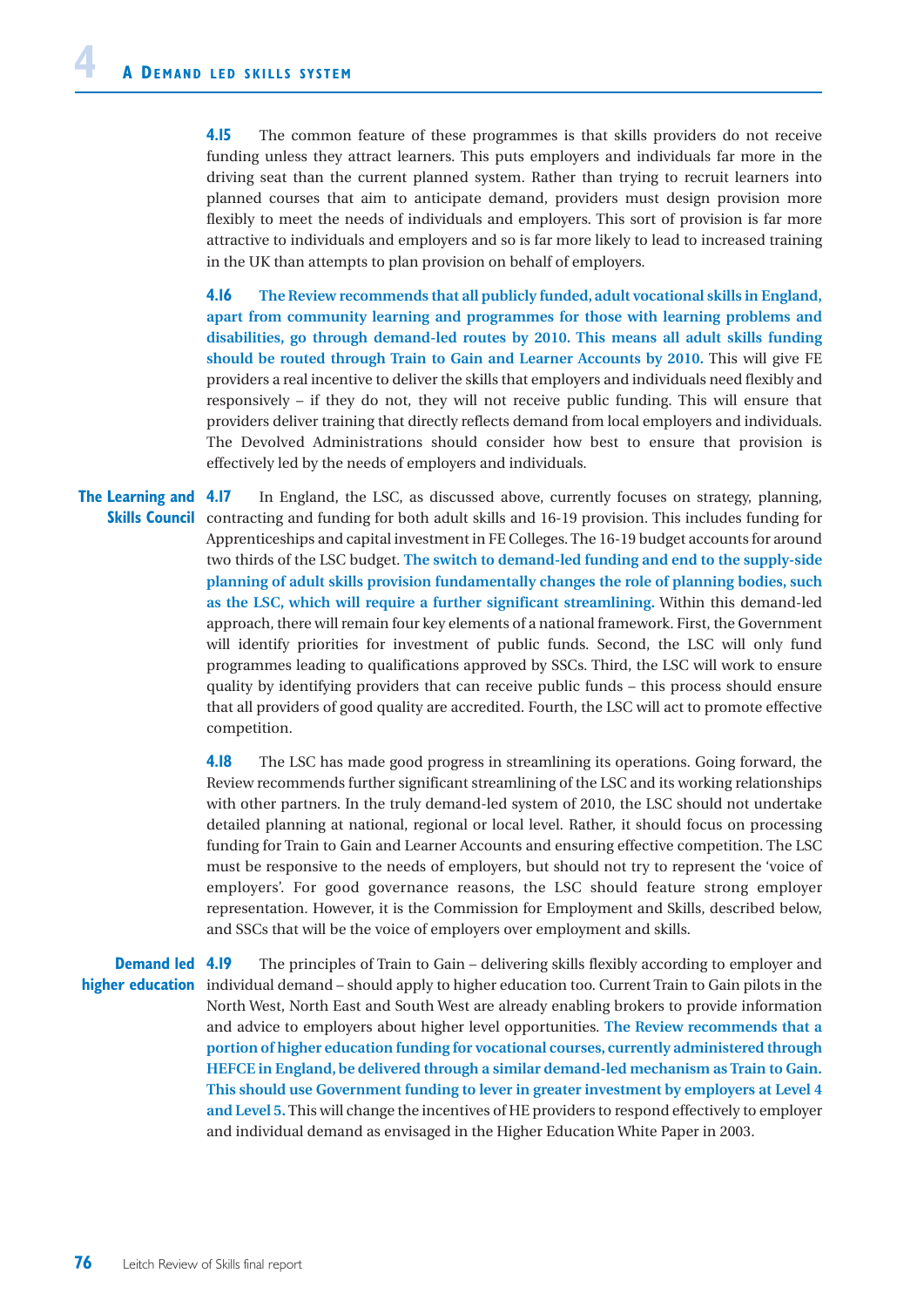**4.20** The Higher Education White Paper stated that new higher education growth should not be *'more of the same'*, based on traditional three year honours degrees.3 Rather, additional provision should be based on new types of programme offering specific, job-related skills such as Foundation degrees. The Review recommends that this is the right basis for future HE expansion, using Train to Gain and new types of employer led provision to progress both towards the 50 per cent participation target and to the broader adult attainment target. There should also be greater emphasis on level 5 activity, again in collaboration with employers.

#### **A STRENGTHENED EMPLOYER VOICE**

**4.21** To deliver economically valuable skills, employers need a strong voice and must be able to scrutinise and shape strategy and delivery. At present, employers are asked to articulate their needs through a plethora of advisory and planning bodies scattered across the skills system. As a result, employers routinely complain that the system is too complex and they are unable to exercise effective influence over it.

#### **Commission for Employment and Skills**

**4.22 Strengthen the employer voice, through the creation of a dynamic, employer-led Employment and** Commission for Employment and Skills to deliver greater leadership and influence, within a **Skills** national framework of individual rights and responsibilities. This will rationalise the existing system by merging and streamlining the Sector Skills Development Agency (SSDA) and the National Employment Panel (NEP), both operating across the UK, into a new organisation. In England, the Commission will also replace the Ministerially-led Skills Alliance and will ensure better integration of the current, disjointed Employment and Skills services. It will be responsible for: **Commission for**

- reporting on progress towards the UK's world class ambitions; scrutinising system objectives and delivery; recommending policy and operational improvements and innovations; and
- SSCs and a network of Employment and Skills Boards.

**4.23** Establishing the employer-led Commission, will help to 'depoliticise' the skills agenda by securing a broad political and stakeholder consensus for the UK's world-class ambitions for 2020 and beyond. This will allow the UK to take a clearer, long term view of its employment and skills needs towards 2020. It should report to relevant senior Ministers in central Government and the devolved administrations. It will be chaired by an eminent business leader and comprise senior, high profile figures, including the Director General of the CBI and the General Secretary of the TUC. It will also include independent members, for example, relevant academics and representatives from the voluntary sector.

**4.24** The Devolved Administrations in Scotland, Wales and Northern Ireland have responsibility for education and skills policy. Additional responsibilities in the Devolved Administrations will be subject to discussions and agreement with the Governments in each country.

<sup>3</sup> *The Future of Higher Education*, DfES, 2003.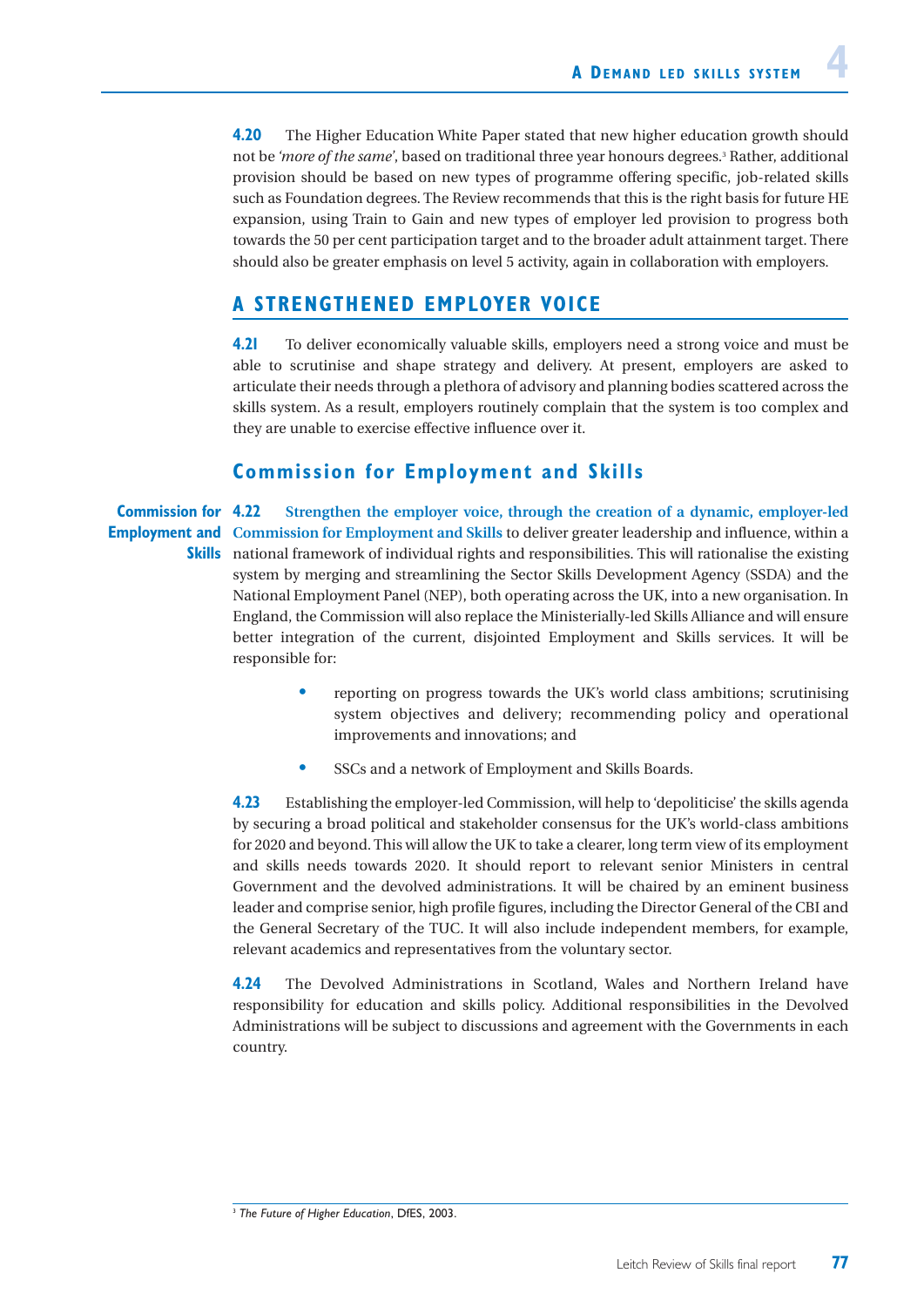# **Sector Skills Councils**

**4.25** Sector Skills Councils (SSCs) are beginning to effectively engage employers. Over three fifths of employers who have had dealings with their SSC think that SSCs have had a positive impact on skills development in their sector. Nearly two thirds of employers who deal with their SSC are satisfied. This includes those employers who operate across a number of SSCs with different business and occupational areas. The evaluation shows that there are significant variations by sector in performance.<sup>4</sup> Chart 4.2 shows employer satisfaction with the labour market information provided by their SSC.



**4.26** The experience of other countries, including the Netherlands and Australia, shows that a sectoral approach can work.<sup>5</sup> However, while there are some very successful SSCs, performance in the UK is patchy with some lacking effective engagement with key employers. The Review believes that this is a result of:

- **conflicting objectives.** SSCs are charged with engaging employers. But they are also meant to be self-financing by 2008, diverting activity from employer representation and preventing them in some cases from being an impartial 'voice of business';
- lack of clear remit. SSCs are charged with a lengthening list of responsibilities including negotiating Sector Skills Agreements with supply side partners, Sector Qualification Strategies, labour market information and a range of regional and national planning activities. This remit is stretched and too often tied to planning that cannot meet employer needs such as planning deals with the supply side through SSAs;

<sup>4</sup> *Skills for business network 2005: Survey of employers,* Research report 18, 2005.

<sup>5</sup> *Lessons From Abroad: Developing Sector Based Approaches to Skills*, Ashton and Sung, Sector Skills Development Agency, 2006.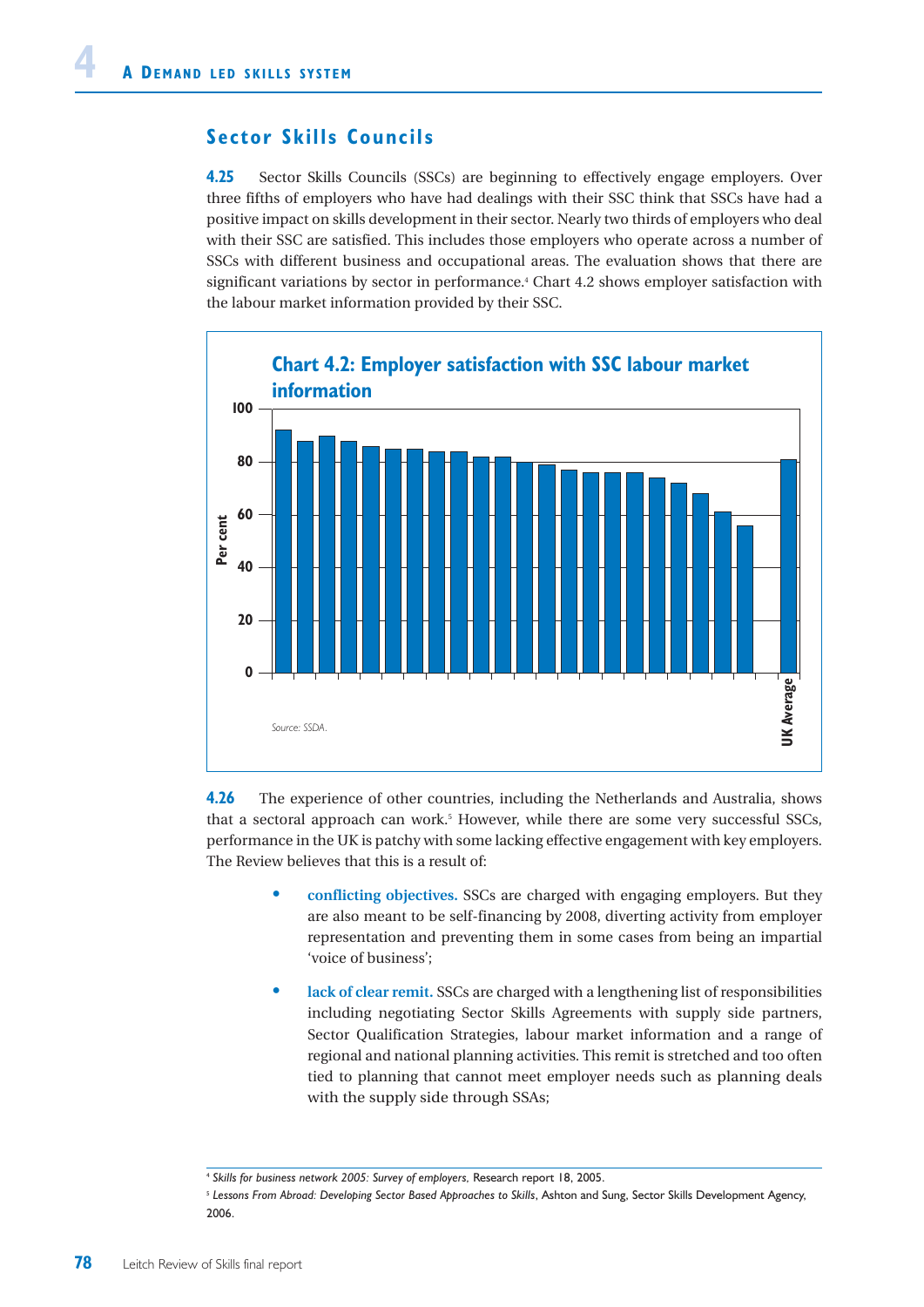- **performance management.** The current performance management regime is hampered by unclear accountabilities; and
- **maturity and leadership.** Even the oldest SSC is only four years old. The more long-standing SSCs tend to be among the strongest performing. The quality of leadership is absolutely crucial.
- **4.27** The Review recommends a new, clearer remit for SSCs, focused on:
	- **lead role in vocational qualifications.** As detailed below, SSC's will be responsible for identifying and approving vocational qualifications for their sectors in England with only SSC-approved, vocational qualifications at NVQ Levels 1 to 5, including Foundation Degrees, eligible for public funding;
	- **lead role in collating and communicating sectoral labour market data.** Each SSC should be responsible for ensuring up to date labour market information, which is consistent and comparable across sectors, and for communicating the occupational needs in their sectors;
	- **raising employer engagement, demand and investment.** Drawing up Sector Skills Agreements among employers on the demand side that include hard attainment targets for employers to deliver improvements in skills, including through Apprenticeships and National Skills Academies. Chapter 5 discusses this in more detail; and
	- **considering collective measures.** Considering whether there is support within a sector for introducing collective measures, such as a levy or licence to practise. Such measures should not be forced on a sector. As now, SSCs should introduce them if a clear majority of employers support them.

**4.28** This clearer remit will make it easier to judge whether SSCs are performing effectively. The increased responsibilities SSCs will have under this remit, particularly their lead role in qualifications, will give employers a much greater incentive to engage with their SSC and performance manage it from the bottom up. The Commission will performance manage SSCs from the top down, relicensing those that are failing.

# **ENSURING QUALIFICATIONS REFLECT ECONOMICALLY VALUABLE SKILLS**

**4.29** Much of the publicly funded vocational system is focused on delivering qualifications. The Review's skills ambition is not solely focused on qualifications. As Chapter 2 set out in more detail, employers and individuals improve skills in a number of ways, all of which are important. Qualifications provide a useful international benchmark and are valued by employers and individuals as a proxy for skills.

**4.30** Employers value the signals that qualifications provide about the abilities of individuals when they are recruiting staff. Qualifications form a major part of employer recruitment strategies. According to the Chartered Institute of Personnel and Development (CIPD), the contents of the application form or CV, including qualifications gained, are identified as the most frequently used selection method  $(66 \text{ per cent})$ .<sup>6</sup> It is clear that qualifications provide important signals to employers as well as enabling portability for individuals in the labour market.

<sup>6</sup> CIPD Recruitment, Retention and Turnover Survey 2006.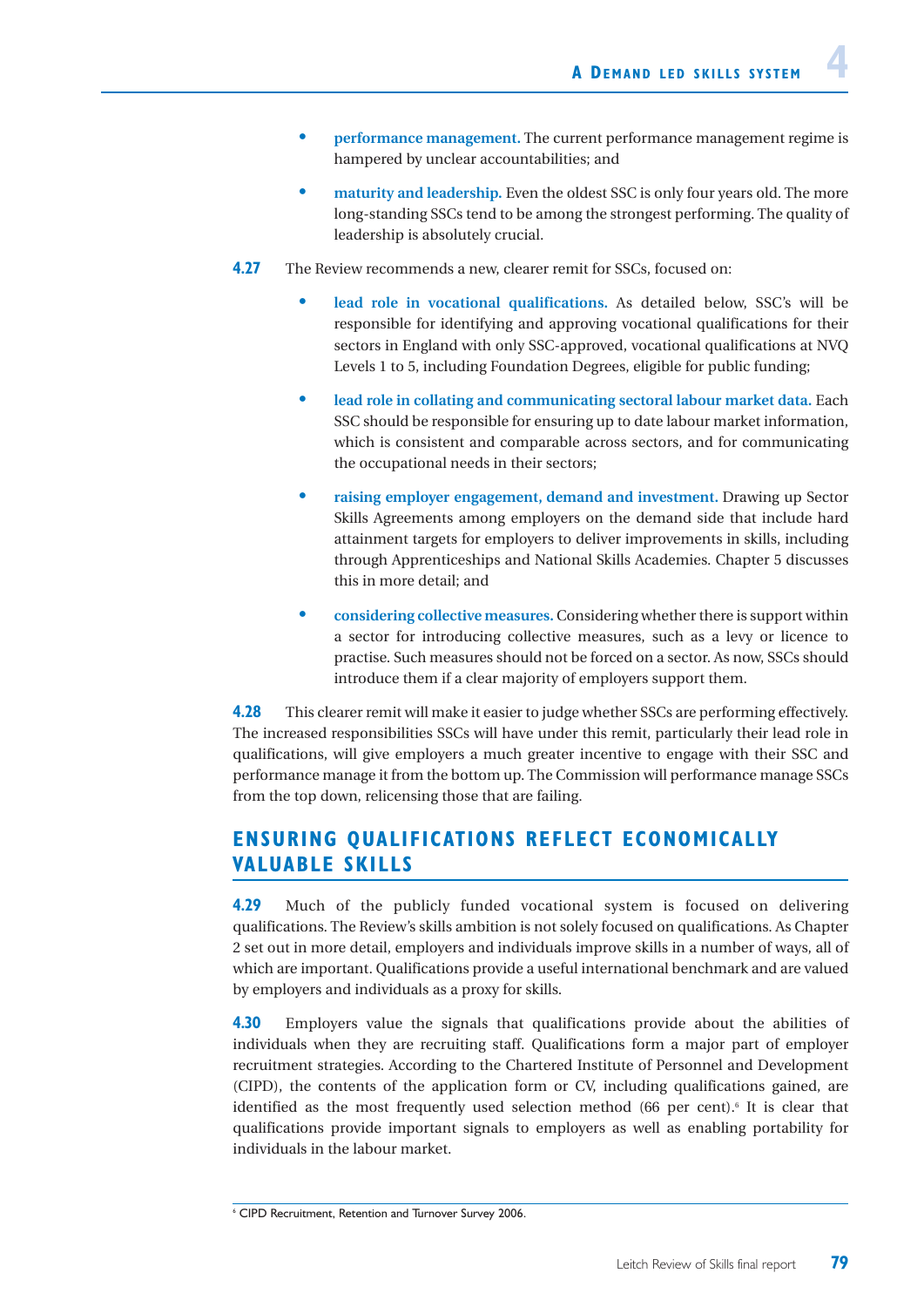**4.31** The majority of individuals prefer studying towards a qualification<sup>7</sup> and over one half of employers feel it is quite or very important that the training provided leads to a qualification.8 The most common reasons are to enable staff to do their jobs (24 per cent) and to motivate staff (14 per cent). Individuals are significantly more likely to be in work with every level of qualification gained. Around 90 per cent of those with a Level 4 or above qualification are in work, compared to less than 50 per cent of those with no qualifications.

**4.32** However, qualifications only add economic value when they deliver skills that employers and individuals need. The higher wages that employers are prepared to pay to those with particular qualifications are a measure of the value employers attach to them and how closely they match the skills valued by employers. At present, too many qualifications, particularly at Level 2, have low or no wage returns, suggesting that they too often lack economic value. Some NVQ2's have no wage return, although they have a return of around 6 per cent when delivered in the workplace.9 This compares to an average return of around 15 per cent for A Levels and 25 per cent for five GCSEs at grades A\*-C.10

**4.33** It is well recognised that the English qualification system is overly complex. The Foster Review described the English system as *'confusing and complex with 115 Awarding Bodies and in excess of 5,000 qualifications in the National Qualifications Framework'* and noted that *'the qualifications system is not easy for learners, employers and others to understand or navigate'*. <sup>11</sup> According to a survey for QCA, ACCAC (Wales) and CCEA (Northern Ireland) in 2005, *'too many qualifications within the same sectors led to widespread confusion, reinforced by a lack of understanding of what the different levels of qualifications actually meant'*. <sup>12</sup> This report identified the number of qualifications in the UK as in excess of 22,636. **Complexity**

> **4.34** This complexity, combined with the low economic value delivered by some qualifications, has constrained investment in skills by employers and individuals – too often, neither can get the skills they want from the current qualification system. This has driven the low value historically attached to vocational qualifications in the UK relative to academic qualifications. The Review has found that the complexity of the qualifications system and low labour market value delivered by some qualifications result from key faults in the current system for developing qualifications. The next section sets out the Review's analysis of these faults and recommendations for addressing them.

#### **The current approach**

**4.35** As with much of the education system, the qualification system varies across the nations of the UK, although there are many similarities, particularly in vocational qualifications. The system also differs greatly between the further and higher education sectors. Most qualifications in higher education, such as degrees and postgraduate qualifications are typically offered by institutions, rather than through intermediary awarding bodies as in FE. Chart 4.3 illustrates the different bodies that make up the vocational qualification system for NVQ 1 to 5 in England.

<sup>7</sup> National Adult Learning Survey, LSC, 2002.

<sup>8</sup> *The market for qualifications in the UK,* PWC, 2005.

<sup>9</sup> *An in-depth analysis of the returns to National Vocational Qualifications obtained at Level 2,* Dearden et al, CEE, 2004. <sup>10</sup> See, for example, *Returns to education: A non-technical summary of CEE work and policy discussion*, Sianesi, Institute for

Fiscal Studies and Centre for the Economics of Education, 2003.

<sup>&</sup>lt;sup>11</sup> Realising the potential: A review of the future role of further education colleges, Andrew Foster, DfES, 2005.

<sup>&</sup>lt;sup>12</sup> The market for qualifications in the UK, PWC, 2005.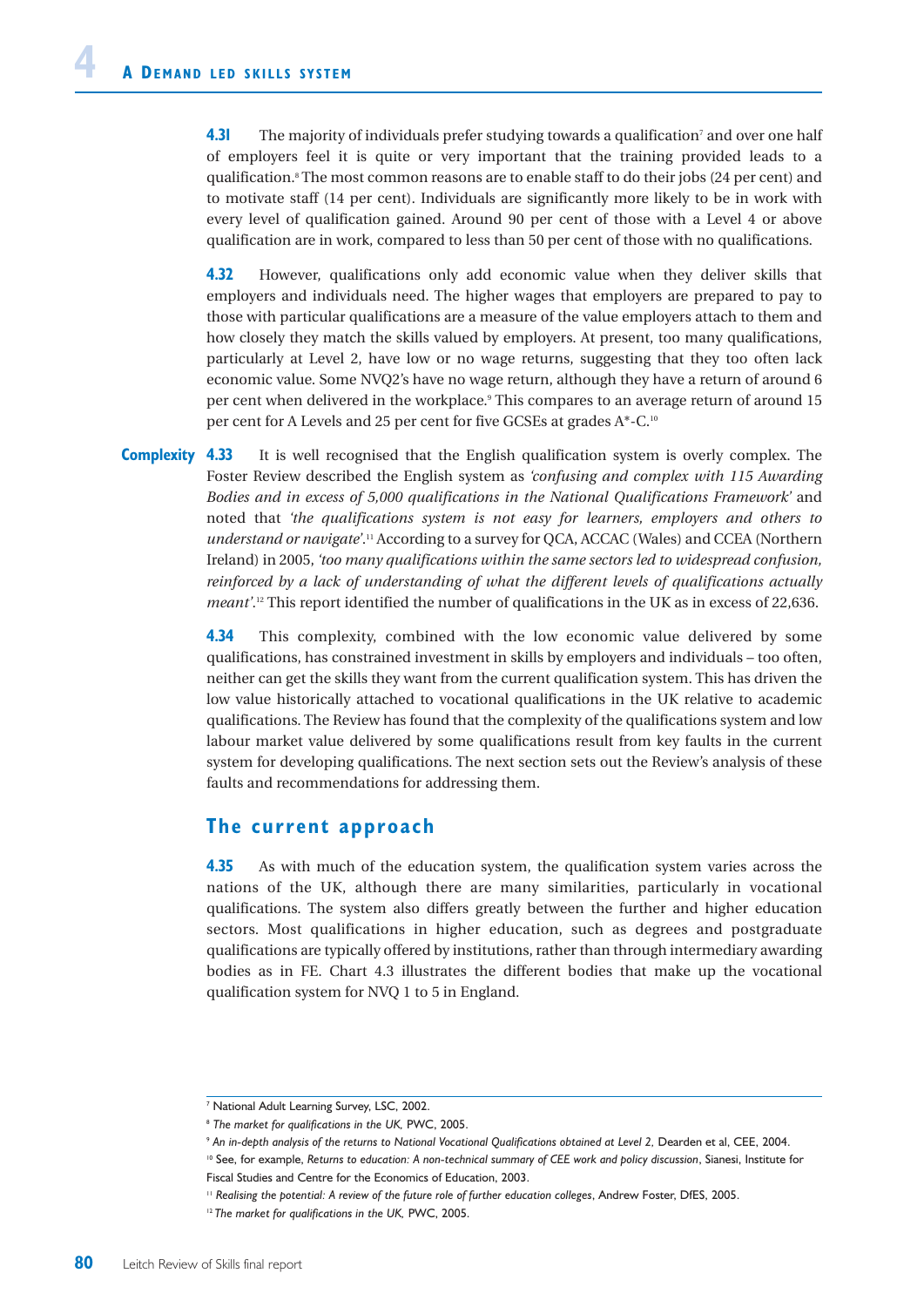

**4.36** The process of developing a vocational qualification begins with the development of National Occupational Standards. These are the building blocks of qualifications, describing what people in a particular occupation need to be able to do to be competent. Occupational standards are currently drawn up by Sector Skills Councils. Awarding bodies then aim to design qualifications that will ensure those passing it have gained the skills outlined in the Standards. The QCA regulates awarding bodies, ensuring consistent standards across all provision. In turn the LSC mainly funds qualifications that are QCA approved. The delivery of qualifications is managed by a combination of providers, awarding bodies and the LSC. **Developing qualifications**

> **4.37** It is right that employers, through SSCs, draw up National Occupational Standards – they are best placed to describe the competencies needed in a particular occupation. However, representations to the Review have highlighted the complexity and drawn-out nature of the resulting process of turning these standards into qualifications. The large number of bodies involved in qualification design makes it difficult for employers to effectively influence the process. Consequently, employers are distanced from the process of designing qualifications and too often feel that the end product does not adequately reflect the National Occupational Standards. As a result, too many qualifications lack value in the labour market.

**4.38** The picture at the higher end is different. NVQ Levels 4 and 5 are developed in the same way as other vocational qualifications. However, there are key differences in the way that other higher education qualifications, including Foundation Degrees, are developed. Universities are responsible for developing and delivering their own courses. Institutions, rather than exam bodies, award degrees, including Foundation Degrees, and postgraduate qualifications. Therefore to influence content, employers and their SSCs have to develop direct relationships with universities. **Higher Education**

> **4.39** There are many good examples of employer and higher education collaboration, often prompted by SSCs. Skillset, the SSC for the audio-visual industries, with the backing of major employers such as BBC and ITV, are establishing 'Skillset Academies' based within HE institutions. E-Skills, the SSC for the IT and telecommunications sector, is helping to deliver a new degree – Information Technology Management for Business – in a number of UK universities with support from employers such as IBM, Microsoft and BT.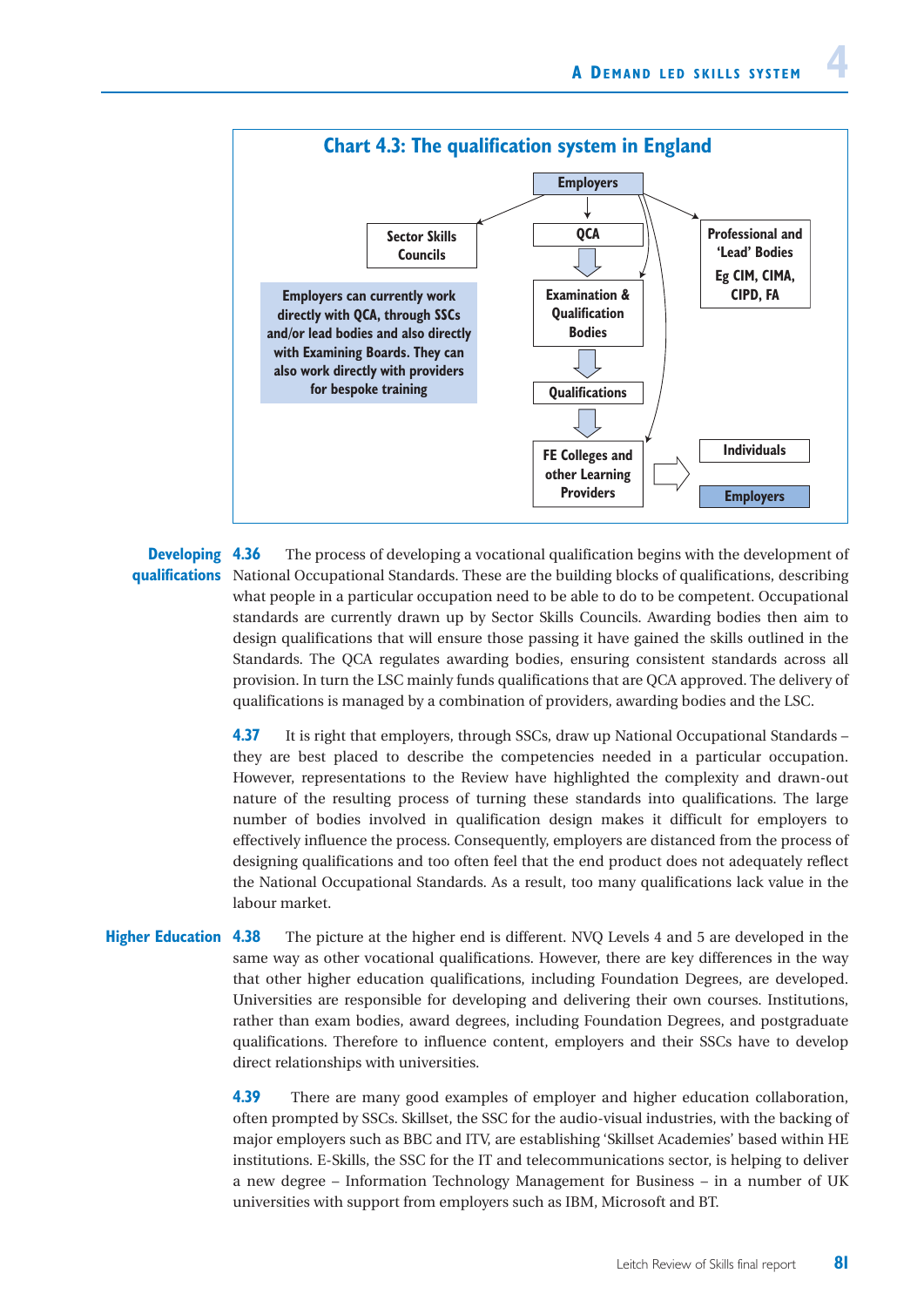#### **Box 4.1: What happens in other countries?**

**Other examination and qualification systems are simpler than in England or the UK. In many countries, institutions award qualifications at FE level rather than awarding bodies – similar to the HE position in the UK. The US community college system and the Australian Technical and Further Education (TAFE) system demonstrate this approach, as well as a generally more fluid relationship with HE level provision in the respective countries.**

**The Australian system, shown in the chart below, relies on the autonomy of a series of large TAFE providers. These and other providers (including employers directly) are licensed at the state level to provide programmes (content is directly agreed with ITABs, the Australian equivalent of SSCs) leading to institutionally certified courses. There is no equivalent of the QCA, of examining boards/bodies or the LSC. Funds are distributed directly from the Commonwealth and State Governments.**



# **THE REVIEW'S PROPOSALS: EMPLOYER-DRIVEN VOCATIONAL QUALIFICATIONS**

**4.40** The Review's analysis finds that the process of developing vocational qualifications from National Occupational Standards is drawn out and overly complex. This limits the ability of employers to effectively influence the process. It is this complexity, combined with a lack of effective employer influence, which has led to the proliferation of qualifications, too many of which are not valued in the labour market. The Review has developed recommendations to simplify the process of developing qualifications, putting employers more in control, so that qualifications better reflect economically valuable skills. The Government and Devolved Administrations have established a four country UK Programme board to establish a rationalised, unit and credit based set of arrangements, based on employer and labour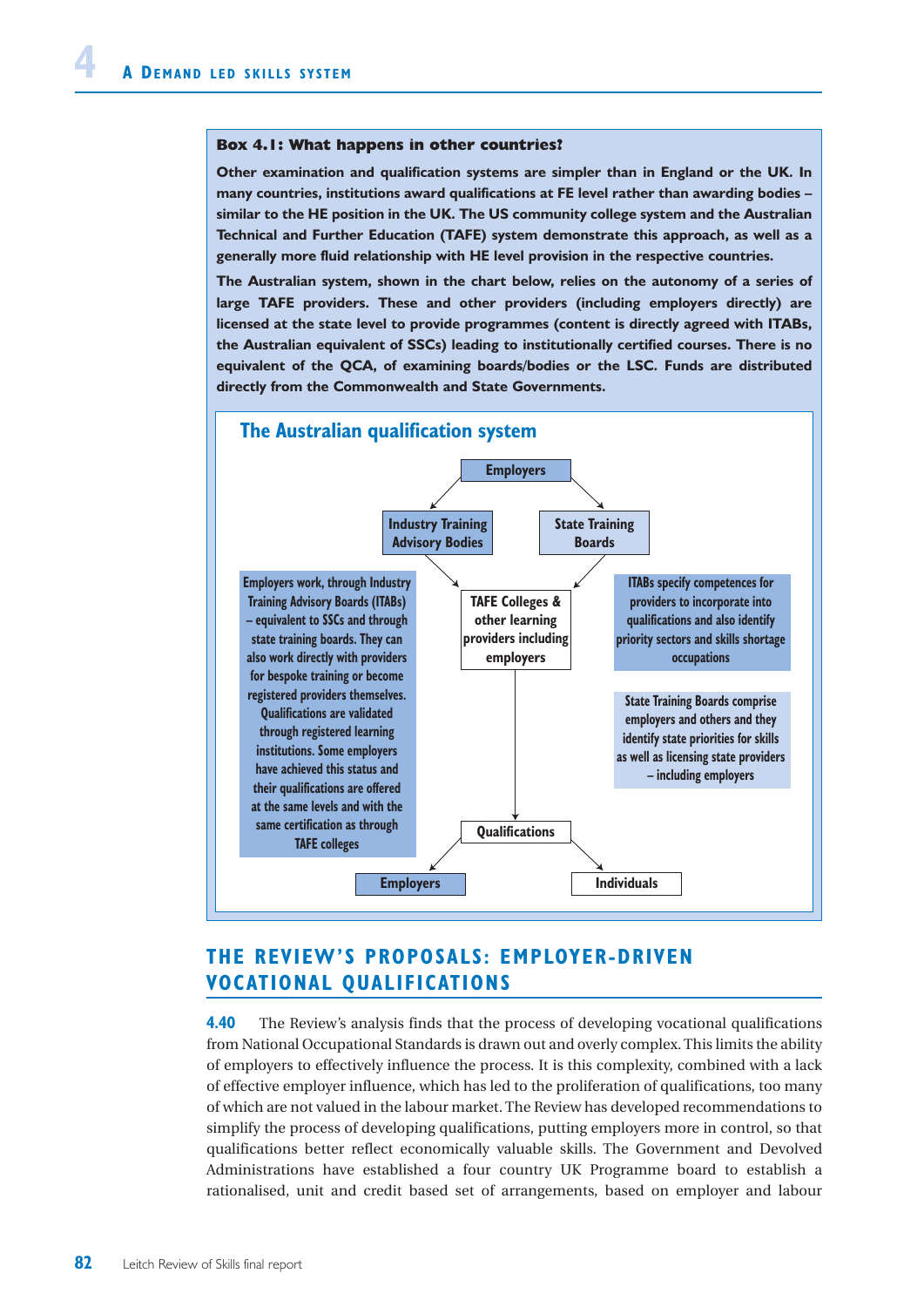market needs. The Review has developed recommendations to assist this by simplifying the process of developing qualifications, putting employers in control, so that qualifications better reflect economically valuable skills.

**4.41 The Review recommends that Sector Skills Councils continue to lead in developing National Occupational Standards, the building blocks of qualifications. It recommends that SSCs are also placed in charge of a simplified process of approving qualifications that follows this.** In practice, this means:

- **Sector Skills Councils should be responsible for approving qualifications after their development by awarding boards or other organisations.** They should reject qualifications if they fail to adequately capture the competences laid down in occupational standards. The QCA in England will continue to maintain the national regulatory framework with consistency and comparability of standards across sectors and levels;
- **SSCs will be able to approve qualifications developed by an organisation, including education institutions and employers, if these meet the required standards;** and
- **for vocational qualifications, only those approved by SSCs should qualify for public funding.** This would apply to funding for work-based learning qualifications such as NVQs, including Levels 4 and 5, through the LSC in England. **SSCs should develop a short list of such qualifications, with a very significant reduction in the overall number, by 2008.** Arrangements in Wales, Scotland and Northern Ireland should be developed by the Devolved Administrations.

**4.42** In this way, only qualifications valued and approved by employers will attract public funding. The Commission will be responsible for performance managing the SSCs to make sure they perform this role effectively and that they collaborate appropriately together and with other bodies such as QCA over generic skills and competences. Ensuring that only those qualifications approved by employers attract public funding will lead to a simplified qualification system, with fewer qualifications overall and only qualifications delivering economically valuable skills, attracting a return in the labour market, attracting public funding. **SSCs should be specifically charged with significantly reducing the number of qualifications.**

**4.43 A further important aspect of this reformed system will be to allow SSCs to approve new qualifications based on employers' own internal training where this meets national quality assurance requirements.** This includes higher level provision offered by employers, where it is of a sufficiently high standard. This means that individual employers will be able to offer their own, nationally recognised qualifications, where their training has clear economic value. **Accrediting employer training**

> **4.44** If the training requires extra knowledge or competence in order to qualify for full accreditation, then this should be accessed through brokers and the relevant funding body. Incentives to develop this employer role should exist through LSC and HEFCE demand led funding streams both for employers and for institutions such as FE colleges and universities. When employers and providers are allowed to accredit training, they will be subject to the same ongoing quality assurance procedures as other qualifications.

> **4.45** Similarly, colleges and other providers should be able to offer their own qualifications, subject to SSC approval and consistency with a national regulatory framework. This will happen where such qualifications are of clear economic value, demonstrably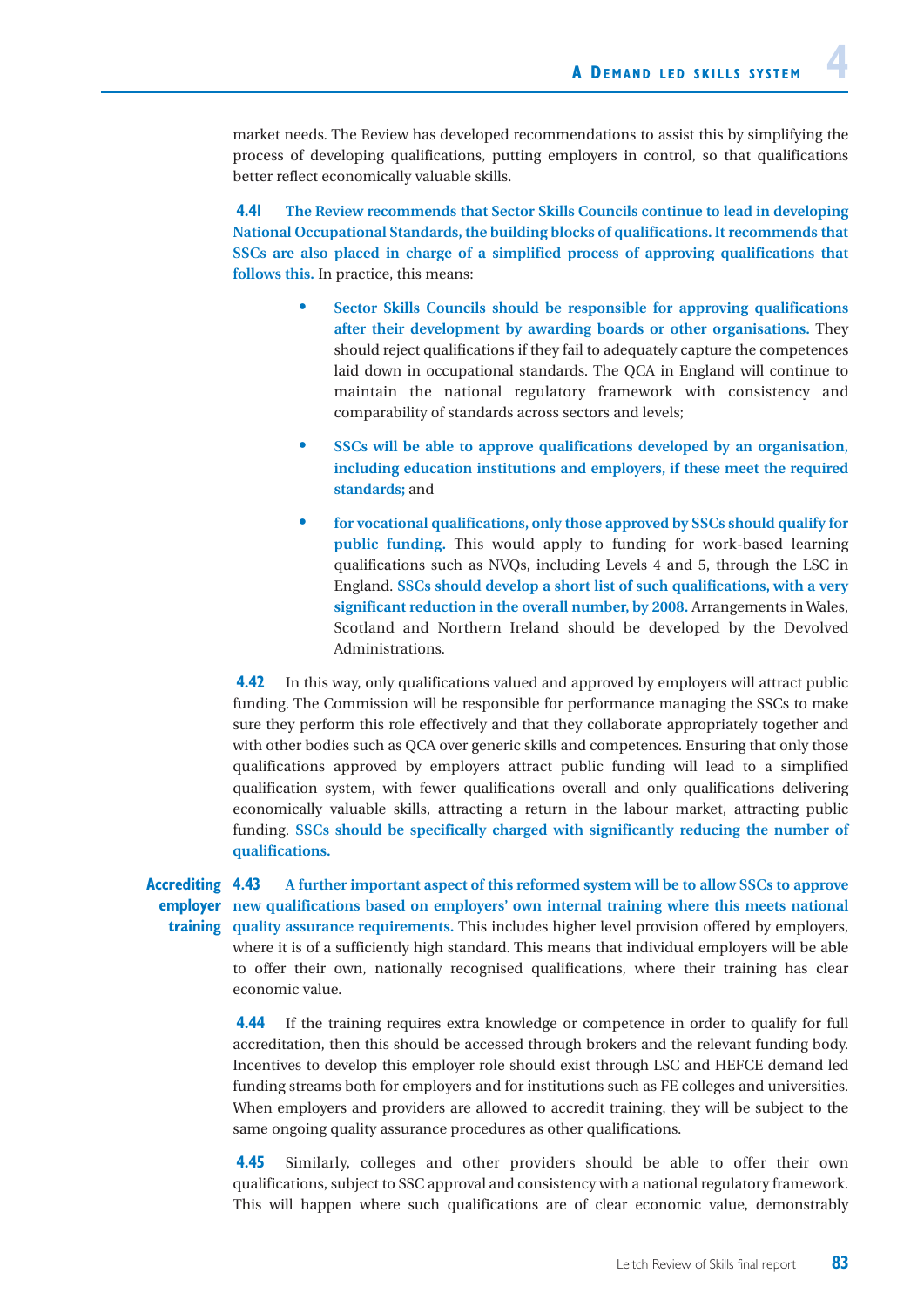relevant to employers and fill a clear gap in the market. Awarding Bodies have immense experience of the development of qualifications and should support SSCs, employers and providers. SSCs in their enhanced role, will have responsibility for approving vocational qualifications in their sectors. The QCA will continue to have a vital regulatory role in England but should adopt a transparent, more risk-based, 'arm's length' approach such as that shown in other sectors such as the Financial Services Authority.

**4.46** Building on the recommendations of the Foster Review and the subsequent DFES **Education** White Paper,<sup>13</sup> the Review's recommendations will have a significant impact on Further Education colleges and providers. The strengthened focus on skills and employability, alongside a more responsive system for employers and a more demand led funding system, has provided strong incentives for colleges and other providers to focus on the needs of employers and individuals. Incentives for greater employer involvement in FE include the need for greater specialisation by colleges. Further development of Centres of Vocational Excellence (CoVEs) and the new Employer Standard will combine with Train to Gain and the ability of colleges to offer qualifications to form a vastly improved offer to employers. **Further**

> **4.47** FE colleges and providers will be vital to all of the ambitions described in Chapters 2 and 3. Their role in delivering basic and intermediate skills is already significant and enhanced ambitions will require even more support from the sector at these levels. New ambitions for the amount and type of higher level skills will also depend, in part, on the FE sector, with a greater role in delivering employer facing learning at Levels 4 and 5, including Foundation degrees. This too will help colleges to further develop their offer to employers by offering courses across every level of learning.

> **4.48** The Review's recommendations to enable providers to offer their own qualifications, with the support of SSCs, also builds on the proposal in the recent FE Bill to allow colleges to offer Foundation Degrees. Together with greater levels of demand-led funding, the Review's recommendations represent a further incentive for closer working with employers. Significantly, it will enable a more direct and productive relationship between FE colleges, providers and employers with greater institutional autonomy and the potential for improved 'business to business' collaboration.

## **CONCLUSION**

**4.49** This chapter has described the reforms recommended by the Review to build a more industry led skills and qualification system that delivers what employers and individuals need within a national framework. At the heart of this is a reformation of Sector Skills Councils so that they can fully articulate the views of employers. They will be given new responsibility for developing vocational qualifications as part of a sharper, clearer remit.

**4.50** Giving SSCs this clearer remit will enable their performance to be more clearly evaluated. Ensuring they have real responsibility will increase the incentives of employers to be more involved in their SSC. Finally, the new Commission for Employment and Skills will actively performance manage SSCs, withdrawing or varying the licences of those that are not up to scratch.

<sup>13</sup> *Getting on in business, getting on at work*, DFES, 2005.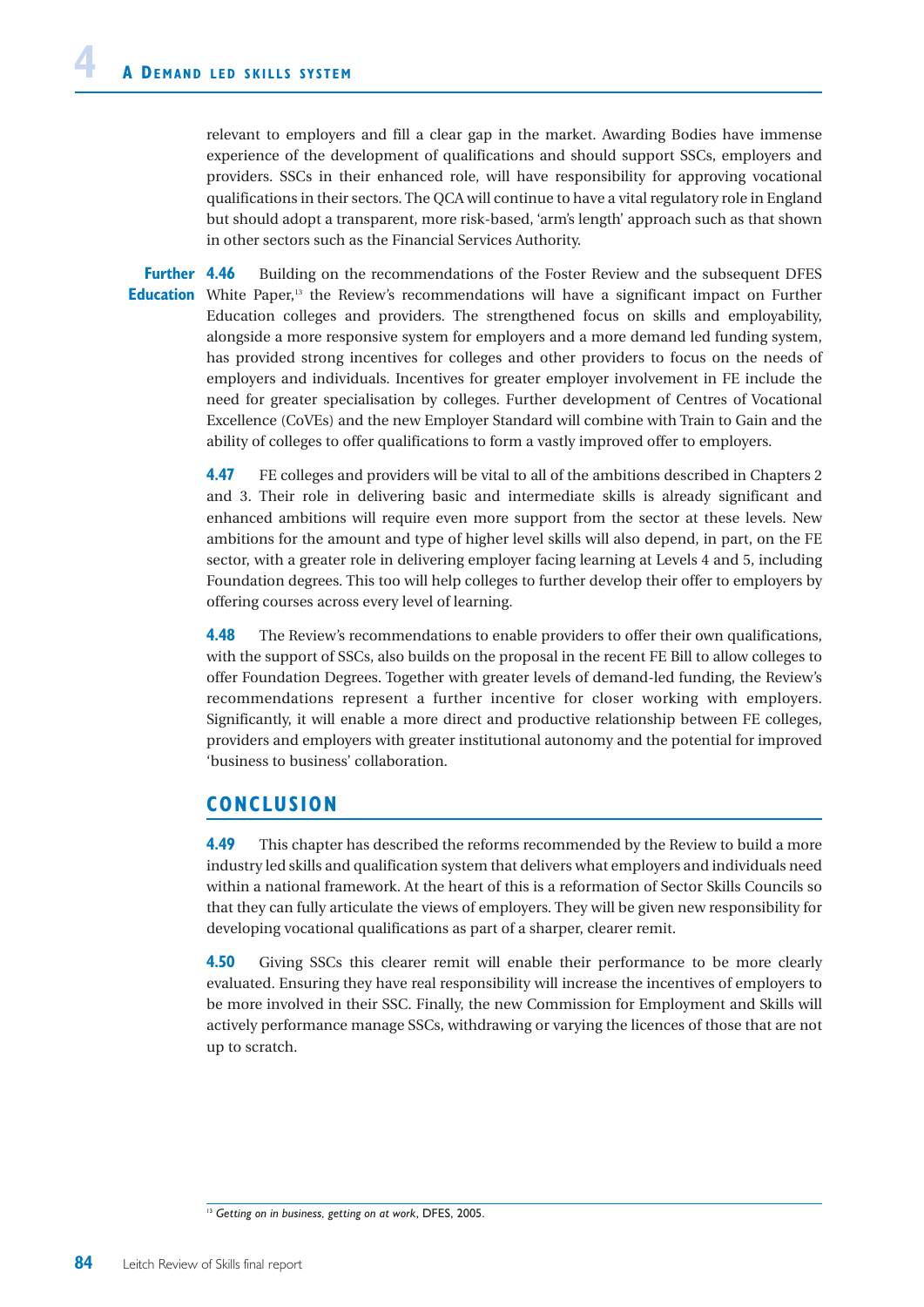**4.51** These reforms to improve the role of industry in the skills system must be matched by dramatic simplification and an end to the micro planning of skills provision – creating a truly demand led system. To deliver this, the Review has recommended that adult skills funding in England be routed primarily through Train To Gain and Learner Accounts by 2010. This shift in responsibilities to SSCs and the CES, coupled with an end to micro planning has significant implications for other bodies, such as the LSC, in the skills system.

**4.57** The outcome of these reforms will be a simplified, industry led system that depends on demand rather than central planning. This will transform the incentives of providers, requiring them to actively react to demand, rather than recruiting to fill supply. In turn, this will encourage greater investment in skills by employers and individuals.

**4.58** In return for giving more control to employers, businesses have a responsibility for greater involvement, support and increasing investment. The following chapters set out the relative roles of employers and individuals in taking up opportunities to improve skills and proposals to increase their investment.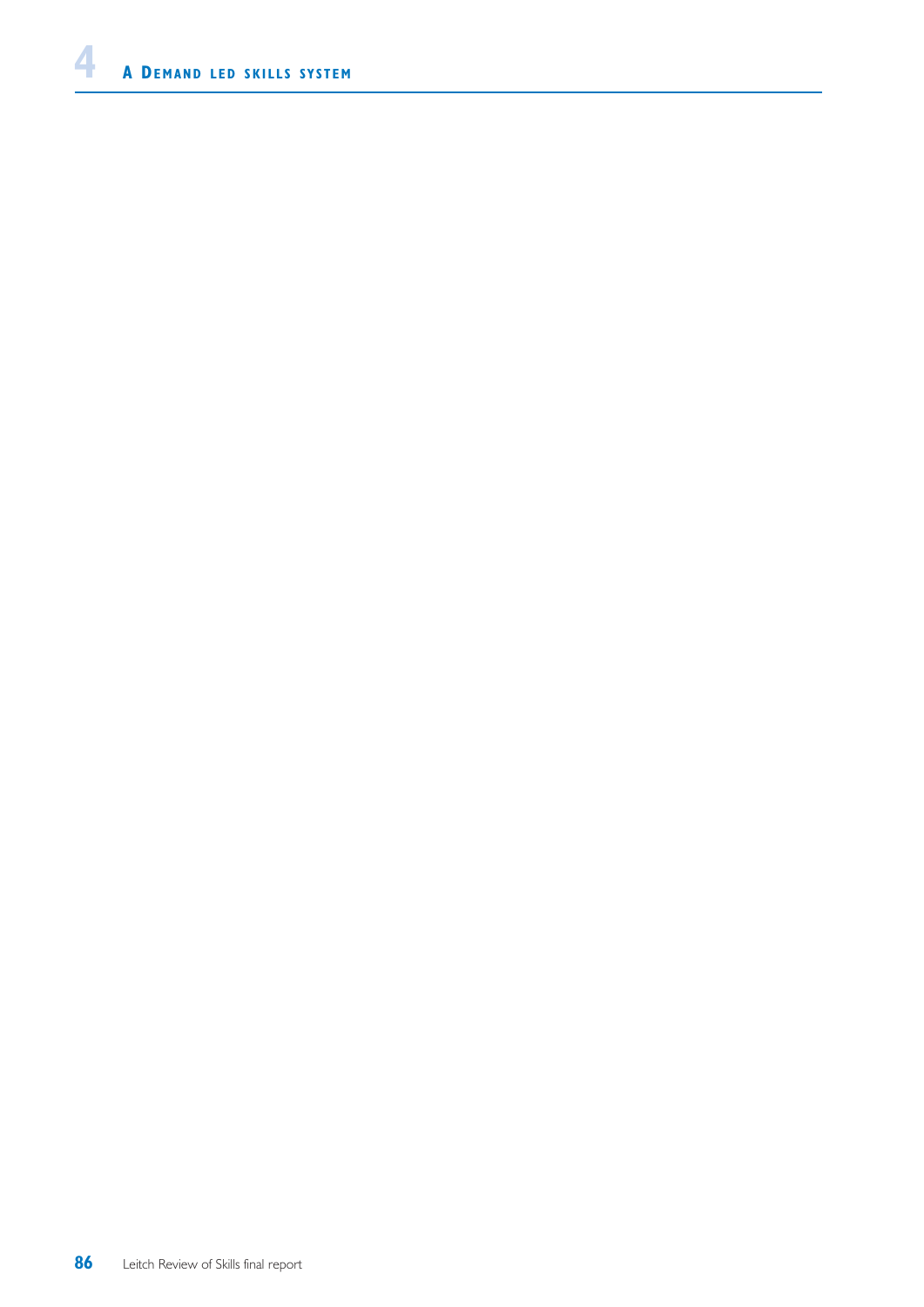#### **Chapter summary**

**Employers must play their part in achieving a world class skills base in the UK, raising their engagement in skills at all levels and using skills effectively. This chapter sets out the Review's recommendation for the Government and employers to work together to increase the skill levels of their workforce and ensure the effective use of skills in the workplace.**

**Employers will increase their engagement in skills if the skills delivery system meets their needs. Chapter 4 set out recommendations to give employers greater strategic control of the skills delivery and vocational qualification systems. To ensure that these meet the needs of the economy, employers must exercise this power. UK employers spend £33 billion a year on training. However, one third of employers do little or no training at all. A number of barriers, including awareness and the time and cost of training, constrain employer investment in and use of skills. These barriers impact in different ways in different types of firms and sectors. Evidence shows that in some parts of the economy, relatively poor management and leadership can affect both the demand for skills and whether they are used effectively in the workplace.** 

**The Review recommends shared national action from the Government and employers. This will be a 'something for something' deal that ties rights to responsibilities, coupling increased and improved Government effort with increased and improved action by employers. This will deliver:** 

- **• effective use of skills. Skills must be effectively used for their benefits to be fully realised. The Review recommends the Government ensure appropriate provision of advice and brokerage services to help businesses to invest effectively in skills, and targeted support to improve management skills to ensure maximum use of skills in the workplace;**
- **• a labour force with a platform of skills. The Review recommends Government commitment and funding to ensure the whole labour force has the platform of skills needed for work, but a responsibility for employers to help employees to gain these skills, including a legal entitlement to workplace training, if progress falls short, in 2010;**
- **• world class intermediate skills. The Review recommends matched funding and employer powers to shape Apprenticeships, in return for hard edged attainment targets in SSAs to increase employer engagement that includes expanding the number of Apprentices in the UK to 500,000 a year by 2020; and**
- **• improved high skills. The Review recommends changes to Government targets and funding to facilitate greater collaboration between employers and universities, in return for hard-edged commitments by employers to increase their investment in high skills.**

**5.1** Previous chapters set out the Review's recommendation that the UK aim to be a world leader in skills and the huge benefits this will bring. Employers will share in these benefits, but to ensure they are fully realised, firms must raise their demand for, and investment in, skills and effectively use skills in the workplace. This chapter sets out recommendations for shared action from the Government and employers, a 'something for something' approach that ties greater rights to increased responsibility.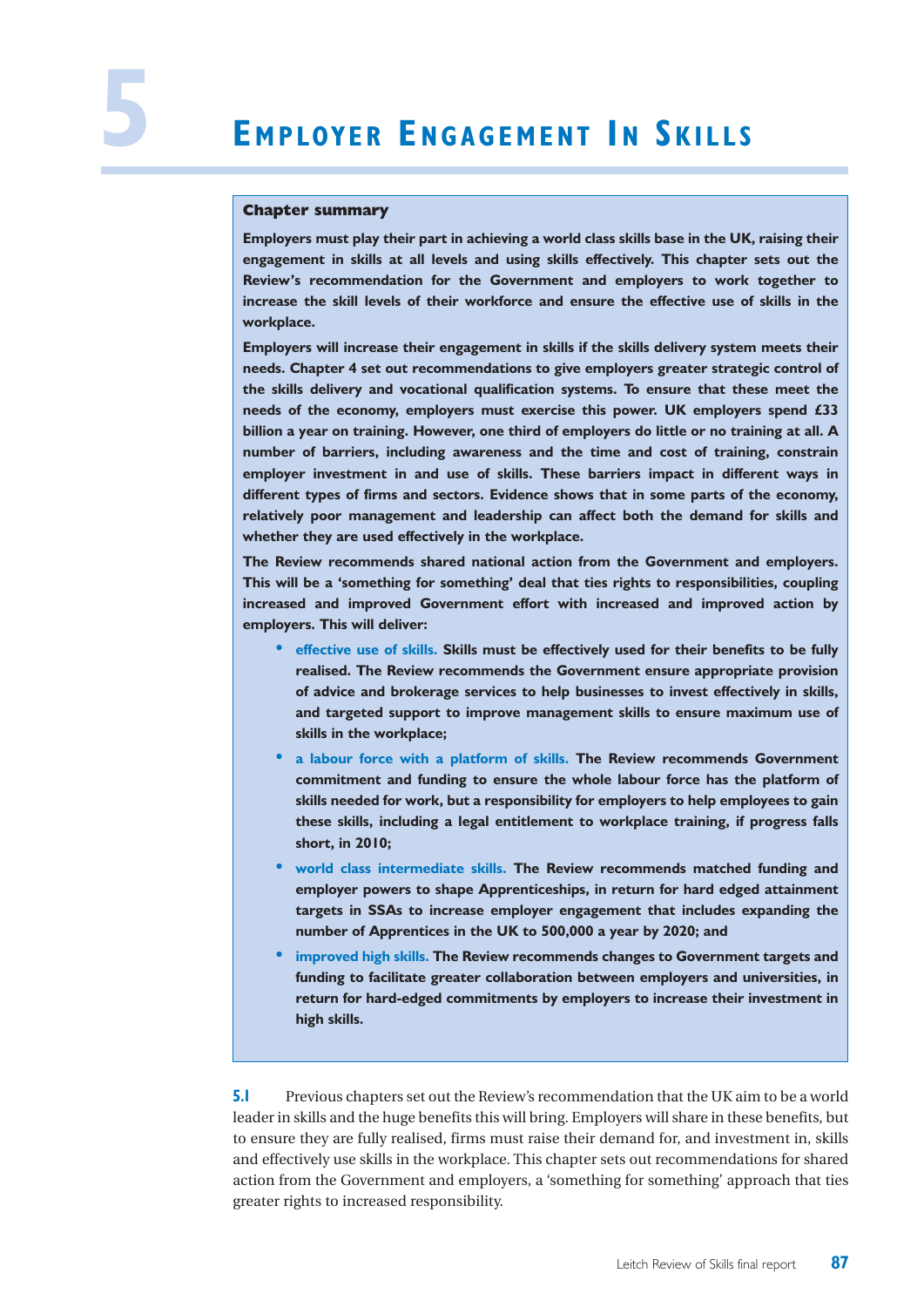# **THE ROLE OF EMPLOYERS**

**5.2** Chapter 2 set out the scale of the challenge faced by the UK if it is to achieve a worldclass skills profile and respond effectively to globalisation. More than 70 per cent of the 2020 working age population have already left compulsory education and many of these are in work. The UK cannot rely solely on improving the skills of young people to deliver a worldclass skills base in 2020 – those already in the labour market must have the opportunity to improve their skills as the global economy restructures.

**5.3** As Chapter 1 showed, achieving a world class skills base will drive increased productivity and profitability for employers and improved public services. As global economic change continues, the skills of their employees will be the key way for employers to remain competitive in the global economy and to adapt to change. For both these reasons – the need for employees to improve their skills and the importance of skills for employers to be competitive – the Review argues that part of **the drive to world class skills must be a shared national mission, with a 'something for something' deal between the Government and employers, tying rights to responsibilities**.

**5.4** The UK economy has changed significantly over time. The service sector now the UK accounts for around three quarters of the UK economy. Almost 29 million people are employed in the UK. The largest industry by employment is the wholesale and retail sector. In 2006, 5.8 million people were employed in the public sector, 20 per cent of the workforce. Small firms with less than 50 employees account for around one quarter of employment, with large firms accounting for more than one half. **Employment in**

> **5.5** The challenges faced by each sector and size of firm differs, as do their skills needs and relative productivity. Both the public and private sectors, large firms and small, services and manufacturing, will face increased skills needs over the coming years. Each must play their part in raising their game.

**5.6** Employers already provide a substantial amount of training for their employees, as investment in set out in Chapter 2. However, most is unaccredited, training is disproportionately focused on skills the high skilled, and around one third of firms do no training at all. There are a number of barriers to efficient investment in skills. Lack of awareness of the benefits of training, the cost and time for training and the quality of leadership and management all constrain the scale and effectiveness of employer training in the UK. **Current employer**

## **A shared mission with employers**

**5.7** Chapter 4 set out reforms to the system for delivery of skills to simplify the system and place employers at its heart. Funding will no longer be planned but will be demand-led. There will be a single organisation, a Commission for Employment and Skills, uniting the employer voice and influence. Sector Skills Councils (SSCs) will significantly reduce the number of qualifications available, ensure they are economically valuable and provide the long-term labour market information that employers need to make informed decisions.

**5.8** These reforms give employers and trades unions the power to ensure the skills and qualification systems deliver what they need and to ensure that valuable employer training is properly accredited. Employers need to exercise this power. They also need to increase their investment in portable, accredited training, particularly for low skilled employees. The Review recommends that employers work in partnership with the Government to deliver this increased investment, as part of a shared commitment to making the UK a world leader in skills. **Shared action to meet world class**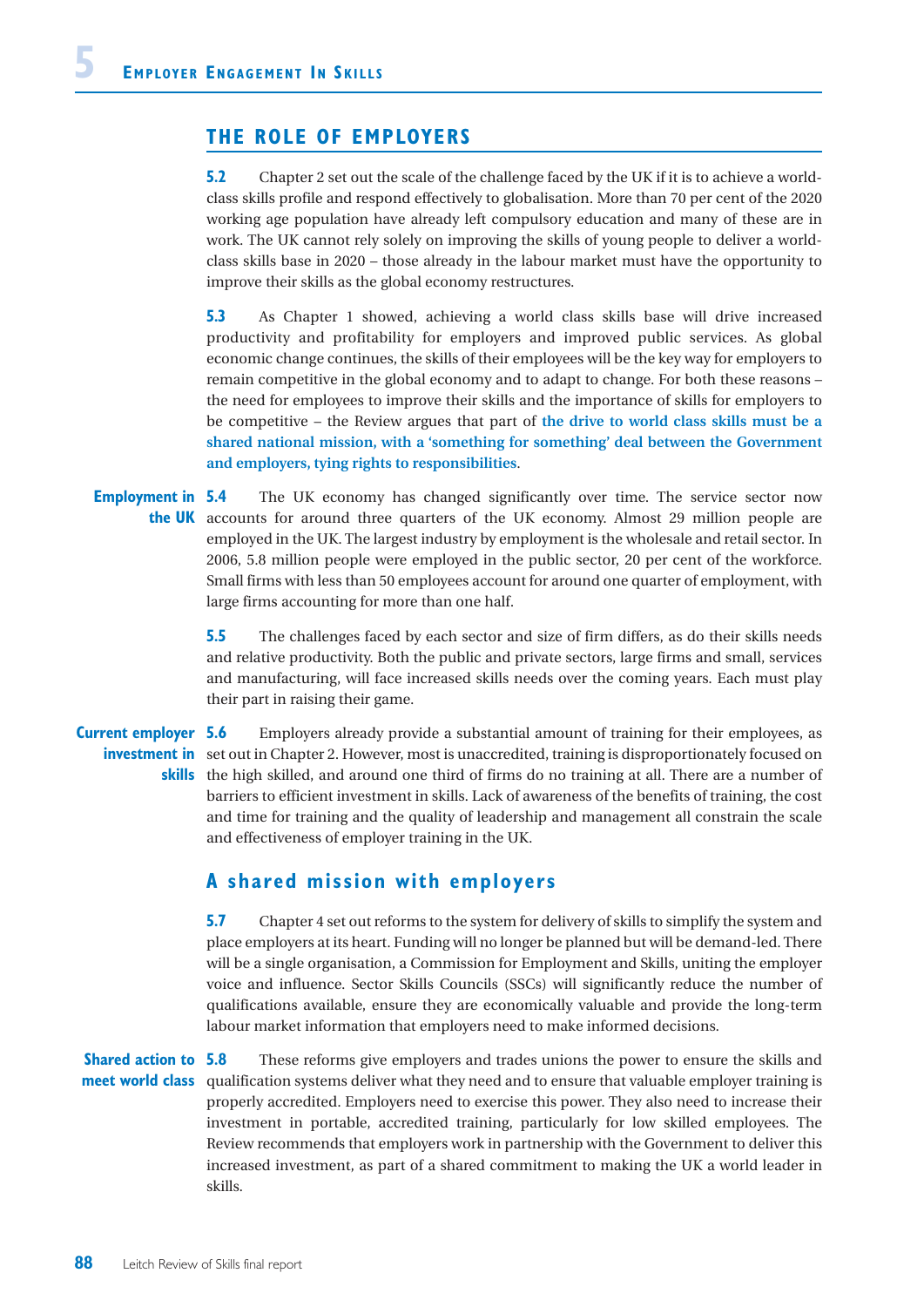**5.9** This shared commitment will couple increased Government action at each skill level with specific employer commitments for greater investment in and use of skills at each level. Through this shared commitment, the UK can improve its productivity and businesses can more effectively compete in the global economy.

**5.10** The Review recommends additional Government action tied to specific employer commitments at each skill level to ensure:

- **effective use of skills.** The Review recommends additional support and advice to ensure businesses can effectively invest in and use skills. Tied to this, employers have a responsibility to use these services, improving the quality of their leadership and management;
- **a labour force with a platform of skills.** The Review recommends the Government commit to funding and delivering training in a flexible way that meets the needs of employers. In return, employers must commit to enabling their employees to access work-based skills development, through a new legal entitlement to Train to Gain in England if the UK is falling short;
- **world-class intermediate skills.** Employers to make specific commitments to increase their attainment of intermediate skills, including through Sector Skills Agreements, leading to increasing the number of Apprentices in the UK to 500,000 a year by 2020; and
- **world-class high skills.**Widening the target to improve high skills so it focuses on workforce development and providing additional incentives for employers to invest. In return, employers to commit to greater attainment of high skills, including through hard targets for achievement in SSAs.

**5.11** The following sections spell out in more detail what each of these commitments means in practice for employers and the Government.

# **EFFECTIVE USE OF SKILLS**

**5.12** The UK will not reap the benefits from a world class skills base set out in Chapter 2 unless the skills delivered are the ones employers and individuals need and businesses want, and know how to use effectively in the workplace. Similarly, employers will not invest further in skills unless they can see the benefits that such investment will bring and how they might use new skills.

## **Management and leadership**

**5.13** Good management is a prerequisite to improving business performance, a key aspect of which is effective use of workforce skills. It is managers in a business that decide on product and service strategies, whether to invest in training and how to deploy the skills of their workers. Improving management skills in the UK has two important effects; it increases the demand for skills and their effective deployment in the workplace, and it improves the overall standards of performance in organisations.

**The UK has**

**5.14** While there are examples of very good management, the UK has some serious problems with problems with management and leadership. Recent work found that the quality of management practice in manufacturing varied widely within countries and sectors, and **management** overall the UK was ranked behind the USA, Germany and France.<sup>1</sup> A greater proportion of

<sup>1</sup> *Management practices across firms and nations*, Bloom, Dorgan, Dowdy, Van Reenan, Rippin, LSE-Mckinsey, 2005.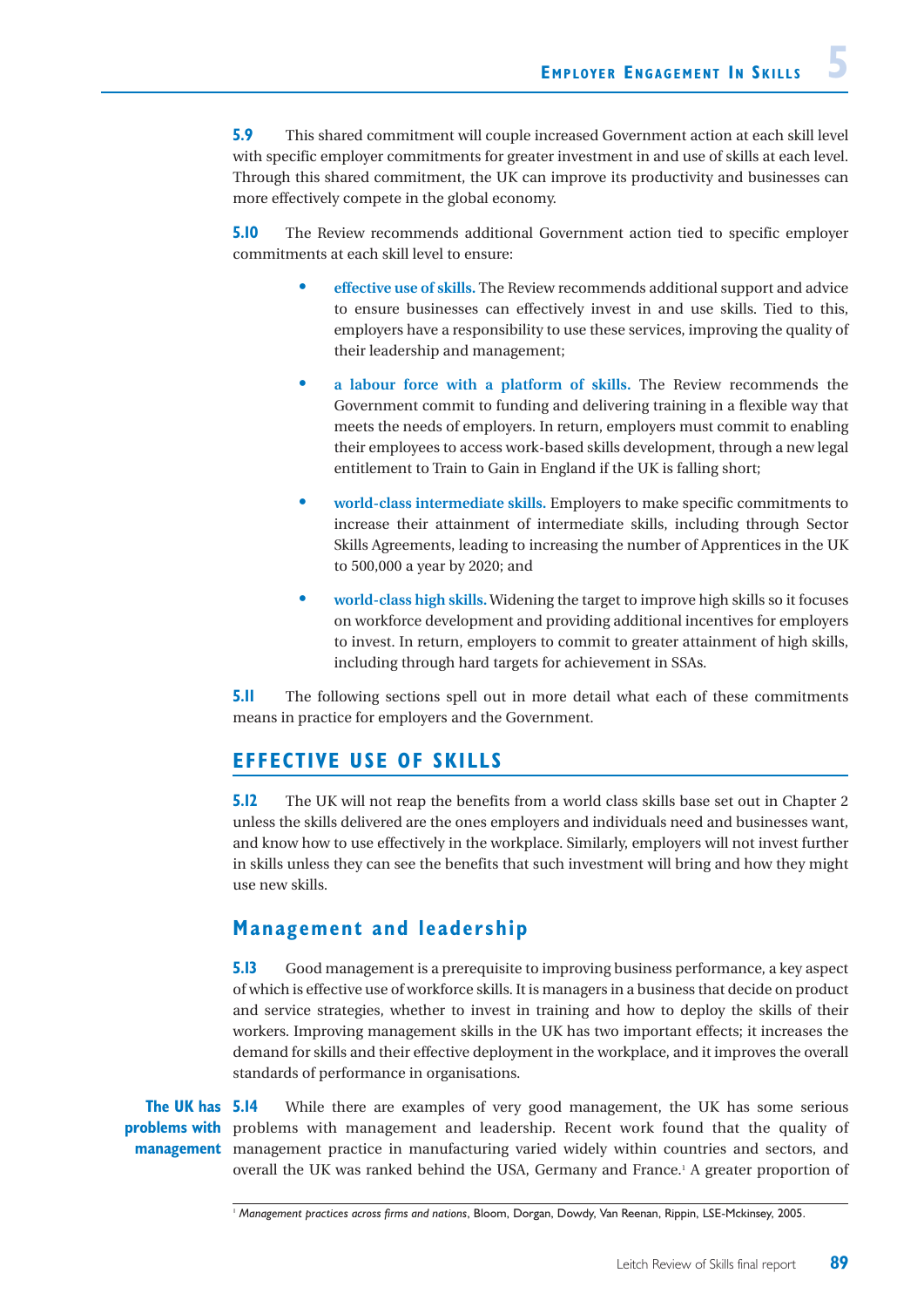those classified as 'managers' by the Labour Force Survey hold low-level qualifications than in other 'higher' level occupations, such as professional occupations. For example, 41 per cent of managers hold less than a Level 2 qualification. This varies significantly across sectors and between firms.

**Current**

**5.15** Employers invest a great deal in improving management. The provision of measures to management training is only part of the solution. The Review's interim report showed that improve employers were up to five times more likely to provide training for managers or other senior management staff than to those with low or no qualifications. However, a recent study showed that the UK spent €1,600 per manager on management development, less than any other country in Europe and compared to  $\in 4,400$  in Germany.<sup>2</sup>

> **5.16** Improving management and leadership is already a key objective for business. The CBI describes it as one of their most important priorities, with just over one half of their employers believing that it is the most significant factor contributing to competitiveness.<sup>3</sup> The Small Business Service (SBS) also sees management and leadership as vital, stating that *'leadership and management capability is a key determinant of business success'*. 4

> **5.17** The Government has introduced measures to help employers improve the quality of management and leadership in the UK. This has included measures within the Skills Strategy, the formation of the Commission for Excellence in Management and Leadership, funding for related training in small businesses and for Investors in People attainment and the ongoing work of the Leadership and Management Advisory Panel.

> **5.18** In the Skills Strategy, DfES allocated £43.7 million for a Leadership and Management programme, offering managers of organisations with between 20 and 250 employees up to £1,000 financial support to develop leadership and management skills. This has been largely brokered alongside the Train to Gain programme. Nearly 18,000 managers had their needs assessed and nearly 17,000 had agreed a Personal Development Plan by the end of March  $2006$ .<sup>5</sup> The SBS found that, for every  $£1,000$  of financial support grants given to small businesses through the Leadership and Management Programme operated by the LSC, an average additional investment of over £2,000 has been triggered.6 35,000 organisations are recognised by Investors in People and a further 23,000 organisations are working towards recognition, demonstrating a commitment to effective management practices.

**5.19 The UK needs world class management skills to deliver the benefits of world class skills.** Improving management and leadership is a complex and a challenging problem. **proposals** Training will only make a contribution to tackling this problem if management training meets the needs of employers. To ensure this, the Review recommends that the Leadership and Management Advisory Panel advise the Commission for Employment and Skills on developing National Occupational Standards for management with the Management Standards Centre and building on work already done by the Chartered Management Institute. **The Panel must work closely with SSCs so that key management qualifications are identified as part of Sector Qualification Strategies. The Review's**

> **5.20** The Review has developed recommendations to increase employer investment in management skills. As discussed above, the Leadership and Management programme has

<sup>2</sup> *Leadership and management in the UK: Raising our ambition*, The Leadership and Management Advisory Panel, Submission to the Leitch Review, October 2006.

<sup>3</sup> *The Importance of Leadership and Management Skills to Employers – CBI Survey evidence*, CBI 2006.

<sup>4</sup> S*mall Business Service proposals for the 2006 Pre Budget Report*, Small Business Service, 2006.

<sup>5</sup> *Leadership and management in the UK: Raising our ambition*, The Leadership and Management Advisory Panel, Submission to the Leitch Review, October 2006.

<sup>6</sup> *Small Business Service proposals for the 2006 Pre Budget Report*, Small Business Service, 2006.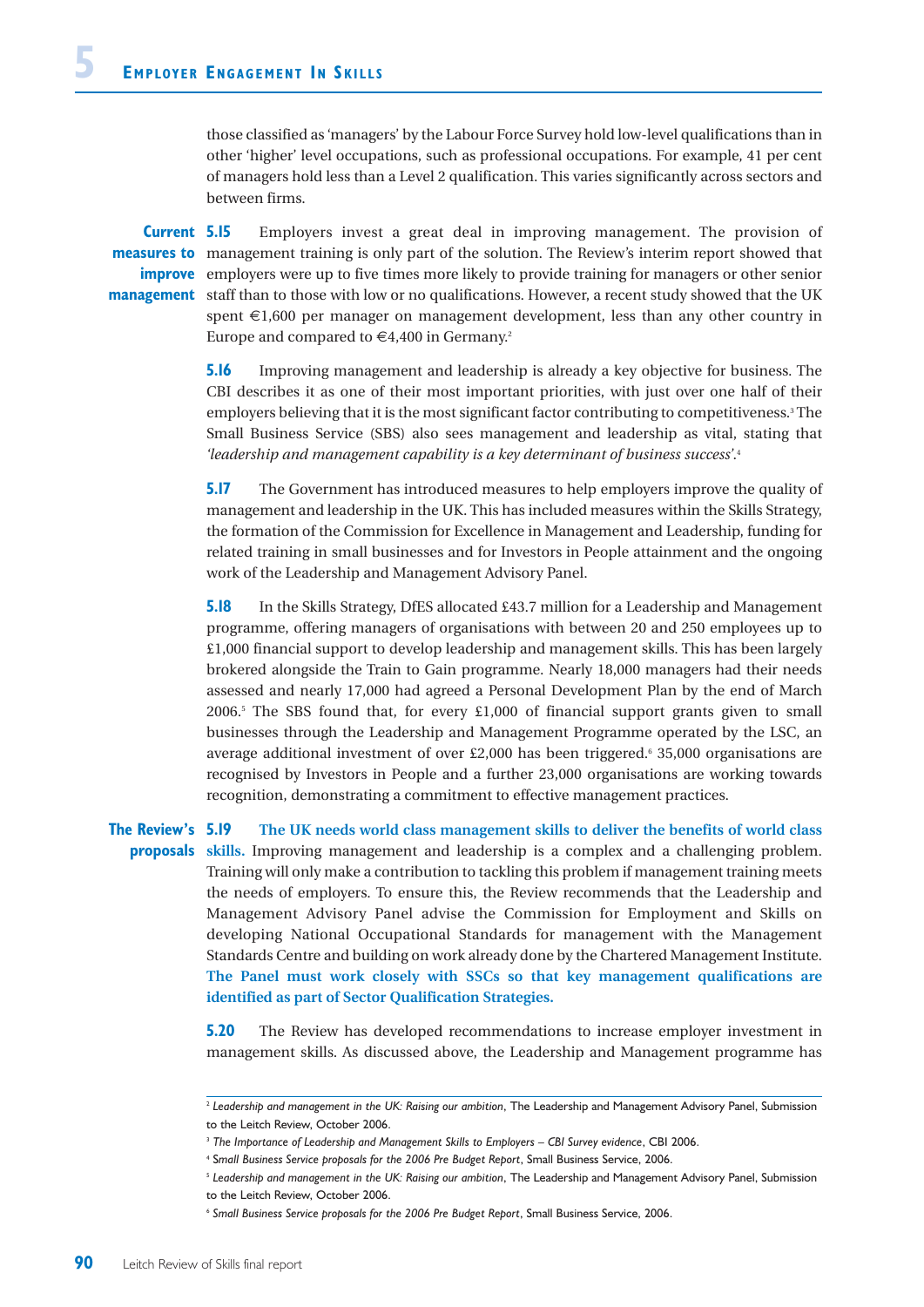successfully supported management development for firms with between 20 and 250 employees and has levered in significant private investment. **The Review recommends that it be extended to firms with between 10 and 20 employees, so that smaller firms are able to access its help and grow.**

**5.21** Employer engagement with HE and commitment to continuous professional development can also help to drive up the quality of management. The growth in UK business school provision shows that employers and universities can successfully work together. **The Review's recommendation that the focus of HE be expanded to focus on workforce development will facilitate this, as will the recommendation that funding be demand-led, detailed in Chapter 4.**

#### **Awareness, information and advice**

**5.22** For employers to invest effectively in high performance working and skills development, they need not only good management and leadership, but also effective information and advice. Employers need accurate information on the state of the labour market and developments in the economy. The system for improving skills must be simple, flexible and transparent, as set out in Chapter 4. More must be done to ensure high quality advice for all employers to enable them to find appropriate training to meet their needs.

**5.23** Labour market information (LMI) provides a context in which a firm makes an information investment decision. At present, there are various sources of labour market information for employers. However there is little coordination between different sources, meaning that in some instances they deliver contradictory information. As Chapter 4 set out, effective LMI is an essential tool for SSCs to fulfil their role. **The Review recommends that SSCs have primary responsibility for gathering and disseminating LMI, within a common framework. Labour market**

**5.24** Once an employer has the LMI that gives them a context for their decisions, they must decide how to invest to improve their business. At the firm level, skills brokers can raise awareness, help firms to diagnose their skill needs and signpost them to appropriate providers. This must be set in the context of improving a business. Where brokerage has worked well, it has repeatedly been reported to be the most effective part of the Train to Gain package after the free training.<sup>7</sup> **Advising employers**

> **5.25** A wide range of Government bodies aim to support businesses. The main service in England is Business Link, which is managed by the Regional Development Agencies to provide business support services, mainly to small firms. In some regions, it also provides the brokerage for Train to Gain.

> **5.26** In addition, there are multiple trade associations, local and regional groups of employers and supply chain projects, all of which are working to improve productivity and efficiency, including through promoting skills development.

> **5.27** This system is complex and employers often find it difficult to know where they should go to for help. Responsibility for managing business support has been transferred to the RDAs, and the Government has launched a review of business support services. **It is vital that current business support is simplified and strengthened. Skills advice must be integrated as part of this wider system of support.** Train to Gain brokers, managed by the RDAs and LSC, will be the key skills advice arm of this business support. As Box 4.1 set out, there is some evidence that in the Employer Training Pilots, brokers focused on employers already likely to engage with skills development. As the overall volume of training increases,

<sup>7</sup> *Employer Training Pilots: final evaluation report*, DfES, 2006.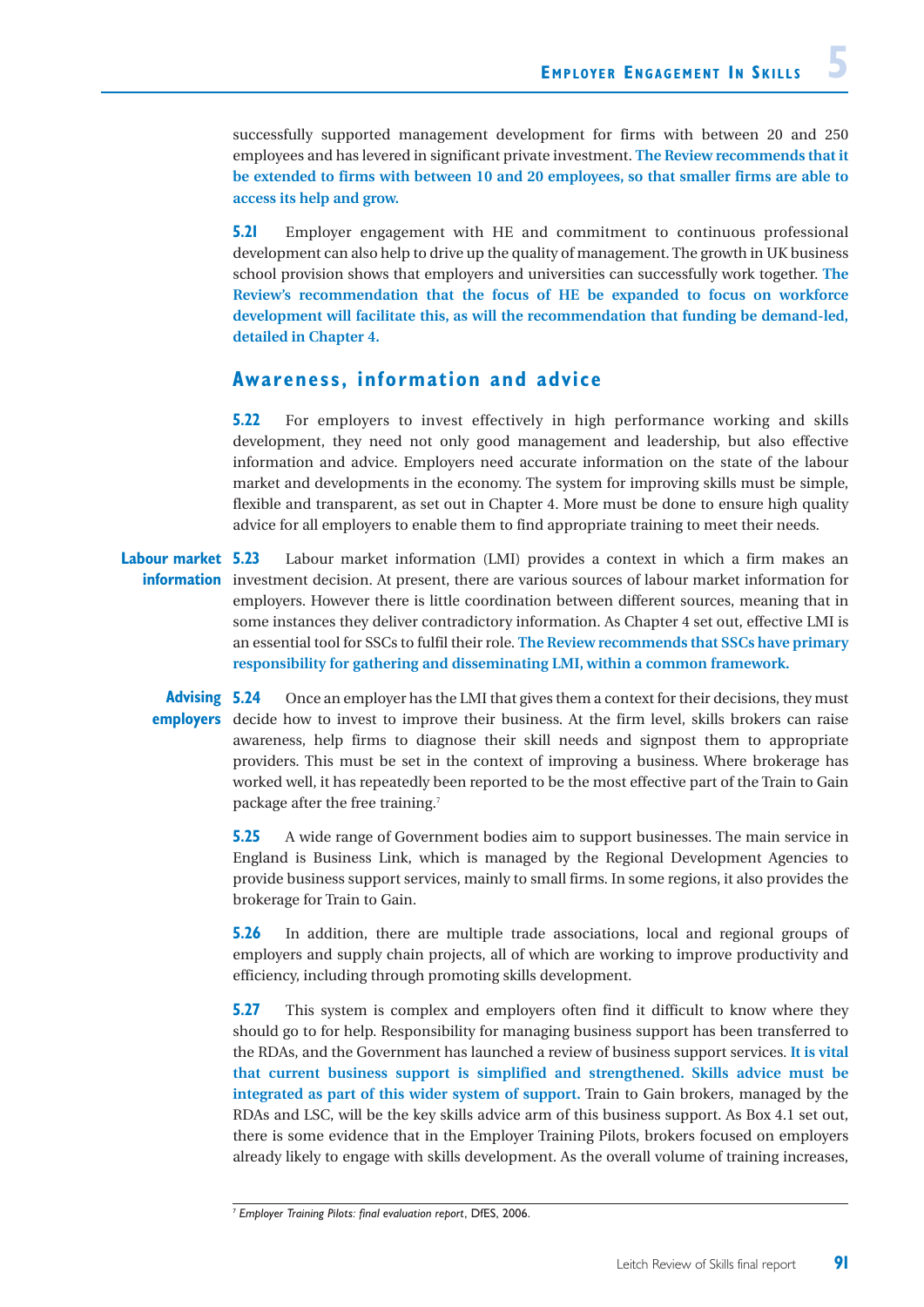the Review supports the drive to focus brokers on engaging with 'harder to reach' employers and employees. In this way, the deadweight found in the pilots can be reduced.

**5.28** It is vital that larger employers are fully engaged, aware of skill needs and able to source appropriate training if the UK is to meet longer-term ambitions. For larger firms, the LSC funds a National Employer Service (NES). This provides large firms with a single point of contact with the LSC. **As Train To Gain continues to roll out, the NES should be reformed, expanded and re-energised so that it provides a credible, professional advisory service for large employers.**

**5.29** Jobcentre Plus also has a National Account Management Service (NAMS). This provides firms with a significant number of vacancies a full recruitment service and individual Account Manager. Chapter 7 sets out the case for better integrating skills and employment services for individuals. There is a clear case for doing the same for large employers, integrating recruitment services with training advice. **The Commission should make recommendations on how to ensure the NES and NAMS work in an integrated way.**

**5.30** Motivating employees to learn is critical to ensuring training is effectively used in the employees workplace. Employees need information and advice so that they can also recognise their own skills needs and know what training and development opportunities are available. Trades Unions are increasingly involved in the skills agenda and are playing a key role in engaging both adults and employers, especially in workplaces where learning opportunities may have been limited in the past. The Union Learning Fund, established in 1998, has been highly effective together with the growing network of Union Learning Representatives (ULRs) in workplaces throughout the UK and the launch of 'unionlearn' earlier this year. There are now more than 15,000 trained ULRs in workplaces with a target of 22,000 for 2010. **Advising**

## **A LABOUR FORCE WITH A PLATFORM OF SKILLS**

**5.31** Earlier chapters set out the UK's deficit in basic and low skills, with 5 million adults lacking functional literacy and 7 million lacking functional numeracy. Increasingly, Level 2 is the minimum platform of skills required for employment and business competitiveness. Of the 11.5 million adults currently lacking a Level 2 qualifications, almost 7 million are in work. Around one half of those lacking functional literacy and numeracy skills are in work. Achieving a world class proportion of people with a platform of skills will require the commitment and sustained action from the Government, employers, trades unions and individuals.

#### **The current situation**

**5.32** The Review has found that the barriers employers face in training particularly constrain employer investment in training low skilled workers. For example, businesses may find it difficult to value the indirect benefits of training at lower levels, such as reductions in staff turnover and improvements in morale and motivation, all of which also contribute to efficiency. Firms may fear that generic training at lower levels could lead to other firms poaching their workers.

**5.33** Employer concerns over the relevance of qualifications are particularly acute at the lower level. As Chapter 4 showed, many Level 2 courses have little or no wage return. Employers also see basic skills, such as literacy and numeracy, as being the responsibility of the school system and the Government, with businesses more responsible for training beyond this. Rather than investing in the basic and foundation skills of their employees, they find ways to work around employee skill needs in the workplace.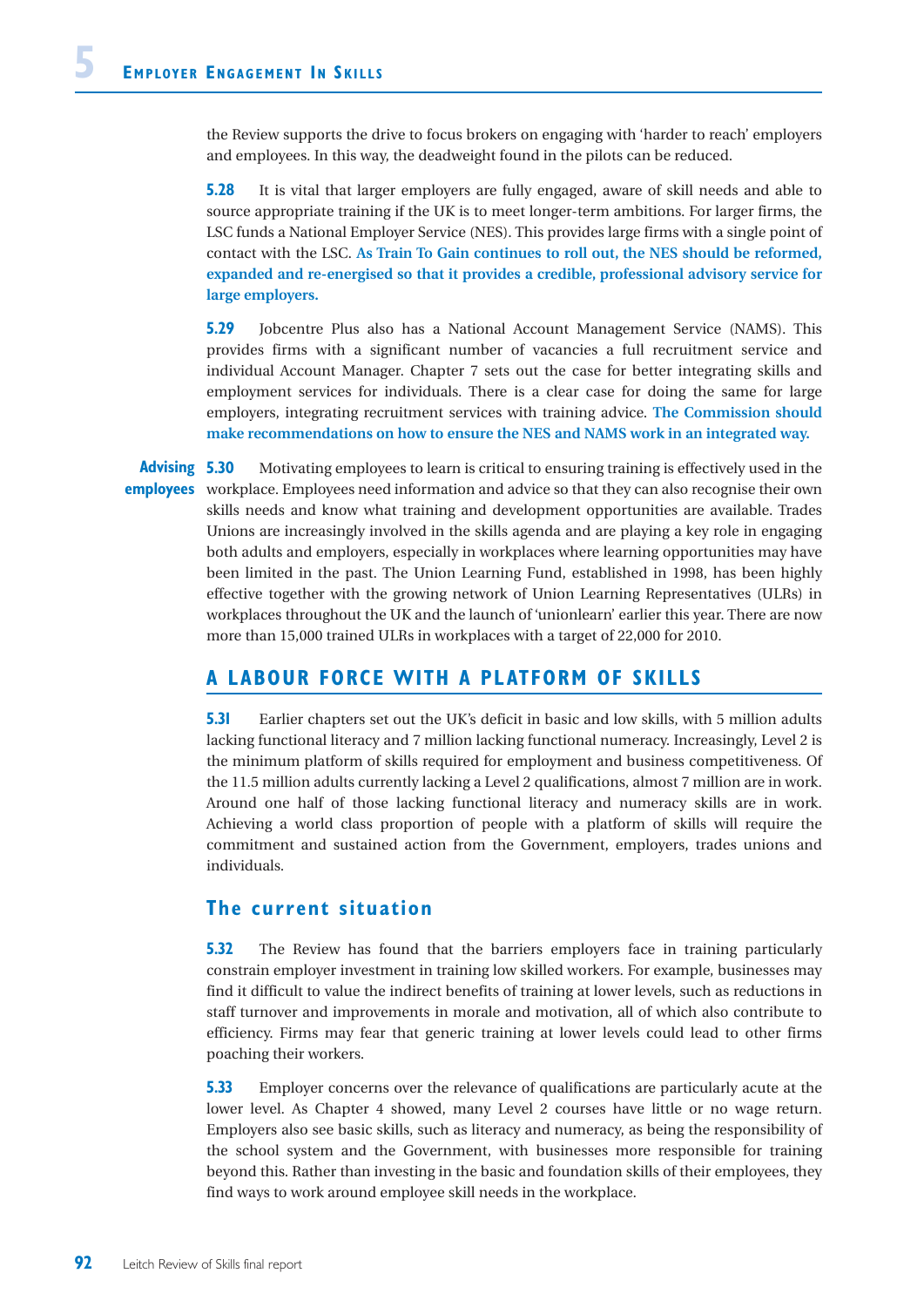**5.34** The most recent and successful approach to delivering this platform of skills to approach employees in England is Train to Gain, based on the Employer Training Pilots (ETPs), delivering training flexibly and tailored to meet the needs of employers and employees. Train to Gain is a clear success and was summarised in Box 2.1. The Government has committed to increase funding for Train to Gain to £1 billion by 2010. The Devolved Administrations have their own approach. For example, in Wales the Management Development Programme offers matched funding for bespoke training. **The current**

> **5.35** The experience of the ETPs suggests that most large employers and a substantial number of smaller firms will engage with the programme. By the end of the three years of the pilots, more than 70 per cent of large firms in pilot areas had engaged. Ensuring that the capacity of the programme can meet this initial high demand will be a challenge. Beyond this, there is a risk that demand will fall short of that required to meet the Review's ambition.

> **5.36** It will be a significant challenge for the UK to move from 69 per cent of the adult population qualified to Level 2 in 2005 to exceeding 90 per cent by 2020, achieving the world class projection of 95 per cent as soon as is feasible. Through the development of Train to Gain and the National Employer Service, the Government needs to ensure that employers of all sizes and types can get support while still ensuring that Government funds are used to leverage additional investment in training.

## **Going further**

**5.37** The move from 69 per cent of the adult population qualified to at least Level 2 in 2005 to exceeding 90 per cent by 2020 and achieving 95 per cent as soon as is feasible will be stretching and difficult to achieve. There is a risk that the UK will not move onto the trajectory required. The Review has developed recommendations to fill this gap, should it arise.

**Additional**

**5.38** Many employers in England are already engaging in Train to Gain and in training their **voluntary action** low-skilled employees, because they recognise the long term benefits from providing this by employers training, and the value in taking up the Government's offer of free training that is flexibly delivered. However, more needs to be done to ensure that as many low-skilled employees as possible are able to benefit.

> **5.39** In Wales, a Basic Skills Pledge enables employers to commit to ensuring all their employees are able to improve their basic skills. The Welsh Assembly Government has set a target of 50 per cent of employees being covered by 2010 and the pledge already covers 10 per cent of employees. **The Review recommends that the Government work with employer representative organisations to support and encourage all employers in the UK in making a skills pledge, building on recent experience in Wales. The skills pledge would be a specific promise to the workforce that every eligible employee would be helped to gain basic skills and a Level 2 qualification. A major campaign would encourage all employers in the UK to make a skills pledge that every employee be enabled to gain basic skills and a first full Level 2 qualification – with funding from the Government, support from the Train to Gain brokerage service and time allowances at work.** The Review expects public sector organisations and partners to lead the way in committing to the pledge.

> **5.40** Employers could also go further, setting out plans to move their workforce to even higher skill levels and publicising their progress towards fulfilling their pledge. Collective Learning Funds, currently being developed by the DfES and the TUC, would encourage joint employer-union initiatives to increase the scope of training and development opportunities for their workforce and to commit new investment to this. In addition, these funds could encourage employees to co-invest their time along with the employer in a wider range of non job-specific training and development. Together with Workplace Learning Committees and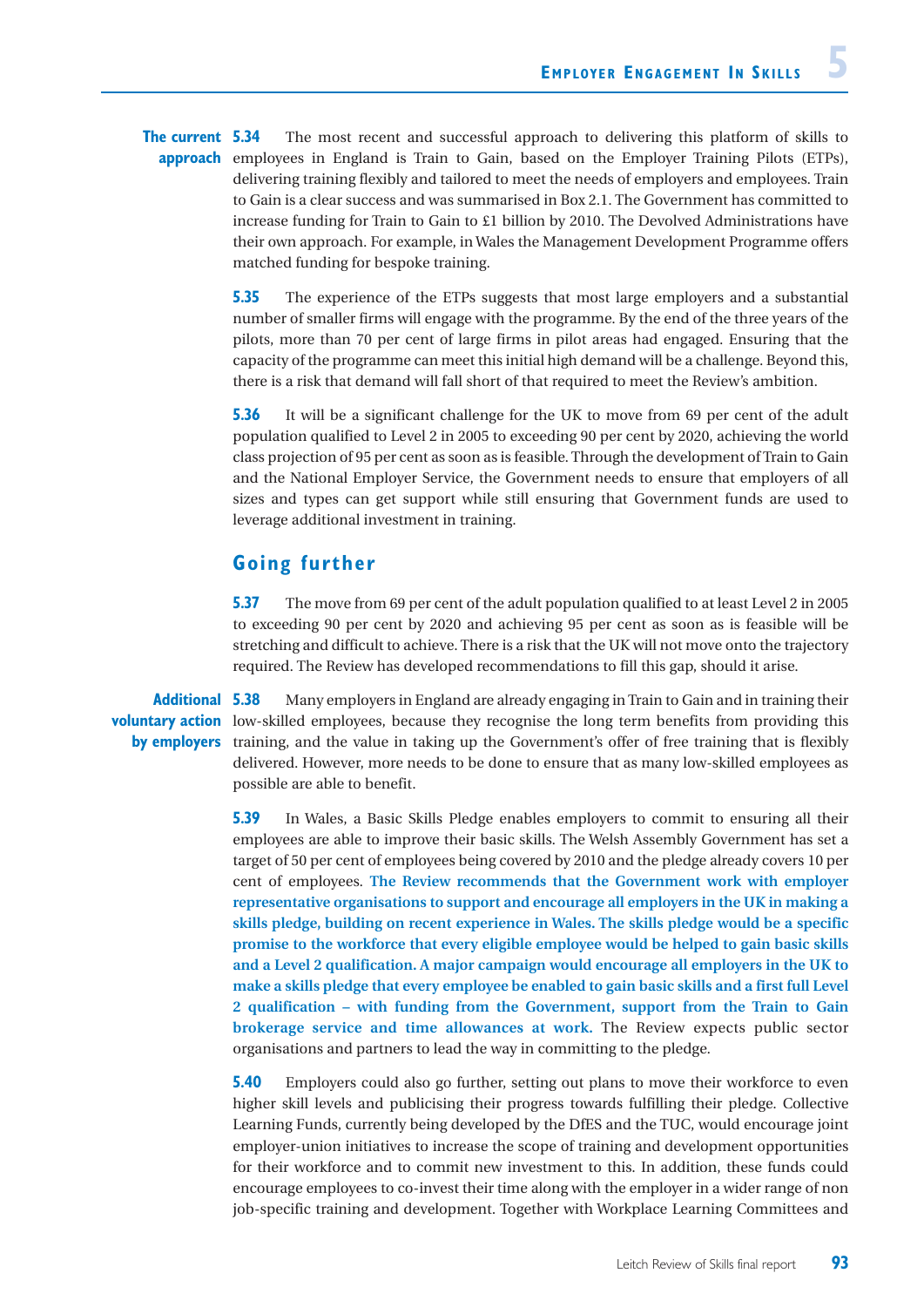Learning Agreements, where appropriate, these could also form a key part of any employer commitment to the pledge. They have been particularly emphasised as effective routes to improve training activity by employer organisations such as the Engineering Employers Federation (EEF) and the CIPD.<sup>8</sup>

**5.41** Investors in People can engage employers in developing the skills of their employees to enhance business performance, recognising achievement through a common standard. **The Government should, in consultation with the Commission and leading employers, review the remit of Investors in People, to consider how IiP UK and its products, including the Standard itself and the new 'Profile' tool, should be reshaped to support delivery of the Review's ambition.**

**5.42** This initiative will need high profile 'champions'. If enough employers make this pledge, this could make a major contribution to the UK's skills position. Large employers, both public and private sector, account for over 50 per cent of employment and over 40 per cent of all low-skilled employees. The Government should lead by example in making the pledge on behalf of the public sector. Raising investment by employers in skills at all levels is a key responsibility for Sector Skills Councils and skills brokers, as set out in Chapter 4. They will do this through a range of awareness raising and engagement strategies. One mechanism for articulating employer commitments to increasing skills will be drawing up Sector Skills Agreements (SSAs). As Chapter 4 set out, these should have firm commitments from employers about how much they will raise attainment of skills.

**5.43** Such voluntary action should help to move the UK toward the world-class ambition. However, there remains a strong risk that voluntary action is not sufficient to deliver the rate of change required. Both the Government and the Commission should judge whether the UK is on course for world-class skills. As set out in Chapter 3, the indicator for this should be the volume of people gaining skills, rather than the level of investment.

**5.44** The Review has considered a range of mechanisms that could be introduced if the compulsory Government and the Commission judge that the UK is not on track to meet its ambition of a mechanisms world class proportion of adults qualified to at least Level 2. Compulsory mechanisms to ensure training for low-skilled employees, including licences to practise, training levies on employers and rights to time off, have been introduced in a number of other countries and in the UK in the past. The Review has found that these have had varying impact and success. The remaining Industrial Training Boards, the new training levy for the film industry and the increasing range of licences to practise show the beneficial impact that can be achieved. Only where employers are engaged and can access relevant training, and where individuals are motivated, can such measures increase training and productivity significantly. Box 5.1 sets out evidence on the impact of some of these options. **The role of**

<sup>8</sup> *Employer Guide to Union Learning Representatives*, EEF Website, 2006; *Trade Union Learning Representatives*, CIPD Change Agenda Series, CIPD, 2004.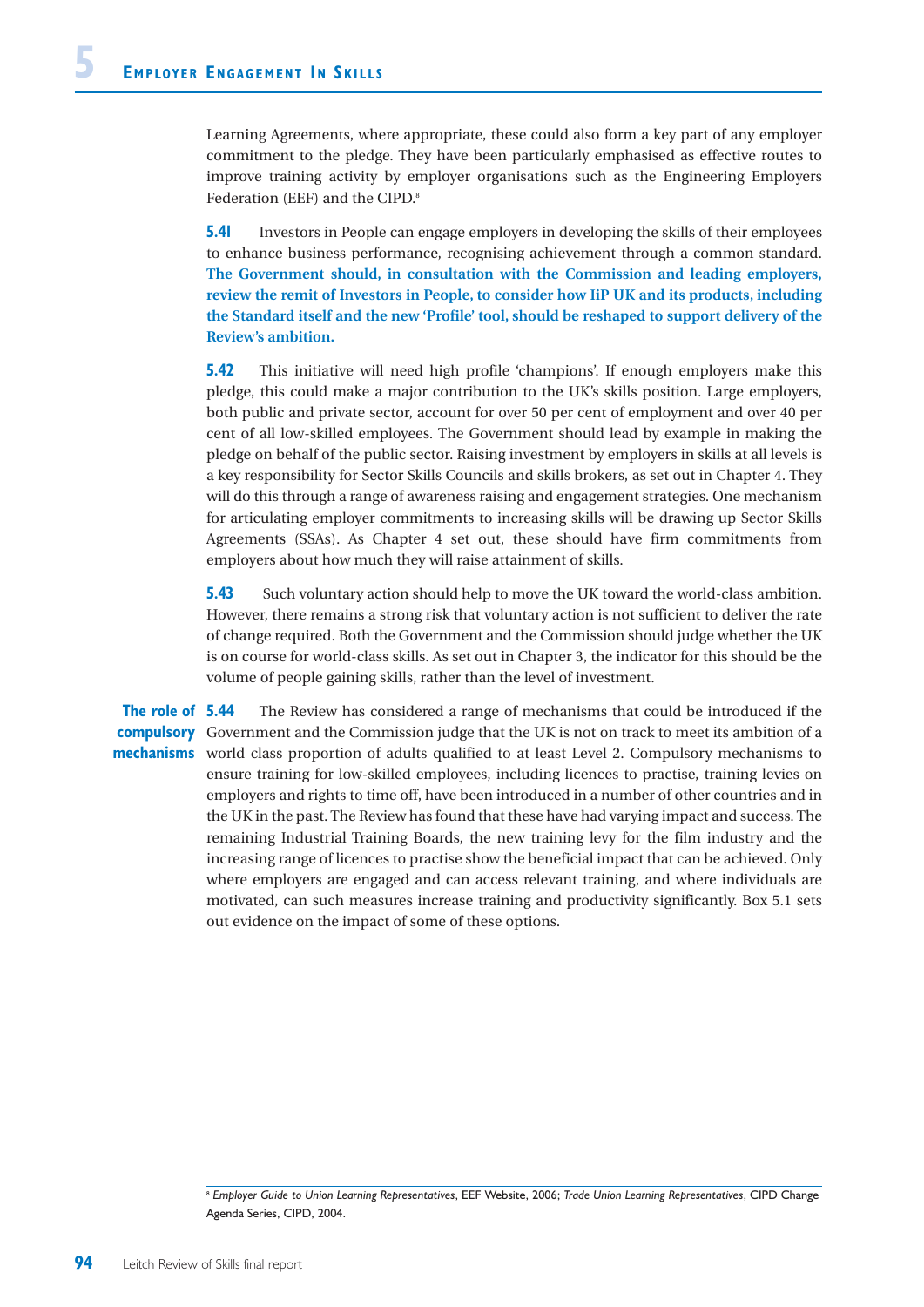#### **Box 5.1: International experience of compulsory training at work**

**A range of countries has introduced forms of compulsion to increase training of employees. The evidence shows that these work only where the training benefits employers, individuals are motivated to improve their skills and the schemes are carefully designed to be flexible.**

**One of the most common forms of compulsion is the right to time off for training. International evidence suggests that take up rates for rights to time off are higher if there are stronger incentives for employers to take an interest in the training. In the UK, the "time off for study or training" scheme for 16 or 17 year olds has an estimated take up of only 3 per cent. In Austria, a government financed leave scheme for employees of more than 3 years has a take up of only 0.1 per cent of the workforce, but funding is for training of more than 16 hours per week, taking employees out of work for long periods of time, and only employees who have been with the same employer for more than 3 years are eligible. However, in Denmark, time off for employees has an estimated annual take up rate of 9 per cent of the eligible population. The higher take up in Denmark is the result of improved incentives for both employers and employees to get involved – the training is financed by sectoral levies, targeted on low-skilled employees who have been with the** same employer for more than 6 months and wage reimbursement is paid to individuals.<sup>a</sup>

**Levies, which require firms to spend more on training, are another common form of compulsion. Levies can significantly increase the volume of training. For example, Tan estimated that the Malaysian levy increased the number of firms providing training by 20** per cent,<sup>b</sup> and Mehaut shows that expenditure on training in France rose significantly after the levy was introduced.<sup>c</sup>

**A one size fits all approach does not always lead to subsequent increases in productivity. Noble found that the Australian levy produced a 23 per cent increase in training** expenditure but there was little increase in productivity.<sup>d</sup> In practice, levies are often most **effective in improving productivity in sectors where poaching of skills workers is a risk or highly sub-contracted industries such as construction. In 2003, 69 per cent of employers in the UK construction industry were in favour of retaining the levy system for their sector.** 

**The key lesson from the international evidence and the UK's past experience is that compelling employers to train will only work if the training is delivered flexibly so it benefits the employer and coupled with action to engage employees.**

<sup>a</sup> *Promoting adult learning*, OECD, 2005.

<sup>b</sup> *Do training levies work? Malaysia's HRDF and its Effects on Training and Firm-Level Productivity*, Tan, Working Paper, World Bank Institute, 2001.

<sup>c</sup> *Reforming the training system in France,* Mehaut, Industrial Relations Journal 36:4, 303-317, 2005.

<sup>d</sup> *International comparisons of Training Policies*, Noble, Human Resource Management Journal, Volume 7, Number 1, 1997.

**5.45** The Review has concluded that, if voluntary action does not meet the scale needed, the UK should only go further if the training can be delivered in an employer-focused way that delivers demonstrable improvements in productivity – a blunt 'one size fits all' form of compulsion is unlikely to be effective.

**5.46** In England, Train to Gain is an effective mechanism for achieving productive training and engaging both individuals and their employers. The Review has concluded that increasing the take up and scope of Train to Gain is the most appropriate way to ensure everyone can build the base of skills they need in the modern labour market. There is a real risk that, even with additional voluntary action, the UK will not reach the trajectory it needs to deliver this ambition.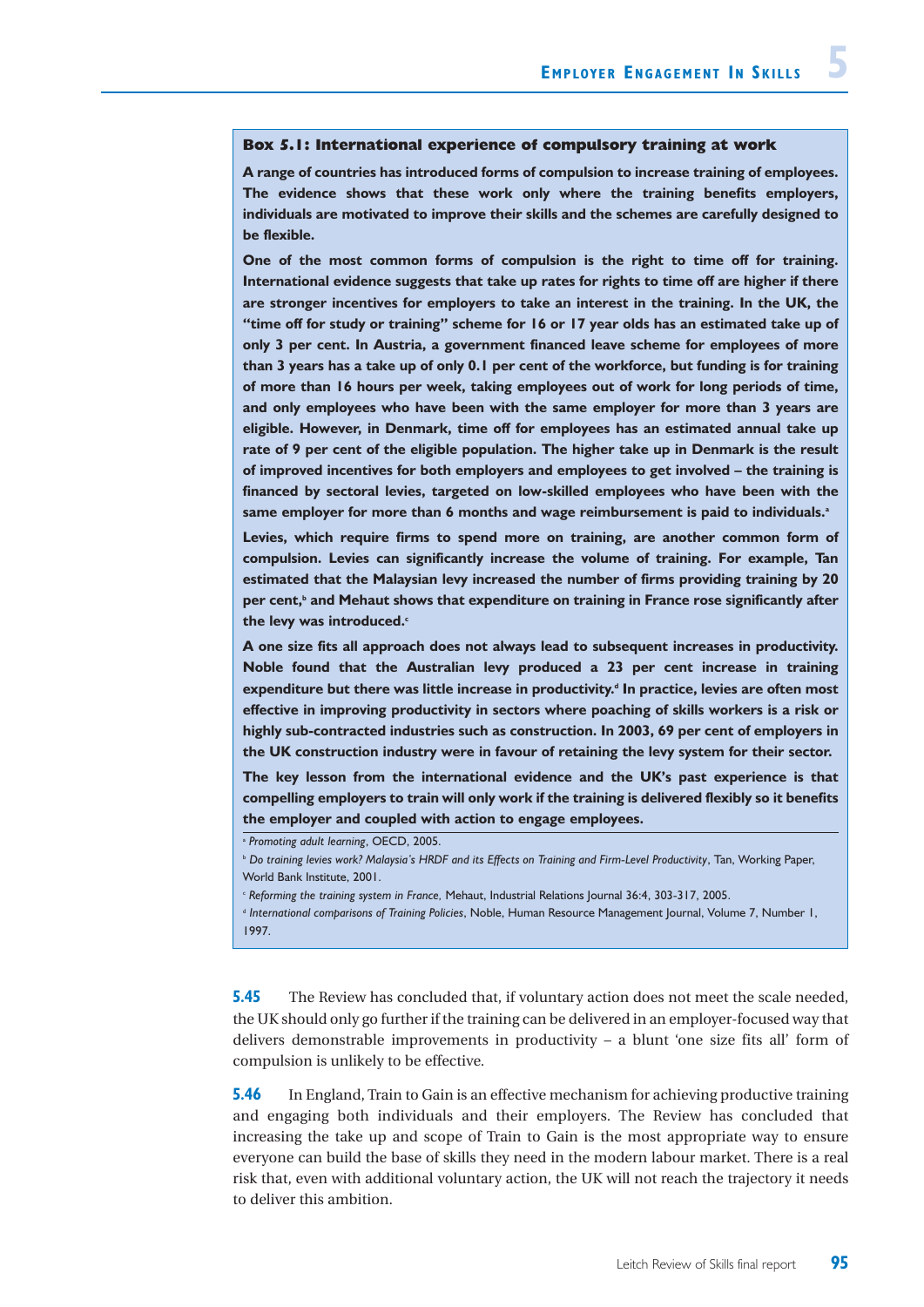**5.47** In 2010, the Government and the Commission should review progress in the light of workplace take-up and employer delivery on their pledges. If the improvement rate is insufficient, the training Review recommends that the Government introduce an individual legal entitlement to workplace training for employees lacking a Level 2 qualification or equivalent through Train to Gain in England, in consultation with employers and trades unions. This will allow time for further voluntary effort, but ensure that action is in place if this effort is not sufficient. **Entitlement to**

> **5.48** The legal entitlement to workplace training should be delivered through Train to Gain in England. This will mean that employers are able to design the content and delivery of the training to meet their needs. In this way, it will maximise the productivity benefits of training to the firm. By providing free training, delivering training both in and out of work time, and with the Government considering the appropriate role of wage compensation for small firms, it will also minimise the cost to the firm while training is underway.

> **5.49** An individual employee will be able to access their entitlement in a number of ways. They will hear about it through advertising, colleagues, employer, trades union (particularly union learning representatives), or their network of friends and family. They will either approach their line manager or the new careers service. If their employer does not have an existing relationship with the Train to Gain broker, the careers service or line manager would call the broker. With the agreement of the employer, employees should also be able to access this entitlement through time off, if more convenient.

> **5.50** The broker would conduct a skills assessment of the business, including identifying the most appropriate qualifications for the individual employees and a local training provider. The training provider would give a service that fitted with the needs of the firm and the individual, in terms of time commitment and timescale. On average, a Level 2 takes 75 hours of work time over an 8 month period, with another 25 hours from the individual's free time.

> **5.51** The entitlement will need to be carefully designed so that it minimises bureaucracy and avoids being overly prescriptive. It must be designed in consultation with employers and trades unions. It is likely that the entitlement will require a number of qualifying criteria, potentially including:

- **current qualification level.** The entitlement should only be available to those accessing a first, full Level 2 qualification;
- **qualifying period of work.** A minimum length of time an employee must have been in a job before they can access their entitlement; and
- **enforcement.** Whether there would be alternative ways for employers to satisfy regulation, such as allowing employees time off for training instead of participating in Train to Gain, before risking employment tribunals or other administrative mechanisms.

**5.52** Introducing this new entitlement is likely to increase take-up of Train to Gain significantly. The international experience in Box 5.1 suggests that an increase in training by employers of up to 10 per cent provides a likely scenario, with increases dependent on the strength of the incentives for the employers to get involved. The Review expects take up of the entitlement to be at the top end of this spectrum given the flexible way in which training is delivered in Train to Gain. If, in the light of inadequate progress towards world class, the Commission and Government judge it as necessary, the new entitlement would ensure that the UK meets its 2020 ambition.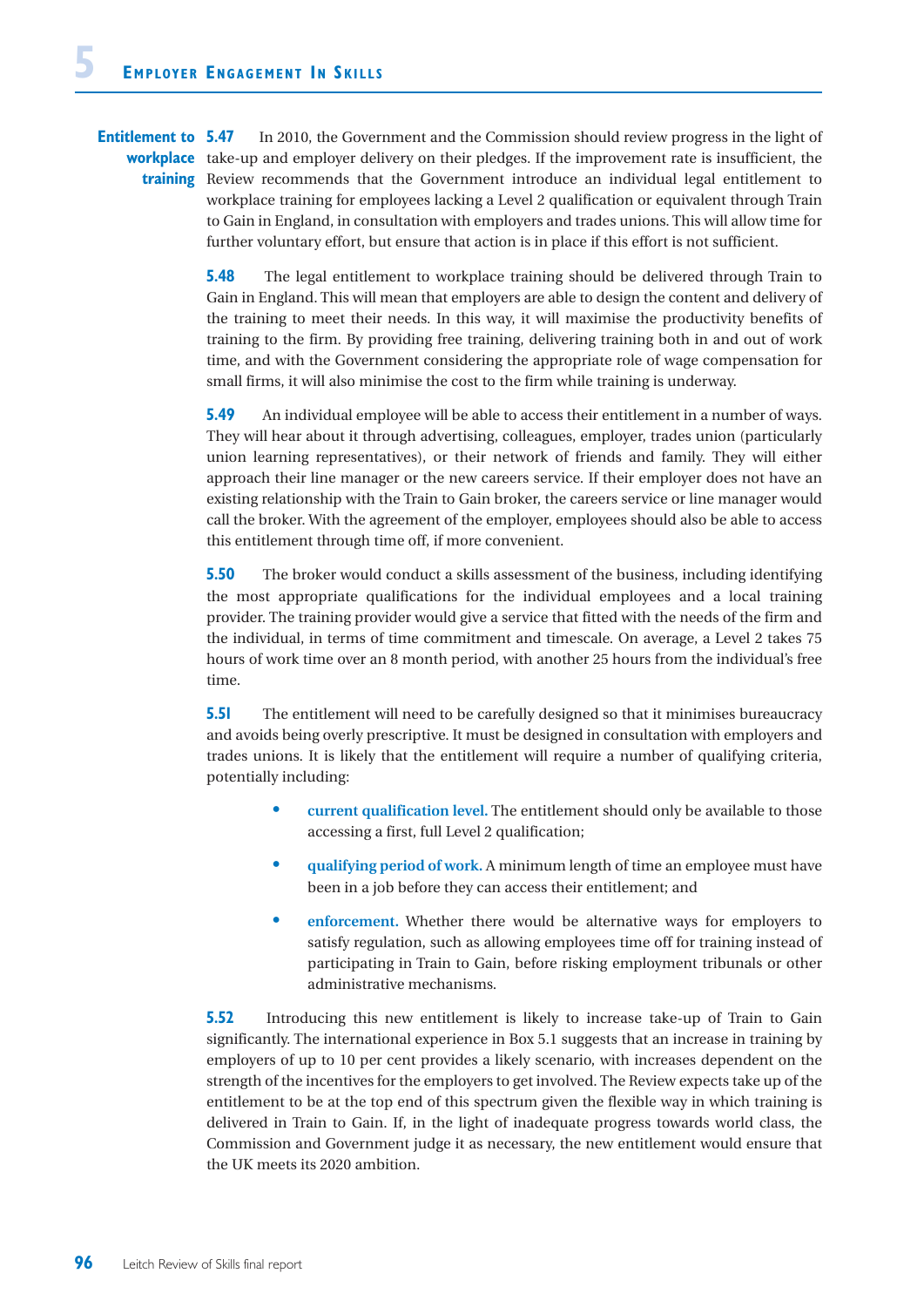**5.53** The proportion of the workforce eligible for the right will vary across regions, sectors and sizes of firm. For example, while nationally around 27 per cent of employees do not have at least a Level 2 qualification, in Wholesale and Retail the proportion is 37 per cent and in Financial Intermediation it is only 17 per cent. The total cost to an employer will vary accordingly, but as an illustration, an employer employing 18 people might expect to have four employees that are eligible for the entitlement, at a total cost of  $\pounds$ 1,100. The training takes on average 9 hours per month for 8 months. The public subsidy would cover the course and brokerage costs, as well as any wage compensation. On average this amounts to around £1,600 per learner.

**5.54** By giving all employees the opportunity to acquire the functional literacy and numeracy skills they lack, and to achieve a Level 2 qualification through work, the UK will further release the potential of its workforce. Employees will have the skills, motivation, and support to respond to changing occupational skill demands and lengthening working lives. Employers will benefit from a workforce that is more flexible and better able to progress to higher skilled work, enabling and driving them to take advantage of the opportunities and challenges presented by globalisation. Shared action of this kind will deliver shared benefits.

## **WORLD-CLASS INTERMEDIATE AND HIGH SKILLS**

**5.55** Intermediate and high skills are increasingly critical to the success of business, with high private returns. The Review has recommended shifting the balance of intermediate skills to Level 3. This will partly be achieved by raising attainment at school. However, over 7 million people in work currently lack a Level 2 or above qualification and so the Review has proposed more than doubling attainment rates among adults, equating to an additional 1.9 million Level 3 attainments, including increasing the total number of Apprentices to 500,000.

**5.56** Current action to improve the number of people with at least a Level 4 qualification is focused on increasing the number of young people going to university. The Review has recommended accelerating the drive to improve the proportion of adults with high skills, but broadening the focus so that there is more scope to increasing workplace skills among the adult population for businesses.

#### **The current approach**

**5.57** There are clear and significant private returns to intermediate and high skills. The evidence in Chapter 1 showed that these levels of skill will increasingly drive productivity and prosperity in the global economy. Employers and individuals must be central in achieving the rates of improvement the Review has recommended.

**5.58** One of the key current mechanisms for increasing employer investment in skills intermediate skills has been the expansion of Apprenticeships. Apprenticeships have traditionally been a major aspect of employer training in the UK – especially for young people – but the numbers of organisations offering them dropped steeply from the 1970s, associated with the decline in manufacturing employment. **Intermediate**

> **5.59** Since that time the numbers of young people taking up Apprenticeships has grown dramatically from 75,000 in 1997 to 255,000 in 2005 in England alone. Currently around one quarter of 14-19 year olds undertake Apprenticeships of one form or another. However, the completion rate at 53 per cent is poor compared to 70 per cent through Train to Gain.<sup>9</sup> Government must take action to improve completion rates. The PSA target of having 175,000 young people starting an Apprenticeship during 2004-05 was exceeded, as was the Scottish

<sup>9</sup> *Further Education, work-based learning and adult and community learning - Learner numbers in England: 2005-06*, ONS, 2006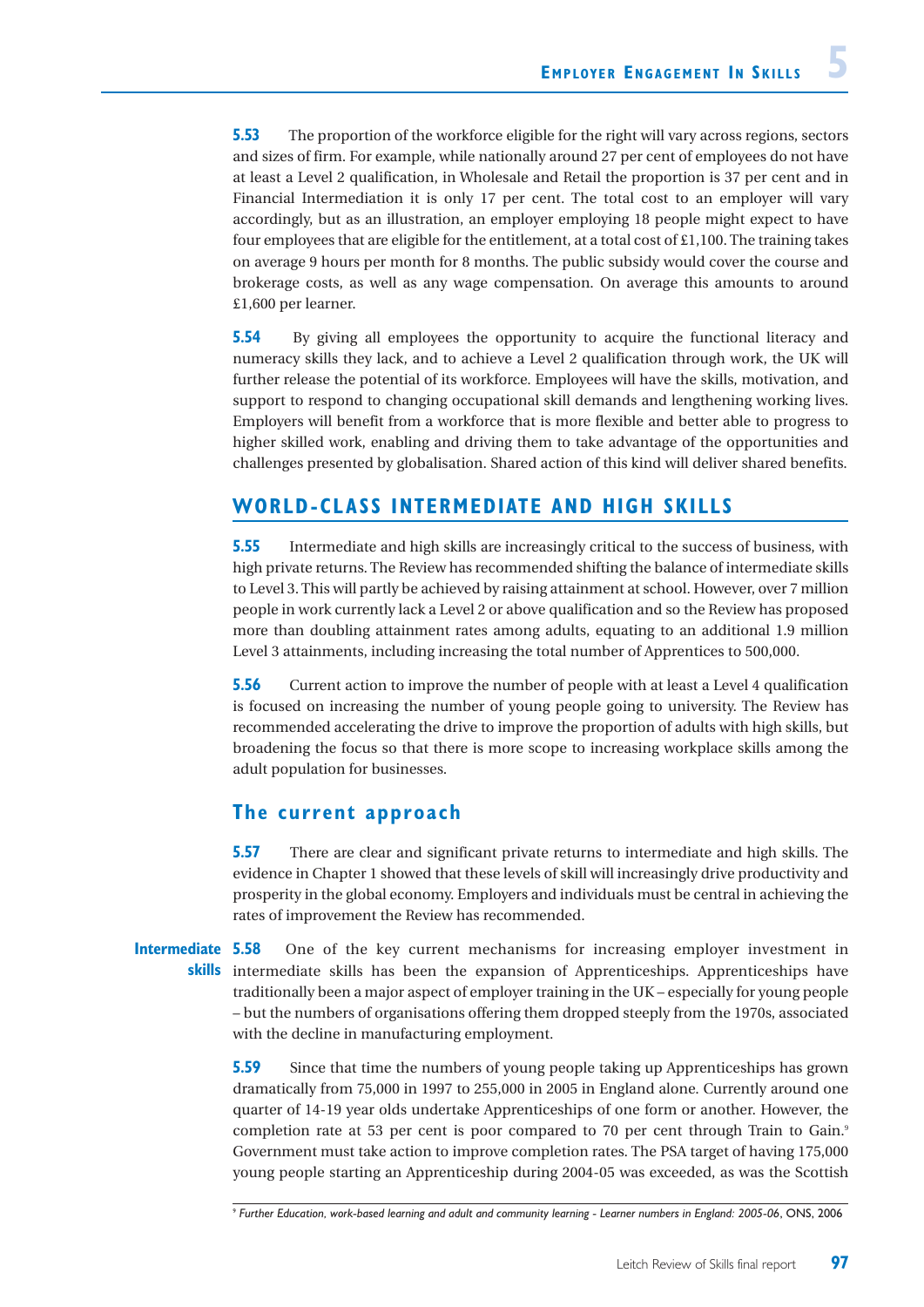target of 30,000 on Modern Apprenticeships in 2004. There are targets for both participation and achievement – including increasing the numbers that achieve by at least 75 per cent between 2002/3 and 2007/8. The Government is currently ahead of trajectory towards achieving that target.

**5.60** Employers are involved in the design of programmes and the 'hiring' of young people on Apprenticeships, but much of the content and programme is designed and funded by agencies such as the LSC, and other funding bodies in Scotland, Wales and Northern Ireland. As a result, employers now routinely claim that the Apprenticeship system is complex and bureaucratic and often does not meet their needs. This in turn contributes to the low achievement rates compared to other routes.

**5.61** Apprenticeships are characterised by the apprentice being in employment, with much of the training delivered in the work place. Typically Apprenticeships are jobs with training, NVQs usually at Levels 2 or 3, technical certificates in the specialist work areas, and some wider skills such as Key Skills, often including literacy, numeracy and IT. In 2004, Apprenticeships were divided up into a series of levels; Young Apprenticeships for 14-16 year olds, Pre-Apprenticeships at Level 1, Apprenticeships at Level 2 and Advanced Apprenticeships at Level 3. At this time, the original age limit of 24 was removed and Adult Apprenticeships trialled.

**5.62** Expanding the available levels and qualifying ages means that there are more Apprenticeships, but may dilute the overall brand. For many years Apprenticeships have been seen as the best possible route to obtaining practical vocational skills and a good job. This is borne out by the higher rates of return experienced by those taking up Apprenticeships, especially at Level 3. It is important that these levels of return and the esteem of Apprenticeships are maintained.

**5.63** At the high skill level, Chapter 3 set out the Review's proposal to widen current efforts to improve high skills beyond their current sole focus on young people and to promote greater involvement by employers. Richard Lambert's 2003 Review of the links between higher education and business made the same arguments.<sup>10</sup> Its findings are summarised in Box 5.2. **High skills**

<sup>10</sup> *Lambert Review of business-university collaboration*, HMSO, 2003.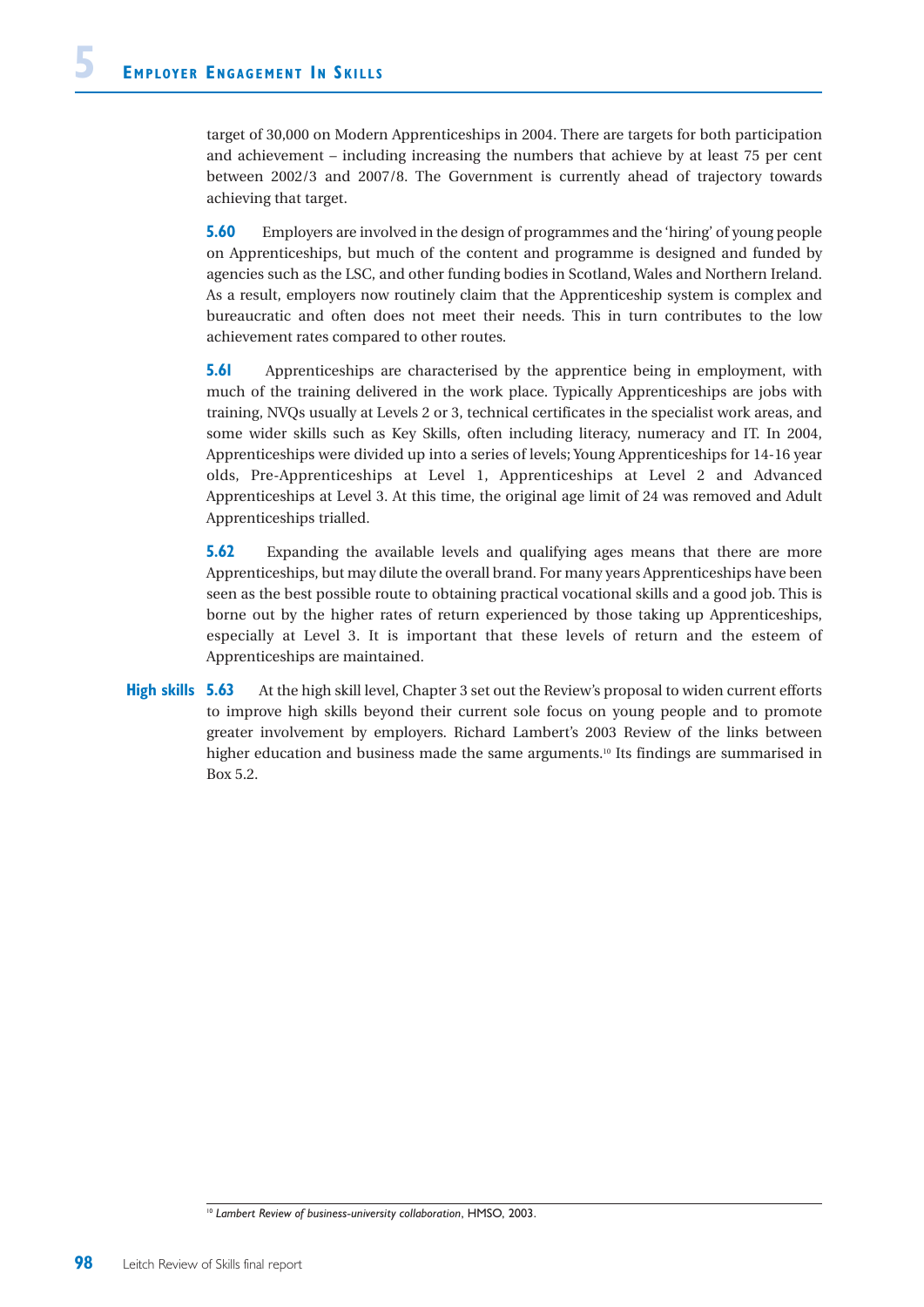#### **Box 5.2: The Lambert Review**

**The Lambert Review analysed several aspects of the UK's HE system, but specifically concentrated on business-university collaboration. It considered the employability of UK graduates as well as the different drivers that influence the relationship between business and HE. Specifically, the Lambert Review found that:** 

- **• there is a mismatch between the needs of industry and the courses put on by universities in a particular area; and**
- **• businesses find it difficult to engage with universities to enter a strategic dialogue about skills requirements.**

**This built on widespread employer concerns about the job readiness of graduates in the UK.**

**The Lambert Review recommended that Sector Skills Councils and RDAs work to address this:**

- **• the Government should ensure that Sector Skills Councils have real influence over university courses and curricula. Otherwise, they will fail to have an impact on addressing employers' needs for undergraduates and postgraduates; and**
- **• by refocusing HE courses and institutions.**

**The Review recommended that there was scope for other options and a need to increase the ability of SSCs and RDAs to influence the direction of HE.**

**5.64** Chapter 3 showed that the focus of higher education institutions now needs to be widened to encompass the whole working age population, given there is a clear risk that the existing funding prioritisation and the measurement of qualifying individuals towards the 50 per cent target still constrains this engagement. Furthermore, employers need clearer incentives and mechanisms to engage with and invest in HE. Without addressing these issues, the UK faces the risk that the productivity benefits from increasing the numbers of highly skilled adults are not fully realised. The highest levels of skills drive and facilitate innovation, leadership and management.

#### **Going further**

**5.65** As the analysis above showed, Train to Gain is a successful method of delivering skills flexibly for employers in England. As recommended in Chapter 4, adult vocational skills funding in England should be delivered through Train to Gain and Learner Accounts by 2010. This will improve the quality of training employers can access and make it more flexible, leading to increased investment.

**5.66** Apprenticeships must meet the demands of employers. SSCs are currently involved in support designing the frameworks and have input into qualification content. However, the LSC and QCA still have considerable control over content and funding. The role of employers, through SSCs, should be strengthened. **As with qualifications, SSCs should control the content of Apprenticeships and set attainment targets by sector facilitated by skills brokers.** This will enable them to simplify the Apprenticeship process and ensure that Apprenticeships meet employers' needs. As with qualifications it will ensure that Apprenticeships continue to be economically valuable, both to employers and individuals. **Apprenticeship**

> **5.67** Employers, through SSCs, should be responsible for stimulating demand for Apprenticeships, and funding should be demand-led within the Train to Gain framework. This, along with advice from skills brokers, should help to increase the number of Apprenticeships to 500,000 a year across the UK. Employers should be encouraged to operate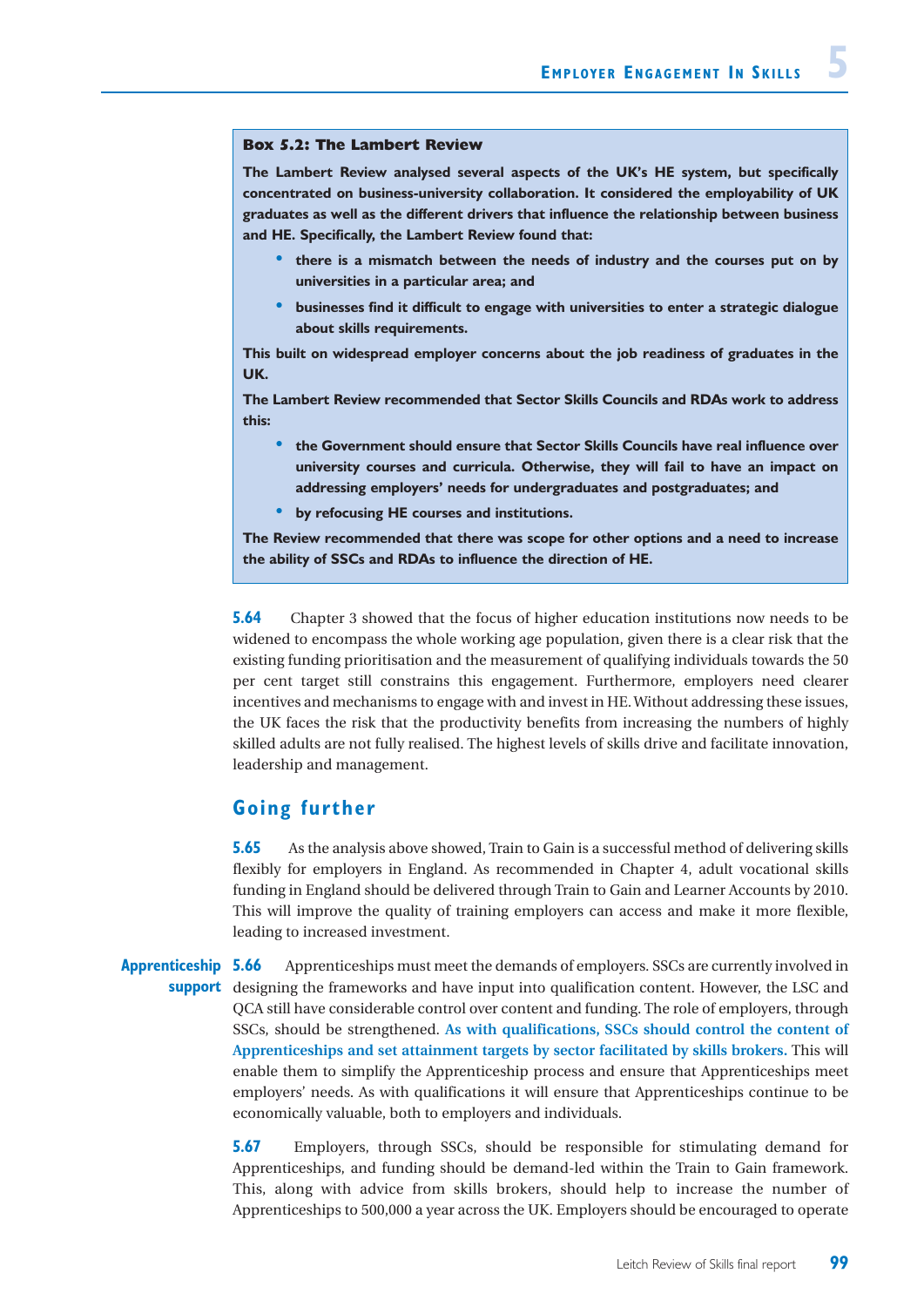more 'bespoke' Apprenticeship programmes, innovatively delivered and with different types of funding incentives. SSCs should work closely with the appropriate funding bodies to see how overall apprenticeship funding can help support this approach.

**5.68** The Government and Devolved Administrations should work with the Commission and SSCs to boost the number of people in the UK participating in Apprenticeships to 500,000 by 2020. The Government should build on the success of the Apprenticeship route, expanding it to become a pathway which is open to every suitably qualified 16-19 year old. It will always be a voluntary matter for employers to choose whether to offer apprenticeship places. Sector Skills Councils and skills brokers should work with employers to achieve the necessary increase in the supply of high quality places for young people and adults. As a result of this shared action, the Government should consider creating a new entitlement, as resources allow, so that every young person with the right qualifications should be able to take up an Apprenticeship place.

**5.69 The Review recommends that employers drive up attainment of intermediate and high skills, including in Apprenticeships, led by SSCs and skills brokers.** Through SSCs and skills brokers, employers will be better informed about where to get training, and what training they will find most valuable to meet their needs. They will also be better informed about longer-term challenges for their sectors, and the skills needed to meet those challenges. Where employers recognise these skills needs they should be responsible, through SSCs, for addressing these needs. **The role of SSCs**

> **5.70** Chapter 4 set out the role for SSCs in considering collective measures to address sector specific skill needs. The mechanisms for addressing skill needs will vary by sector and even within sectors. The Review looks to key employers in each sector to be innovative in the approaches taken to address skill needs through SSCs. There are already many innovative schemes currently being developed by SSCs to address skill problems in their sectors, which range from projects with school children, to use of on-site training facilities to reach contract workers on large scale construction projects, to designing and subsidising degree courses. Partnerships with relevant trades unions, especially through the rapidly expanding Union Learning Representative network, will also be important and, through their board membership, SSCs will be able to utilise and build on this approach.

> **5.71** As articulated in Chapter 4, SSCs and skills brokers should be responsible for levering up employer engagement and investment in skills. **Sector Skills Agreements should include clear commitments and targets, including for the number of Apprenticeships, for increased employer achievement of intermediate and higher skills.** The Commission should scrutinise SSAs to ensure they are meeting the scale of this challenge.

> **5.72** As part of this, as at present, SSCs remain empowered to implement self-regulatory mechanisms to raise demand for skills across a sector where a clear majority of the employers in that sector support it. Levies already operate in the construction and film industries, as do licences to practise in many of the professions and other industries. **These measures should not be imposed by the Government.**

**5.73 Chapter 3 set out recommendations to change the targets faced by HE institutions** Higher Education to increase the focus on workforce development, away from a sole focus on participation in **HE by young people.** This change will radically alter the incentives facing HE institutions, encouraging them to work with businesses in a way that they have not done to date. It is this change to incentives, rather than specific initiatives, which will drive the change in behaviour the Review has concluded is needed. **Demand led**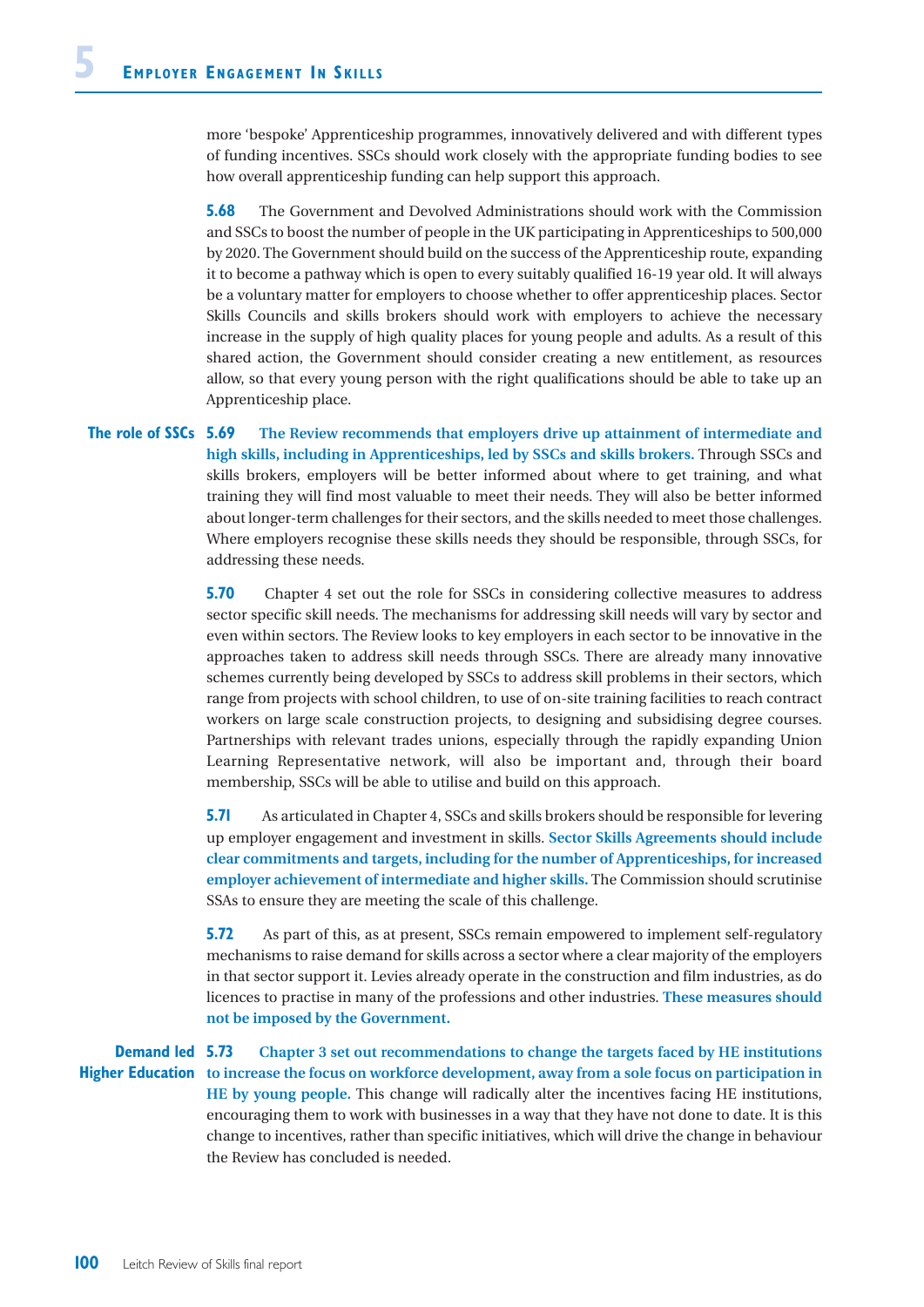**5.74 To further embed these incentives, the Review recommends that a portion of higher education funding in England be delivered through a similar demand-led mechanism as Train to Gain, as set out in Chapter 4. This should use Government funding to lever in greater investment by employers at Level 4 and above.** This will change the incentives of HE providers to respond effectively to employer and individual demand. **The Commission should monitor the relationship between HE and employers to make sure that the reforms recommended by the Review lead to a step change in collaboration. If they do not, the Commission should recommend new actions to be taken by employers and HE institutions.**

**5.75** While employer action to raise demand for intermediate and high skills should be driven by SSCs and the Commission, the Review has developed a specific proposal to increase employer engagement with universities. Improving the quality and quantity of senior research staff in higher education through employer collaboration and investment will facilitate greater levels of knowledge transfer, innovation and dialogue between leading employers and leading academic specialists in universities. **These objectives must become important components of any assessment of research quality, as the system is developed to take the place of the Research Assessment Exercise (RAE).**

**5.76 To further facilitate this, the Government should consider a programme of UK Research Chairs at junior and senior levels, building on and formalising the occasional links programme between employers and higher education and also the existing Wolfson and the proposed Royal Society Fellowship schemes.** This replicates similar approaches in the US, Canada and Germany where university professors and senior researchers have their salaries topped up by a combination of employer and government funding. **Research Chairs**

#### **CONCLUSION**

**5.77** This chapter has set out the recommended action between the Government and employers if the UK is to achieve its ambitions for 2020. At all levels, in return for employer influence over the content of qualifications and a change in the way skills are funded and delivered, employers will be expected to support and invest to address long term ambitions for the UK.

**5.78** Without employer participation it will not be possible for the UK to achieve the scale of increase in skills levels that being world-class will require, as 70 percent of the 2020 workforce have already left school. Without a partnership between the Government and employers, businesses will lack the skilled workforce to adapt to technological change and succeed in the new global economy.

**5.79** At lower levels of skill, the Review recommends additional voluntary action by employers to raise demand in line with the world class ambition. The Government and the Commission should judge in 2010 if the UK is on course for this ambition. If it is not, the Government should introduce a legal entitlement for low skilled workers to get training in the workplace, delivered through Train to Gain. At intermediate and high levels, employers must make hard commitments to increase investment, incentivised by public funding.

**5.80** Increased engagement by employers is only part of the answer. The step change in skill levels will only be achieved with recognition from individuals that they are ultimately responsible for their training and progression. The Review's recommendations for achievement of greater individual engagement are set out in Chapter 6.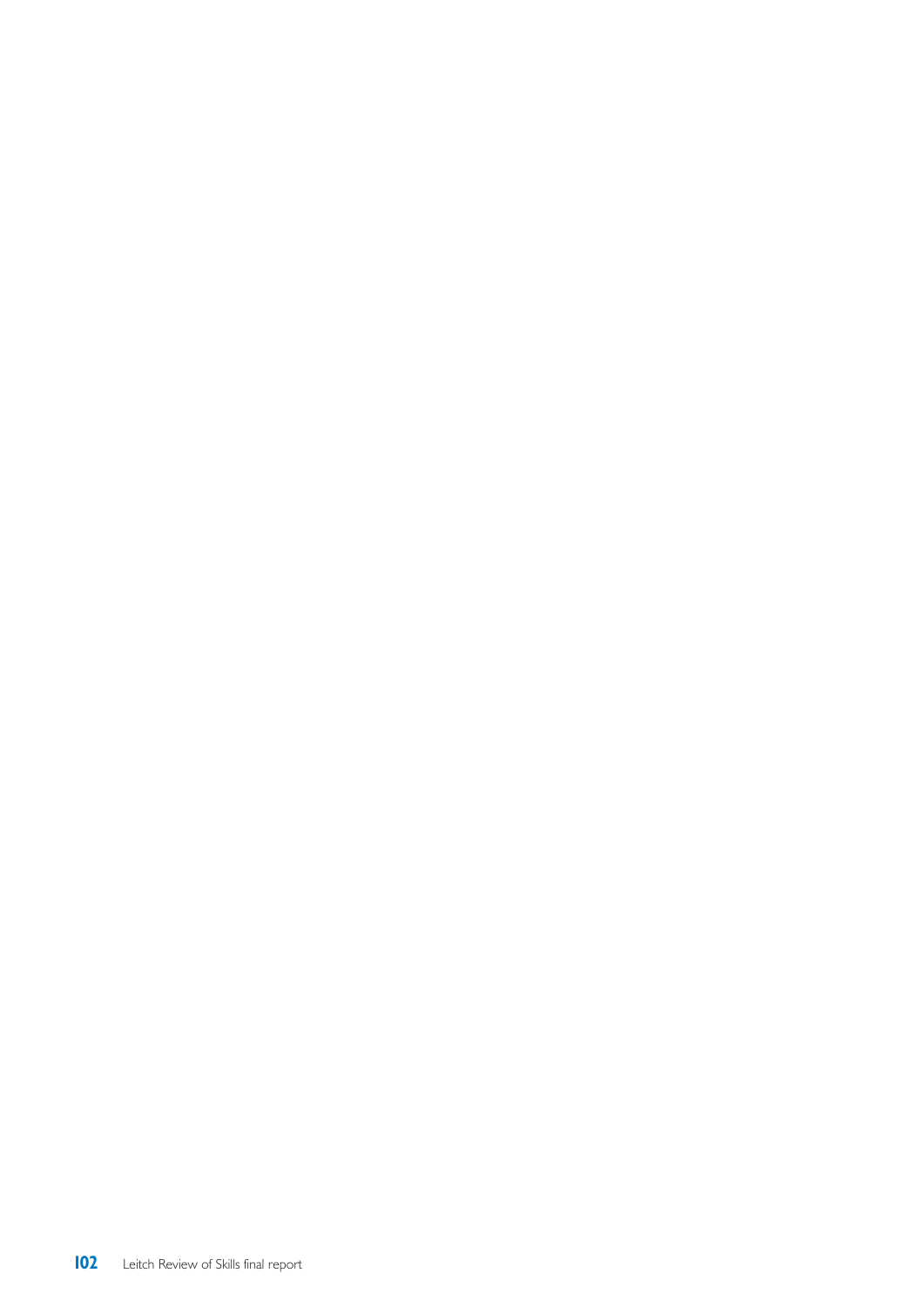#### **Chapter summary**

**Previous chapters have set out the Review's proposals for a shared national mission for skills, recommendations to ensure that the skills and qualifications systems effectively deliver the needs of employers and individuals and a new partnership with employers based on a 'something for something' approach.** 

**Individuals must be part of this shared national mission if the UK is to achieve world class skills, working with employers to improve their skills in work as well as investing in their own skills development outside work. This will require a step change in skills improvements by adults. The Review has found that a number of barriers constrain skills developments by individuals. Low aspirations and a low awareness of the benefits of skills mean that many people choose not to improve their skills even where it would benefit them. Lack of effective information and advice means that those who choose to learn do not have the help they need to make informed choices. Unclear financial support means that some people cannot afford to improve their skills. The quality of much provision varies considerably.**

**The Review proposes a new offer to individuals to further embed a culture of learning across society:**

- **• raising aspiration. A new and sustained national campaign to raise career aspirations and awareness, backed by action in communities, increasing the appetite and opportunity to improve skills;**
- **• making informed choices. In England, a new adult careers service, learning from those elsewhere in the UK, providing a universal source of labour-market focused and accessible careers advice for adults, including a free Skills Health Check;**
- **• increasing choice. Giving individuals choice and control by entitling them to a Learner Account, learning from the schemes in Wales and Scotland, that they can use to pay toward the accredited learning of their choice; and**
- **• ensuring people can afford to learn. Financial support based on the principles of clarity and targeting help to those who need it most. In England, a new Skills Development Fund, subsuming the Learner Support Fund, will tackle the immediate barriers for those wanting to improve their basic and Level 2 skills.**

**6.1** Developing a responsive, flexible skills system that delivers the skills employers need is an essential pre-requisite for meeting a world class ambition for skills. Individuals have to be part of a new, shared national mission, engaging in learning and investing where it will improve their pay and job prospects. This chapter sets out the Review's recommendations for tackling the barriers to learning and embedding an increased culture of learning across society.

## **THE CURRENT SITUATION: FALLING SHORT**

**6.2** Chapter 3 set out the scale of change necessary for the UK to achieve a world class skills base, more than doubling projected rates of improvement. The ambition is challenging and will require a step change in skills aspirations. The Review recommends a shared national mission for skills, recognising that both employers and individuals must have the incentives and the capability to improve their skills.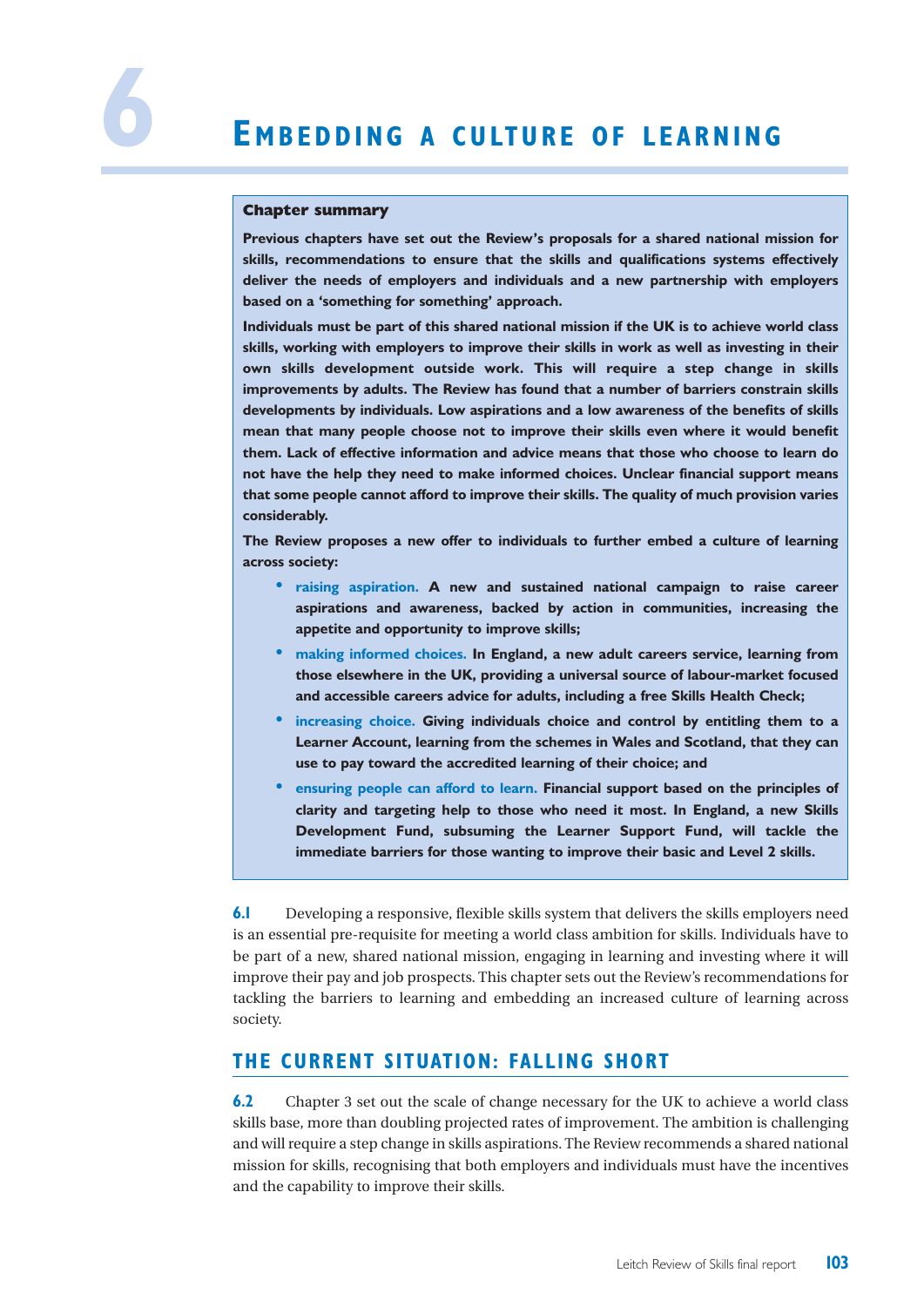**6.3** This step change in aspirations must begin at school. Chapter 2 showed that, despite attainment at increases in recent years, a relatively low proportion of young people in the UK stay on in education or training past the age of 16. For example, in 2004, only 83 per cent of 17 year olds were enrolled in education or training, compared with 86 per cent in the USA and 97 per cent in Sweden.<sup>1</sup> Only 45 per cent of 15 year olds in schools achieve five or more grades  $A^*$ -C including English and mathematics at GCSE or equivalent.<sup>2</sup> **Raising school**

> **6.4** Attainment in schools is unequally distributed. The UK has a relatively wide distribution of outcomes among the countries in the Organisation for Economic Cooperation and Development (OECD), with children from the poorest backgrounds far less likely to achieve good results compared with children from more advantaged backgrounds.<sup>3</sup> Only 13 per cent of young people entering full-time first degree courses at English higher education institutions in 2004-05 came from low participation neighbourhoods.<sup>4</sup> This unequal distribution of outcomes drives participation in learning by adults – those that have not achieved good results at school are far less likely to improve their skills as adults.

> **6.5** In turn, the strong links in the UK between the educational attainment of parents and their children means that the children of those who have not attained highly at school are also less likely to do well.<sup>5</sup> This creates a cycle of disadvantage that locks generations of the same family into persistent poverty. This cycle needs to be broken by both raising aspirations and standards in all schools, and ensuring that adults have a real and effective second chance to improve their skills.

**6.6** These inequalities in attainment have driven an unequal distribution of skills across <mark>skills</mark> the UK, shown in Chart 6.1. More than 33 per cent of people in the North East, Yorkshire and Humberside and the East Midlands have less than a Level 2 qualification, compared with around 28 per cent in the South East and Scotland. In Scotland and London more than 30 per cent of people hold at least a Level 4 qualification, compared to less than 25 per cent in Wales, Northern Ireland and the North East. Skills are also unequally distributed between groups of people. Over 40 per cent of those of working age with disabilities have no or low qualifications. More than 40 per cent of working age people of Asian or Asian British ethnicity hold only low or no qualifications, compared with 31 per cent of the white population. **Inequalities in**

<sup>1</sup> *Education at a glance 2006*, OECD, 2006.

<sup>&</sup>lt;sup>2</sup> Statistics for education: Education and training statistics for the United Kingdom, DfES, 2005.

<sup>3</sup> *Programme for international student assessment*, OECD, 2000.

<sup>4</sup> *Performance indicators in higher education*, HESA, 2006.

<sup>5</sup> *Education and skills: The economic benefit*, DfES, 2003.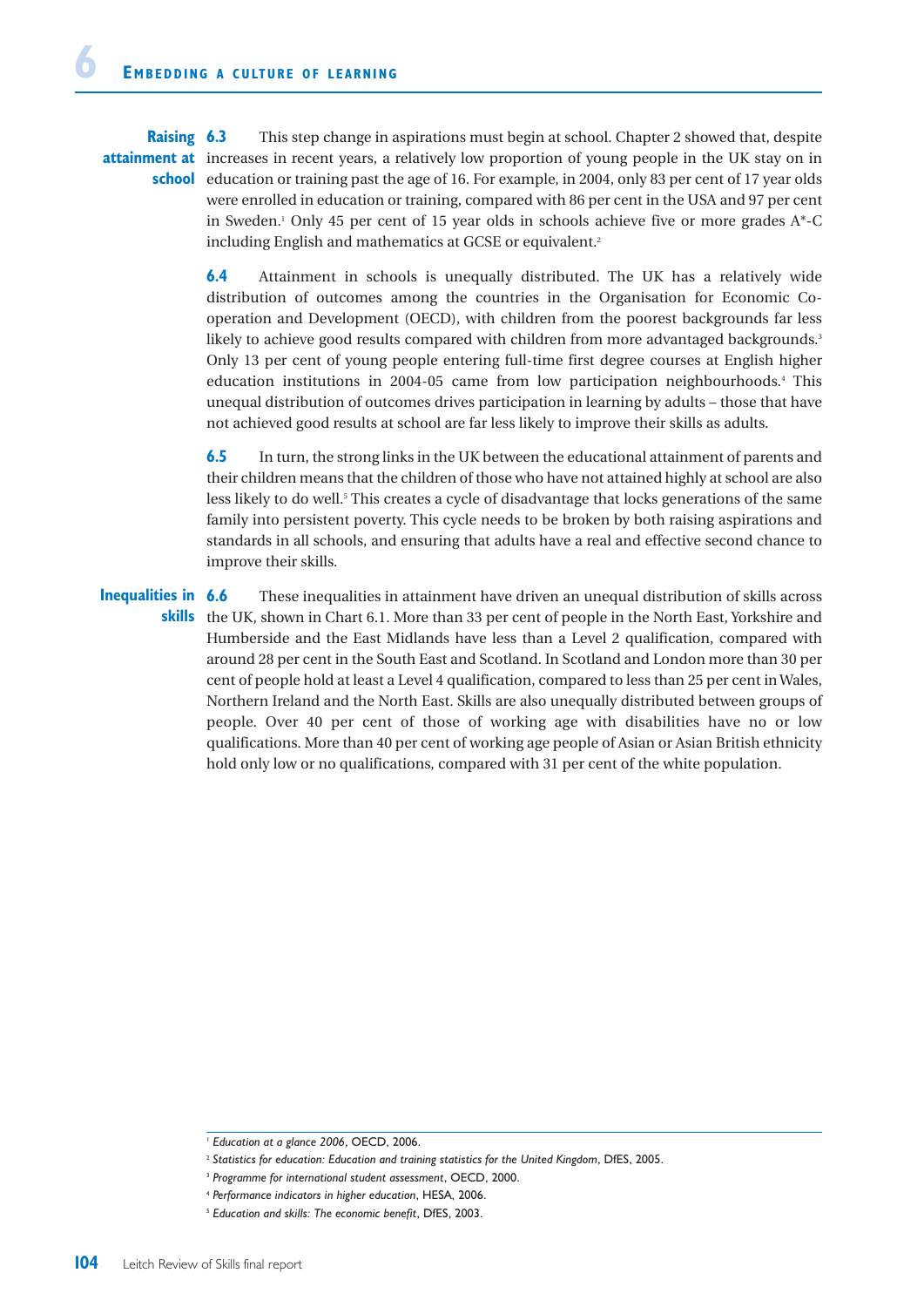

**6.7** The Review has found that patterns of adult skills development reinforce the current unequal distribution of skills:

- less than one half of adults (46 per cent) with no qualifications participate in any form of learning, compared with 92 per cent of those with a Level 4;
- 59 per cent of those with basic skills problems take part in learning compared with 85 per cent of those without;
- participation by those from low-income households is 26 percentage points lower than participation by those from high-income households (64 per cent relative to 90 per cent); and
- 31 per cent of those who were not learning in 2001 were doing some learning in 2003, compared to 84 per cent of those who were learning in 2001.<sup>6</sup>

**6.8** Global economic changes, discussed in Chapter 1, are dramatically increasing the culture of importance of skills. Ensuring a platform of skills and investing to update these skills as the learning economy changes will increasingly determine people's pay and job prospects. Embedding a culture of learning across all groups in society will be essential to ensure that a world class skills base benefits everyone. This must begin at schools by delivering educational opportunity for all. **Embedding a**

**6.9** The Review has identified five key factors that underpin a culture of learning:

• aspiration and motivation. All individuals must be aware of the benefits from improving their skills and be both encouraged and motivated to do so;

<sup>6</sup> *National Adult Learning Survey 2005,* DfES, forthcoming and *Pathways in adult learning survey (PALS),* DfES, 2003, which follows respondents to NALS 2001.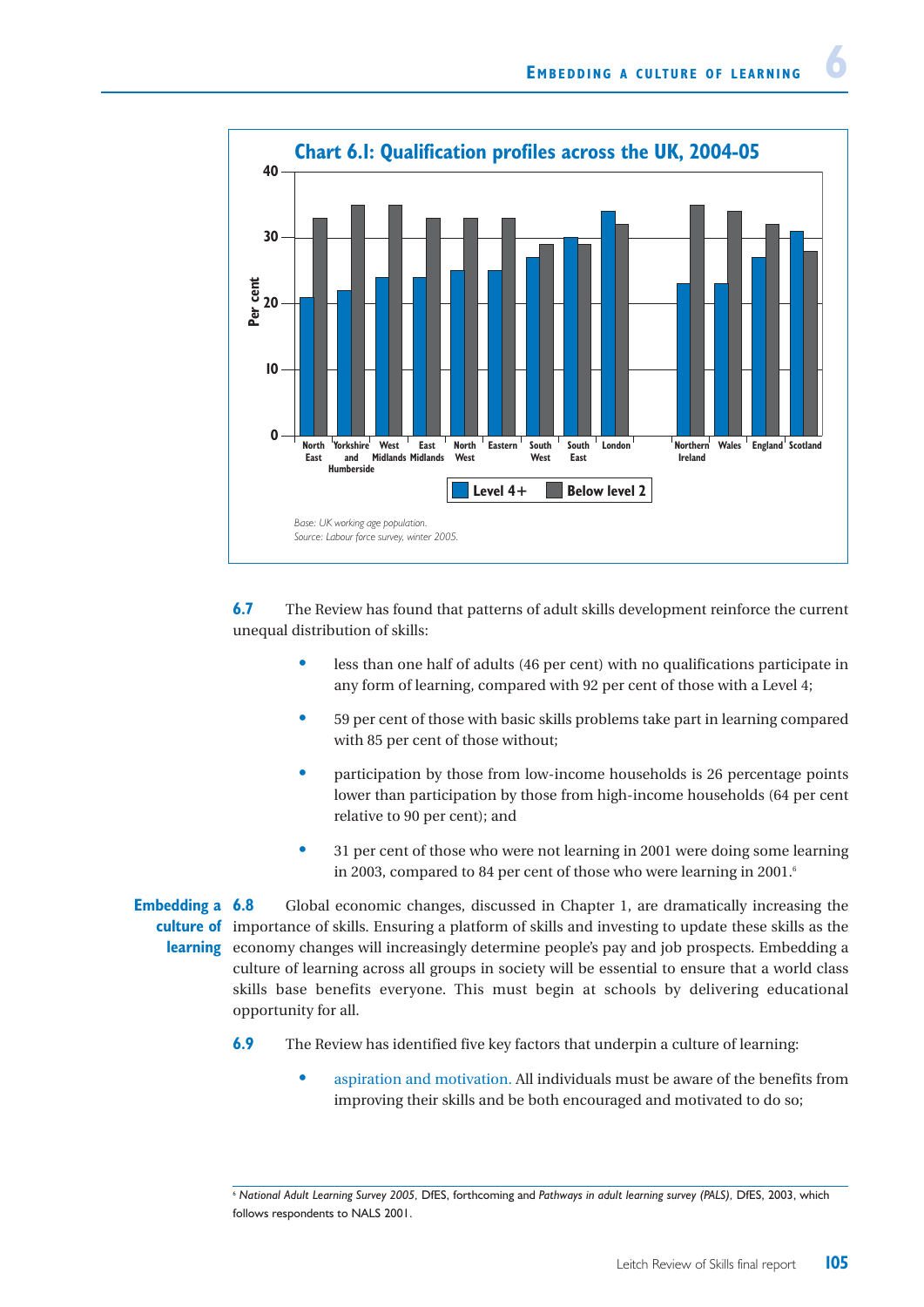- fully informed. People must be fully informed and impartially advised of how best to improve their skills, based on the economic value attached to particular skills and changes in the labour market;
- choice. Learning must be tailored to the individual, delivered in a flexible responsive way; and
- appropriate financial support. People need to be able to afford to learn. Support to meet the costs of learning at all levels must be targeted at those who face the biggest barriers and credit constraints.

**6.10** The Review recommends a new offer to adults to help further embed a culture of individuals learning across the country, ensuring everyone gets the help they need to get on in life: **A new offer for**

- raising awareness and aspiration. A new and sustained national campaign, backed by action in communities, designed to lift aspirations and build awareness across society;
- making informed choices. In England, a new national careers service to ensure that everyone has access to the advice they need to improve their pay and job prospects and build their career in a changing labour market;
- increasing choice. Giving individuals real purchasing power by channelling all funding for individuals through Learner Accounts, which they can use to put toward the accredited learning of their choice; and
- ensuring individuals can afford to learn. Financial support based on the principles of clarity and targeting help to those who need it most. In England, a new Skills Development Fund will tackle the immediate barriers for those wanting to improve their basic and Level 2 skills.

**6.11** The principles underlying this offer are not restricted to adults. A culture of learning must encompass all age groups if it is to be sustained beyond 2020. Effective careers advice in schools and colleges, combined with appropriate financial support, is needed to ensure young people are able to fully develop their talents.

# **RAISING ASPIRATION AND AWARENESS**

**6.12** For people to consider improving their skills, they need to be aware of and motivated by the benefits of doing so. They must see a link between skills development and achieving their own personal ambitions, such as improving their career, or being able to help their children with their homework. On its own, an abstract knowledge that learning can deliver higher wages will not be effective. For awareness to translate into action, people must be able to make informed choices so that they invest wisely. They need access to good quality, impartial information and advice on local learning opportunities and their relevance in the labour market.

**6.13** Raising aspirations and awareness is a key challenge. Surveys point to a number of attitudinal barriers including a lack of interest in learning and a lack of confidence about going back to the classroom. Practical barriers, such as lack of time (particularly for those in work), are also important. Effective information and advice can help to explain the flexible learning opportunities on offer. 26 per cent of non-learners gave a lack of knowledge of local learning opportunities as a reason for not learning.<sup>7</sup>

<sup>7</sup> *National Adult Learning Survey*, DfES, 2002.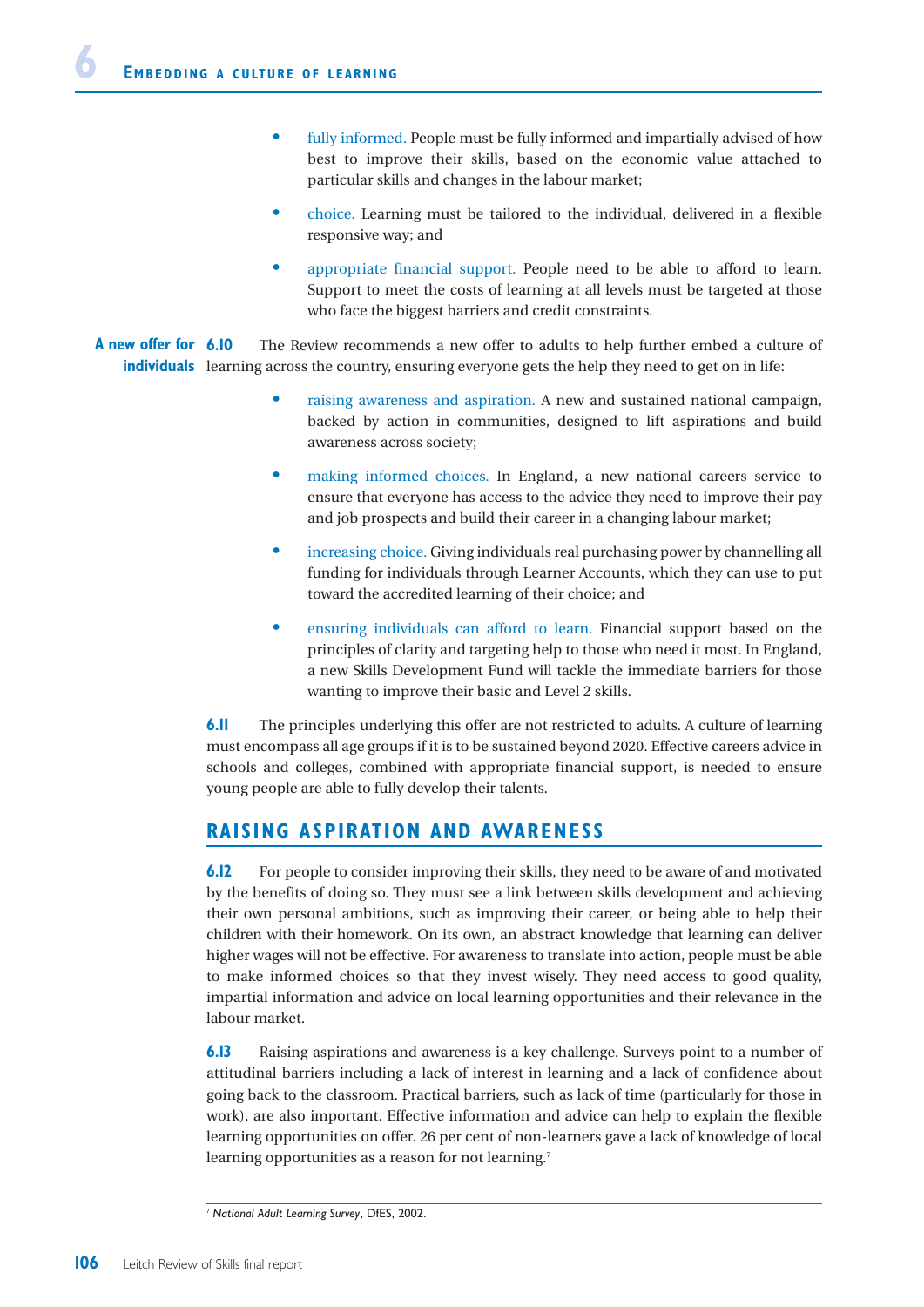**6.14** This applies to young people as well as adults. Recent research found that when students have access to effective careers guidance they tend to make more structured and informed decisions regarding their education.8 It concluded that too few young people at age 14 are making the link between careers guidance and their personal decisions.

**6.15** This lack of information is a clear market failure and there have been a number of attempts to raise aspirations and awareness of the importance of skills development, both among adults and at school. Several national campaigns have combined media advertising with local action to motivate and challenge adults, examples of which are summarised in Box 6.1. Similar schemes have targeted young people. Skills competitions can promote excellence in vocational skills. The World Skills 2011 competition will be held in London and is an opportunity to raise public understanding of the importance of skills and celebrate outstanding achievement. **Current help** 

#### **Box 6.1: National learning campaigns**

**There have been a number of national campaigns aimed at raising awareness of the benefits of learning and the opportunities to learn. One of the best known is DfES' Gremlins campaign, launched in 2001, which challenged people on their basic skills needs. Almost 300,000 contacted the learndirect advice line after the campaign, 26 per cent of whom took up learning opportunities.** 

**Following this success, learndirect launched a further campaign aimed at increasing learning in its network of learning centres in 2004. Afterwards, it saw a substantial increase in take-up resulting in 365,000 courses being taken, over 100,000 more than a year earlier. The BBC has played a key role in educational campaigns. The latest campaign, in partnership with learndirect, is RAW (Reading and Writing), which hopes to** *'inspire the 12 million adults in this country who struggle with everyday reading and writing skills'***. The first phase of the campaign sought to raise awareness through local RAW centres, complemented by national initiatives such as World Book Day and programmes like Test the Nation. Support is provided through a website, telephone helpline and mobile phone service. The campaign is now in its second stage, helping adults get into reading.** 

**There are also several other campaigns focused on increasing learning among specific groups. These include the Education Maintenance Allowance campaign targeted at young people, the Apprenticeships campaign, which aims to improve awareness among employers as well as individuals, and a campaign raising awareness of Foundation Degrees.** 

**6.16** Following an awakening of aspirations, people must be able to make informed choices. In England, information and advice on learning and careers is currently provided through a number of channels:

- learndirect. Provides information and advice on learning and careers through a phone line and website. The learndirect brand is well established, with 82 per cent brand recognition. Recently it launched a new telephone guidance service on a trial basis with the capacity to deliver 70,000 guidance sessions per year;
- nextstep. Provides face-to-face advice and information on learning and skills at a series of centres in each of the 47 local Learning and Skills Council (LSC) areas;

<sup>8</sup> *How do young people make choices at 14 and 16?*, Blenkinsop et al, 2006.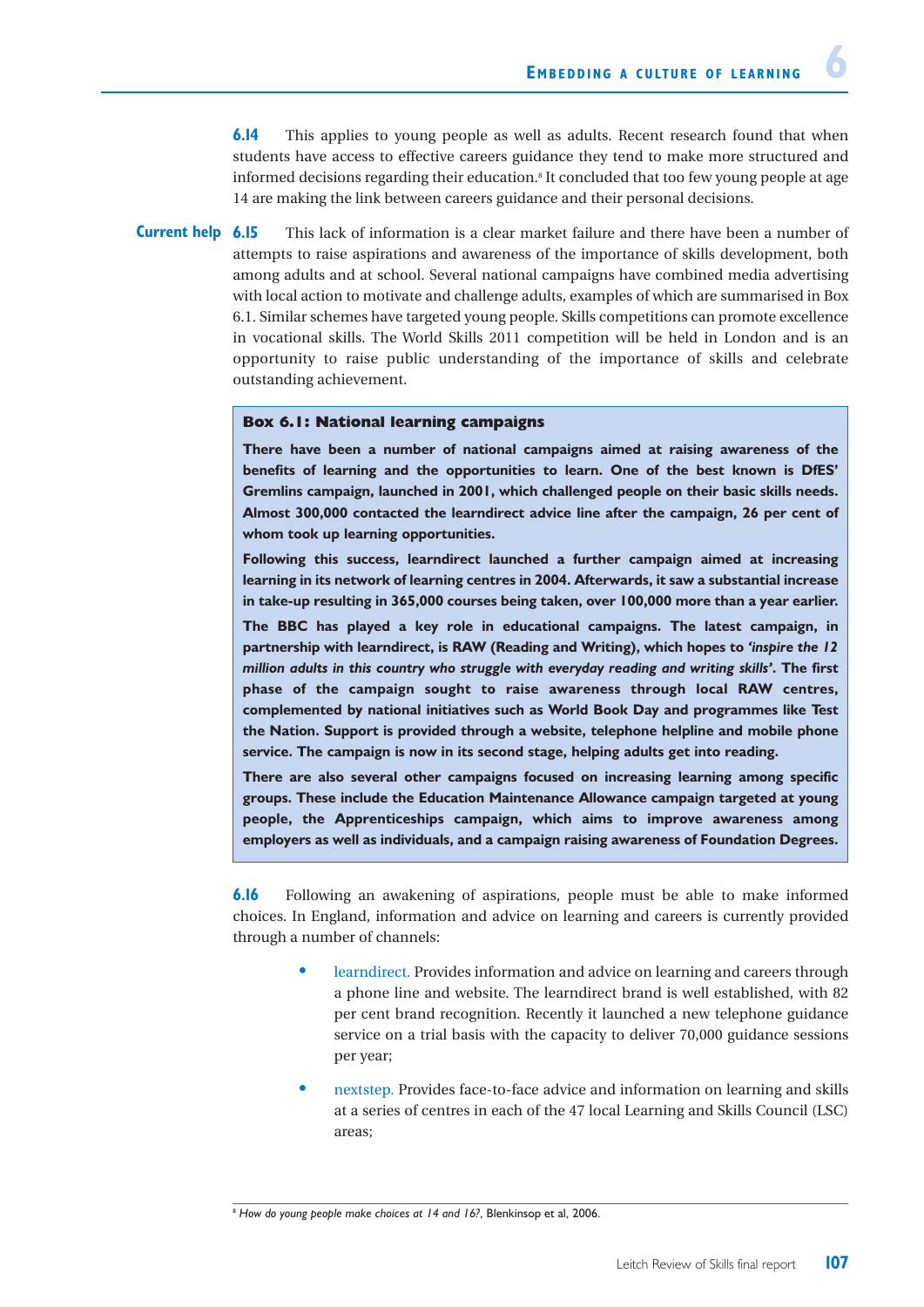- Jobcentre Plus. Gives advice and help on finding work, including skills where appropriate, to those on benefits;
- Union Learning Representatives. More than 15,000 ULRs and 450 Union Learning Fund projects have helped over 67,000 learners access courses every vear:<sup>9</sup>
- colleges and universities. Most colleges and universities provide a range of information and guidance services; and
- private and voluntary providers. Over 1,600 public, private, voluntary and community sector organisations have achieved the national quality standard for information, advice and guidance services (IAG).

**6.17** Such services have helped to increase learning participation. The LSC found that 76 per cent of those who moved into learning following advice believe that service to be crucial or important in making the decision and transition.10

**6.18** Some of these services, such as nextstep, do not operate on a UK-wide basis. Box 6.2 summarises services in the Devolved Administrations (DAs). The system for young people also differs across the UK. In England, Connexions is the Government's support service for young people aged 13 to 19. Through multi-agency working, Connexions provides information, advice, guidance and access to personal development opportunities for young people. It aims to remove barriers to learning and progression and ensure young people make a smooth transition to adulthood and working life. In the DAs, there is one service for those of all ages.

#### **Box 6.2: Careers Advice in the Devolved Administrations**

**Northern Ireland, Scotland and Wales each have a nationally branded careers services, aimed at people of all ages.** 

**Careers Scotland provides an all-age service for people at any stage in their career. It helps individuals to '***look at the changing labour market and career options, consider opportunities to learn and to get a job, and find sources of support***'.a Advisors based in Careers Scotland centres assist individuals with their interview skills or help brush up their CV as well as providing detailed information and advice on job profiles and exploring education and training options. Careers Scotland also provides advice to employers and the learning and community sector.** 

**Like Careers Scotland, Careers Wales is an all-age careers service. It also works with a variety of organisations including employers and other organisations in the sector. Their website offers online guidance tools, job vacancy search facilities and the Learning Choices database, which provides information on over 43,000 courses and training opportunities throughout Wales. Alternatively, the individual can meet a careers advisor, located in colleges and local careers centres.** 

**Careers Service Northern Ireland base their careers advisors in their Jobcentres and Jobs and Benefit Offices, as well as in Careers Centres. Complementing this face-to-face service is a website providing information on careers and improving skills, which also has a link to the Jobcentre Plus job search database, allowing users to see what local job vacancies exist.**  a www.careers-scotland.org.uk.

<sup>9</sup> *Changing lives through learning, a guide to unionlearn*, unionlearn, 2006.

<sup>&</sup>lt;sup>10</sup> The impact of adult information and advice services - a summary, LSC, 2003.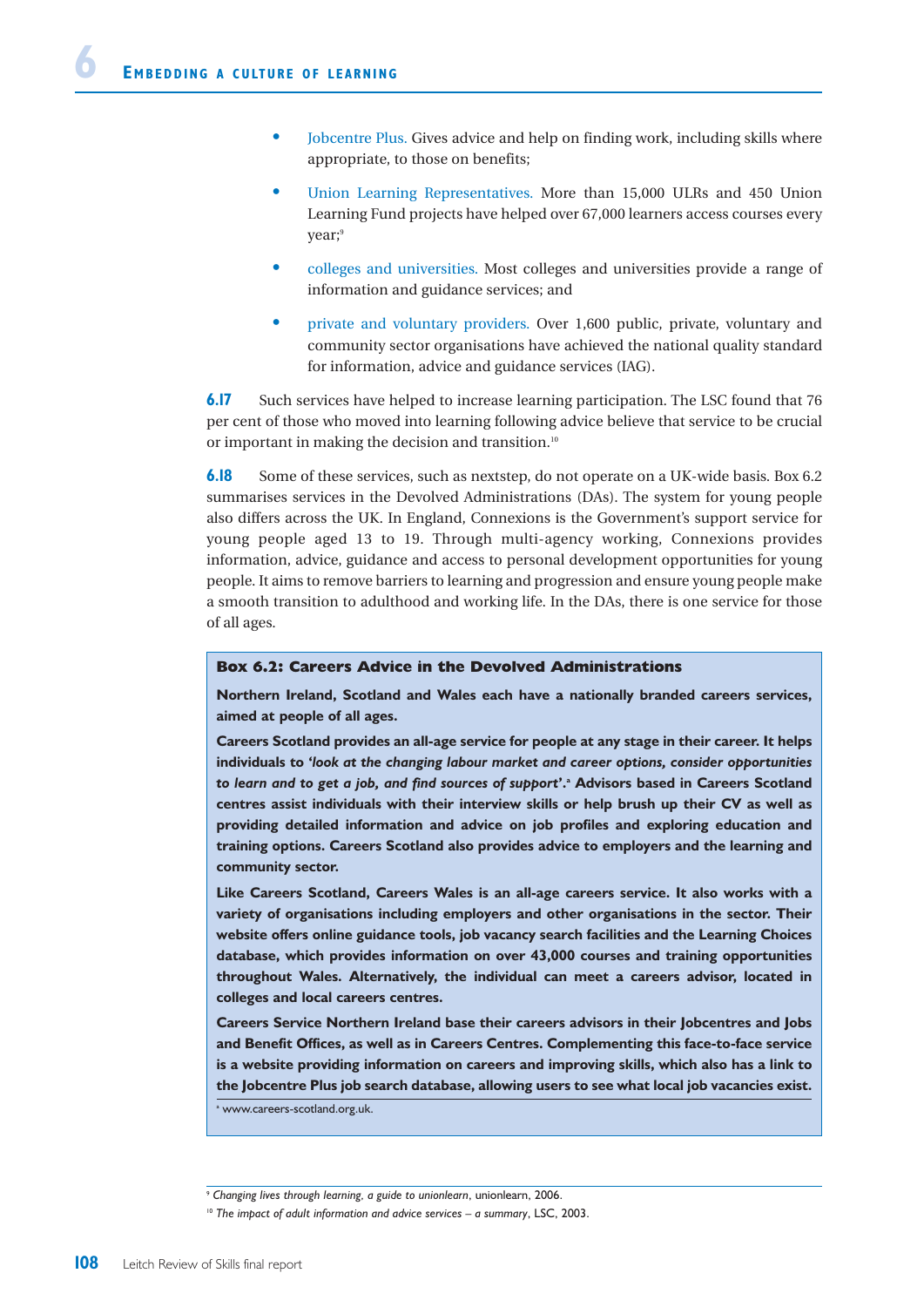**6.19** The current system in England is fragmented and fails to integrate advice on learning the current with careers advice. In a recent evaluation, over one third of people who sought skills advice <mark>system</mark> or guidance wanted to find out about career opportunities.<sup>11</sup> The current system, particularly in England, provides advice on different aspects of building a career in silos, with Jobcentre Plus providing help in getting a job and providers of skills advice able to help with finding a particular course. Nowhere is this brought together so that people are advised how to effectively build their job and pay prospects. Skills development is not set in the context of people's aspirations. **Problems with**

> **6.20** Even advice focused purely on skills is fragmented. In England, learndirect and nextstep provide similar services aimed at similar groups, but under different brands and organisations. The Adult Learning Inspectorate (ALI) review of learndirect advice in 2005 identified this as a principal area for development and improvement.<sup>12</sup> They noted that competition between learndirect advice and nextstep is hindering the development of an integrated Information Advice and Guidance (IAG) service for adults.

> **6.21** As recognised in the Government's Skills White Paper of March 2005, this fragmentation is one of the sources of complexity for people and leaves them unclear where to go for help.13 Consequently, widespread lack of awareness of the benefits of and options for learning remain. As the global economy changes and skills requirements change and rise, people will increasingly need to access effective advice on how to stay in work and progress.

# **The Review's proposals: raising aspirations**

**6.22** The Review has developed fresh recommendations to raise awareness and aspiration among adults across society. At the heart of these is a new universal careers service for England to give people the advice they need to progress in the modern labour market and adapt to change. This will bring together current separate sources of advice and draw them out of their silos. The Review recommends that this service operate under the already successful and well-known learndirect brand. It will retain the current learndirect budget and also subsume the nextstep budget. It must draw on Jobcentre Plus information and services, so that information on jobs, skills and training can be integrated. This service will be directly responsible for raising participation in learning and so should be accountable to and managed by the DfES.

**6.23** The new service will be responsible for:

- integrated delivery. Advice delivered through a number of channels and locations, including co-location with Jobcentres to provide a high profile place to go for job search facilities and employment and skills advice;
- integrated advice. Careers advice based on local labour market information;
- effective screening. Everyone entitled to a free Skills Health Check to assess their skills needs;
- proactive. Reaching out rather than waiting for people to come. The service will be rewarded for raising participation rather than through a block grant; and

<sup>11</sup> *Intermediate impacts of advice and guidance*, DfES, 2006.

<sup>12</sup> *Inspection Report, learndirect advice*, ALI, 2005.

<sup>13</sup> *Skills: Getting on in business, getting on at work*, DfES, 2005.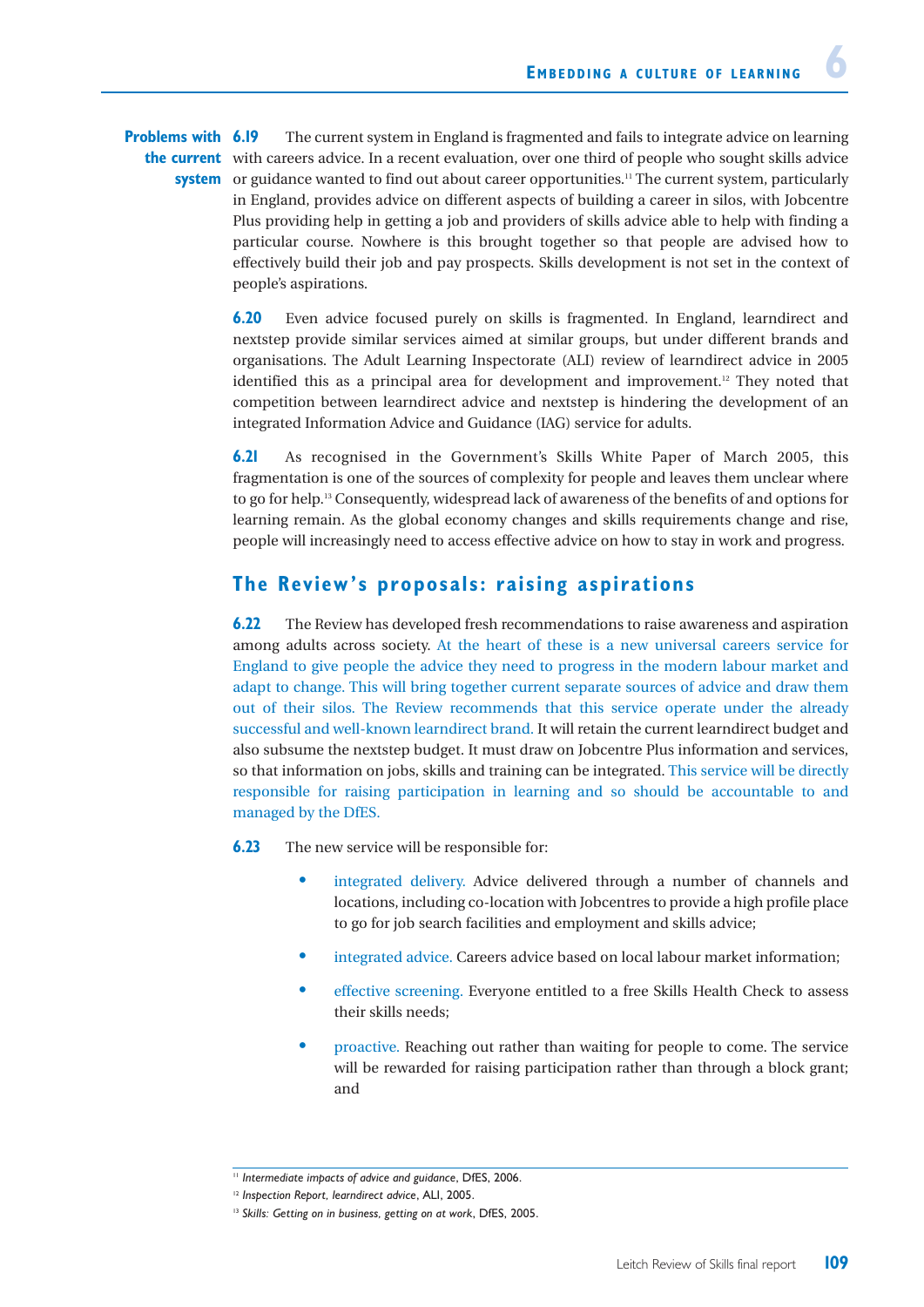• accessibility. Advice delivered through multiple channels, including the internet and a phone line, at a time and location suited to the individual.

**6.24** The new adult careers service will be charged with raising aspiration and awareness aspirations of the importance and benefits of learning, particularly among those that have missed out in the past. It will lead a sustained national campaign to promote skills development among groups that would not normally consider learning. **Raising**

> **6.25** This national campaign must be backed up by local action in communities. The Review recognises that the success of national publicity campaigns, such as the DfES Gremlins campaign summarised in Box 6.1, has depended on local activity. Many skills and careers advisors have forged strong links with local community organisations, allowing them to promote skills and careers development further and to deliver advice flexibly in community centres, as well as dedicated advice centres. The careers service will build on the many existing partnerships with local organisations, engaging the hardest to reach.

> **6.26** Experience has shown the importance of integrating campaigns with an effective information and advice service. Knowledge of the benefits of learning is not enough. There is a clear demand from people for advice on how they can use learning to improve their career, which the new careers service will supply. Having an expert knowledge of the local labour market and being able to draw on information and services from Jobcentre Plus, will enable advisors to inform individuals of the local career opportunities and the skills employers are looking for.

> **6.27** Effective careers guidance is particularly important for young people, so that they can make the best start to their working life. Services like Connexions and careers advisors in schools are essential to raising career and learning ambitions and ensuring young people can make informed decisions.

Unless people are aware of their own skills needs, they will not be able to tackle them. At the heart of the new service will be the offer of a full assessment of people's skills in the **Check** context of the career they wish to develop. The Review recommends that all adults should be entitled to a free 'Skills Health Check', building on the success of a similar approach in Sweden, that would identify an individual's skill needs and strengths. People should be able to access this by contacting the new careers service. Following on from this, advisers will ensure that people are advised on the most effective action, whether that is going on a course, doing work experience or learning at work, to tackle their needs and develop their career. **Skills Health**

**6.29** Careers advice should be delivered at a time suitable for the individual, not just tied to the working day. Advisors will be conveniently co-located with employment services in town and city centres, as well as in the community, colleges and other locations. Rather than paid solely though a block grant, local advice centres will be rewarded for raising participation, encouraging them to deliver a service that engages the hard-to-reach. **Flexible delivery**

> **6.30** A range of other sources of information and advice will remain important. For example, services in colleges, private providers and the network of 15,000 Union Learning Representatives all make an immensely valuable contribution. The careers services in the Devolved Administrations are already based on many of these principles. In developing their careers services further, the Devolved Administrations should look to further embed the approach set out above.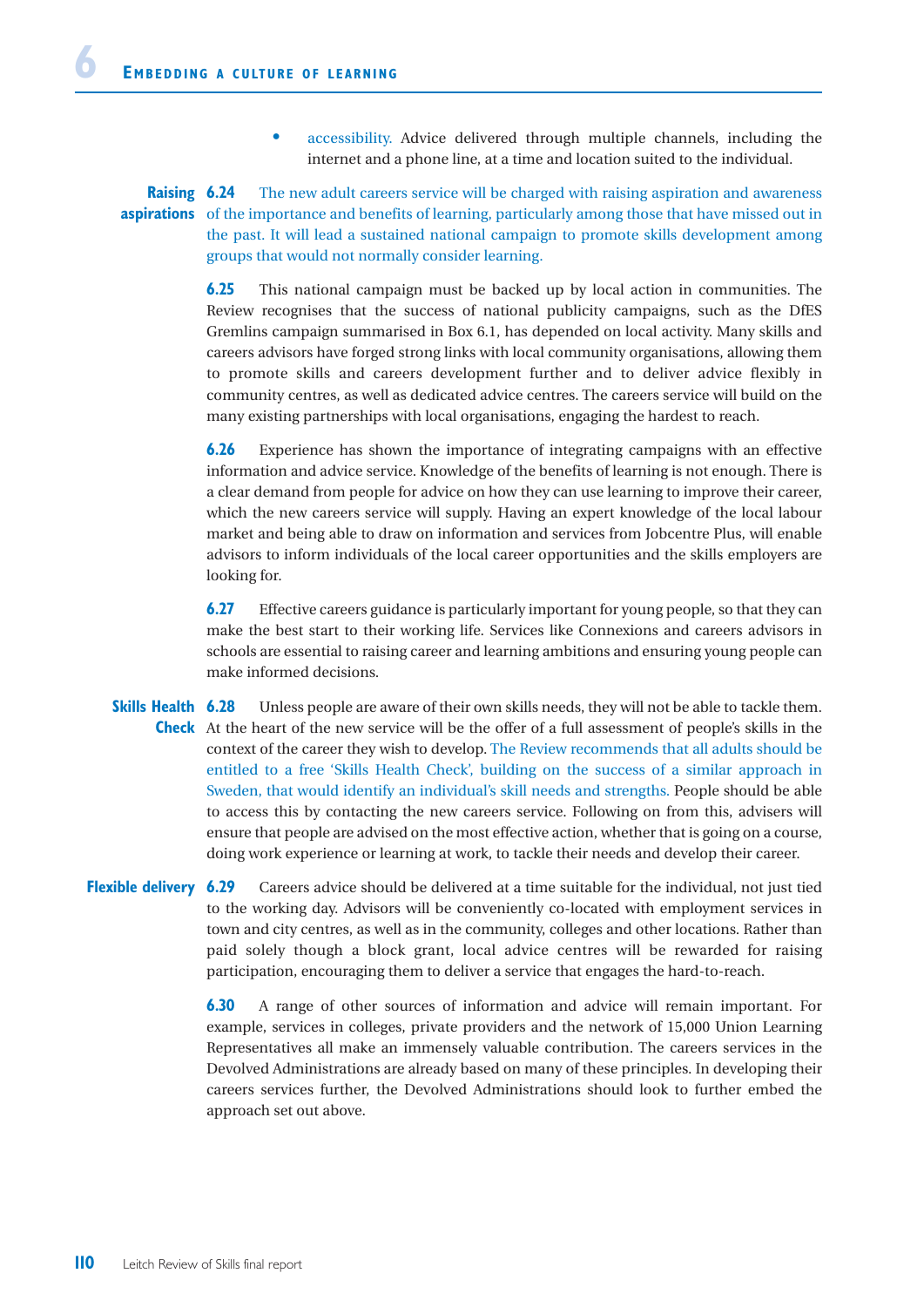### **IMPROVING CHOICE**

**6.31** Chapter 3 outlines the importance of a learning environment that is driven by individuals' and employers' demands. It recommends that all adult skills vocational funding in England, excepting that for adult community learning and services for those with learning difficulties and disabilities, be channelled through Train to Gain and Learner Accounts in England by 2010. Train to Gain gives employers control over their learning. Employers can choose a learning provider of their choice and receive subsidised training that is tailored to their skill needs. Employees in turn benefit from training delivered at the workplace, in skills that their employer values.

**6.32** People choosing to learn outside the workplace, whether for personal benefit or to build a new career, should have the same degree of control. At present, the LSC, rather than the learner, decides the amount of funding a college receives and the type of learning it should deliver. The result is a learning environment that often responds to the LSC's demands instead of the learner's.

**6.33** Learner Accounts provide people with virtual funding to use at an accredited learning provider of their choice. By channelling funding through the learner, individuals have real purchasing power over their learning. From Autumn 2007, DfES will be running pilots of Learner Accounts for individuals studying for a Level 3 qualification. Both Scotland and Wales operate similar schemes, targeted at lower levels of learning. These, along with the previous Individual Learning Account scheme in England, are discussed in Box 6.3. **Learner Accounts**

#### **Box 6.3: Learner Accounts**

**Learner Accounts, sometimes called Individual Learning Accounts (ILA), provide people with funding that they can spend at an accredited learning provider of their choice.** 

**Individual Learning Accounts were introduced in England in 2000 with the aim of encouraging people back into learning, particularly young adults with few qualifications. Various financial incentives were used to attract learners and the scheme proved immensely popular with over 1.4 million accounts being used. The majority of learners already had a Level 2 qualification. Unfortunately, the ILA programme closed in 2001 after receiving allegations of serious potential fraud.** 

**ILA Scotland was launched in December 2004, with an initial offer targeted at low-income learners, that provides up to £200 to fund a wide range of courses. Low income is defined as earnings below £15,000 per annum. The aims of the scheme are to introduce new people into adult learning and to encourage individuals to invest in and take ownership of their own learning. A further, universal offer of £100 was introduced in 2005, which provides up to £100 for learners on a basic skills or ICT course.**

**Wales has targeted its ILA at the low skilled and benefit recipients. Like Scotland, Wales encourages individual investment in learning and provides funding for half of course costs, up to £100. This is for non-benefit recipients with qualifications below Level 3. Benefit recipients are eligible for up to £200. The scheme has been particularly successful at attracting new adult learners. 35 per cent of account holders, for example, had not participated in learning within the last five years or since leaving school.**

**In Autumn 2007, DfES will start piloting Learner Accounts for learners studying at Level 3. Account holders will be entitled to a discount on the cost of a Level 3 course that reflects the national fee rate set by the LSC for that year, currently 62.5 per cent. Like any account, learners will receive an account statement that sets out the various contributions by the individual and the state, as well as any learner support the learner is receiving.**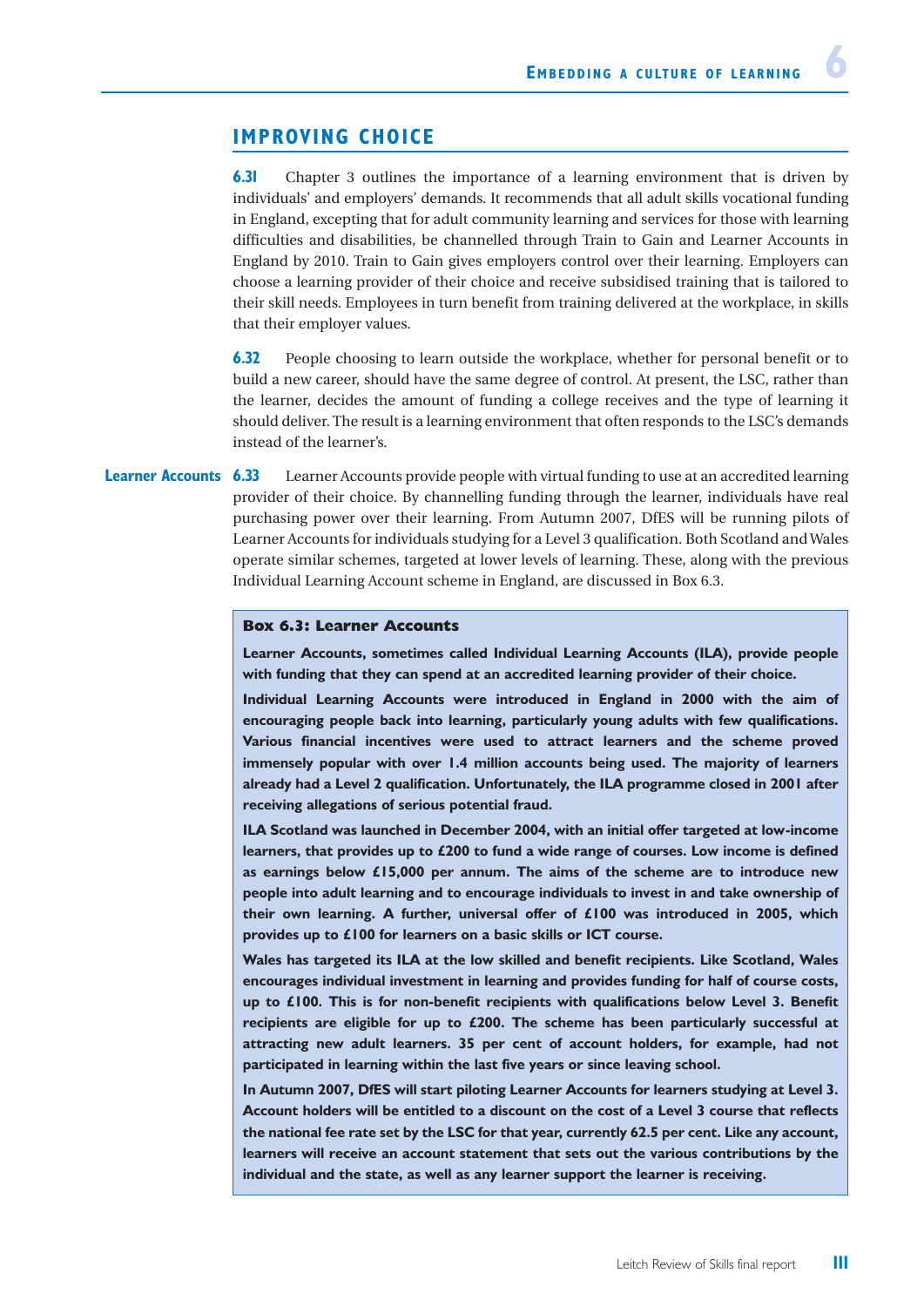### **The Review's proposals: improving choice and quality**

**6.34** The recent Education and Skills Select Committee report on further education endorsed the reintroduction of Learner Accounts and noted that problems marring the previous Individual Learning Account scheme were administrative rather than fundamental.14 The Review supports this conclusion, recognising that learning accounts present real benefits for people, increasing ownership and choice, as well as providing a powerful incentive to the supply-side to drive up quality.

**6.35** The similar schemes in Scotland and Wales have successfully shown that accounts can be expanded to learners at lower learning levels and the Review wants to ensure that all learners, particularly those most likely to be disengaged from learning, can access the benefits that accounts deliver. The new careers service will play a key role in ensuring an informed and demanding customer group.

**6.36** The majority of adult skills funding should be targeted on work-focused learning delivered through Train to Gain. However, people will continue to want to learn outside work too, whether to train for a new career or for personal reasons. The Review recommends that all adult vocational further education funding for individuals in England, including the current Level 2 entitlement, be channelled through Learner Accounts by 2010. In this way, all adult further education funding will be demand-led – through Train to Gain for employers and Learner Accounts for individuals. These accounts should not be based on providing colleges with a block grant based on expected demand and clawing back the difference at the end of the academic year. Instead, colleges should receive full funding only when individuals enrol on and complete a course. This will give the best providers freedom to expand, while encouraging all providers to be more responsive to the demands of their customers – in this case, individuals. **Learner Accounts**

> **6.37** The Learner Account pilots have safeguards to reduce the risk of fraud. Learners, for instance, will only be able to attend accredited learning providers and funding in the accounts is virtual (i.e. actual funding will be channelled through the existing provider payments system, rather than held in the accounts). Within these constraints, learners are free to choose where they want to study. Effective providers can quickly expand since each new learner brings extra funding. Likewise, poor providers will be forced to raise their quality or face exiting the market. In this way, Learner Accounts will drive up quality and flexibility, as well as giving individuals greater choice and power.

> **6.38** Over time, the Government should consider rolling other forms of financial support into these accounts, such as the learner support discussed in the following section and any childcare support. Incentives could be given for finance from the Child Trust Fund to be used for learning. This would give individuals their own account, made up of real money, and with incentives for them to make their own contribution. They would then have very real choice about how to use this to manage their own skills development, in the same way that individual accounts are giving people choice over their social care.15

### **EFFECTIVE FINANCIAL SUPPORT**

**6.39** Raising aspirations and ensuring people are fully informed and able to make choices about their careers and options for improving skills, must be backed up by action to ensure they can afford to learn. Learning can involve significant costs and one fifth of non-learners

<sup>&</sup>lt;sup>14</sup> Further Education, Fourth Report of the Session 2005-06, Education and Skills Select Committee, 2006.

<sup>&</sup>lt;sup>15</sup> Independence, well-being and choice: Our vision for the future of social care for adults in England, Department of Health, 2005.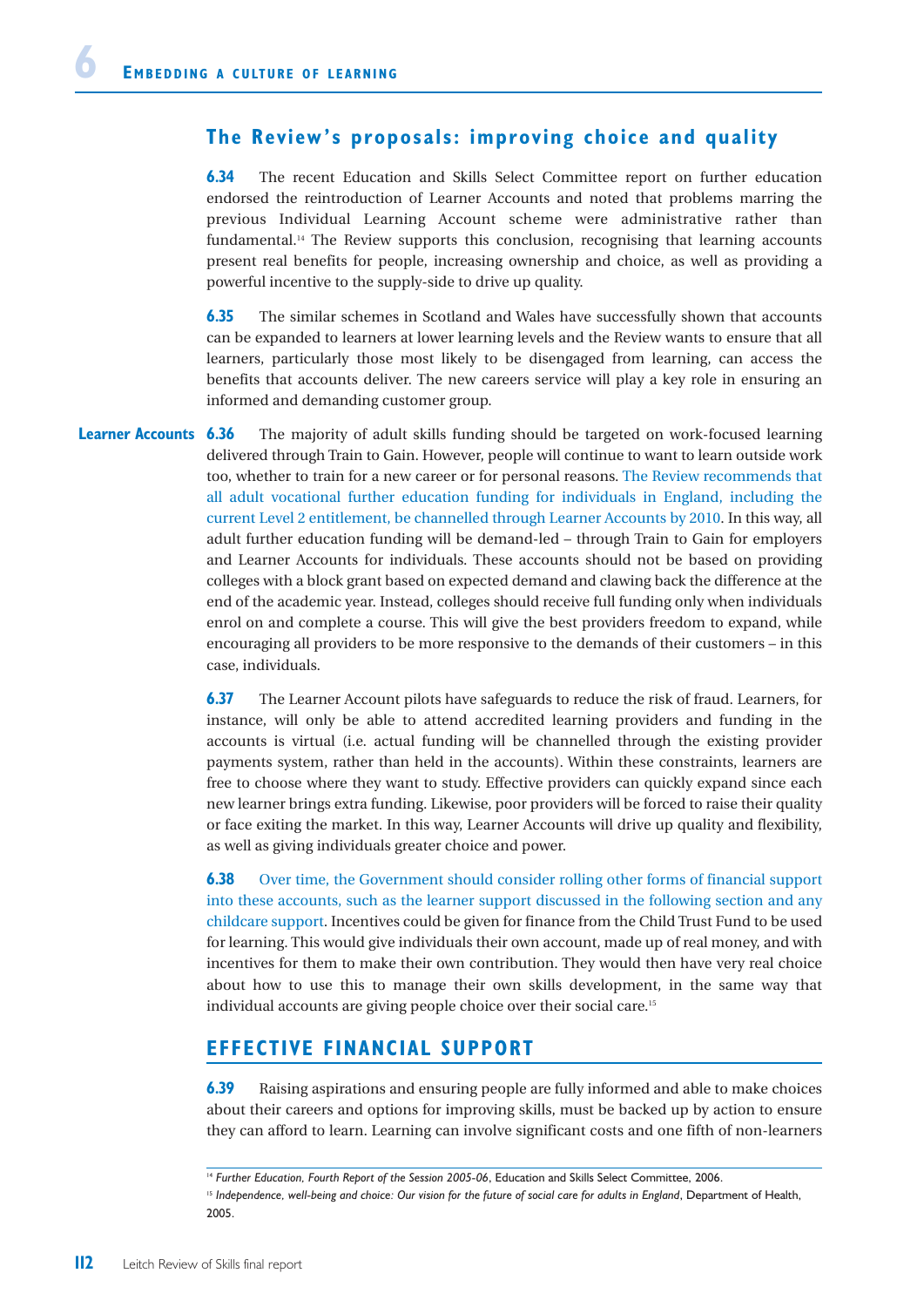said a lack of funding was a reason for not learning.16 Course fees, childcare and transport are just some of the potential costs that learners face. In addition, people may have to reduce their hours at work to attend training. These costs, without adequate support, can make learning prohibitive.

**6.40** Many people, particularly those on low incomes, are unable or unwilling to finance these costs, in the expectation of improved pay and job prospects after they have completed a course. Just under one half of all households have less than £1,500 in savings and over one quarter have no savings at all.<sup>17</sup> Financial support or additional credit is necessary for people on the lowest incomes.

**6.41** In addition, while the average return to education is high, people face uncertainty about the benefit they will gain. For example, wage returns to a Level 2 qualification vary from zero to 23 per cent, depending on type of course, gender and level of prior education.18 Many new learners also start out apprehensive over the course difficulty, questioning whether they will be able to pass the course, especially if they did not achieve at school.

**6.42** In response, the Government has introduced a range of measures to alleviate the direct and indirect costs of improving skills, targeting support at those who face the highest barriers. To reduce the direct course fee costs, the Government has: **Current help**

- made all basic skills courses free:
- introduced a Level 2 entitlement, so that those who do not have a full Level 2 qualification can gain one for free;
- introduced a Level 3 entitlement for those under the age of 25 who do not have a full Level 3 qualification;
- partially subsidised course fees for those over the age of 25 undertaking a Level 3 and all those taking a Level 4, as set out in Chapter 3, as well as part Level 2 and 3 courses and training where the individual is already qualified to a higher level; and
- in higher education, full-time undergraduates are eligible for a Student Loan for fees, which becomes repayable only after their course has finished and when their income exceeds £15,000 a year. Low income students now benefit from a grant for living costs of up to £2,700 a year, as well as bursaries from higher education institutions. Part-time students may be eligible for a means tested grant towards tuition fees and a grant of up to £250 towards course costs.

**6.43** Support is also available to meet indirect costs of learning, such as transport, childcare and course expenses, such as books:

- full-time learners on low incomes who are not on out-of-work benefits, studying for a first full Level 2 or 3 qualification are entitled to the Adult Learning Grant (ALG), which will shortly be rolled out nationwide, worth up to £30 per week;
- those adult learners on vocational courses who are not eligible for fee remission can also take out a Career Development Loan (CDL), a deferred

<sup>16</sup> *National Adult Learning Survey*, DfES, 2002.

<sup>17</sup> *Family Resources Survey*, 2004-05.

<sup>&</sup>lt;sup>18</sup> An in-depth analysis of the returns to National Vocational Qualifications obtained at Level 2, Dearden et al, CEE, 2004.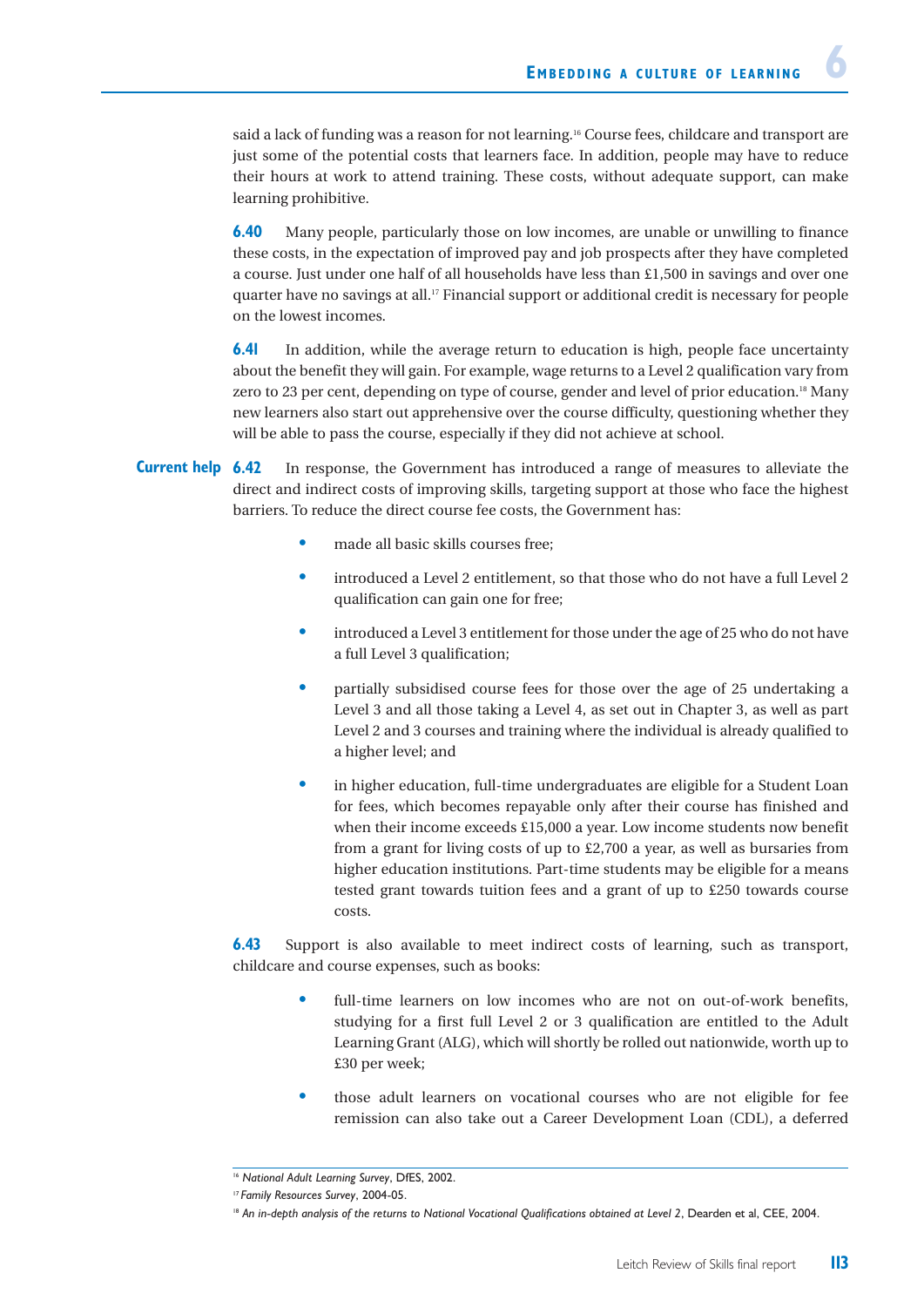repayment bank loan used to pay for tuition fees, but which may also help with living costs; and

• for the most disadvantaged learners, the LSC distributes a Learner Support Fund (LSF) worth £120 million per year to colleges to give out on a discretionary basis, providing assistance for costs such as childcare, transport, books and equipment, and to meet any financial problems people face while they are learning.

**6.44** This support is helping many people who would not otherwise be able to afford to study to do so. The LSF supports around 220,000 adults per year with the majority of recipients coming from areas with the highest level of disadvantage.19 The ALG is forecast to support 30,000 adults per year when fully rolled out. In 2005-06 a public budget of £17 million for CDLs supported a total allocation by private banks of £85.9 million to over 17,800 new learners.

**6.45** Young people also have access to financial support. The Education Maintenance Allowance (EMA) pays up to £30 a week to those who continue to stay on in education after 16. It aims to increase participation by individuals who would otherwise be attracted to going straight into work. Evaluation has found that, among eligible young people, the allowance increased the proportion who were in full-time education at ages 16 and 17 by 6.1 percentage points.20 The programme had the largest positive impact upon young people from lowincome families and young men, two groups that tend to be under-represented in post-16 education. Income-contingent loans and limited grants are available to help students with HE course and living costs.

**6.46** The Devolved Administrations have introduced their own systems of financial Administrations support. Scotland operates a system of means-tested, discretionary bursaries for students in further and higher education. Full-time further education students can receive up to £80.74 per week to cover living costs. Further allowances are available to cover additional costs including materials costs, childcare and travel. Further Education students in Wales can be eligible for Financial Contingency Funds, similar to the English Learner Support Funds, designed to meet the costs of books, travel, childcare, accommodation or general living expenses. Career Development Loans are available in both Wales and Scotland. Northern Ireland has a range of discretionary further education awards. **Devolved**

**6.47** The Review recognises the valuable contribution made by the current system of the current financial support. However, it has found that existing support could be more effectively used. **system** Financial concerns and uncertainty over financial support are some of the biggest barriers for people, yet current support is often unclear and uncertain. **Problems with**

> **6.48** At present, most financial support, except in the case of higher education, is marketed by learning providers to existing learners. For example, colleges allocate the LSF on a discretionary basis to support those already in learning. The Review has concluded that the lack of transparency and uncertainty over the Learner Support Fund acts as a real disincentive for the hardest to reach. Since it is discretionary, potential learners cannot be sure whether they will receive help and how much they might get.

> **6.49** As a result, the evaluation of the LSF found that students have very limited, and often non-existent, knowledge or understanding of the funds before they go to college.<sup>21</sup> Even once

<sup>19</sup> *Learner Support Funds: Second evaluation final report*, Institute for Employment Studies, 2005.

<sup>&</sup>lt;sup>20</sup> Evaluation of Education Maintenance Allowance pilots: Young people aged 16 to 19 years, final report of the quantitative *evaluation*, DfES Research Report 678, 2005.

<sup>&</sup>lt;sup>21</sup> Evaluation of Learner Support Funds, Institute for Employment Studies, 2003.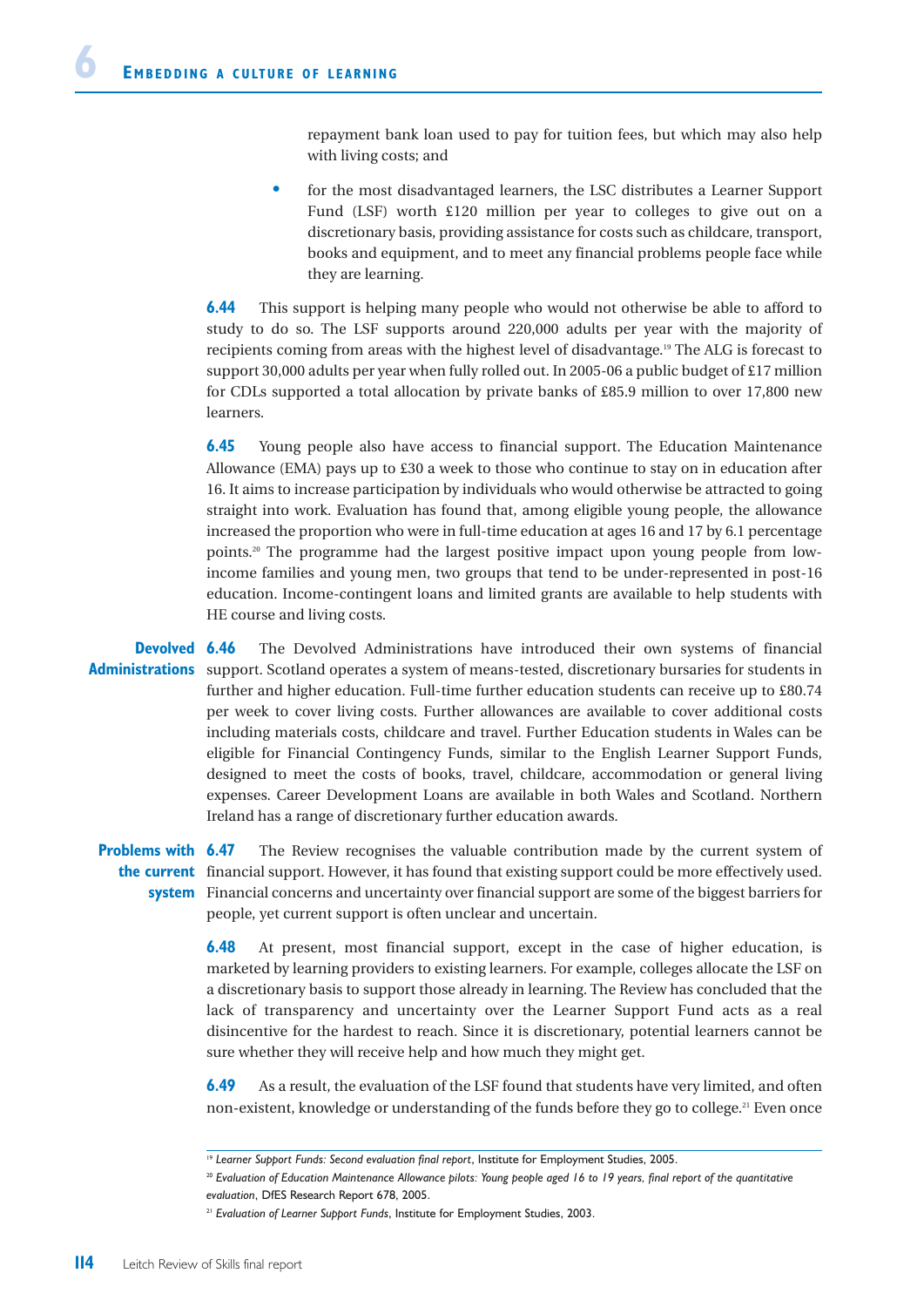enrolled on a course, colleges may not advertise the funds. For example, the LSF evaluation highlighted concerns among providers that they would stimulate demand that they could not meet. Other providers could not advertise the LSF in their prospectus because they did not know how much funding from the LSC they would receive.

**6.50** In addition, financial support varies considerably according to level of study and age, rather than purely by need. For example, the system of EMAs for young people is similar to, but not the same as, the ALG for older learners, even where people may be on the same course and in the same financial position. The system for HE differs still further.

# **The Review's proposals: effective financial support**

**6.51** Financial support should be aimed at those who most need it. Those that can afford to pay for skills development should do so. Financial support must also be clear, giving people a firm expectation of the support they will receive before they enrol on a course.

**6.52** The Review proposes a new system of financial support, based on the principle of transparency and building on best practice elsewhere:

- clear and transparent financial support for those considering skills development as well as for existing learners; and
- greater use of Career Development Loans particularly for those looking to progress to intermediate level and beyond.

**6.53** The Learner Support Fund supports existing learners, but people have little or no idea of the support they will receive until after enrolment. For people thinking about improving their skills, but uncertain about whether they can afford to do so, this uncertainty acts as an unnecessary barrier. The Review recommends that a Skills Development Fund (SDF) replace the LSF. Based on clear eligibility criteria developed by the new service, advisers should use this fund flexibly to tackle the immediate financial barriers to learning that potential and current learners face. The new careers service should actively promote the new transparent criteria. In this way, the SDF will tackle the financial barriers to learning. Individuals will have a clearer understanding of support before they enrol on a course, while those already in learning have access to support if they face unexpected financial pressures. **Upfront support**

> **6.54** The SDF will resemble the Advisor Discretion Fund (ADF) operated by Jobcentre Plus. Under the ADF, Jobcentre Plus advisers can grant jobseekers up to £100 to tackle the immediate barriers to finding work, such as travel to interview and buying smart clothes. Similarly, the Skills Development Fund will be used by advisers in the new careers service to tackle the immediate costs to enrolling in learning, such as transport and books, with support considered on a case-by-case basis but backed by clear, publicised criteria.

**6.55** People looking to progress to Level 3 will, on average, gain a larger private return than **Development** those studying at lower levels. They will also tend to have better job and pay prospects. It is right that they bear a greater share of the costs than those below Level 2. Chapter 3 set out the Review's analysis that employers and individuals should bear at least one half of the costs of Level 3. **Career Loans**

> **6.56** Career Development Loans allow people to pay for their learning by covering any short-term credit constraints. They lever in private investment and are flexible, allowing funding for any course that the individual and bank judge will gain returns. At present the low cap on initial public funds used to lever in private funding prevents the scheme from reaching its full potential. The Review recommends that the Government consider raising the cap on initial public funds so that more people, in particular at higher levels, can invest in their own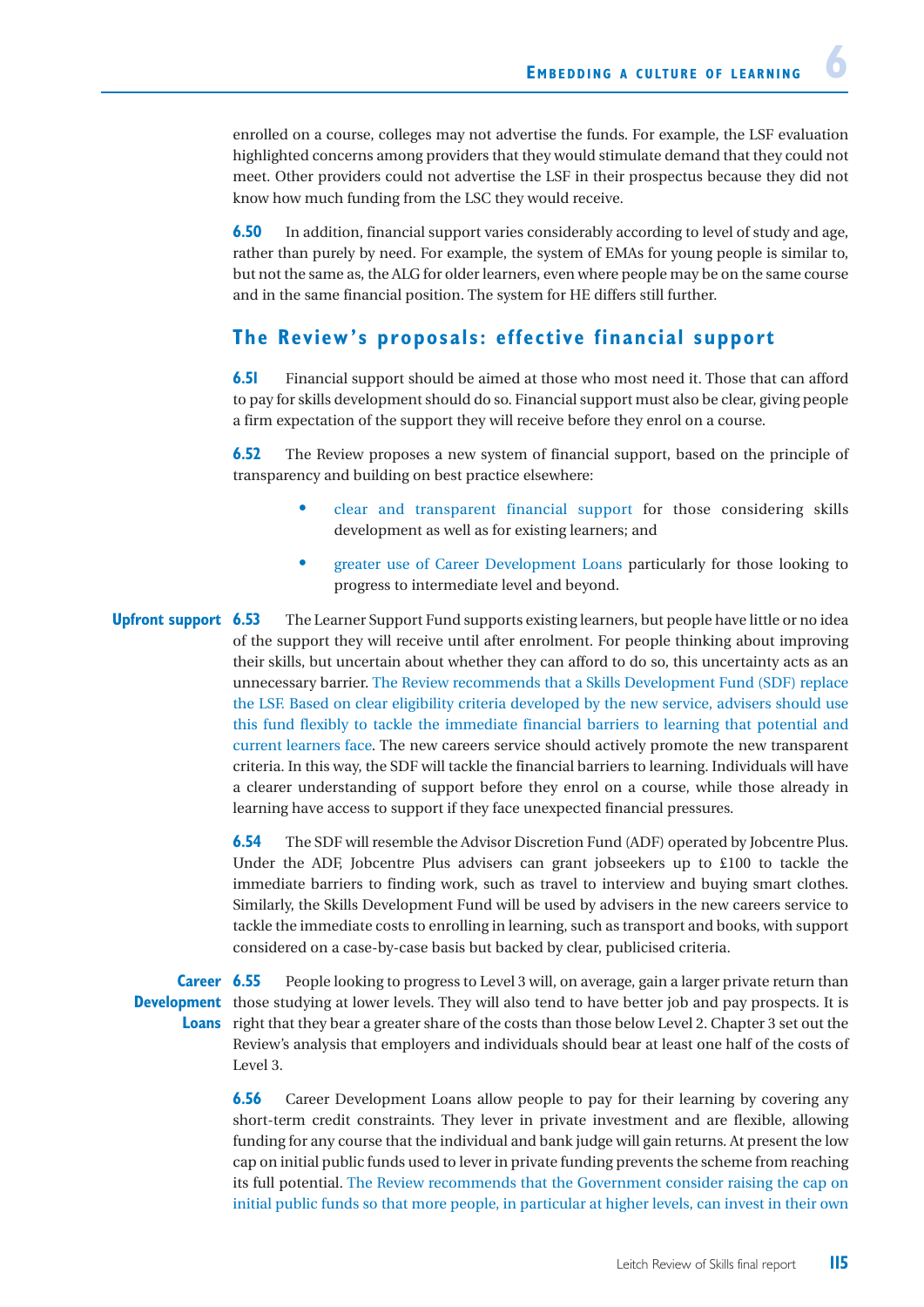skills development. Further measures, such as greater use of payment and interest holidays, should be introduced to ensure that people have more effective insurance against the risk of not improving their wage and job prospects.

**6.57** The Review's recommendations are specific to England, but in many cases build on experience elsewhere in the UK. In the longer-term, the Government and the Devolved Administrations should look to embed the same set of principles across all financial support for learning. It should look to better integrate and rationalise existing systems of support into Learner Accounts, discussed above.

# **CONCLUSION**

**6.58** The ambitions set out in Chapter 3 require a step change in skills development by individuals. This chapter has set out evidence that there is much further to go to further embed a culture of learning across all groups in society. Raising aspirations and ambitions among traditionally disadvantaged groups, particularly those who have not succeeded at school, is a key challenge.

**6.59** Following on from this, a highly fragmented information and advice system, largely removed from the local labour market context, means people find it difficult to be informed about the opportunities available and their economic value. Financial support for those unable to pay the costs of learning is bedevilled by uncertainty and lack of clarity, and people's choice and control is heavily constrained by a funding system that does not reflect learner's demands.

**6.60** The Review recommends a new offer to people to embed a culture of learning across society. At the heart of this is a national campaign, backed by local action, to raise aspiration and awareness. This will be driven by a new national adult careers service in England, drawing current sources of support into one place and offering everyone a Skills Health Check to assess their skills needs. It will be backed by action to ensure clear and targeted financial support and giving people choice and control by entitling them to a Learner Account.

**6.61** The next chapter sets out how skills advice and services can be better integrated with employment advice and services. In this way, the drive to a world class skills base can contribute to the drive to world class employment and an 80 per cent employment rate.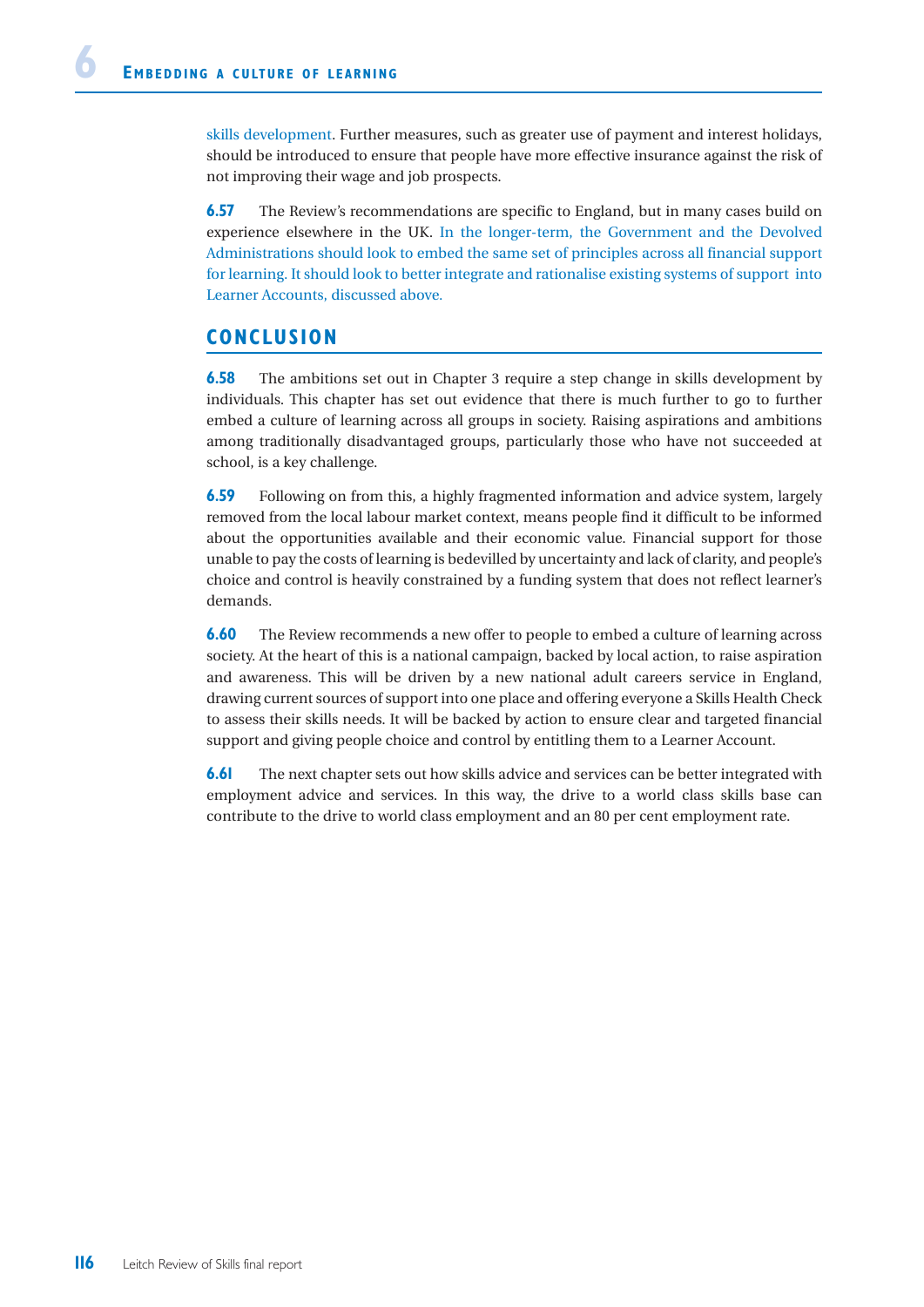#### **Chapter summary**

**In Budget 2006, the Chancellor commissioned the Leitch Review to consider how to better integrate skills and employment services. In the new global economy, people's economic security can no longer come from trying to protect particular jobs, holding back the tide of change. Instead, it comes from helping people adapt to change, finding new work and opportunities. Skills are increasingly central to world class employment and building the flexibility that delivers economic security.**

**The Review has found that significant reforms are needed to ensure employment and skills services effectively help people meet this new challenge. Current skills and employment services have different aims which means that delivery can be complex with an array of agencies trying to give help and advice to people. As a result, people do not receive the full support they need and are unsure how and where to access it. The risk is people will be trapped in worklessness or low paid jobs, lacking the support they need to get into and stay in work and progress.**

**To ensure people can access an integrated employment and skills service, the Review recommends:**

- **• a new programme to help benefit claimants with basic skills problems. Including a new programme to screen all benefit claimants, and more help to improve their basic skills;**
- **• a new universal adult careers service, providing labour market focused careers advice for all adults. The new careers service will deliver advice in a range of locations, including co-location with Jobcentre Plus, drawing on Jobcentre Plus information and services, creating a national network of one stop shops for careers and employment advice;**
- **• a new integrated objective for employment and skills services of sustainable employment and progression. Meeting this will require all involved in such services, from Departments, the LSC and Jobcentre Plus, to front line staff and colleges, to focus on people's long-term, as well as short-term, prospects; and**
- **• a network of employer-led Employment and Skills Boards to give employers a central role in recommending improvements to local services, mirroring the national role of the Commission for Employment and Skills. The Boards will work to ensure that local services meet employer needs and the workless are equipped to access work.**

**As a result of these recommendations, everyone claiming benefits will have their basic skills assessed and be offered help if they need it. When they find work, they will be linked into in-work support. People who find it more difficult to find or stay in work will be offered more intensive support, including help with their skills. All adults, including those in work, will be able to access work-focused careers advice, giving them the support they need to get on in work. This will contribute to increases in sustainable employment and progression, as well as reductions in child poverty.**

**7.1** In Budget 2006, the Leitch Review was commissioned by the Chancellor of the Exchequer to *'consider a far reaching proposal under which Britain can lead in skills: whether and how to bring together at a local level employment and training services for not just the unemployed, but all seeking new skills'*. This chapter sets out how an integrated employment and skills service is essential to ensure people get the help they need to find work, stay in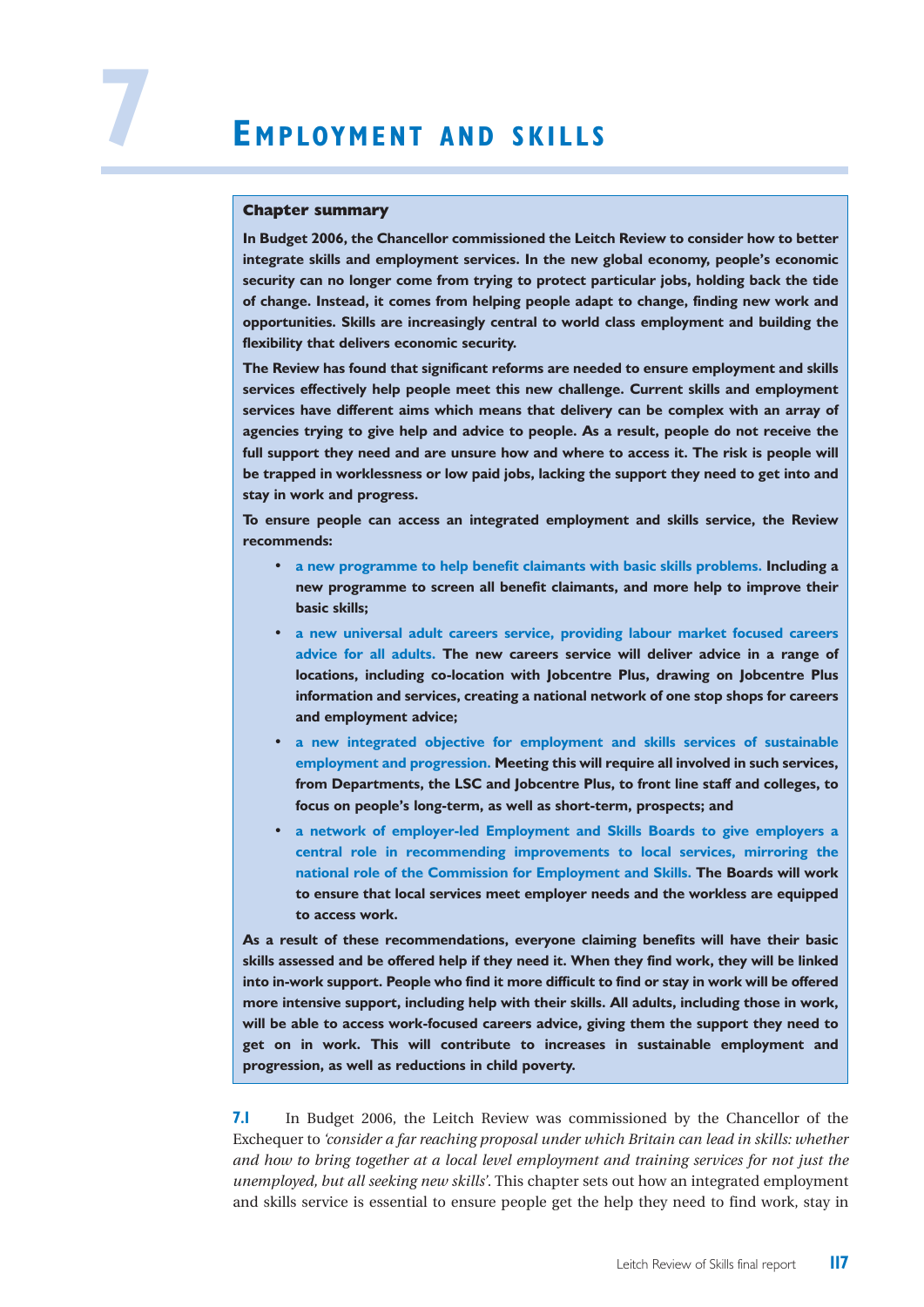employment and get on in their career in the modern labour market. In this way, the UK can achieve both world class skills and world class employment, rather than being forced to falsely choose between the two.

# **THE SCALE OF THE CHALLENGE**

**7.2** The UK's employment rate, at almost 75 per cent, is one of the highest in the G7. and skills However, there are still large numbers of people who find it difficult to find work and many of these have low or no skills. Around 1.7 million people are unemployed on the International Labour Organisation (ILO) definition. Almost one half (750,000) have less than a Level 2 qualification, of whom around 300,000 have no qualifications at all. Among the 7.8 million economically inactive in the UK working age population, almost one third, 2.2 million people, have no qualifications at all and almost one half, 3.7 million people, lack at least a Level 2. Around one quarter of disabled people have no qualifications. **Worklessness**

> **7.3** Around 50 per cent of those with no qualifications are out of work. As the global economy changes, the employment opportunities of those lacking a platform of skills will fall still further. The millions of adults lacking functional literacy and numeracy skills risk becoming a lost generation, increasingly cut off from labour market opportunity. Equipping disadvantaged groups with a platform of skills, including literacy and numeracy, will be increasingly essential to improving their employment opportunities. The Government has identified work as the best route out of poverty, so tackling these problems can contribute to reductions in child poverty.

**7.4** Most unemployed people move back into work quickly – nearly 80 per cent end their benefit claim within 6 months – and some degree of cycling will be inevitable in a flexible and **work** dynamic labour market.<sup>1</sup> However, of the 2.4 million new Jobseeker's Allowance claims each year, around two thirds, or 1.6 million, are repeat claims. Those with low or no skills make up around one half of these, 800,000 claims. This means that one third of all JSA claims each year are repeat claims from those with low or no qualifications. **Sustainability of**

> **7.5** As the economy restructures in response to global economic changes, problems with employment retention are likely to worsen, particularly for the low skilled. Those falling out of work will find it increasingly difficult to move back into work unless they are able to update their skills in order to open up opportunities in the growing sectors of the economy. Unless people are able to update and improve their skills, they risk losing touch with the labour market, unable to find new jobs.

**7.6** Many people moving into work become trapped in low paid, entry-level work. As Chapter 1 showed, social mobility is low in the UK and has fallen in recent decades. Those in low paid work tend to be those with low or no qualifications. Over one quarter of all employees, almost 7 million people, have less than a Level 2 qualification. Almost 2 million employees have no qualifications at all. Ensuring everyone has the opportunity to improve their skills is the best way to improve social mobility in the UK. **Progression**

> **7.7** In the new global economy, economic security cannot be provided by trying to protect particular jobs, attempting to hold back the tide of change. Instead, economic security can only come from ensuring people have the support they need to stay in employment, taking new opportunities as they arise. Skills are a central part of this, equipping people with the flexibility they need to change jobs and careers as the economy changes. Increasingly, world class skills are essential to delivering world class employment and reduced child poverty. These are UK-wide challenges.

<sup>1</sup> *Budget 2006, A strong and strengthening economy: Investing in Britain's future*, HM Treasury, 2006.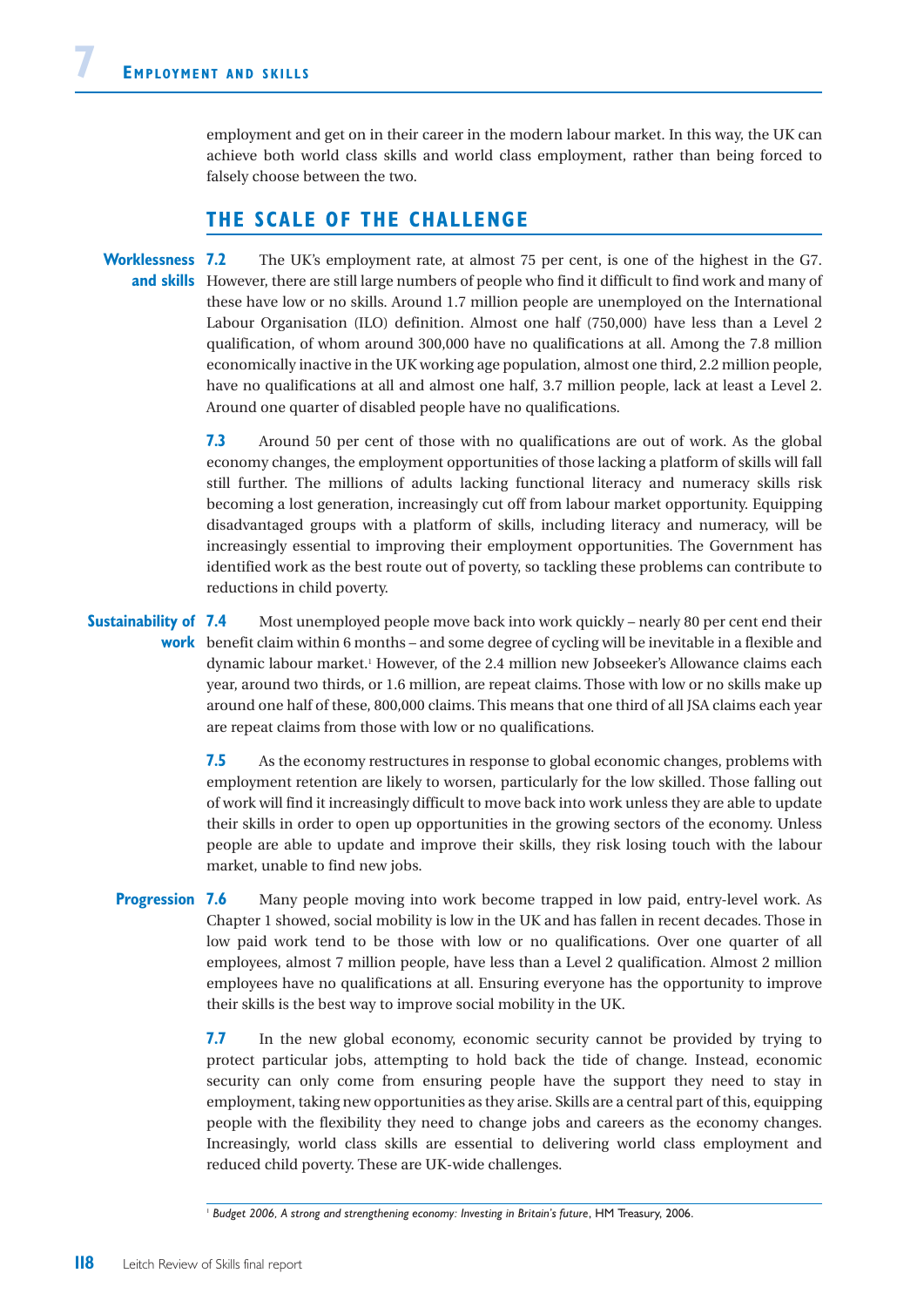### **THE CURRENT SYSTEM**

**7.8** There are a number of ways in which the Government seeks to help people improve their pay and job prospects. Chapter 4 set out the Review's recommendations to reform the delivery of skills to better meet the needs of individuals and employers. Jobcentre Plus is the key agency across Great Britain that seeks to help people find work.2 It had an annual budget of around £1 billion in 2005-06 for Welfare to Work employment programmes, including the New Deals. Around one third of Welfare to Work provision is delivered through more than 1,000 contracts with the private and third sectors. While skills policy is devolved, employment policy is determined nationally.

#### **Box 7.1: A brief overview of the Welfare to Work system**

**Jobcentre Plus, established in 2002 following the merger of the working age parts of the Benefits Agency and Employment Service, administers the benefit system. It aims to help people find work through the Jobseeker's Allowance (JSA) system for unemployed people and Work-Focused Interviews (WFIs) for those on other benefits, such as Incapacity Benefit and Income Support. It also provides a recruitment service to employers and for people seeking to change jobs.**

**More intensive support is provided through the New Deals. Young people aged 18 to 24 and claiming JSA for six months or more are enrolled in the New Deal for Young People (NDYP). This provides support, including training, to help people back into work. Evidence** shows that without the NDYP, youth unemployment would have been twice as high.<sup>a</sup> Most **claimants over the age of 24 are eligible for similar support through the ND25+ after 18 months claiming JSA.** 

**The New Deal for Lone Parents (NDLP) has helped more than 420,000 lone parents into work, contributing one half of the 11 percentage point rise in the lone parent employment** rate since 1997.<sup>8</sup> Recent pilots of extra support for disabled people, Pathways to Work, **have successfully increased the rates that flow off benefit and are now being rolled out** nationwide.<sup>*c*</sup> In most cases, Jobcentre Plus contracts New Deal provision from private and **third sector providers. In 13 Employment Zones, employment support is delivered by private providers, rewarded for the outcomes they achieve.**

<sup>a</sup> *The New Deal for young people: implications for employment and the public finances*, NIESR, 2000.

<sup>b</sup> *Welfare reform and lone parents employment in the UK*, CMPO working paper 72, Gregg and Harkness, 2003.

<sup>c</sup> For a discussion of the successful impact, see *Economic survey of the United Kingdom*, OECD, 2005.

There are a number of people for whom both skills and employment services need to services work closely together. For example, people on benefits can access training where their Personal Adviser (PA) sees a lack of skills as a key barrier to finding work and the New Deals include a training option. At present there are estimated to be some 400,000 people on welfare benefits studying in FE.3 A range of networks at national, regional and local levels attempt to ensure people get a joined-up service. These include Regional Skills Partnerships (RSPs), NEP employer coalitions, City Strategy pilots and Local Authority-led action through Local Strategic Partnerships. These initiatives are discussed more fully below. The institutional structure of delivery in England is illustrated in Chart 7.1. The linkages in the Devolved Administrations differ. In Scotland, an Employability Framework aims to ensure that Jobcentre Plus and skills services work effectively together.4 **Interlinked**

<sup>&</sup>lt;sup>2</sup> Northern Ireland has a network of Jobs and Benefit Offices and Jobcentres.

<sup>3</sup> *Labour Force Survey*, ONS, Autumn 2005.

<sup>4</sup> *Workforce Plus – An employability framework for Scotland*, Scottish Executive, 2006.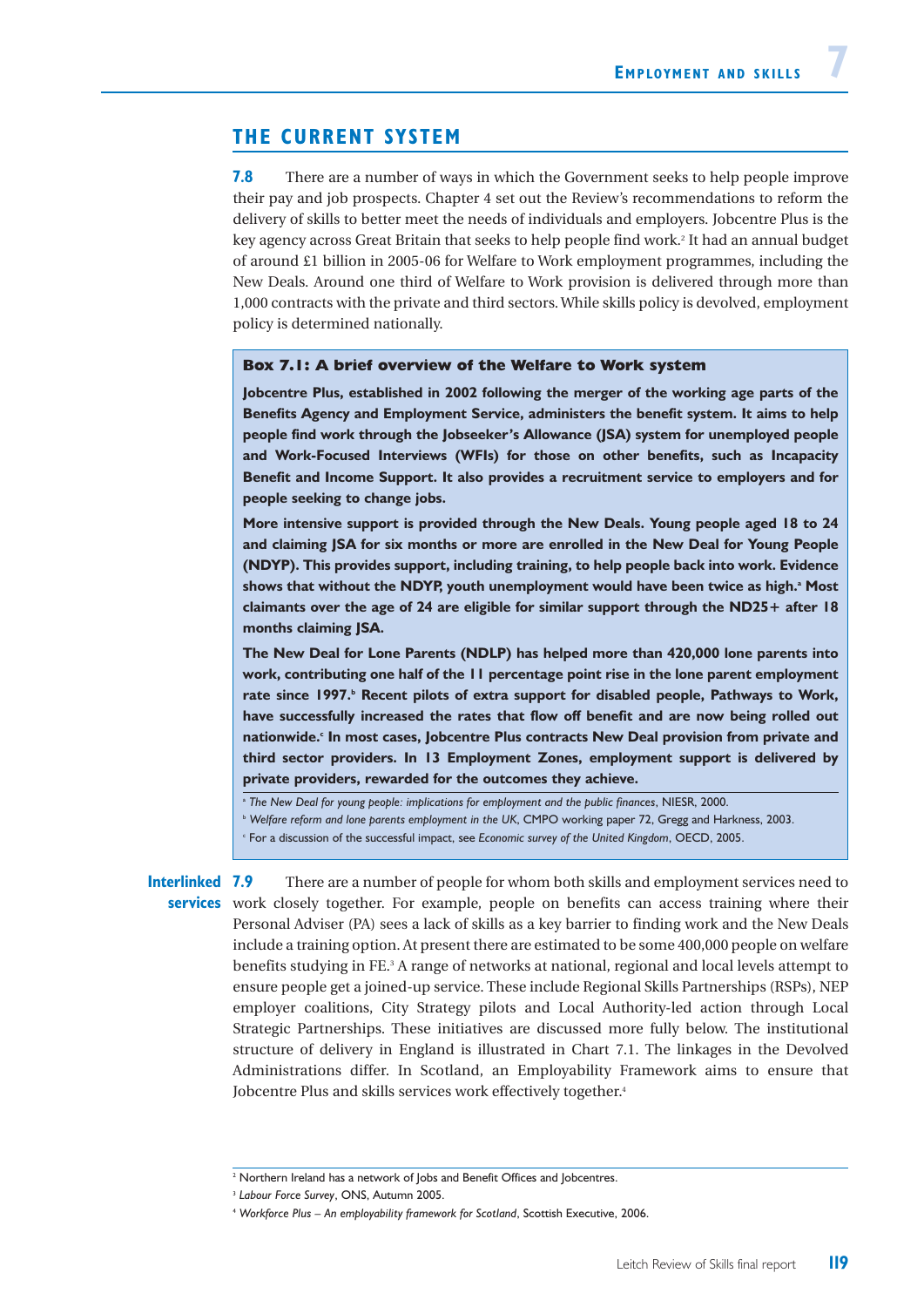

**7.10** The Review has found real strengths in the current employment and skills systems. The Welfare to Work system successfully helps people find work and the skills system is good at helping people attain qualifications. However, the evidence set out above shows that many people find it difficult to stay in work and progress, and that others, particularly in disadvantaged groups, find it difficult to find work. These problems are likely to become more pronounced as the global economy changes and contribute to child poverty.

**7.11** The Review has found that disjoints between skills and employment services mean they cannot give people the full support they need to overcome these problems. The skills system is largely separate from the employment system and both work to different goals: entry into jobs for the employment system and full qualification attainment for the skills system. This means they do not work together as effectively as they could, with policies not complementary and delivery fragmented. As a result, people get a disjointed service: skills improvements are not effectively used to help people who need them to find work or progress, skills policy is not focused enough on improving employability and support is not joined up across the transition to work.

### **Local and regional complexity**

**Existing local and**

**7.12** The fragmented service that people receive is particularly apparent at the subregional national level, with a wide array of bodies trying to plan services in a way that will meet arrangements expected need. As discussed in Chapter 4, skills delivery is currently planned to meet expected demand by the LSC nationally, regionally and locally. The RDAs lead on Regional Skills Partnerships (RSPs), which aim to ensure that planning of skills meets regional economic needs.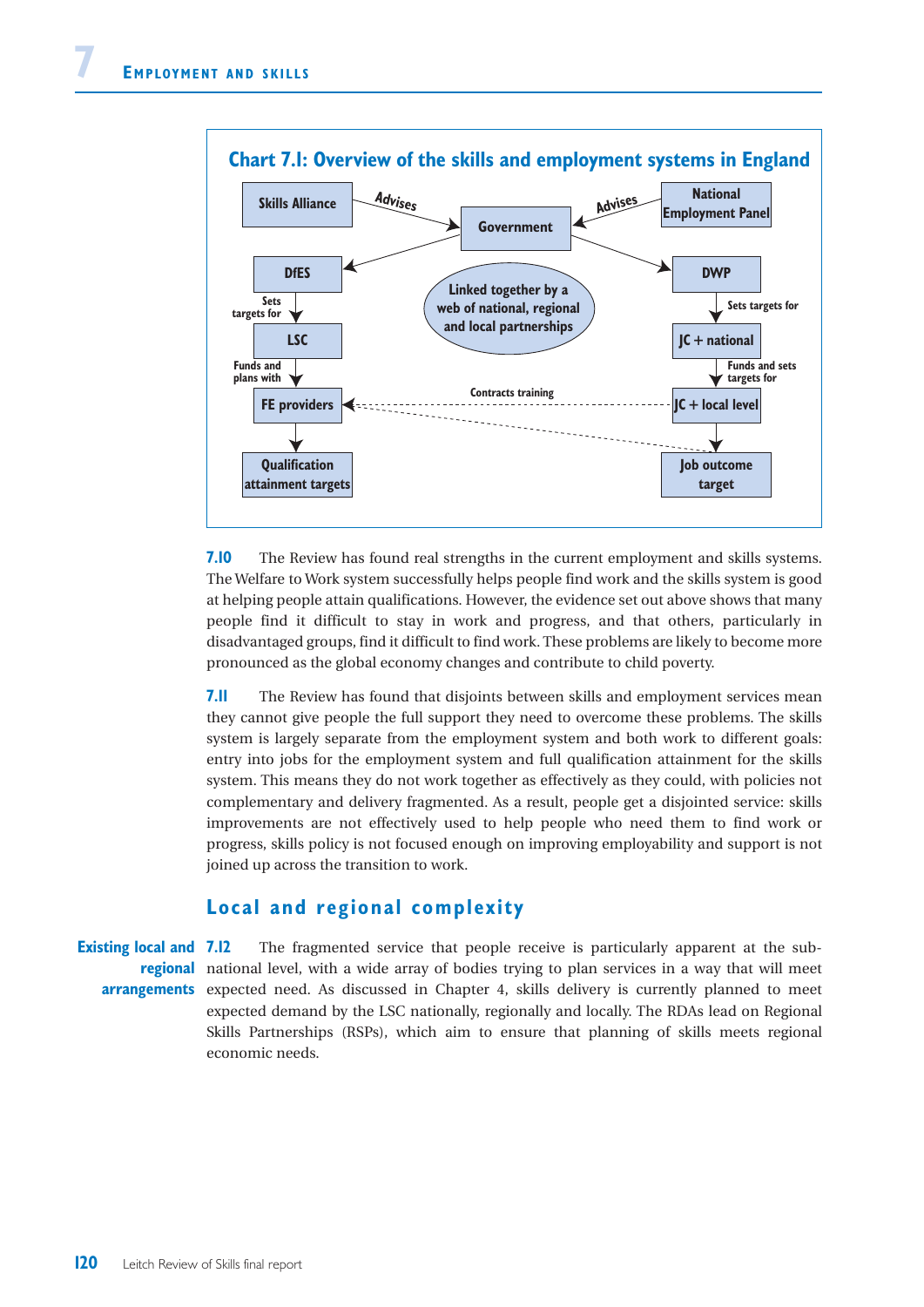**7.13** To ensure these plans fit with local need and delivery of other services, a range of other planning bodies have been created. Local Learning and Skills Councils have employers represented at board level, though the recent FE Bill proposes replacing these with similar regional councils. The DWP have introduced a series of City Strategies across the UK aimed at increasing employment rates through partnership. These operate at a variety of geographic levels and tend to include a strong focus on skills.<sup>5</sup> Some include employers, others do not.

**7.14** Local Authorities too, have an interest in skills and employment services and several, such as Manchester, Liverpool and Nottingham, have developed Skills Boards, operating alongside, or as a part of, their Local Strategic Partnership (LSP) arrangements. LSPs are intended to allow providers of a range of services, from health to skills, to come together and ensure they work effectively together. In London, a Skills and Employment Board, chaired by the Mayor of London, is developing a strategy for adult training that will drive the allocation of LSC vocational training funds for London. It is expected that the Board will largely replace the London RSP.

**7.15** Alongside this, for employment policy the NEP oversees a network of Employer Coalitions across the UK advising on local needs. These coalitions were established in 1998 in ten areas; Birmingham, Derbyshire, Glasgow, Greater Manchester, Highland, London, Merseyside, North East England, South Yorkshire and West Yorkshire. NEP also operates a series of Fair Cities programmes designed to improve the employment rates of ethnic minorities in Birmingham, Bradford and Brent.<sup>6</sup>

This proliferation of initiatives confuses employers and leaves them unclear as to where they should engage at a local level in order to influence the delivery of skills and employment services, in the same way as Chapter 2 showed they are unclear at the national and sectoral level. It means that services are denied the effective input of employers and consequently people do not receive a service that would maximise their employability and progression. **Impact**

**7.17** Too many current bodies are focused on planning and inputting into central design. As Chapter 2 showed, planning has a historically weak record of meeting economic needs. Too often, collective articulation of future skills needs has been an ineffective and inefficient mechanism. Consequently, people do not get the full range of effective labour market support they need. The approaches that work to improve skill services are invariably demand-led, with providers of services only rewarded when they meet the needs of individual employers and people, rather than trying to plan to pre-empt these needs.

**7.18** Skills are not always the magic bullet for improving employment and career **better** progression. Most workless people face a range of barriers to finding work. For example, the employment rate for those with no qualifications and no disability is around 59 per cent, but falls to around 21 per cent for those who are both disabled and unqualified.<sup>7</sup> Similarly, improved employment is not the only potential outcome from improving skills. People are also motivated by personal achievement, alongside a range of other factors. **The need for integration**

<sup>5</sup> City Strategies currently in place include Birmingham, Blackburn, Dundee, East London, Edinburgh, Glasgow, Heads of the Valleys, Leicester, Liverpool, Manchester, Nottingham, Rhyl, Sheffield, Tyne and Wear and West London.

<sup>&</sup>lt;sup>6</sup> Brent has now been broadened out to the West London City Strategy pilot.

<sup>7</sup> *Labour Force Survey*, Spring 2006.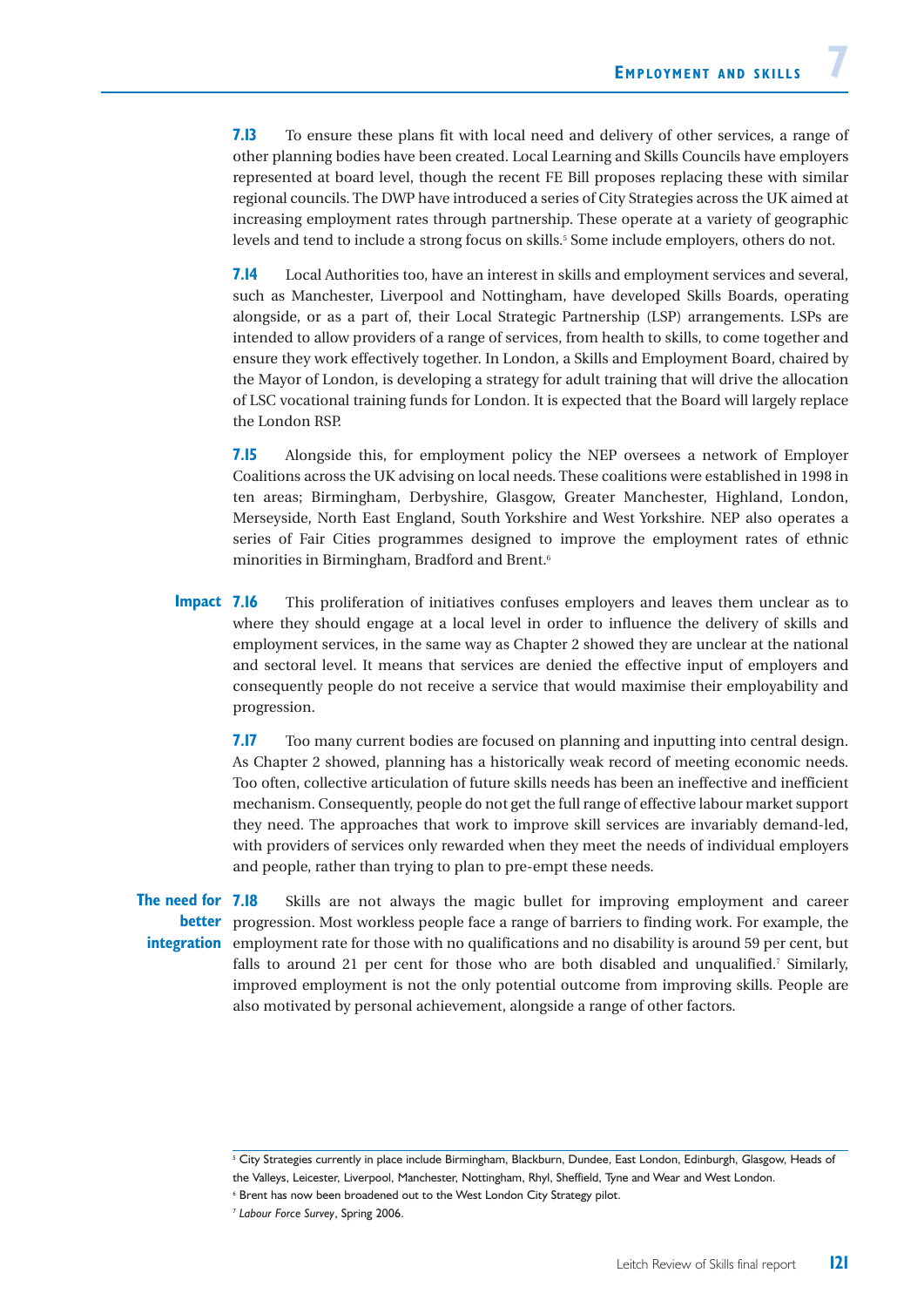**7.19** However, delivering basic and employability skills can help people into work and ongoing training can be an important driver of increasing the number of people moving into work who are then able to stay in employment and progress. This can be done in part by helping to break down other barriers to work. Similarly, focusing on economically-valuable skills, as discussed in Chapter 3, can improve the employment and progression outcomes from gaining skills.

**7.20** The recent introduction of the New Deal for Skills has aimed to ensure that people who are out of work get access to the training and support they need to find and stay in work. Skills Coaches, contracted by the LSC, provide an intensive, voluntary skills advice and guidance service for low skilled Jobcentre Plus customers in 19 pilot districts. In 5 Jobcentre Plus pilot districts, long-term claimants for whom skills are a key barrier to work are able to access a full-time Learning Option. The Employment Retention and Advancement (ERA) project is testing different ways of supporting people in work. Alongside financial incentives to encourage retention in work, ERA is testing the effectiveness of continued support, for up to 33 months, from a dedicated Advancement Support Adviser. The interim report will be available next year. **Recent progress**

> **7.21** The Review has concluded that people need an integrated employment and skills service, building on progress to date, to ensure they receive the help they need to get on in work today, and an end to the current fragmentation. This builds on the conclusions of the recent Harker Review of child poverty, which found that '*to thrive in today's rapidly changing labour market, parents need guidance, support and skills to progress in work. A system which encourages parents to take any job rather than one that offers them good long-term prospects, or leads to parents 'cycling' between having a job and being out of work, is neither efficient nor effective in tackling child poverty*'.8

> **7.22** Such integration, as the Harker Review concluded, will contribute to reductions in child poverty. There is an urgent need to simplify the system and ensure it is better focused on the long-term, as well as short-term, needs of people and employers. To ensure that services are effectively focused on helping people succeed in the modern labour market, employers need a clearer point to input their views to ensure that services are delivering work ready people. The following sections set out the Review's recommendations.

### **INSTITUTIONAL REFORM**

**7.23** The Review has considered whether reforms to institutional structures would deliver a more integrated service for people. Chart 7.1 showed how the delivery of skills and employment services are separate and fragmented at national, regional and local level. This split accountability, contracting and delivery has contributed to individuals receiving a fragmented service.

**7.24** Institutional change in England could take place at the agency level, between all or structures some parts of the LSC and Jobcentre Plus. There are clearly some overlaps between the responsibilities of the two bodies. Both, for example, commission a range of services, often from the same provider. However, full merger would create an immensely large organisation with responsibilities ranging from commissioning training from FE colleges to processing benefit claims. The risk is that such an organisation would be too unwieldy to manage and be two organisations under one roof, rather than a single entity. The fact that the LSC operates only in England while Jobcentre Plus is GB-wide is another complicating factor. **Agency**

<sup>8</sup> *Delivering on child poverty: What would it take?*, Harker, DWP, 2006.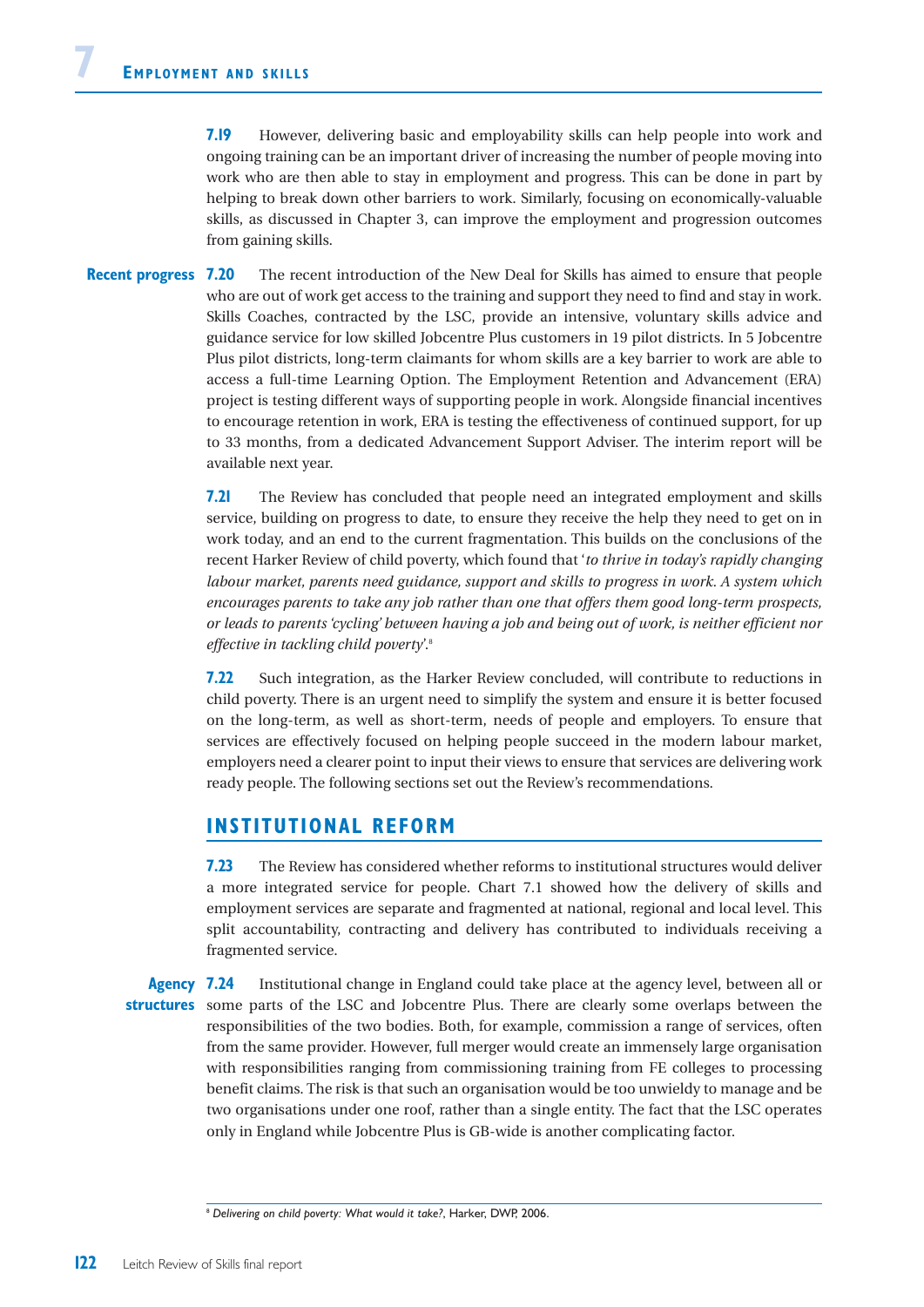**7.25** The Review has also considered Departmental structures. The current DfES and DWP structures were formed in 2001, from the previous Department for Education and Employment (DfEE) and Department for Social Security (DSS). This was followed by the creation of Jobcentre Plus, which brought together the Benefits Agency, an agency of the DSS, and the Employment Service, an agency of the DfEE. **Departmental**

> **7.26** People did not have an integrated service when the DfEE existed: the current fragmentation has not been created by the separation of employment and education at Departmental level. Rather, it results from the objectives and incentives that each part of the system faces. In addition, separating skills from education, to create a Department for Work and Skills akin to the previous DfEE, would create significant problems of its own. While the divide between work and skills would have been eased, new ones would be created.

> **7.27** Recommending national institutional change would not necessarily deliver an integrated service for people. The Review's conclusion is that much can be achieved through changing the objectives that each part of the system faces, altering the policy they deliver and ensuring stretching scrutiny through local institutional rationalisation – making the current system work.

**7.28** However, it is possible that this conclusion may change in the light of experience of arrangements trying to build an integrated service using the current structures. The Review recommends **the Commission for Employment and Skills report in 2010 on whether more radical structural change is required to deliver an integrated service**. **Reviewing**

### **An Integrated Service**

**7.29** An integrated service would ensure people receive the support they need, including skills improvements, to find work. It would ensure that people do not have support cut off when they move into work, but are instead supported to stay in work and progress, building a seamless service for jobs and progression. This is essential to ensure people have the support they need to build economic security in the changing global economy.

**Prize from an**

The benefits of achieving this would be great. Ensuring that lone parents and those integrated with disabilities and health problems get the full range of support they need to stay in work, **service** including training, will contribute significantly to the Government's target of a 70 per cent lone parent employment rate and reducing the number of IB claimants by 1 million. It will also contribute to reductions in child poverty: the best way out of poverty is through sustainable work. In turn, ensuring that those at risk of cycling between welfare and work or becoming trapped in low paid work get the full range of in-work support they need, will aid progression and social mobility. This will have a positive impact on their children's lives: the life chances of children are closely related to the income, attainment and aspirations of their parents.

> **7.31** The Review has identified four key areas for reform to achieve an integrated service, realising the prize of increased employment and progression for disadvantaged groups, building on the reforms to the skills system set out in earlier chapters:

- better support for sustainable employment and progression;
- integrated front-line delivery of services;
- integrated objective of sustainable employment and progression; and
- enabling effective employer input.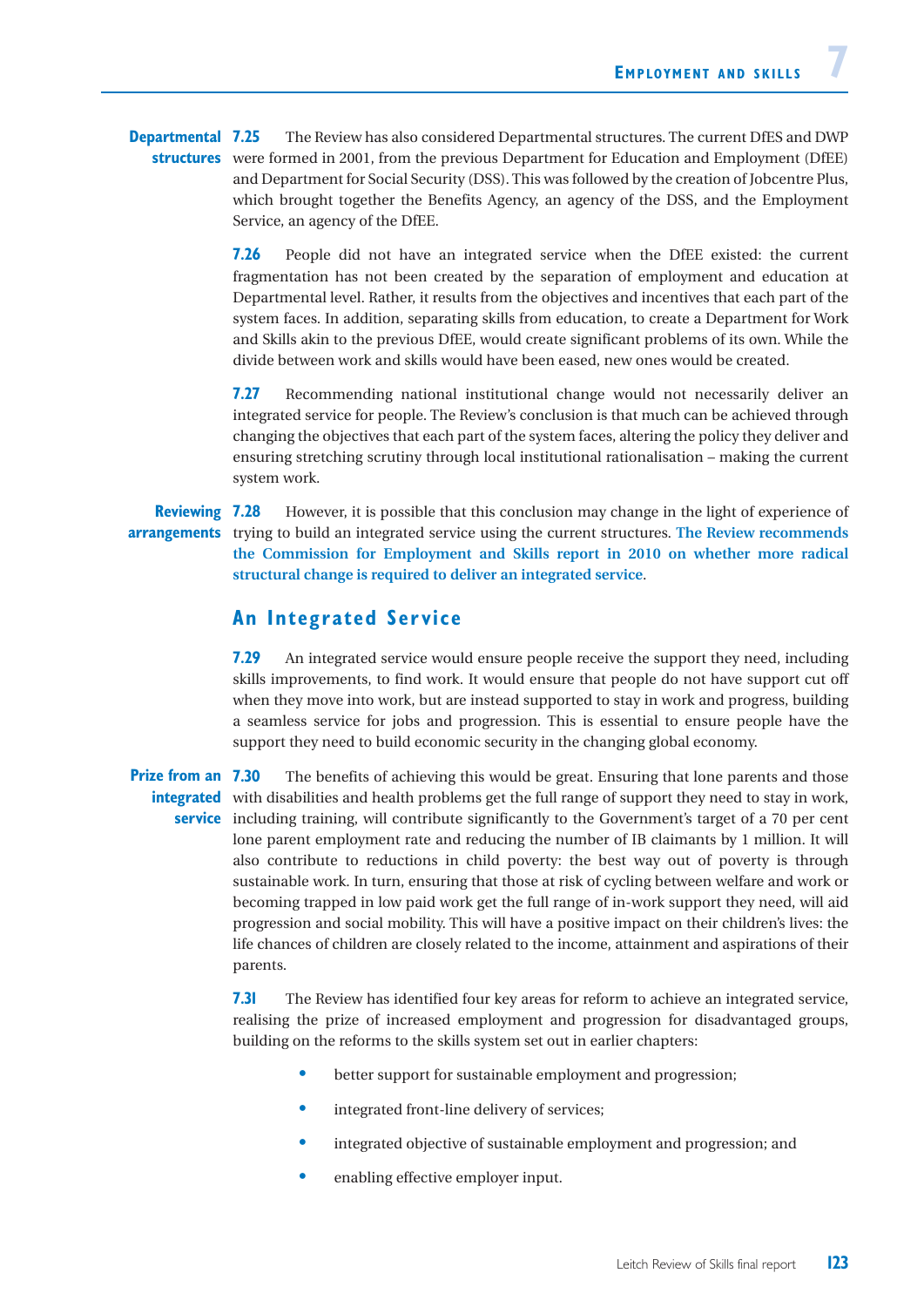# **BETTER SUPPORT FOR SUSTAINABLE EMPLOYMENT AND PROGRESSION**

**7.32** Current employment and skills services aim to help people find work and progress in a range of ways. The way in which they do so is determined by the incentives they face. The current Welfare to Work policy framework focuses on interventions to help people into work as quickly as possible and does not assess the help people need to stay in work and progress. For example, the Jobseeker's Allowance regime is designed to move people into work as quickly as possible, but there is no follow-up support for those who lack basic skills or are at risk of returning to benefits, unless they fail to find work in the short-term.

**7.33** As a result, at risk groups do not get the full range of support they need to get into and stay in work. Skills interventions are rarely used by Jobcentre Plus, particularly in the shortterm, as most people find work quickly and employment targets are based on job entry, rather than longer-term retention and progression. Only 11 per cent of people with identified basic skills needs on benefits complete a basic skills qualification. The incentives of colleges and other skills providers are to ensure people complete full qualifications, rather than ensuring these improve people's employment and pay outcomes. There is a big divide in the support people receive as they move into work. The Welfare to Work system is disconnected from inwork support, such as Train to Gain in England.

**7.34** The Review has concluded that the support available to help people move into work needs to be improved. Support must be joined up across the transition to work. In most cases, it is best left to trained PAs to determine how best to help people find and stay in work, with employment providers rewarded for the outcomes they achieve. Similarly, skills providers must find their own ways of engaging priority clients and working with employers, rather than being told how to do so by planners.

- **7.35** To better support people to find and stay in work, the menu of support, including skills, that PAs access to help clients and the requirements benefit claimants face must be improved. In particular, across the UK, the Review recommends: **Welfare to Work**
	- **a new programme to screen all benefit claimants for basic skills needs.** This screening is currently done at the six month point of a claim. The Review recommends that all new claimants receive a light-touch screening when they claim benefit, with the results informing their 'Back to Work' plan;
	- **more help for people to improve their basic skills without delaying their return to work.** All new claimants with a basic skills need should be referred to training once they move into work, or beforehand if their PA thinks this will significantly aid their return to work. Jobseekers who fail to find work within six months should be required to participate in basic skills training, alongside their job search requirements;
	- **improved support for people returning to benefits.** The Government should consider requiring people cycling between welfare and work to have a full Skills Health Check, which would be acted on in their 'Back to Work' plan; and
	- **improving the quality of training.** The Review recommends that all claimants for whom training is considered an appropriate option should access this training through a Learner Account that they can use at a range of accredited training providers.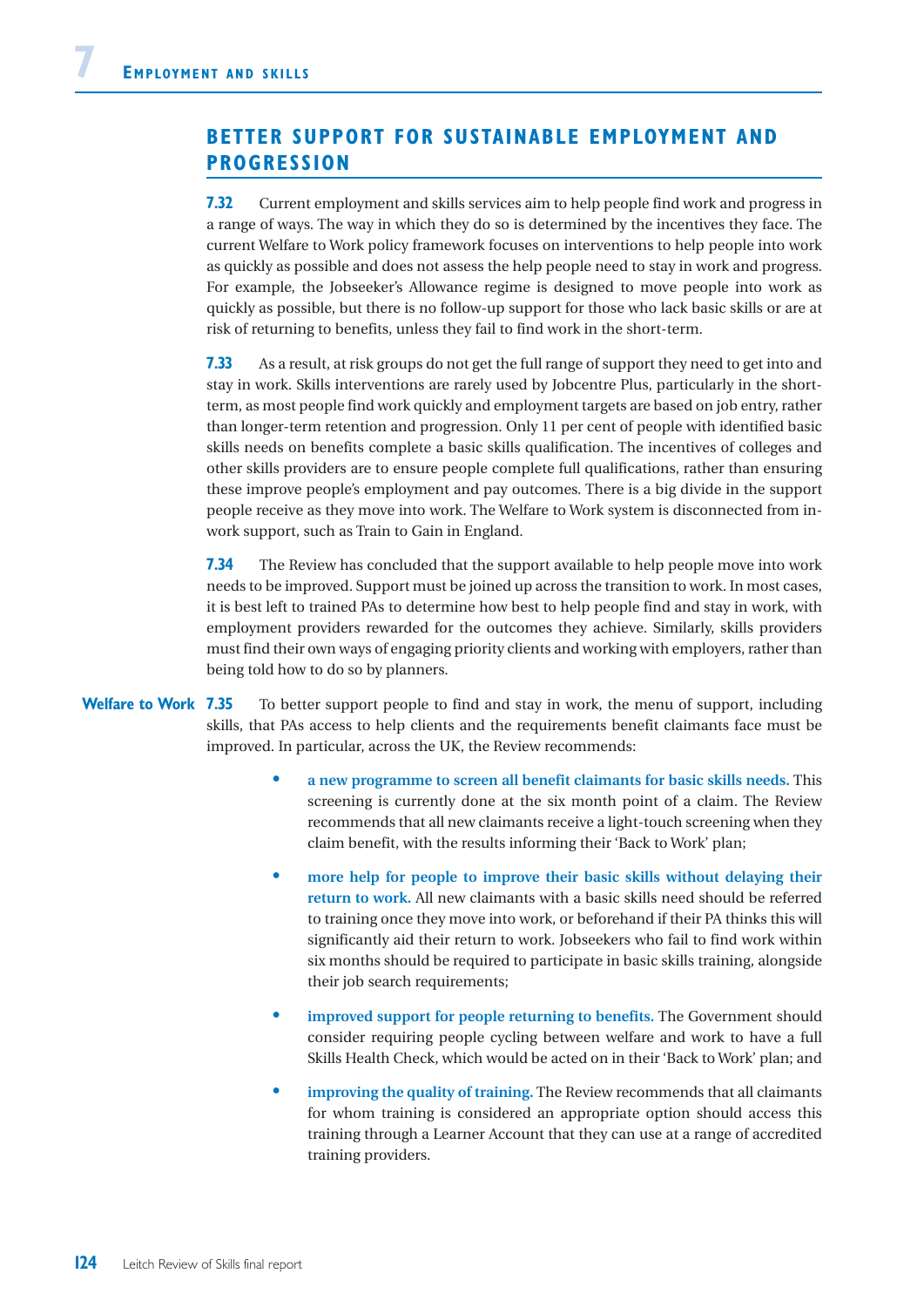### **Better identifying basic skills needs**

**7.36** For people to be effectively helped into work, their needs must first be properly identified. The Review has found that too many people do not have their basic skills needs identified. Basic skill needs among benefit claimants are more than double the national average. 38 per cent of claimants were without functional literacy skills and 45 per cent lacked functional numeracy skills. Similar proportions were also found for people with health problems. For some people, these problems can create major barriers to finding work. Those unable to read a job advert and fill in an application form are less likely to find work, stay in work or progress than those who can. The employment rate for those with basic skills needs is less than one half the UK average.

**7.37** Measures have been introduced to help identify people for whom basic skills problems are a barrier to work. JSA claimants who remain on benefits for more than 6 months have a 'Fast Track' screening at the 6 month Restart interview, administered by their PA. This point was chosen to avoid focusing resources on those who would have got into work anyway, as two thirds of people leave JSA within the first 6 months of their claim. People claiming other benefits have a similar screen during their Work Focused Interview. In 2005-06, Jobcentre Plus planned to undertake around 1.5 million basic skills screenings, 0.5 million for those on JSA and 1 million for claimants of other benefits. **Current help**

> **7.38 The Review recommends a much fuller role for the benefit system in tackling basic skills problems. The Review recommends that all benefit claimants be screened at the start of their claim, with new benefit claims and Work Focused Interviews becoming the trigger for a basic skills screening.** Contact with the benefit system is a key opportunity to engage with people with low skills. Screening every new JSA claimant, will help to screen around two million people more each year: a significant proportion of the low skilled. As a consequence, those for whom basic skills needs are a barrier to work can be helped early. Those who find work in any case, can be helped to improve their skills in work.

### **Combining basic skills improvements and work**

**7.39** People whose basic skills problems are seen as a barrier to finding a job by Jobcentre situation Plus PAs should be referred to training. There are currently two main types of provision. Basic Employability Training (BET) is available for those with the most severe need and can last up to 26 weeks. Short Intensive Basic Skills (SIBS) provides help for those with moderate literacy or numeracy needs, and can last for 8 weeks. The current system too often forces a choice between job search and skills improvements. **The current**

> **7.40** Recent pilots estimated the impact of incentives and sanctions for benefit claimants to improve their basic skills. They showed that mandating claimants to attend basic skills training has a small positive impact on attendance and completion.9 The evaluation did not measure the long-term employment impact of such measures. There is some evidence that helping people improve their basic skills increases their long-term chances of finding work. After 40 months, there was a 5 per cent increase in employment outcomes for BET participants.10 BET participation results in an improvement in the employment rates for participants of around three percentage points.11 DWP have not collected data on progression and data on retention is limited. Poor referral, lack of incentives and lack of short-term

<sup>9</sup> *Evaluation of basic skills mandatory training pilot: Synthesis report*, DWP research report 385, 2006.

<sup>10</sup> *The longer term outcomes of work-based learning for adults: Evidence from administrative data*, Speckesser and Bewley, Policy Studies Institute, 2006.

<sup>&</sup>lt;sup>11</sup> The longer term outcomes of work-based learning for adults: evidence from administrative data, Speckesser and Bewley, Policy Studies Institute, 2006.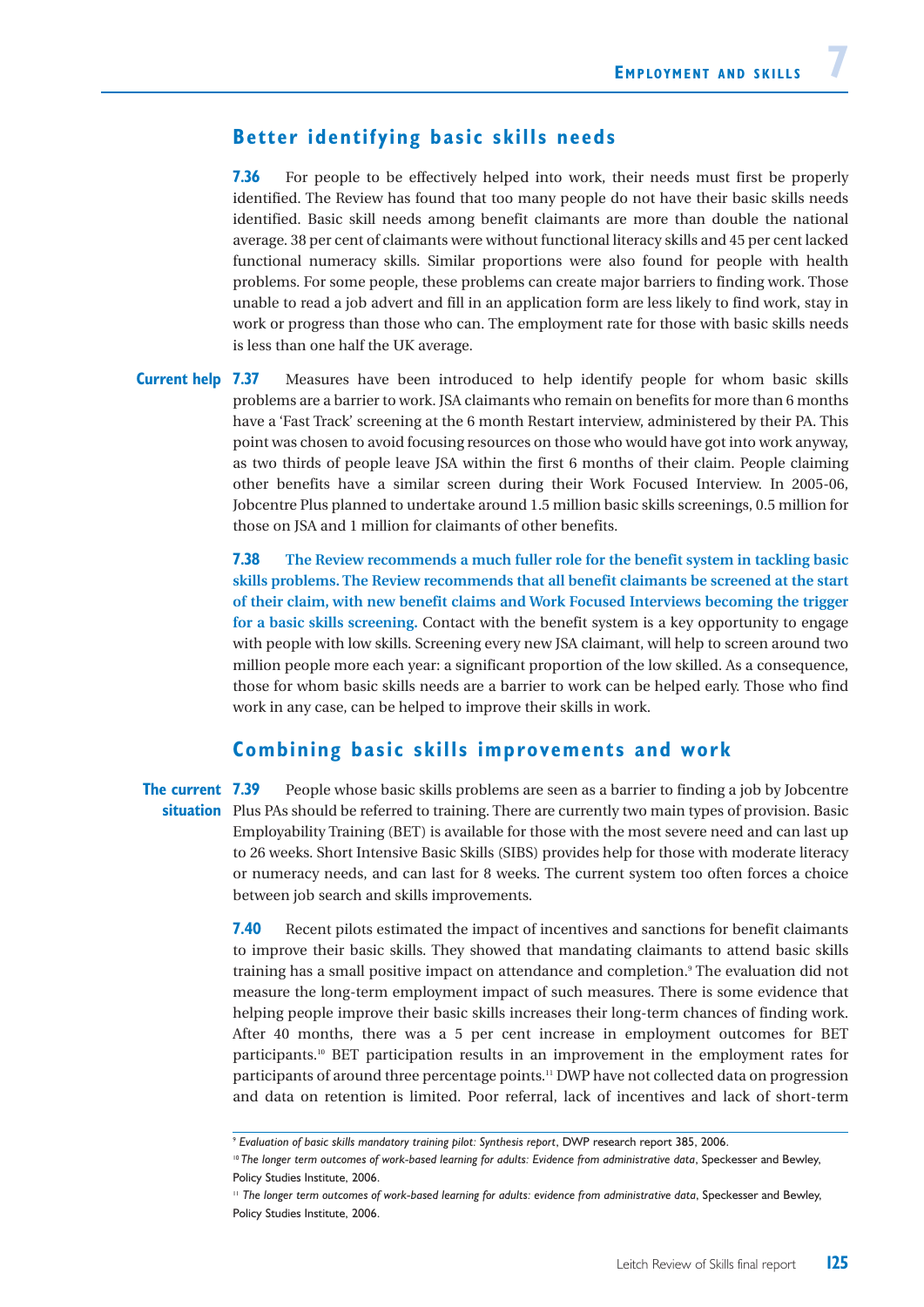employment impact, means that only 11 per cent of claimants identified as having a basic skills need go on to complete a basic skills qualification.

**7.41** As a result of these evaluations, from September 2006 Jobcentre Plus customers will be able to access a new basic skills programme from the LSC. Jobcentre Plus is also working with the LSC on a new basic skills product for Jobcentre Plus customers to be introduced in August 2007. This will combine employability and skills acquisition.

**7.42** It is critical to avoid delaying people's return to work. At present, once people move into work, there is no follow up support or encouragement to take up the training needed to reduce the risk of returning to benefits. The average time taken to complete a basic skills course is around 60 hours and they can be delivered part-time to fit around work and job search. There is no reason for this false choice: the job search requirement could be combined with referrals to training once people enter work, or with part-time skills improvements for those who fail to find work in the early stages of job search.

**7.43 The Review recommends that people claiming JSA whose basic skills needs are a key barrier to work should have part-time basic skills improvements included in their action skills plans, alongside actions to find work.** For people identified with a need, support should be offered in a way that best suits their job seeking or work status, and in a way that will not encourage people to remain on benefits simply in order to start or complete their training. **The Review recommends: Integrating basic improvements**

- **new JSA claimants with basic skills needs should be referred to training when they have found work, or before if their PA finds that basic skills needs are the key barrier to work. Referring claimants to training when they have found work will be the responsibility of Jobcentre Plus PAs, working with Train to Gain brokers in England;**
- **for people with basic skills needs who remain on JSA after six months, there is a strong case for making basic skills training compulsory. The Government should review whether participation should be mandatory for all jobseekers with basic skills needs who remain on benefits at six months; and**
- **to help address basic skills problems for disadvantaged groups, basic skills improvements should be more fully integrated into support such as Pathways to Work for people with health problems and disabilities and the New Deal for lone parents (NDLP).**

**7.44** These measures will ensure that people get help tailored to their needs. People whose basic skills needs prevent them from finding work will receive help and support to improve their basic skills, alongside action to find work. Where basic skills are not an immediate barrier to finding work, their basic skills needs will be properly diagnosed and they will be referred to provision that is flexibly tailored to their new job. This will help significant numbers of people improve their basic skills each year, contributing to increased employment among disadvantaged groups and improved retention as well as reduced child poverty. Jobcentre Plus and training providers should work as far as they can to ensure as many people as possible referred to basic skills courses by their PA complete their course.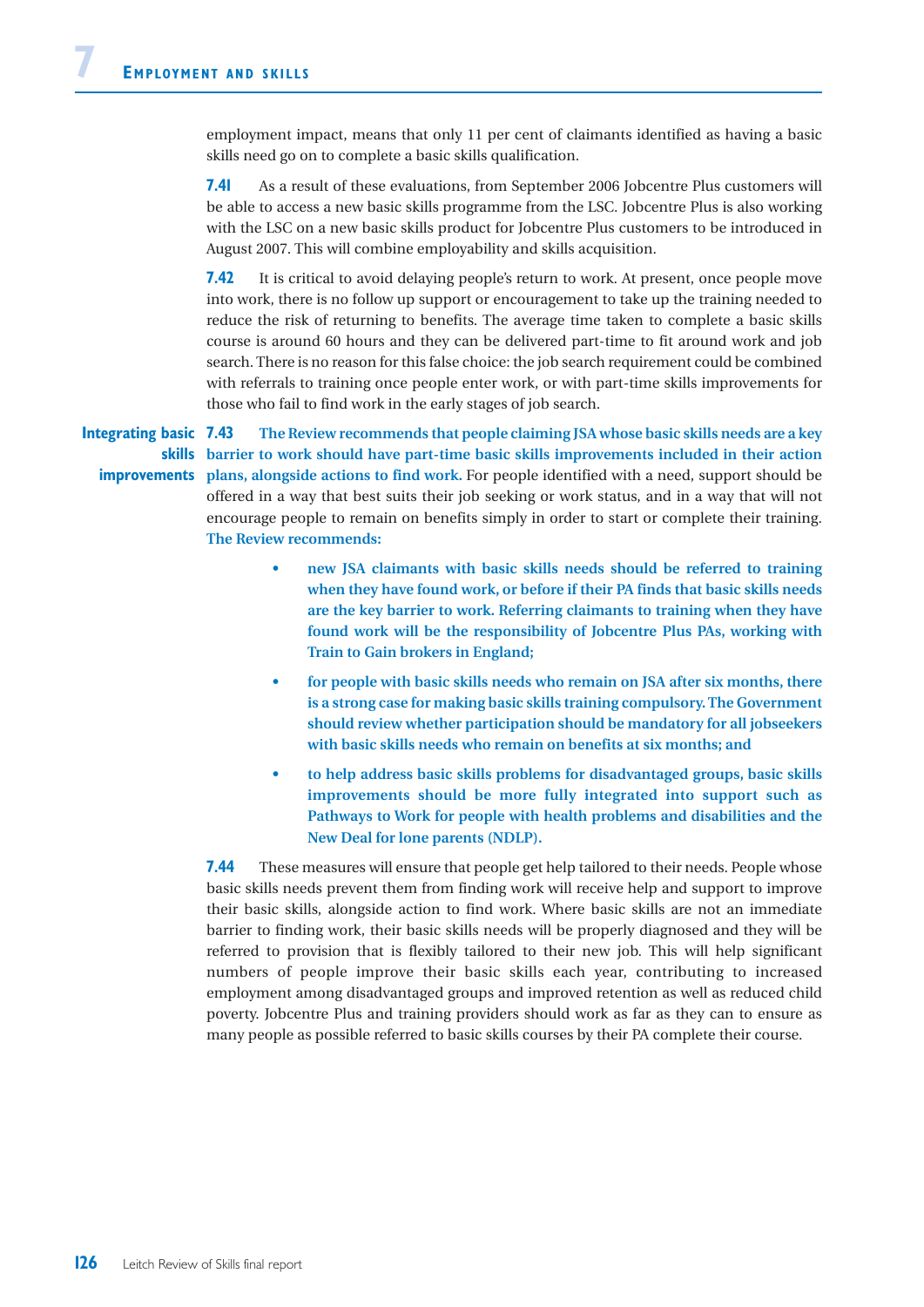# **People returning to benefits**

**7.45** Around two thirds of all JSA claims each year are repeat claims, some 1.6 million claims. While some degree of cycling is inevitable in a well-functioning labour market, it is important to ensure that all claimants receive effective support to find and stay in work. Those most at risk of being trapped in worklessness and most at risk of returning to benefits need targeted help.

**7.46** At present, repeat claimants are treated in the same way as new claimants. Under the Review's recommendations above, they will have their basic skills needs identified at the start of their first claim. Additional support for some of this group, particularly those making multiple claims, could help them find work more quickly or stay in work for longer. However, those that would benefit most may be hard to identify.

**7.47 The Review recommends that people making repeat claims get fuller support to find and stay in employment.** The Government should consider whether all claimants making multiple benefit claims in a given period, or out of work for a certain proportion of the previous year, should get extra support. **This could include a full Skills Health Check, wider than the basic skills screening.** This should be acted on in their Back to Work plan. **The Government should also consider whether people with an identified basic skill need who make multiple benefit claims in a given period should be required to improve their basic skills earlier in their claim than the six month period recommended above. Extra help for people making repeat claims**

### **Improving the quality of training**

**7.48** People will only benefit from training if it is high quality and work focused. The poor quality of basic skills provision, for example, is a key driver of the fact that only 11 per cent of those with identified basic skills needs go on to complete a basic skills qualification. There has been a range of attempts to ensure that training for benefit claimants is high quality and work focused. These have often focused on engaging employers and linking jobs available to specific training as discussed in Box 7.2.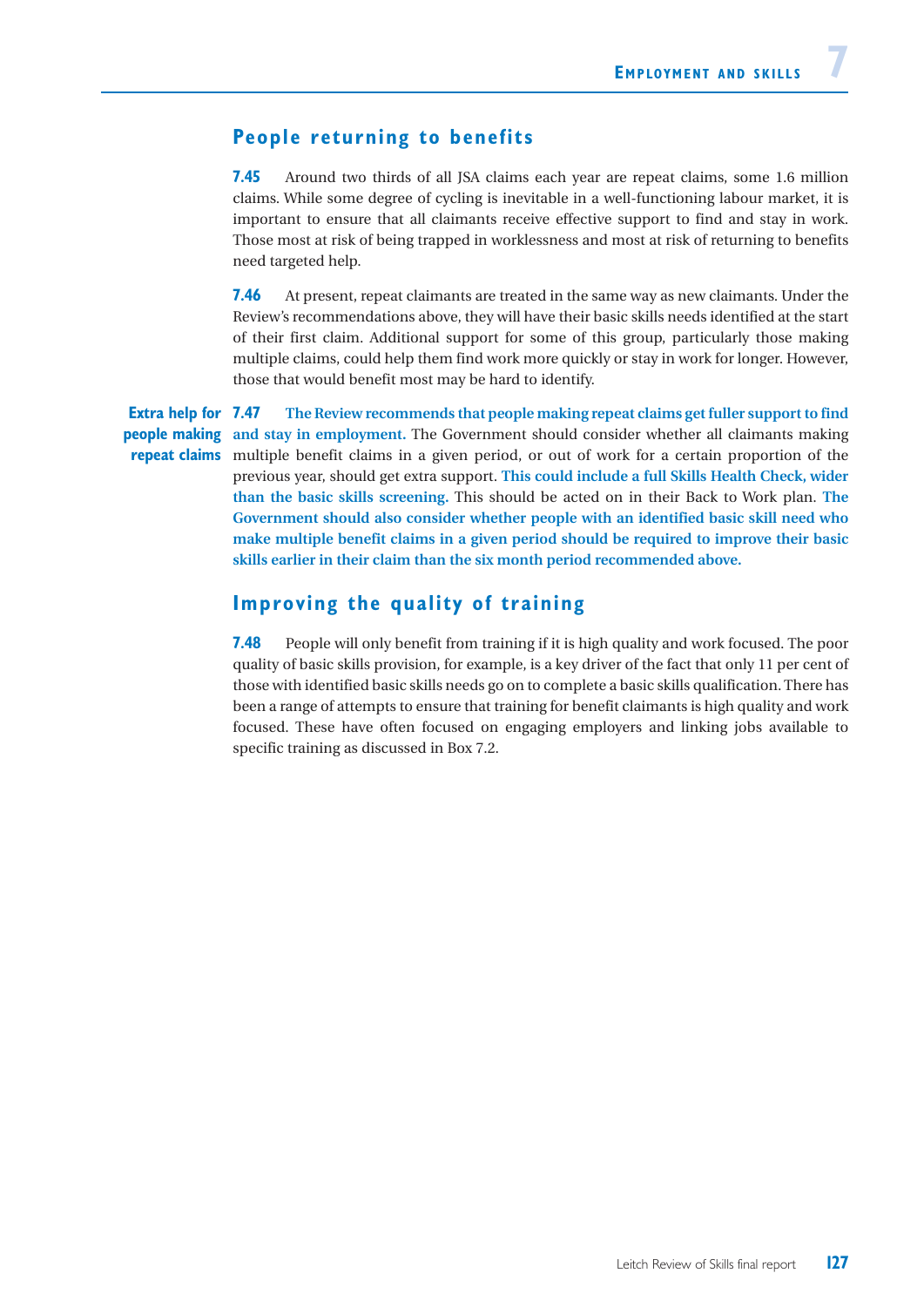#### **Box 7.2: Linking employers and Welfare to Work**

**At the local level, employment services such as Jobcentre Plus often work closely with employers to attempt to better match benefit claimants with the jobs available. There have also been a number of initiatives that aim to do this in a systematic way.**

**The National Employer Panel (NEP) has developed ten Employer Coalitions, each based in and around a major city across the UK. These engage local businesses in the development and promotion of the New Deal and other Welfare to Work programmes. A prominent local business leader chairs each Coalition, which form a network of local employer groups with well over 1,000 members. Each Coalition is focused on: engaging local firms in the design and delivery of Welfare to Work programmes; advising Jobcentre Plus on how to enhance the performance of Welfare to Work and acting as a catalyst for innovation and excellence.** 

**Fair Cities pilots were established in 2005 in Birmingham, Bradford and Brent. The pilots aim to increase the number of disadvantaged ethnic minority residents who gain steady work, and so help reduce the employment gap for ethnic minority groups. The fundamental principle underpinning Fair Cities is the demand-led approach, which seeks to engage them in the design and delivery of customised training for workless residents.** 

**The Ambition pilots were set up in 2002 to test a demand-led approach to job preparation and training. Pilots were established in a number of sectors, including retail, energy, and construction, with integrated packages of training and work experience, designed in close consultation with employers to meet their specific entry requirements. There is evidence to suggest that the offer of a good job engaged some disaffected customers who had** previously not responded well to mainstream provision.<sup>a</sup>

<sup>a</sup> *Ambition stocktake report: An interim report on the development and progress of the Ambition initatives*, National Employment Panel, 2004.

**7.49** Chapter 4 set out recommendations to improve the quality and economic value of training by making adult vocational skills funding in England demand-led through Train to Gain and Learner Accounts. This will ensure that providers only receive funding if they attract individuals and employers in and meet their needs flexibly. Exactly the same argument applies for benefit claimants being recommended training by their Jobcentre Plus PA. **All benefit claimants referred to training should access this training through a Learner Account which they can use at any provider accredited by the LSC.** By ensuring that they access training through a Learner Account, rather than centralised contracting, the quality of training and the times and ways it is delivered will be improved.

#### **FRONT-LINE DELIVERY**

**7.50** In the modern labour market, people will need to update their skills more often as they change jobs, adapt to new technology and working lives lengthen. They need integrated, work-focused advice on how to do this. At present, Jobcentre Plus is the main source of help and advice on finding a job for those on benefits. A range of providers in England, from a national network of nextstep centres to the learndirect phone line and website, offers advice on improving skills. There is some cross-referral between services. For example, Jobcentre Plus refer around 50,000 people to learndirect each year. Skills Coaches operate in Jobcentres in 19 pilot areas, through the New Deal for Skills. Further details on the provision of skills advice across the UK can be found in Chapter 6.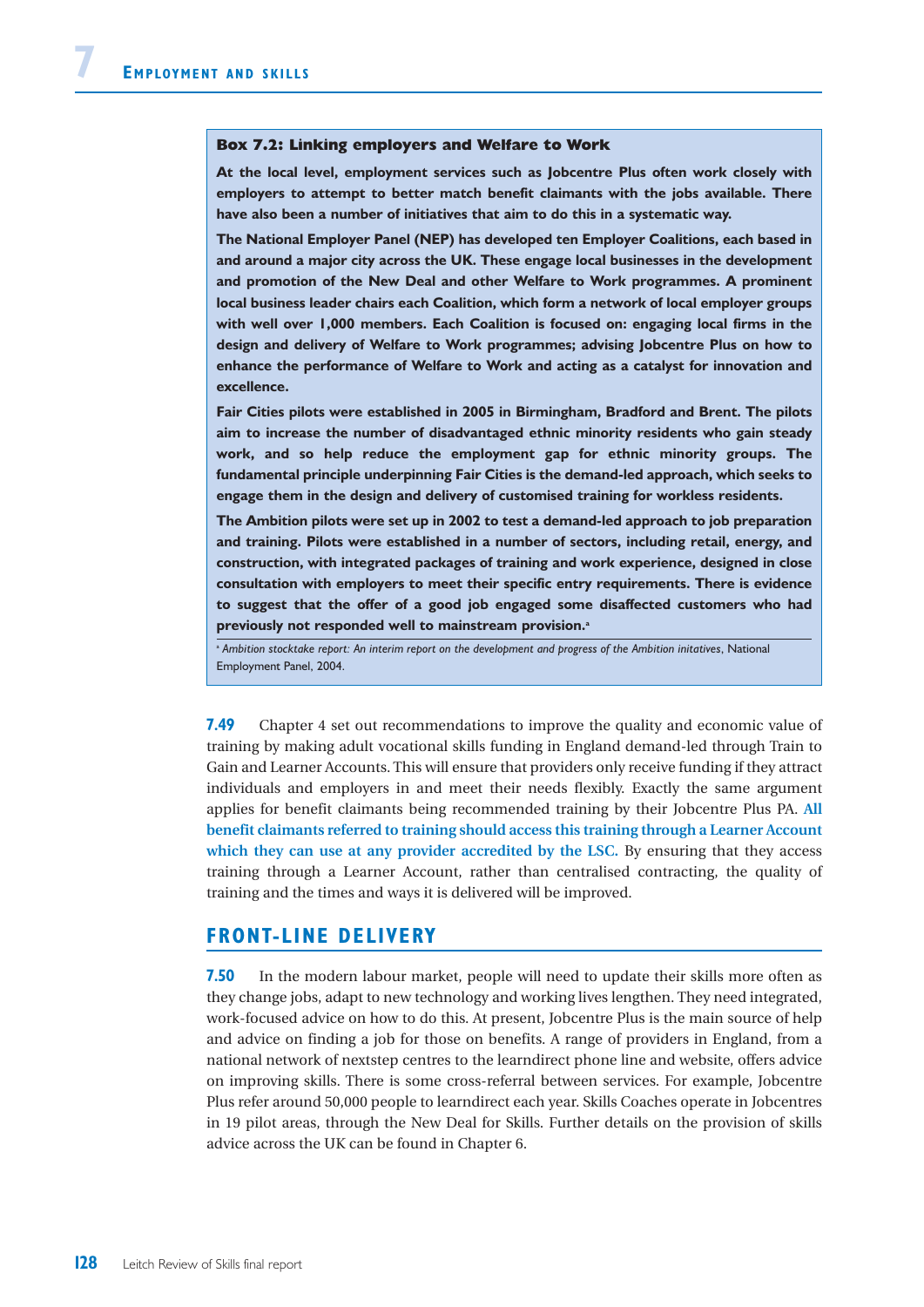**7.51** As Chapter 6 showed, the current system for providing skills and employment advice is confusing and fragmented. Skills advice is often provided out of the context of building a career. Employment advice focuses on getting a job rather than progression paths. Very often this support is not joined up so that people can get advice on getting into work and progressing. As a consequence, people do not know where to go for advice on how to get on in work, and are only offered support in organisational 'silos'. In some other countries, support is more joined up. Box 7.3 gives details of the approach adopted in the USA.

#### **Box 7.3: One stop shops in the USA**

**The United States has experimented with aggregating skills and unemployment agencies into 'One Stop Centres'. These centres were established following the Workforce Investment Act of 1998. The Centres deal with employment, training, and rehabilitation. They integrate the local functions of the federal agencies of Education, Labour, and Health and Human Services. This is intended to reduce complexity for the unskilled and unemployed.**

**The 'One Stop Centres' are physical locations that any citizen can access for free. The resources available at these centres include labour market information; job coaching for youths; retraining for seniors; displaced worker services; computer and telephone access for job seekers; and job training. Most of these services are entirely free for users, and training is provided free to low-income workers, the recently unemployed, the disabled, and individuals who speak a foreign language. In most cases, citizens are provided with an 'Individual Training Account', which they use to purchase training at the One Stop Centres.** 

**The physical locations are accompanied by an internet backbone, known as 'America's Career Kit'. This service consists of three websites: 'America's job bank', which provides information on vacancies; 'America's Career InfoNet', which provides broader labour market information; and 'America's Learning eXchange', which provides information on training.**

**7.52** There are good examples of integration of services happening at the local level in the UK. The Review has seen several of these, summarised in Box 7.4. In Northern Ireland, the allage careers service operates in a number of locations, including co-location with Jobs and Benefits Offices and Jobcentres.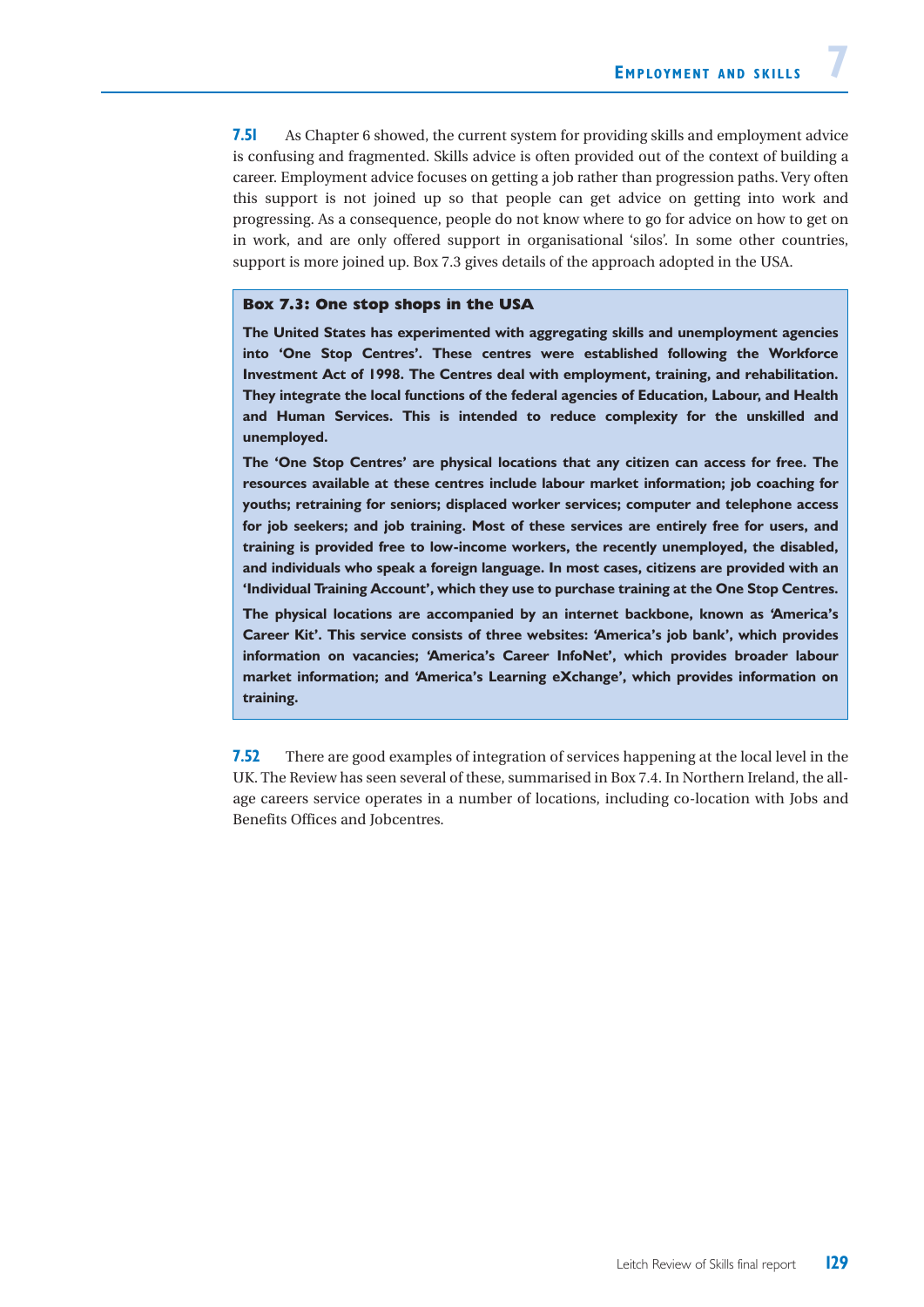#### **Box 7.4: Local examples of integrated support**

**The Review has seen a number of local attempts to bring skills and employment advice together. The Training and Employment Advice Shop in Reading, for instance, provides residents with careers advice, job search facilities and a variety of training courses in one central location. It works in partnership with a number of organisations, including Reading Council, Jobcentre Plus, Business Link and local colleges and engages in several outreach activities, providing the same information and advice services in local community venues.**

**Pertemps, a Working Neighbourhoods pilot in Birmingham, operates a similar model, with employment advisors working alongside a learndirect training centre. Individuals can also access advice on financial issues and other specialist support services.**

**King's Cross Working caters specifically for the construction industry. Training, job brokerage and support services are delivered in a single, dedicated centre in the middle of one of the largest construction sites in London.** 

**In Scotland, the Working Neighbourhood Pilot in Glasgow, run by Working Links, specialises in delivering sustainable employment to the local community. Located in the heart of the community, it engages the hard to reach through outreach activities and provides counselling services for both employers and workers throughout the first six months of employment.**

**Support has been brought together in a number of other policy areas too. Sure Start brings together early education, childcare, health and family support. By 2008, up to 2,500 Children's Centres will help families with children under 5 get affordable childcare and early education.**

**7.53** This approach is generally considered successful. Co-locating services is more convenient for customers. It opens up easy access to both employment and careers advice to all benefit claimants, from the unemployed to lone parents and those with health problems and disabilities. It facilitates much closer cross-working between services. Co-location makes services simpler and easier to access for individuals, and facilitates joint and complementary working between services. As the labour market continues to change and working lives lengthen, people will increasingly need access to integrated advice on how to build their careers and update their skills.

#### **The Review 's recommendations: A new, universal adult careers service**

**7.54 To meet the challenge of helping people in the modern labour market, Chapter 6 set** adult careers out the Review's recommendation of a new universal adult careers service. This will provide **labour market focused careers advice for all adults, in and out of work, in the UK.** It will do **service** this in a range of locations, including in the community, online and over the phone. This new careers service is at the heart of the Review's strategy for ensuring that people have the advice and support they need to succeed in the modern labour market. **A new, universal**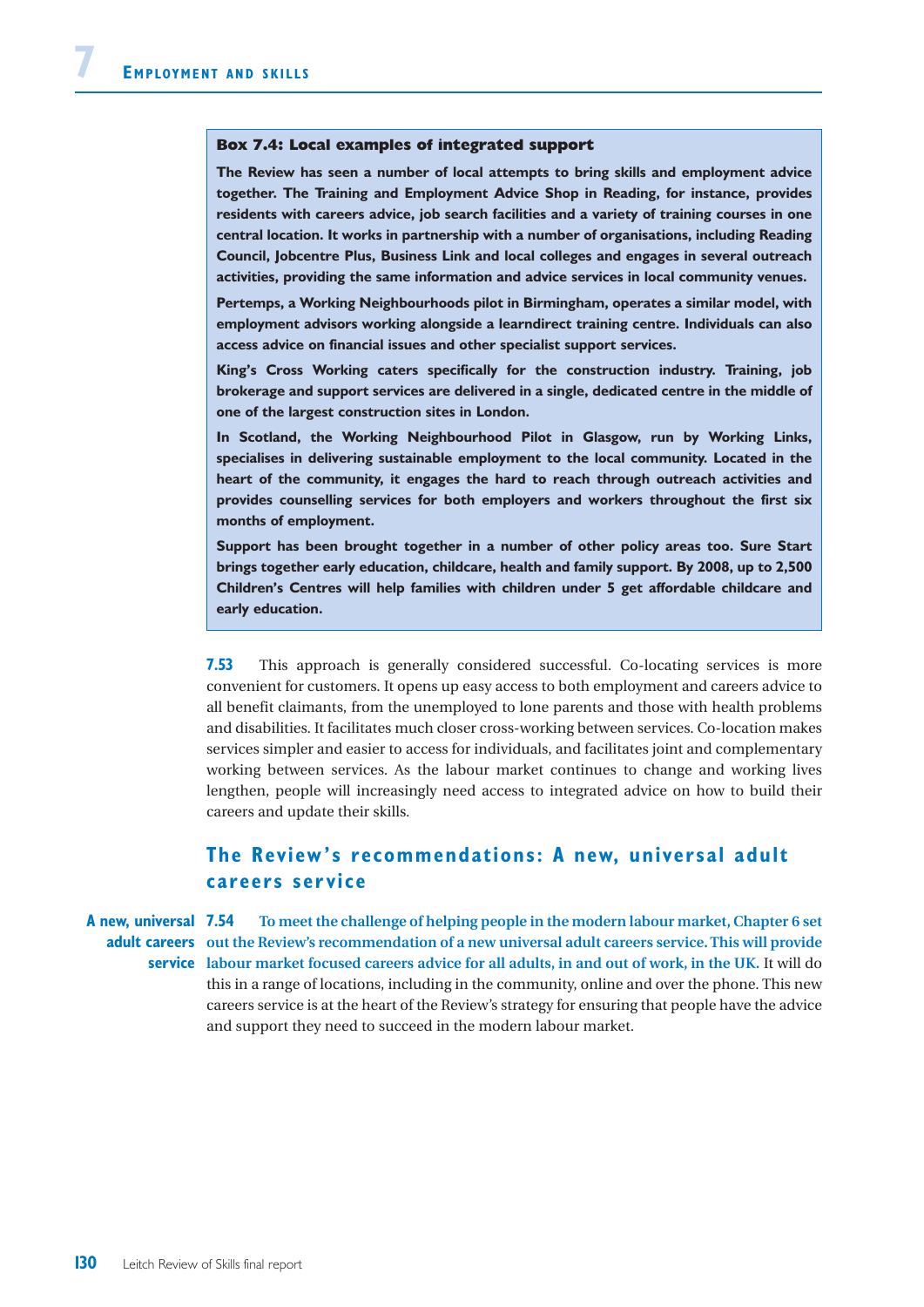**7.55 The Review recommends that the new adult careers service also be co-located with Jobcentre Plus and other providers of employment support, while also operating from other locations such as colleges. This will establish a nationwide network of one stop shops for employment and skills advice**, building on best practice already seen across the UK and other countries. It will ensure that there is a high profile location that everyone seeking advice on improving their career or getting into work can go to. People who are out of work will have much greater and easier access to skills and careers advice than they do currently. As Chapter 6 set out, this should not be the only place people can get help, flexibility of delivery is key. **One-stop shops**

> **7.56** This network of one stop shops will, in England, involve the co-location of the new national careers service with employment services (both Jobcentre Plus and, where services are contracted out, private and third sector providers). The careers service will become the source of skills expertise for Jobcentre Plus. **The Review recommends that the careers service provide skills diagnosis for workless people who need it in England, including those making repeat claims, with Jobcentre Plus referring claimants to it.**

> **7.57** These one stop shops should not be the only source of skills and employment advice. As Chapter 6 set out, the new national careers service will be required to operate flexibly, reaching out to people in communities, shopping centres and other places, rather than having just one location. In Scotland, Wales and Northern Ireland, the Devolved Administrations should consider how best to integrate their careers services with employment services so that this approach can work across the UK.

# **OBJECTIVES AND INCENTIVES**

**7.58** At the heart of both employment and skills services are the objectives and incentives that those delivering them face. It is these objectives and incentives that drive the services that people receive. Getting these incentives right is a pre-requisite for delivering a joined up service for individuals.

# **Current objectives and incentives**

**7.59** The Review has found that current targets and incentives do not fully encourage a joined-up service for individuals. The focus on helping people get into work and stay there for 13 weeks means that the Welfare to Work system has no incentive to focus on the interventions and links with in – work support, including skills, that would improve job retention or progression. The focus of the skills system on qualification attainment has led to too little focus on the employment outcomes of those improving their skills and little focus on those with the greatest labour market disadvantage. The focus of each system on different, but closely related, goals has worked against the integrated approach advocated above.

**7.60** The key employment objective of the Department for Work and Pensions (DWP) is to increase the employment rate over the economic cycle. It has translated this into operational targets for Jobcentre Plus to help a certain number of people off benefits and into work each year, with a focus on disadvantaged groups. Private and third sector providers are rewarded for benefit off-flows and retention in work after 13 weeks. Jobcentre Plus also had a focus on retention after 13 weeks, but this has since been dropped. **Employment objectives**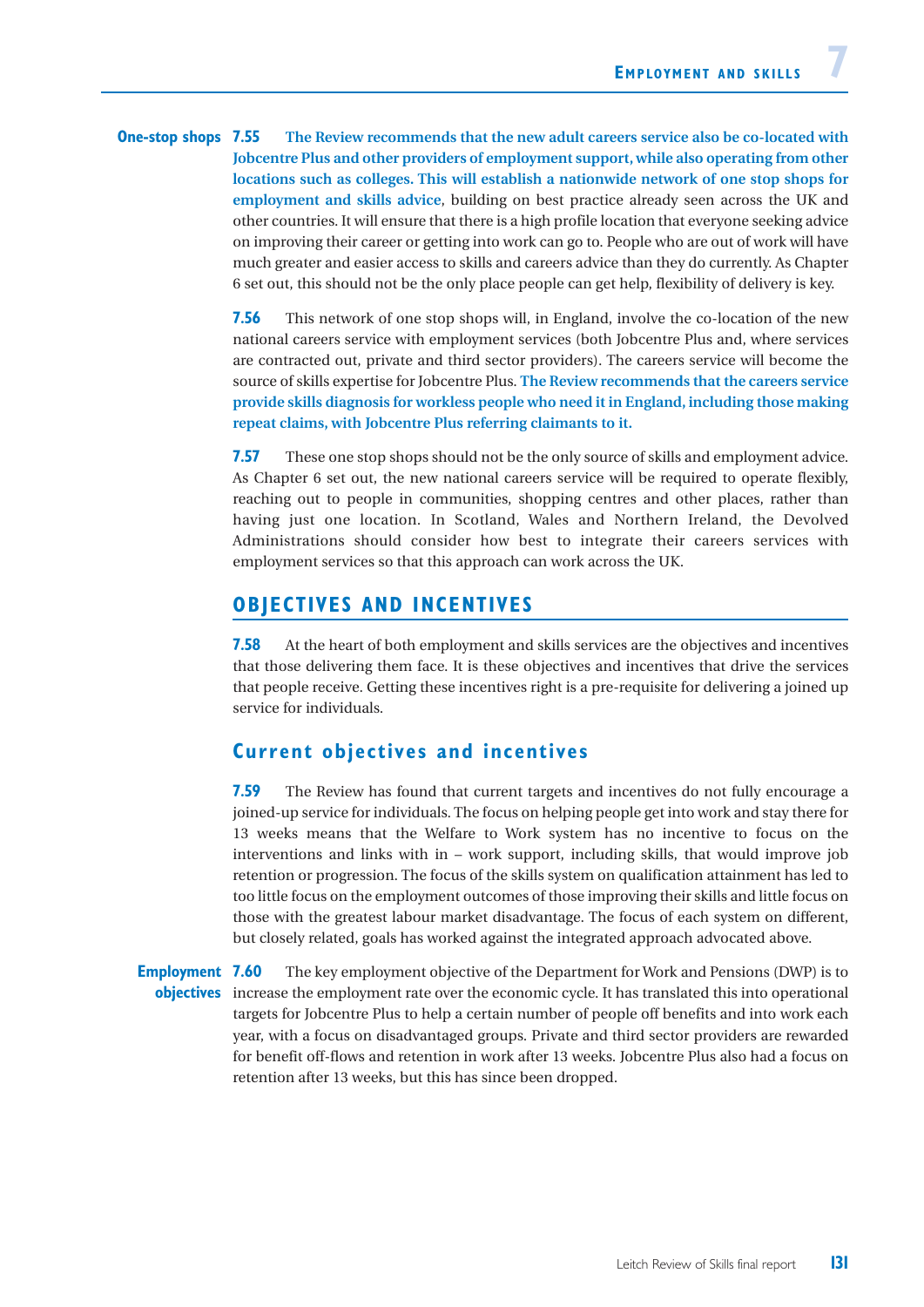**7.61** As set out above, while the employment rate is at historically and internationally high levels, large numbers of people make repeat claims for benefit. This group comprises around two thirds of Jobcentre Plus' JSA caseload. The Review has concluded that the focus of Jobcentre Plus on job entries and short-term retention draws PA's attention away from prework interventions that might improve the longer-term sustainability of employment, as well as creating little incentive to build links with in-work support that might improve retention and progression.

**7.62** The Government and Devolved Administrations have stretching targets to improve the skills of young people and adults across the UK, set out in Table 2.1. In England, these targets feed down into operational targets for the LSC to deliver a given number of qualification attainments at each level. The income of colleges largely depends on ensuring learners complete full qualifications. Training providers have little incentive to focus on those who need support the most to stay in work or to work with employment providers. Similar incentives operate in the rest of the UK. **Skills objectives** 7.62

> **7.63** The LSC is currently carrying out work to improve the availability of data in England on the employment and pay prospects of students as part of the development of the key performance indicators. However, at present, many colleges do not routinely collect and publicise the employment and pay prospects of their students in a systematic way. Being able to demonstrate that those completing a course have good pay and job prospects helps attract more students in and will be increasingly essential as the system becomes fully demand-led.

# **The Review's proposals: an integrated objective for all services**

**7.64 The Review recommends that the objectives of the employment and skills systems objective** should be transformed into an integrated objective of sustainable employment and **progression.** This will be a major change for all Departments and agencies in the system, requiring them to work in fundamentally different ways. For this integrated objective to be delivered, it must be tangible and measurable. **The Review recommends that DfES and DWP present their proposals for measuring the employment and pay prospects and progression of their customers in 2007. An integrated**

> **7.65 This integrated objective must cascade down through the targets of Departments, as well as those of delivery agencies and front line workers, transforming the way they are rewarded, the way they work and the services they provide.** Changing their incentives will lead front line workers and agencies to find the best ways to help people move into, stay in and progress in work. Each Department must measure the contribution of each of its agencies to the sustainable employment and progression of their customers. For example, the contribution of employment services will involve ensuring claimants have basic employability skills and building full and effective links with services such as Train to Gain, so that claimants are guaranteed proper support in work.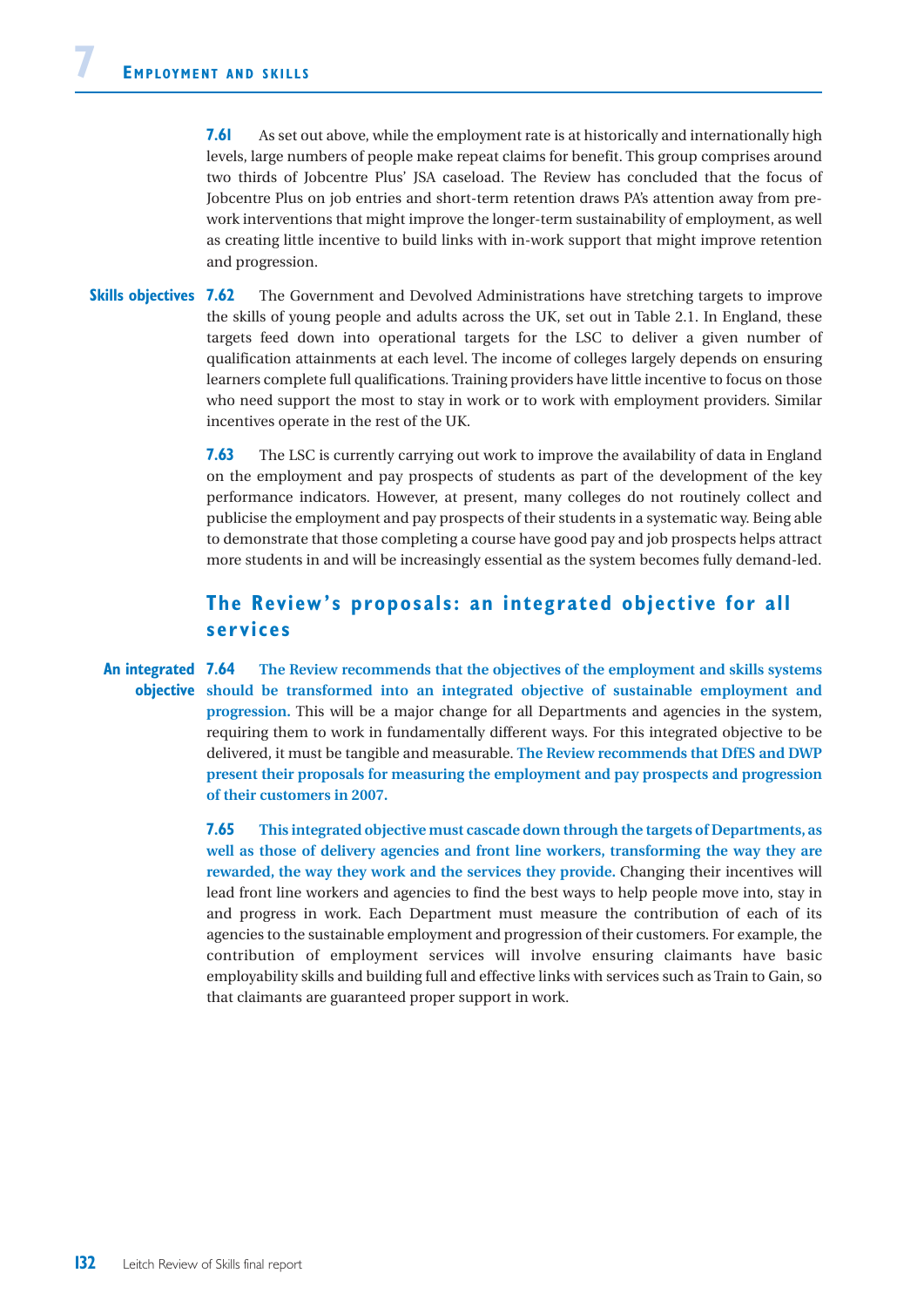**7.66** The contribution of each Department is outlined in its Public Service Agreements (PSAs). The DfES should continue to be held accountable for improving skills and delivering qualifications through the new PSA framework, with the volumes set out in Chapter 3. In line with the commitments in the FE reform White Paper, $12$  it should require skills providers to measure the employment and pay prospects of a representative sample of those completing courses over a three year period, similar to the approach already taken by some universities. The DWP should be held accountable through the PSA framework for improving the employment rate over the cycle. The Commission will monitor annually whether DfES skills policy and DWP employment policy is making a full contribution to sustained employment and progression. **Departmental aims**

**7.67 The integrated objective of achieving sustainable employment and progression incentives** must cascade down into the incentives faced by the agencies and contracted providers of **skills and employment services.** Measuring the sustainability of employment and progression of benefit claimants and those improving their skills is the first step. The second step is to measure the contribution of each agency and provider to this sustainability and progression. **Delivery**

> **7.68** In practice, this means that Jobcentre Plus and others delivering Welfare to Work services should still be rewarded for getting people into work. However, they should be rewarded for retention in work for at least a year. Their contribution to supporting progression includes referrals to in-work support and delivery of basic employability skills. This will give providers strong incentives to help people improve their retention and progression, including through skills improvements. **The Commisison will monitor whether Jobcentre Plus is making its full contribution to sustainable employment and progression.**

> **7.69** Similarly, the income of colleges and learning providers in England should still rely on learners gaining full qualifications. Within the framework already being developed, providers should be required to track the job prospects and pay progression of a representative sample of those completing their courses, as some universities already do. This data should be published to enable people to make an informed choice about where to learn.

> **7.70 Colleges and the new adult careers service should be rewarded partly on the basis of these outcomes and for helping people move into work.** This will give skills providers better incentives to help people translate skills improvements into improved pay and job prospects and to focus support on the disadvantaged and the workless. The Devolved Administrations should consider how to ensure colleges are rewarded for providing economically valuable skills in the rest of the UK.

# **ENABLING EFFECTIVE EMPLOYER INPUT**

**7.71** To ensure that local services are delivering an integrated service for individuals, they must be held to account for their delivery of this service. Effective employer input is vital to ensure that skills and employment services deliver economically valuable outcomes. The earlier sections showed the galaxy of initiatives that currently exists to do this. It showed the complexity that this creates, its over-reliance on planning rather than being demand-led and the fact that accountability for employment and skills services is as fragmented and separated as delivery of these services.

<sup>&</sup>lt;sup>12</sup> FE reform: Raising skills, improving life chances, DfES, 2006.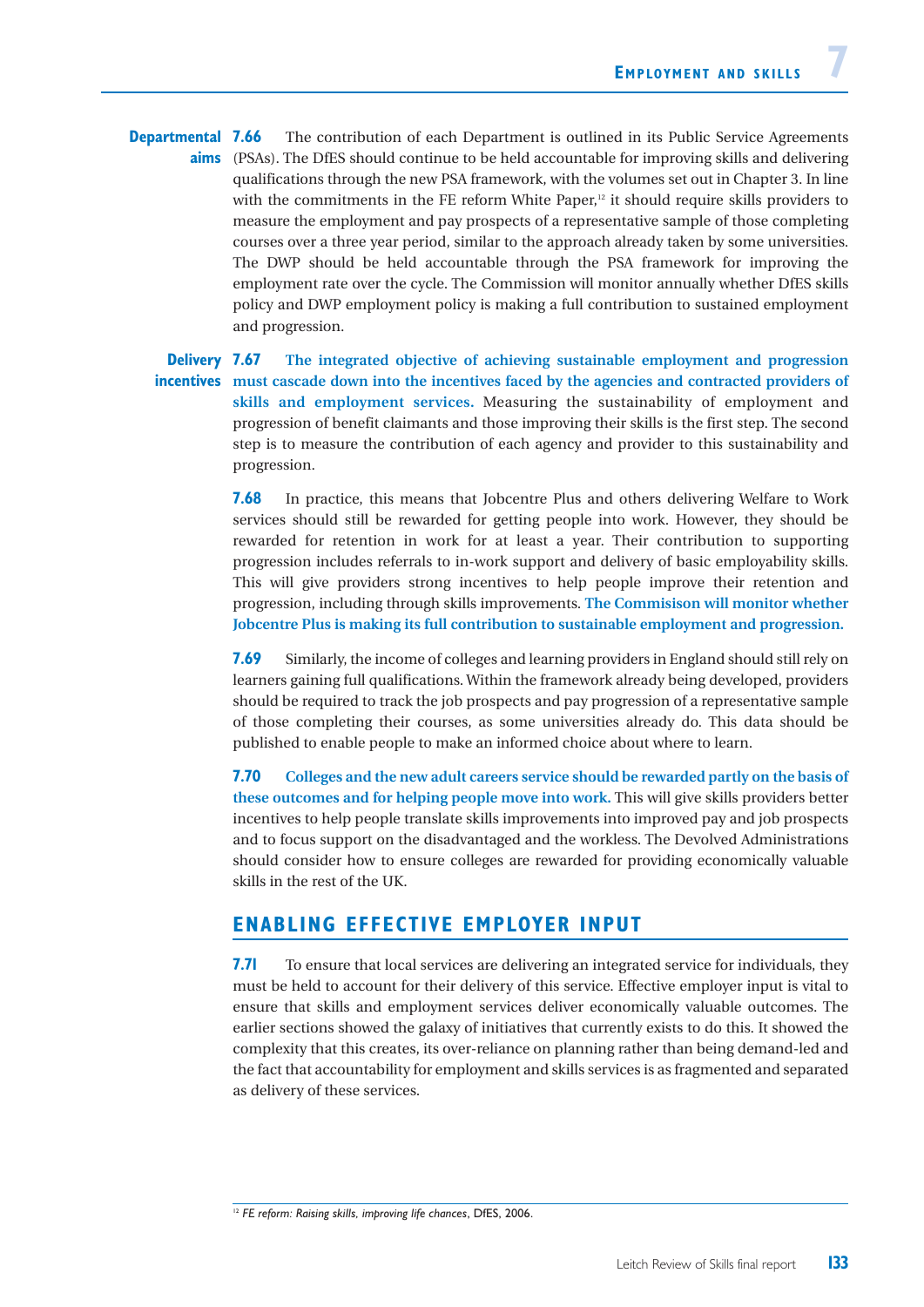**7.72** There is an urgent need to simplify and rationalise so that employers are clear about where and how to engage with the system. An integrated service with a single objective should have an integrated accountability framework. The Review recommends an integrated accountability structure, giving employers a key role in ensuring that all parts of the system are working toward the shared objective.

**7.73 At the national level, the Commission for Employment and Skills will replace the National Employment Panel (NEP) and SSDA across the UK, and the Skills Alliance and employer voice functions of the LSC in England.** It will be a key driver for integrating employment and skills services, ensuring they work together to meet the needs of the economy, employers and individuals. It will be responsible, at the national level, for recommending improvements to all parts of the skills and employment systems, from Departments to agencies, to ensure they work toward the integrated objective the Review recommends. See Chapter 4 for more details. **National level**

**7.74** At present, there is a range of vehicles that work to deliver a more joined-up approach below national level and ensure the input of employers. These include Regional Skills Partnerships, city strategy Pathfinder partnerships and Work and Skills Boards being developed in the big cities. The large number of bodies and initiatives, often with overlapping responsibilities and priorities, confuses employers, leaving them unsure how and where they can influence the system. In addition, too many of the bodies relating to skills are focused on planning provision, whereas, as Chapter 4 set out, demand-led approaches work far better. **Local level**

> **7.75** The recent DCLG White Paper noted that there *'may be more than one way to tackle the challenge of joining up employment and skills'* but suggested the Core Cities in particular could make a real difference.13 It concluded that Skills and Employment Boards provide a *'more strategic approach to employer engagement, skills and employment.'* Employment and Skills Boards are already developing, through local initiative, in a number of cities. In London, the Mayor's new board will set the strategic direction for adult skills for a single London LSC, replacing the previous local LSCs, and taking on the role of the RSP.

> **7.76 The Review supports this approach and recommends the licensing by the Commission of a network of Employment and Skills Boards (ESBs), based on the NEP Employer Coalitions and existing initiatives.** The Boards will have two main non-executive roles, mirroring those of the Commission:

- **monitoring the local labour market.** The Boards will monitor local skills, productivity and employment. They will articulate the needs of local employers, recommend improvements to the delivery of the integrated employment and skills service and have funding to innovate in helping disadvantaged groups back to work; and
- **raising employer engagement.**The Boards will engage with local employers to raise their investment in skills and engagement with Welfare to Work. This could include brokering agreements between employers and providers.

**7.77** The Review recommends a flexible approach to the licensing of ESBs, using existing arrangements, such as NEP Employer Coalitions, where appropriate. It will be important to avoid a 'one size fits all' approach. Licensing should ensure that the geography of the Boards fits with the conclusions of the forthcoming HM Treasury review of sub-national governance.

<sup>&</sup>lt;sup>13</sup> Strong and Prosperous Communities, the Local Government White Paper, DCLG, 2006. The Core Cities are: Birmingham, Bristol, Leeds, Liverpool, Manchester, Newcastle, Nottingham and Sheffield.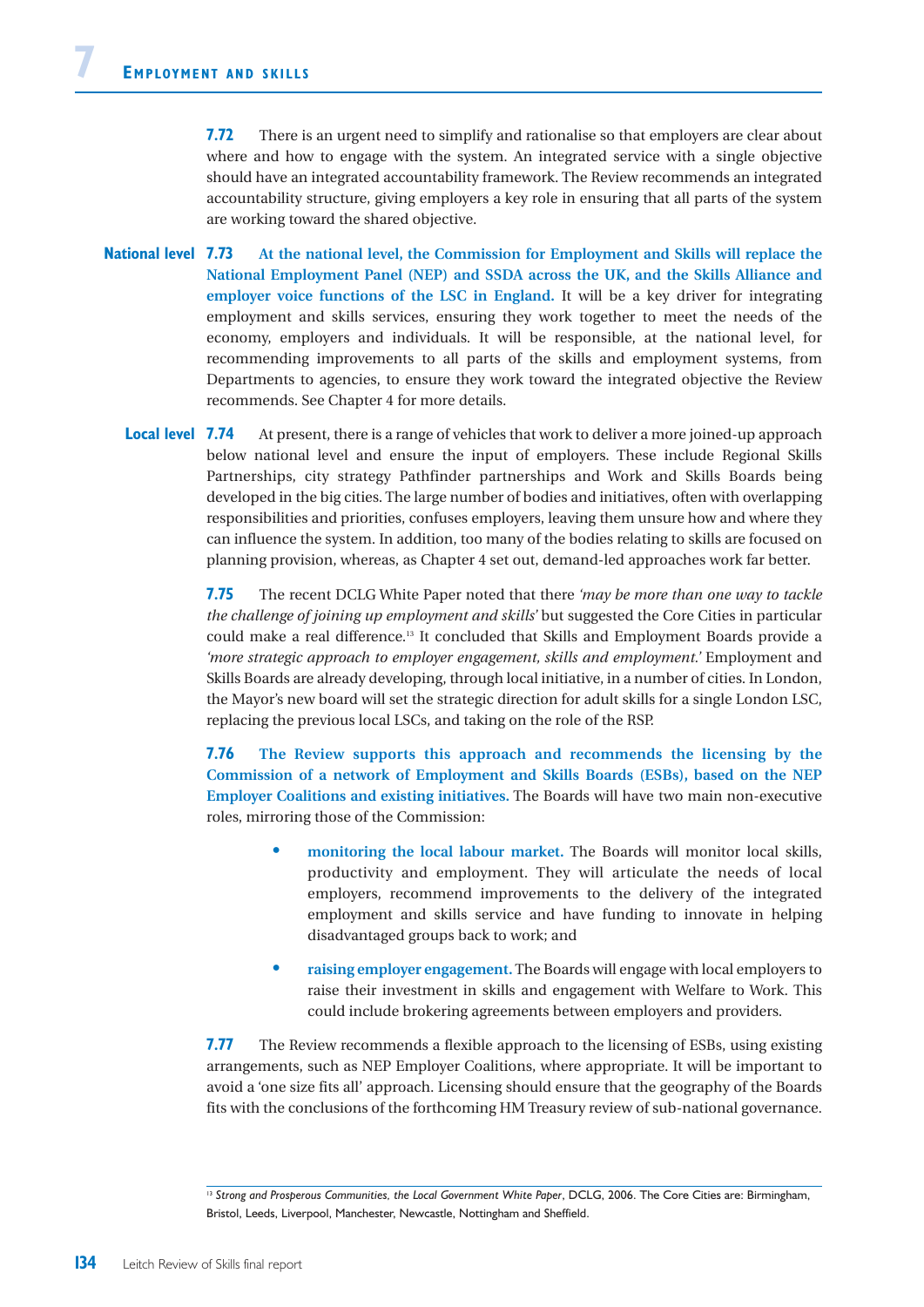**7.78** Adopting this flexible approach will give significant scope for simplifying the current complex arrangements. The criteria for licensing could include:

- leadership by eminent local employers, with trades unions and independent representation;
- a large enough scale to be recognised as a functional economic area, while sufficiently local to allow effective scrutiny of services; and
- agreement that the Board must operate within the national framework for employment and skills.

**7.79** It is important that providers of services and other partners, such as LAs, also have opportunities to ensure they work in an integrated way and support disadvantaged groups. There is a range of existing structures that provide for this and Boards will work with these and recommend improvements.

### **CONCLUSION**

**7.80** The UK's overall employment rate is high by both international and historic standards. This is, in part, the result of a successful Welfare to Work programme for workless people that successfully gets people into work. The UK's skills profile is improving as a result of a skills system focused on people getting full qualifications.

**7.81** The Review has found that too many people find it difficult to get into work and to stay in employment and progress. These problems are most acute among the low skilled. Weaknesses in the Welfare to Work and skills systems, coupled with disjoints between them, are contributing to these problems and meaning people do not get the full range of support they need to get on at work.

**7.82** The Review recommends an integrated employment and skills service that delivers the full range of support that people need in the modern labour market. This service will ensure people have integrated advice on skills and employment.

**7.83** In particular, the Review recommends that all benefit claimants be screened for basic skills needs at the start of their claim. Where basic skills needs are a barrier to work, they will be referred to part-time basic skills improvements, alongside activity to find work. Where they find work, they will be referred to skills development in work, through Train to Gain in England. JSA claimants with basic skills needs who remain out of work for more than six months will be required to improve their basic skills, alongside action to find work. The Review also recommends fuller support for those who find it difficult to stay in work. The Government should consider a full Skills Health Check for those who find it most difficult to stay in work with the results shaping their Back to Work plan. These reforms will ensure that skills help is fully integrated with help to find a job.

**7.84** To ensure that everyone can get the advice they need to succeed in the modern labour market, the Review recommends a national careers service in England, detailed in Chapter 6. This should provide labour market focused advice. It should operate in a number of locations, including co-location with Jobcentre Plus and employment advice, creating a nationwide network of one-stop shops.

**7.85** In this way, employment support will be more fully integrated with skills support, building a welfare system prepared for the challenges of the new century. People will have easy access to the help and advice they need to succeed in a modern labour market being reshaped by global economic changes.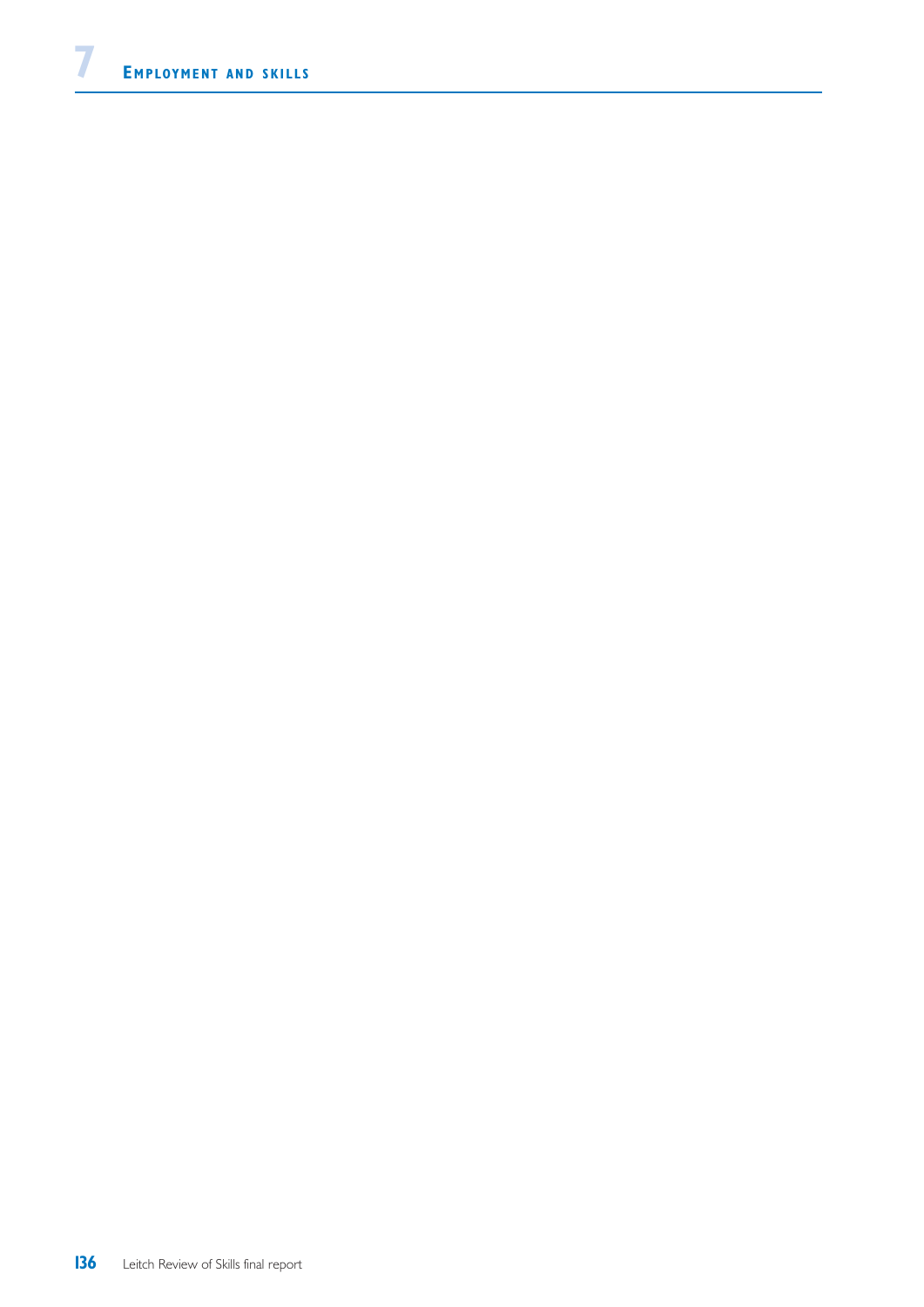# **8 SUMMARY OF RECOMMENDATIONS**

**8.1** In 2004, following the publication of *Skills in the global economy* alongside the Pre-Budget Report, Sandy Leitch, a former chief executive of Zurich Financial Services and chairman of the National Employment Panel, was commissioned by the Government to lead an independent review of skills.

**8.2** The Chancellor of the Exchequer and the Secretary of State for Education and Skills commissioned the Leitch Review to identify the UK's optimal skills mix in 2020 to maximise economic growth, productivity and social justice, and to consider the policy implications of achieving the level of change required.

**8.3** In addition, at Budget 2006 the Chancellor asked the Review to report specifically on *'how skills and employment services can complement each other even more effectively in supporting labour market flexibility, better employment outcomes and greater progression to productive and sustainable jobs for those with skill needs.'*

8.4 The Review's main recommendations are set out below, with subsidiary recommendations for implementation.

# **MAKING THE UK A WORLD LEADER IN SKILLS**

**8.5 The Review recommends a new ambition to achieve world class skills. Achieving** attainments world class skills will require the UK to commit to achieving by 2020:<sup>1</sup> **Increasing**

- **95 per cent of adults to have the basic skills of functional literacy and numeracy** up from 85 per cent literacy and 79 per cent numeracy in 2005; more than trebling projected rates of improvement to achieve a total of 7.4 million adult attainments over the period;
- **exceeding 90 per cent of the adult population qualified to at least Level 2**, with a commitment to achieving world class levels as soon as feasible, currently projected to be 95 per cent. An increase from 70 per cent today; a total of up to 5.7 million adult attainments over the period;
- **shifting the balance of intermediate skills from Level 2 to Level 3.** Improving the esteem, quantity and quality of intermediate skills. Boosting the number of Apprentices in the UK to 500,000; a total of 4 million adult attainments over the period; and
- **world class high skills, with a commitment to exceed 40 per cent of the adult population to be qualified to Level 4 or above.** Widening the drive to improve the UK's high skills to encompass the whole working-age population, including preparing young adults for their working lives; a total of 5.5 million attainments over the period.

**8.6** If the UK wants world class skills, it needs world class attainment among young class skills people. Despite significant improvements in schools, there is further to go to ensure all young people leave school with the platform of skills they need in the modern labour market. **Delivering world**

<sup>&</sup>lt;sup>1</sup> Adults means age 19 to State Pension age.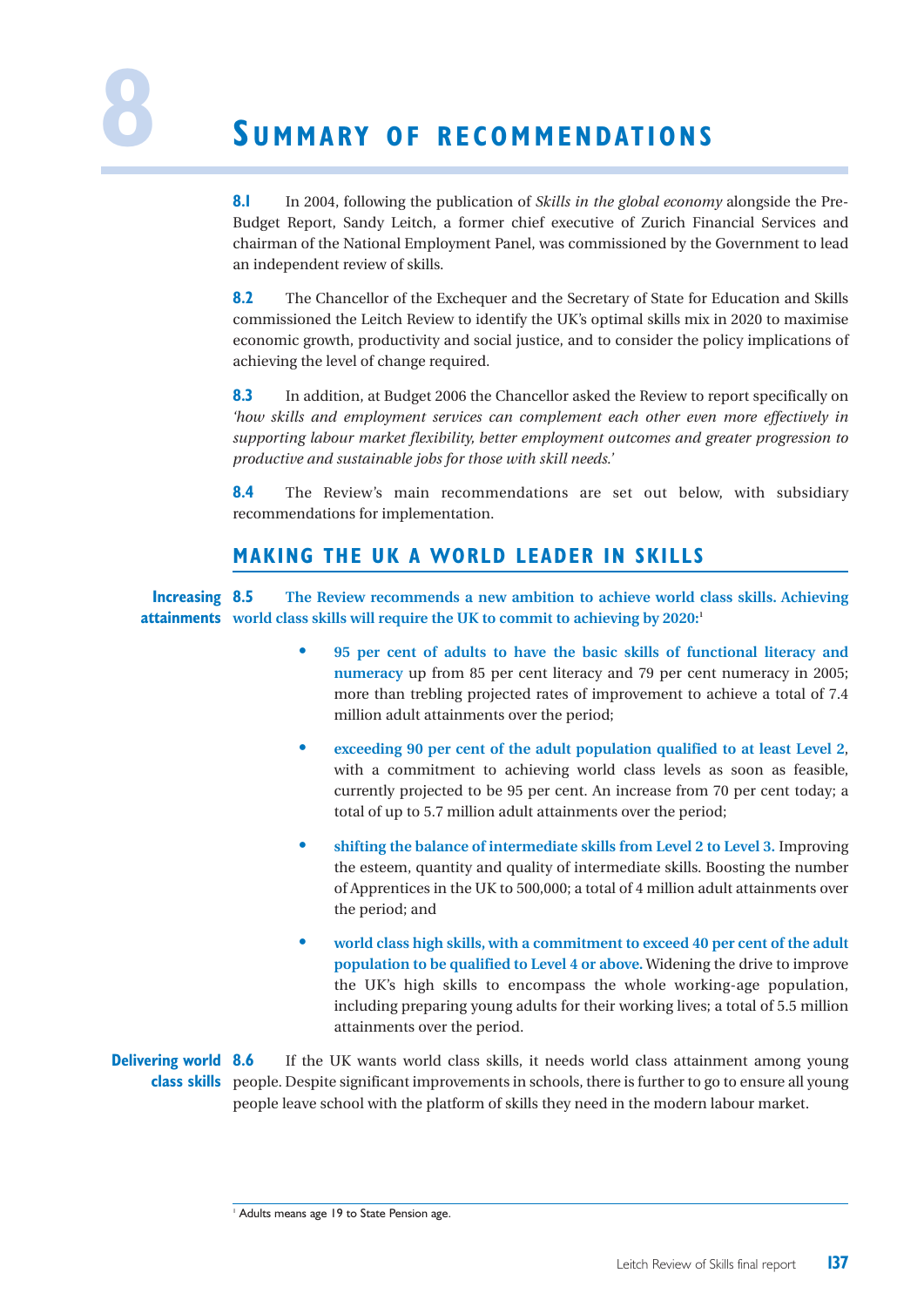**8.7** More than 70 per cent of the 2020 working age population are already over the age of 16. As the global economy changes and working lives lengthen, adults will increasingly need to update their skills in the work place.

**8.8** Since 1945 debate has polarised around whether the Government needs to regulate partnership to increase employer investment in training. The Review recommends a new partnership approach, building on the success of recent initiatives to build a more demand-led system, meeting the new challenges the UK faces through common action. In practice, this means: **A new**

- **Government,** investing more, focusing on the least skilled. Ensuring that the education system delivers a highly-skilled flow into the workforce. Creating a framework to ensure employers and individuals drive the skills system to deliver economically valuable skills. Being prepared to act on market failures, targeting help where it is most needed. Regulate if necessary and with care to reach the UK's skills ambitions;
- **employers,** to increase their investment in skills to impact productivity, wherever possible increasing investment in portable accredited training. Ensuring the skills system delivers economically valuable skills by effectively influencing the system. Pledging to support their low-skilled employees to reach at least a first full Level 2. Introducing sectoral measures, such as levies, where a majority of employers in the sector agree; and
- **individuals,**raising their aspirations and awareness. Demanding more of their employers. Investing more in their own skills development.

# **A DEMAND-LED SYSTEM**

**8.9** The Review recommends a simplified demand-led system with employers and funding individuals having a strong and coherent voice. The Review recommends that all publicly **funded, adult vocational skills in England, apart from community learning, go through demand-led routes by 2010.** This means all adult skills funding should be routed through Train to Gain and Learner Accounts by 2010. The switch to demand-led funding and end to the supply-side planning of adult skills provision fundamentally changes the role planning bodies, such as the LSC, which will require further significant streamlining. **Demand-led**

> **8.10** The Review recommends that a portion of higher education funding for vocational courses, currently administered through HEFCE in England, be delivered through a similar demand-led mechanism as Train to Gain. This should use government funding to lever in greater investment by employers at Level 4 and Level 5. The Devolved Administrations should consider how best to ensure that provision is effectively led by the needs of employers and individuals.

**8.11 The Review recommends strengthening the voice of employers through the creation of a single, employer-led Commission for Employment and Skills to deliver leadership and influence within a national framework of individual rights and responsibilities.** The Commission will replace the SSDA and NEP across the UK. In England, the Commission will also replace the Skills Alliance. **Strengthening employer voice**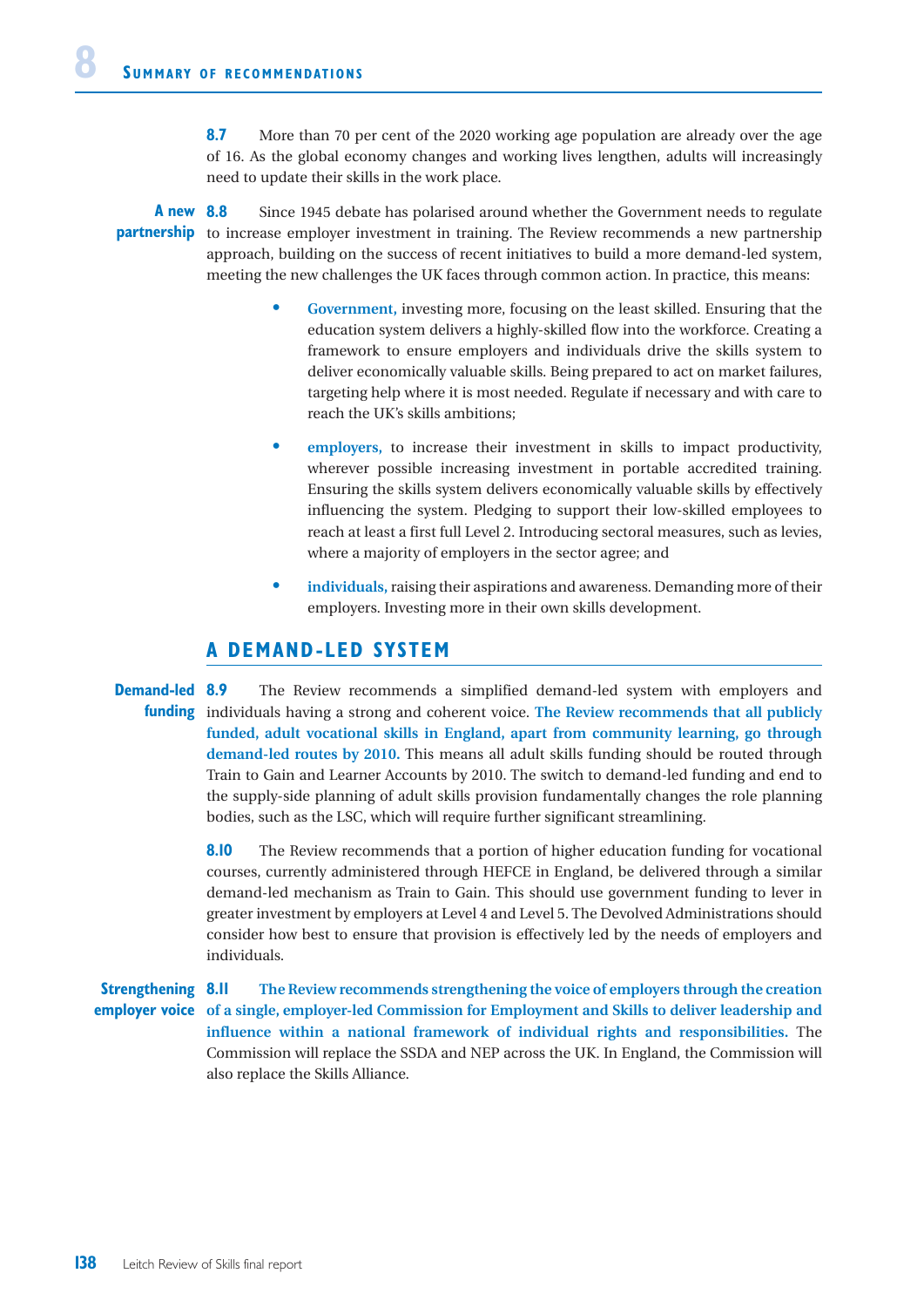**8.12 The Review recommends a new, clearer remit for Sector Skills Councils**, focused on: **Increasing**

#### **employer engagement**

- raising employer engagement, demand and investment;
- lead role in vocational qualifications;
- lead role in collating and communicating sectoral labour market data; and
- considering collective measures.

**8.13** The Review has developed recommendations to ensure qualifications deliver economic value. The Review recommends that Sector Skills Councils continue to lead in **valuable** developing National Occupational Standards, the building blocks of qualifications. **qualifications** It recommends that SSCs are also placed in charge of a simplified process of developing qualifications that follows this. **Economically**

> **8.14** Sector Skills Councils should be responsible for approving qualifications after their development by examining boards or lead bodies, rather than the QCA. SSCs will be able to approve qualifications developed by an organisation, including education institutions and employers, if these meet the required standards.

> **8.15** For vocational qualifications, only those approved by SSCs should qualify for public funding. This would apply to funding for work based learning qualifications such as NVQs, including Levels 4 and 5, through the LSC. SSCs should develop a short list of such qualifications, with a very significant reduction in the overall number, by 2008. Arrangements in Wales, Scotland and Northern Ireland should be developed by the Devolved Administrations.

# **EMPLOYER ENGAGEMENT IN SKILLS**

**8.16** Achieving world class skills will require shared action between employers and the Government. The Review recommends a partnership to drive increased attainment at each level and better use of skills.

**8.17** To further improve the UK's management and leadership, the Review recommends leadership that Sector Skills Councils drive up employer investment in these skills by employers. The Review recommends that the Leadership and Management programme be extended to firms with between 10 and 20 employees, so that smaller firms are able to access its help and grow. **Management and**

> **8.18** It is vital that current business support is simplified and strengthened. Skills advice must be integrated as part of this wider system of support. As Train To Gain continues to roll out, the National Employer Service should be expanded to provide a more effective advisory and brokerage service to larger firms.

**8.19 The Review recommends a major campaign to encourage all employers in the UK to make a skills pledge that every employee be enabled to gain basic skills and a first full Level 2 equivalent qualification. Training lowskilled employees**

> **8.20** In 2010, the Government and the Commission should review progress in the light of take-up and employer delivery on their "Pledges". If the improvement rate is insufficient, Government should introduce a statutory entitlement to workplace training for individuals without a full Level 2 qualification or equivalent. The entitlement will need to be carefully designed so that it minimises bureaucracy and avoids being overly prescriptive. It must be designed in consultation with employers and trades unions.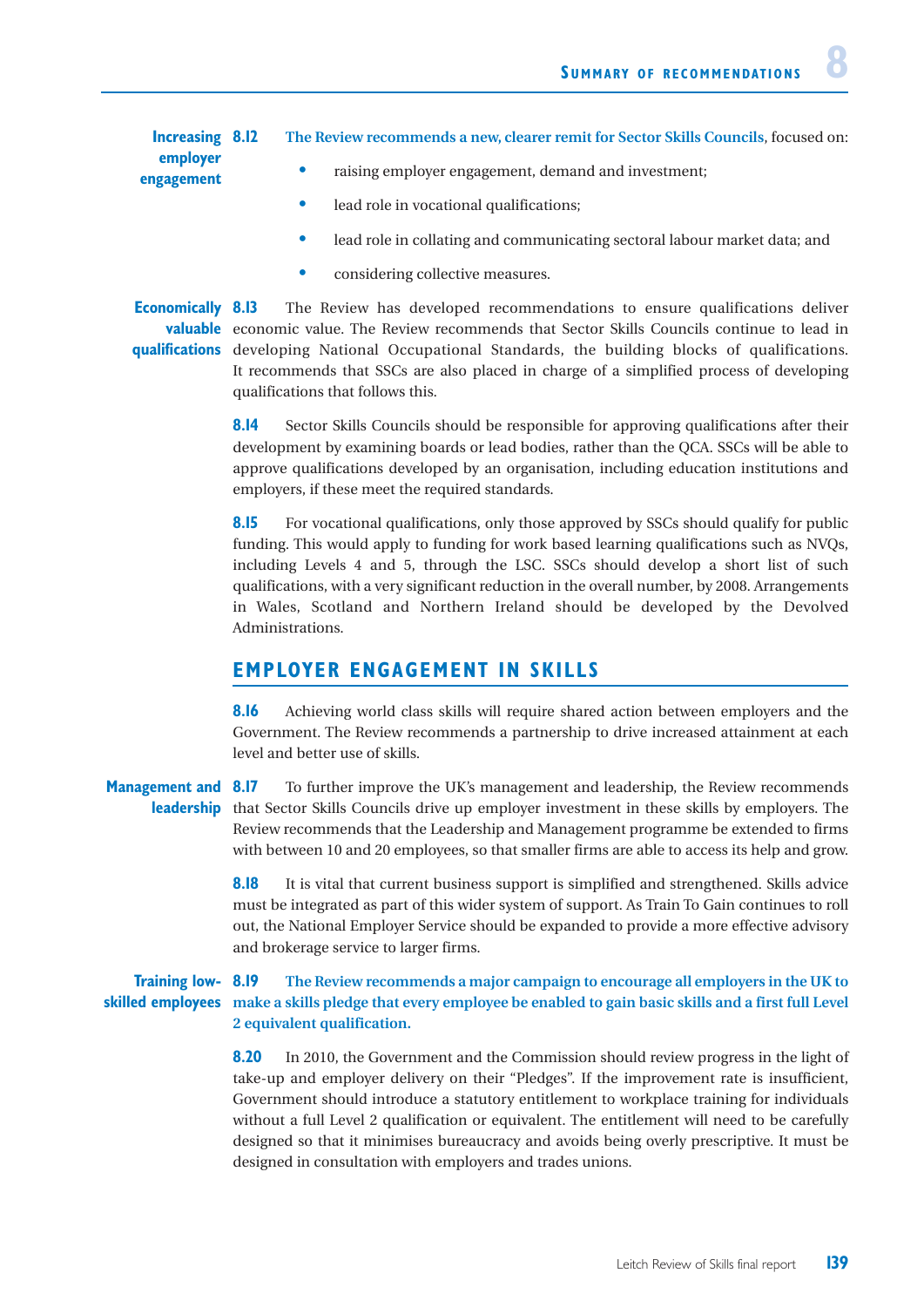**8.21 The Review recommends that employers drive up attainment of intermediate and** higher skill levels high skills, including in Apprenticeships, led by SSCs and skills brokers. As with qualifications, SSCs should control the content of Apprenticeships and set attainment targets by sector. This should lead to a boosting in the number of Apprenticeships in the UK to 500,000 a year by 2020. **Investment in**

> **8.22** The Review recommends widening the focus of HE targets to encompass both young people and adults via workplace delivery. This will dramatically improve engagement between HE and employers.

# **EMBEDDING A CULTURE OF LEARNING**

**8.23 The Review recommends a new offer to adults to help further embed a culture of learning across the country, ensuring everyone gets the help they need to get on in life: raising awareness and aspiration; making informed choices; increasing choice; and ensuring individuals can afford to learn.**

**8.24** The Review has developed fresh recommendations to raise awareness and aspiration aspirations and among adults across society. At the heart of these is a new universal careers service for awareness England, bringing together current separate sources of advice. The Review recommends that this service operate under the already successful and well-known learndirect brand. **Raising**

> **8.25** This service will be charged with raising aspiration and awareness of the importance and benefits of learning, particularly among those that have missed out in the past. It will lead a sustained national campaign to promote skills development among groups that would not normally consider learning. The Review recommends that all adults should be entitled to a free 'Skills Health Check', building on the success of a similar approach in Sweden, that would identify an individual's skill needs and strengths.

**8.26** To improve individuals choice and control, the Review recommends that all adult further education funding for individuals in England, including the current Level 2 entitlement, be channelled through Learner Accounts by 2010. Over time, the Government should consider rolling other forms of financial support into these accounts, such as the learner support discussed in the following section and any childcare support. **Improving choice**

**8.27** The Review recommends a new system of financial support, based on the principle of transparency and building on best practice elsewhere: **Financial support**

- **clear and transparent financial support** for those considering skills development as well as for existing learners; and
- **greater use of Career Development Loans** particularly for those looking to progress to intermediate level and beyond.

**8.28** The Review recommends that a Skills Development Fund (SDF) replace the LSF. Based on clear eligibility criteria, advisers should use this fund flexibly to tackle the immediate financial barriers to learning that potential and current learners face.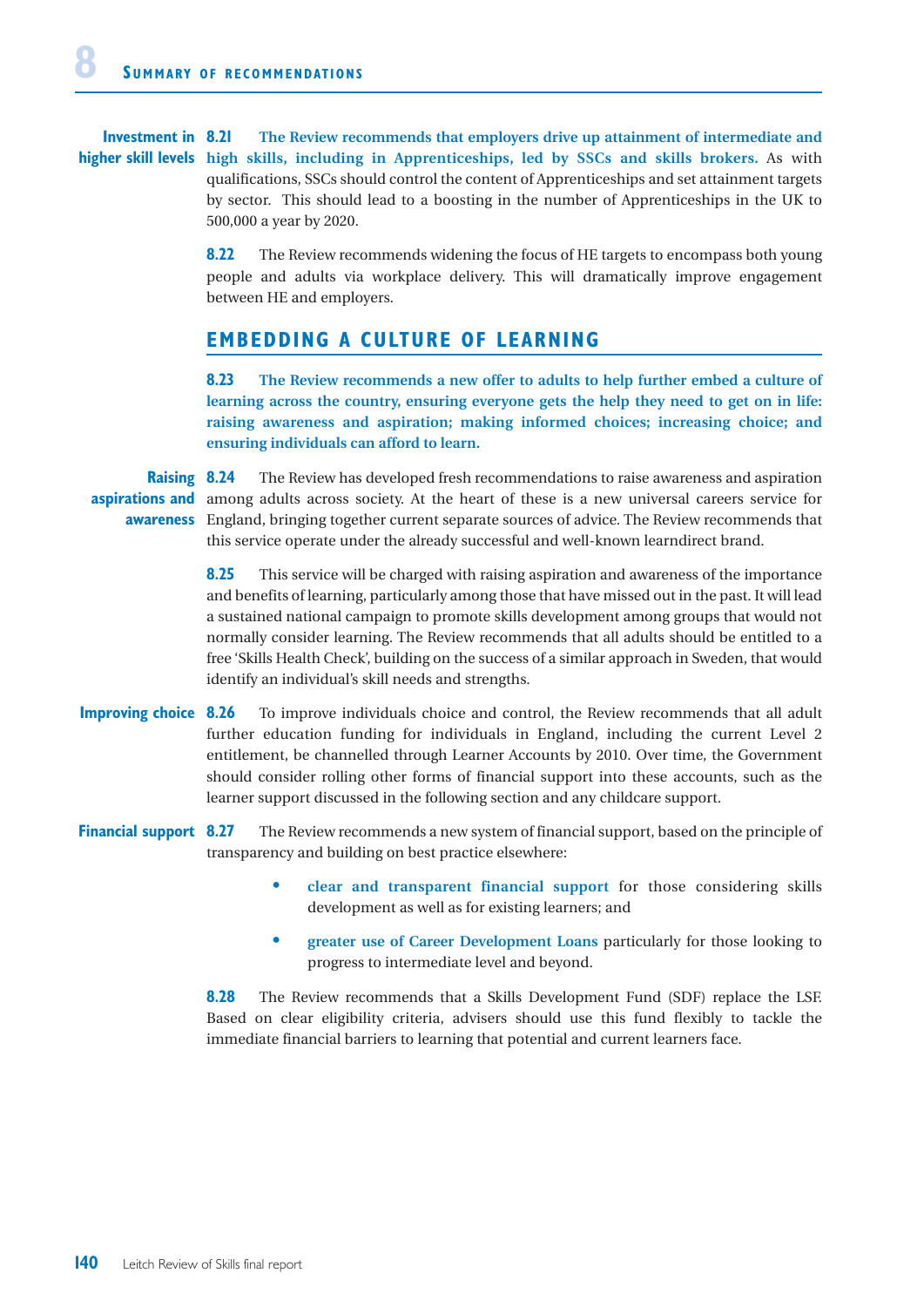## **INTEGRATING EMPLOYMENT AND SKILLS**

**8.29 The Review recommends a new integrated employment and skills service to help people meet the challenges of the modern labour market.** To ensure people can access an integrated employment and skills service, the Review recommends:

- **a new programme to help benefit claimants with basic skills problems.** Including a new programme to screen all benefit claimants, and more help to improve their basic skills;
- **a new universal adult careers service, providing labour market focused careers advice for all adults.** The new careers service will deliver advice in a range of locations, including co-location with Jobcentre Plus, drawing on Jobcentre Plus information and services, creating a national network of one stop shops for careers and employment advice;
- **a new integrated objective for employment and skills services of sustainable employment and progression.** Meeting this will require all involved in such services, from Departments, the LSC and Jobcentre Plus, to front line staff and colleges, to focus on people's long-term, as well as short-term, prospects; and
- **a network of employer-led Employment and Skills Boards to give employers a central role in recommending improvements to local services, mirroring the national role of the Commission for Employment and Skills.** The Boards will work to ensure that local services meet employer needs and the workless are equipped to access work.

## **NEXT STEPS**

**8.30** This policy framework will deliver world class skills, given the right investment and delivery reform. However, this is not a detailed blueprint for implementation. Government should now consider these recommendations and decide the next steps of the journey.

**8.31** The Devolved Administrations in Northern Ireland, Scotland and Wales should now consider the Review's recommended policy framework in the context of differing circumstances in those countries and their contribution for delivering world class, economically valuable skills.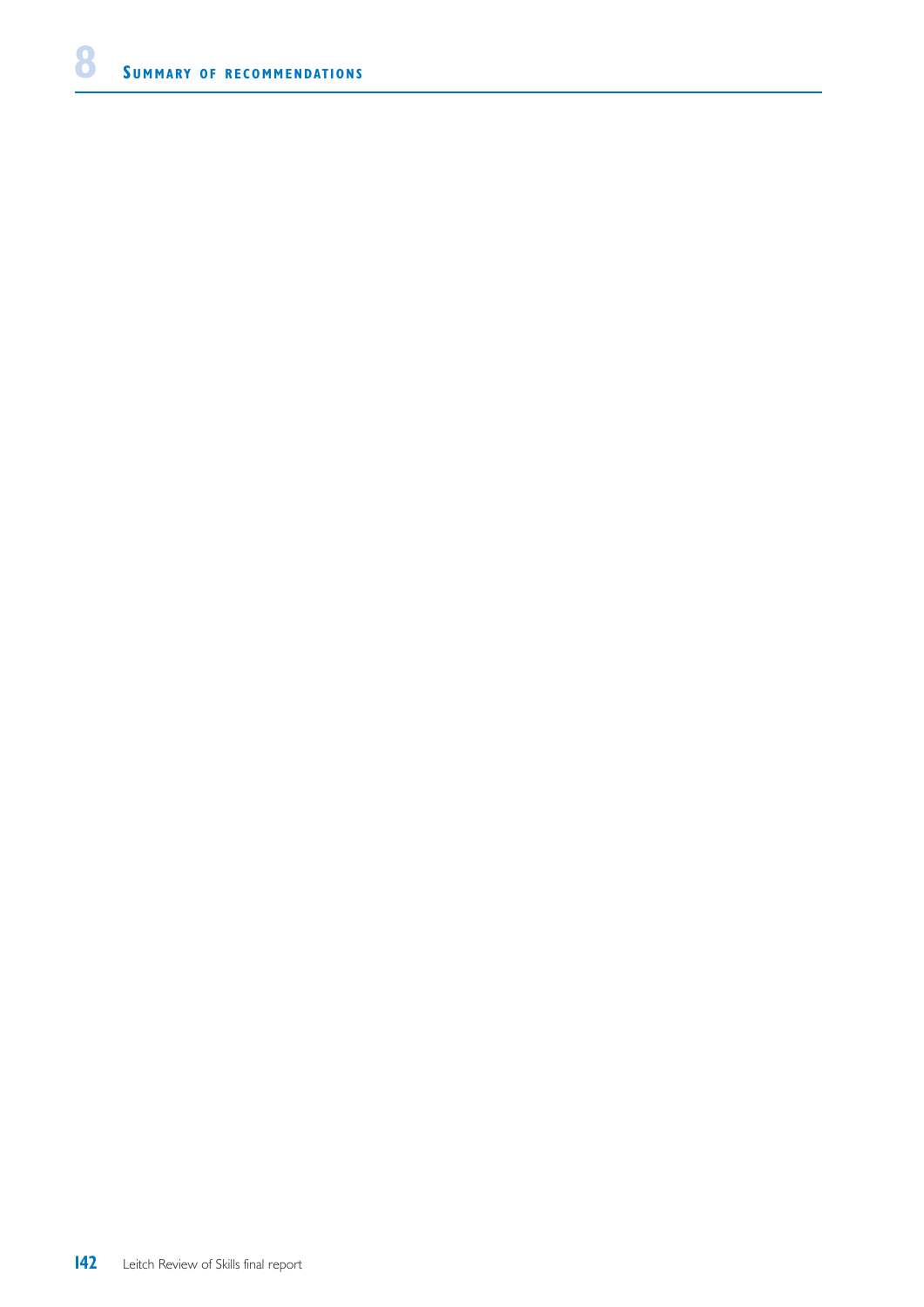

# **A BACKGROUND TO THE REVIEW**

**A.1** In 2004, following the publication of *Skills in the global economy* alongside the Pre-Budget Report, Sandy Leitch, a former Chief Executive of Zurich Financial Services and chairman of the National Employment Panel, was commissioned by the Government to lead an independent review of skills.<sup>1</sup>

**A.2** The Chancellor of the Exchequer and the Secretary of State for Education and Skills commissioned the Leitch Review to identify the UK's optimal skills mix in 2020 to maximise economic growth, productivity and social justice, and to consider the policy implications of achieving the level of change required.

**A.3** In particular, the Review was asked to:

- examine the UK's optimum skills mix in order to maximise economic growth and productivity by 2020; and
- consider the different trajectories of skill levels the UK might pursue.

**A.4** The Review team is composed of officials from both HM Treasury and the Department for Education and Skills, with an advisory member from the Sector Skills Development Agency. The Review's UK-wide remit has also ensured close co-operation with officials in the Scottish Executive and also work with the other devolved administrations to ensure proper reflection of differences in data and policy.

**A.5** The Review has worked with key stakeholders, including those in the Government, the Departments, agencies and education and training providers with a remit to improve the UK's skills, businesses and trades unions. The Leitch Review would like to thank of all these organisations for their help and support.

**A.6** The Review has drawn on evidence from a wide variety of sources. A Call for Evidence was sent to over 250 organisations, including employers and their representatives, unions and organisations providing education and training. Responses were also received through the Review's website. For more information on the Call for Evidence, please see Annex B of the Review's interim report.

**A.7** *Skills in the UK: the long-term challenge*, published alongside the 2005 Pre-Budget Report, sets out the Review's interim analysis. It committed the Review to addressing three key issues:

- the skills profile that the UK should aim to achieve in 2020 to drive growth, productivity and social justice over the longer-term;
- the appropriate balance of responsibility between the Government, employers and individuals for the action required to meet this level of change; and
- the policy framework required to support this.

**A.8** The Review has spent the time since publication of the interim report working closely with a range of stakeholders in order to address these issues. This report contains its final conclusions and is published alongside the 2006 Pre-Budget Report.

<sup>1</sup> *Skills in the global economy*, HM Treasury, 2004.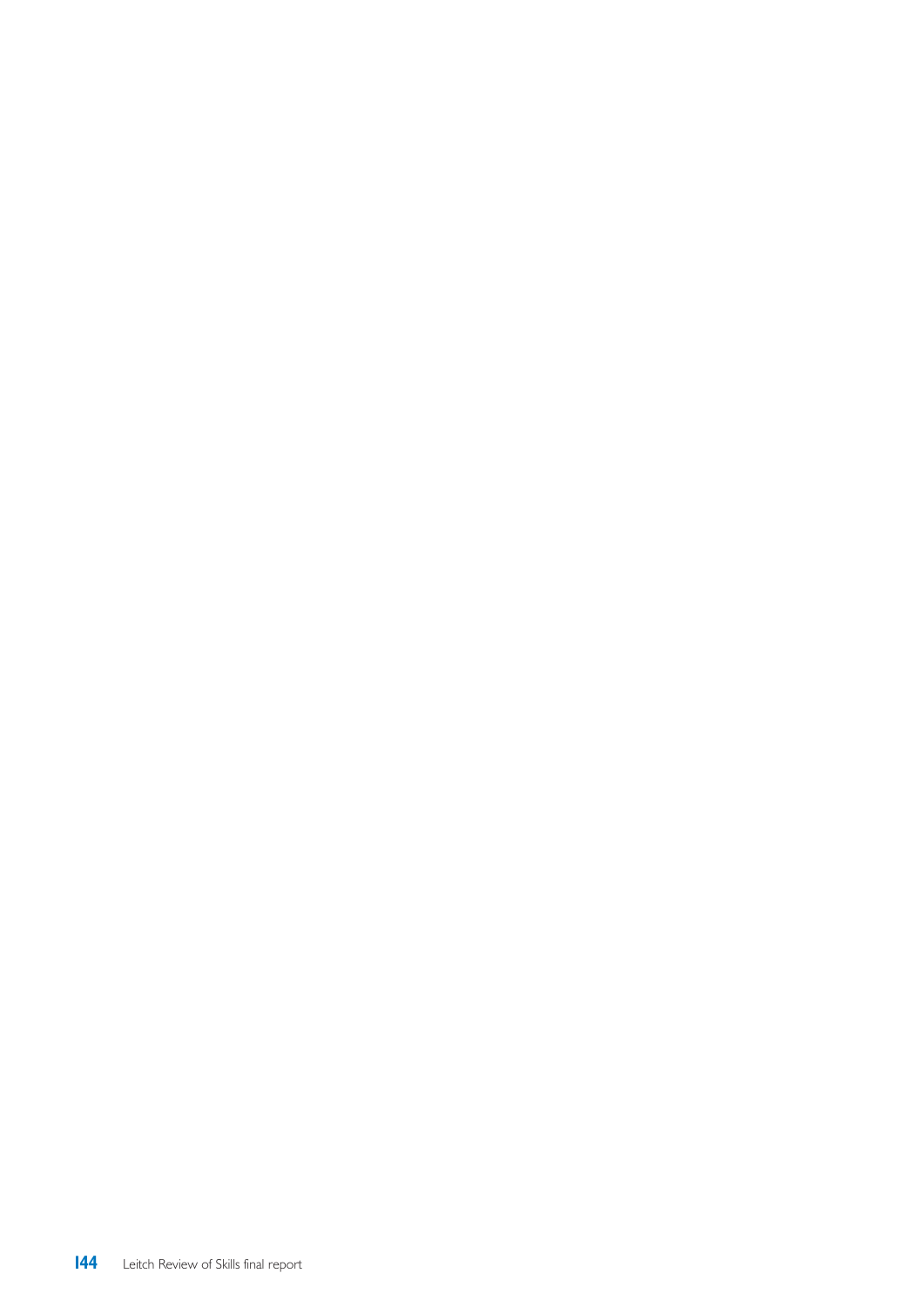## **BIBLIOGRAPHY**

Ali, (2005), Inspection report, Learndirect advice

Amsden, (1989), Asia's next giant: South Korea and late industrialisation

Ashton and Sung, (2006), Lessons from abroad: developing sector based approaches to skills, Sector Skills Development Agency

Barclays Bank, (2001), in Parkinson et al, (2004) Urban Renaissance of EU non-capital cities

Bell, Burriel-Llombart and Jones, Bank of England Working Paper 280, (2005), A qualityadjusted labour input series for the United Kingdom (1975-2002)

Blanden and Gregg, Oxford Review of Economic Policy, 2, 245-263, (2004), Family income and educational attainment: A review of approaches and evidence for Britain

Blanden, Gregg and Machin, CEP, London School of Economics, (2005), Intergenerational mobility in Europe and North America.

Blanden, Gregg and Machin, (2005), Intergenerational Mobility in Europe and North America

Blenkinsop et al, (2006), How do young people make choices at 14 and 16?

Bloom, Dorgan, Dowdy, van Reenan, Rippin, (2005),Management practices across firms and nations, LSE-Mckinsey

Carey, Low and Hansbro, ONS, (1997), Adult literacy in Britain

Cassen and Mavrotas, (1997), Education and training for manufacturing development in Godfrey (ed), Skill development for international competitiveness, Institute of Development Studies, University of Sussex

Chartered Institute of Personal Development, (2006), Recruitment, retention and turnover study

Confederation of British Industry, (2006), Employer Trends Survey

Confederation of British Industry, (2006), The importance of leadership and management skills to employers – Survey evidence

Corak (ed), (2004), Generational income mobility in North America and Europe, Cambridge University Press

Dearden et al, (2004), An in-depth analysis of the returns to National Vocational Qualifications obtained at Level 2, CEE

Dearden, Reed and van Reenan, Institute for Fiscal Studies (2000), Who gains when workers train? Training and corporate productivity in a panel of British industries

Dearden, Reed and van Reenan, (2005), The impact of training on productivity and wages: evidence from British panel data

Department for Education and Skills, (2002), National Adult Learning Survey

Department for Education and Skills, (2003), Education and Skills: The economic benefit

Department for Education and Skills, (2003), Skills for life survey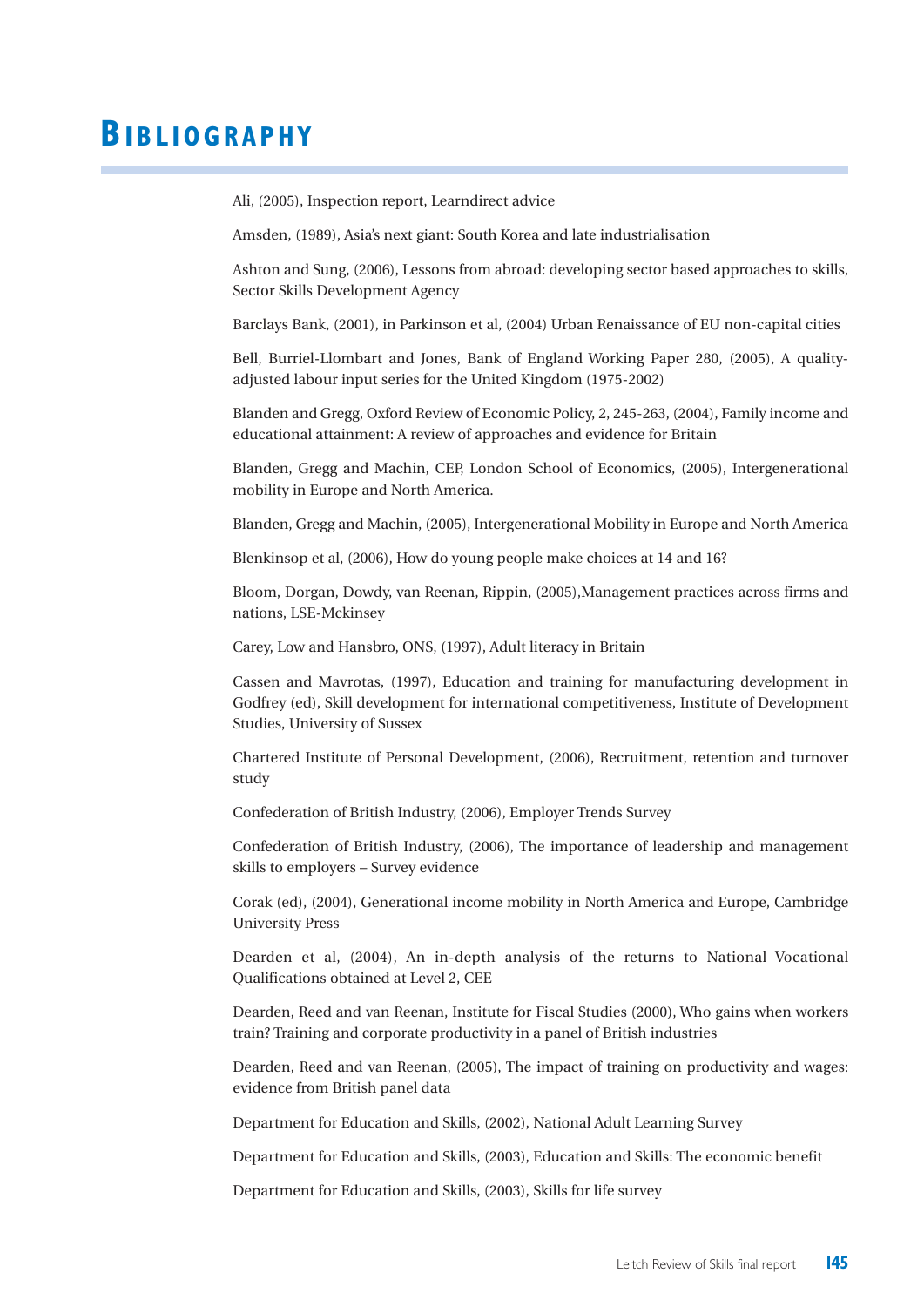Department for Education and Skills, (2003), The future of higher education

Department for Education and Skills, (2005), White Paper, Skills: getting on in business, getting on at work

Department for Education and Skills, (2006), Intermediate impacts of advice and guidance

Department for Education and Skills, (2006), Departmental Report

Department of Health, (2005), Independence, well-being and choice: Our vision for the future of social care for adults in England

Department of Work and Pensions, (2006), The impact of free movement of workers from Central and Eastern Europe on the UK labour market

Department for Communities and Local Government, (2006), Strong and prosperous communities, the Local Government White Paper

Dustmann, Fabbri and Preston, (2005), The impact of immigration on the UK labour market

Education and Skills Select Committee, (2006), Further education, forth report of the session 2005-06

Eurostat, (1999), Continuing vocational training survey 2

Feinstein, (2002), Quantitative estimates of the social benefits of learning, 1: Crime, Centre for Research on the Wider Benefits of Learning

Feinstein, (2002), Quantitative estimates of the social benefits of learning, 2: Health (depression and obesity), Centre for Research on the Wider Benefits of Learning

Foster, (2005), Realising the potential: A review of the future role of further education colleges, Department for Education and Skills

GHK, (2005), Skills for business network phase 2 evaluation case studies, Research Report 12

Goos and Manning, (2003), Lousy and lovely jobs: the rising polarisation of work in Britain

Government Actuary's Department, (2004), Population projections

Green, Mayhew and Molloy, (2003), Employer perspectives survey,

Greenway and Nelson, Oxford Review of Economic Policy, Volume 16, Number 3, (2000), The assessment: globalisation and labour market adjustments

Higher Education Funding Council England, (2005), Financial forecasts and annual monitoring statements

HM Treasury, (2000), Helping people to save

HM Treasury, (2004), Long-term global economic challenges and opportunities for the UK

HM Treasury, (2002), Developing workforce skills: piloting a new approach

HM Treasury/Sector Skills Development Agency, CE/IER, (2005), Alternative skills scenarios to 2020 for the UK economy: Report to the Leitch Review of Skills

Home Office Command Paper, (2006), A points based system: Making migration work for Britain

Institute for Employment Studies, (2003), Evaluation of Learner support funds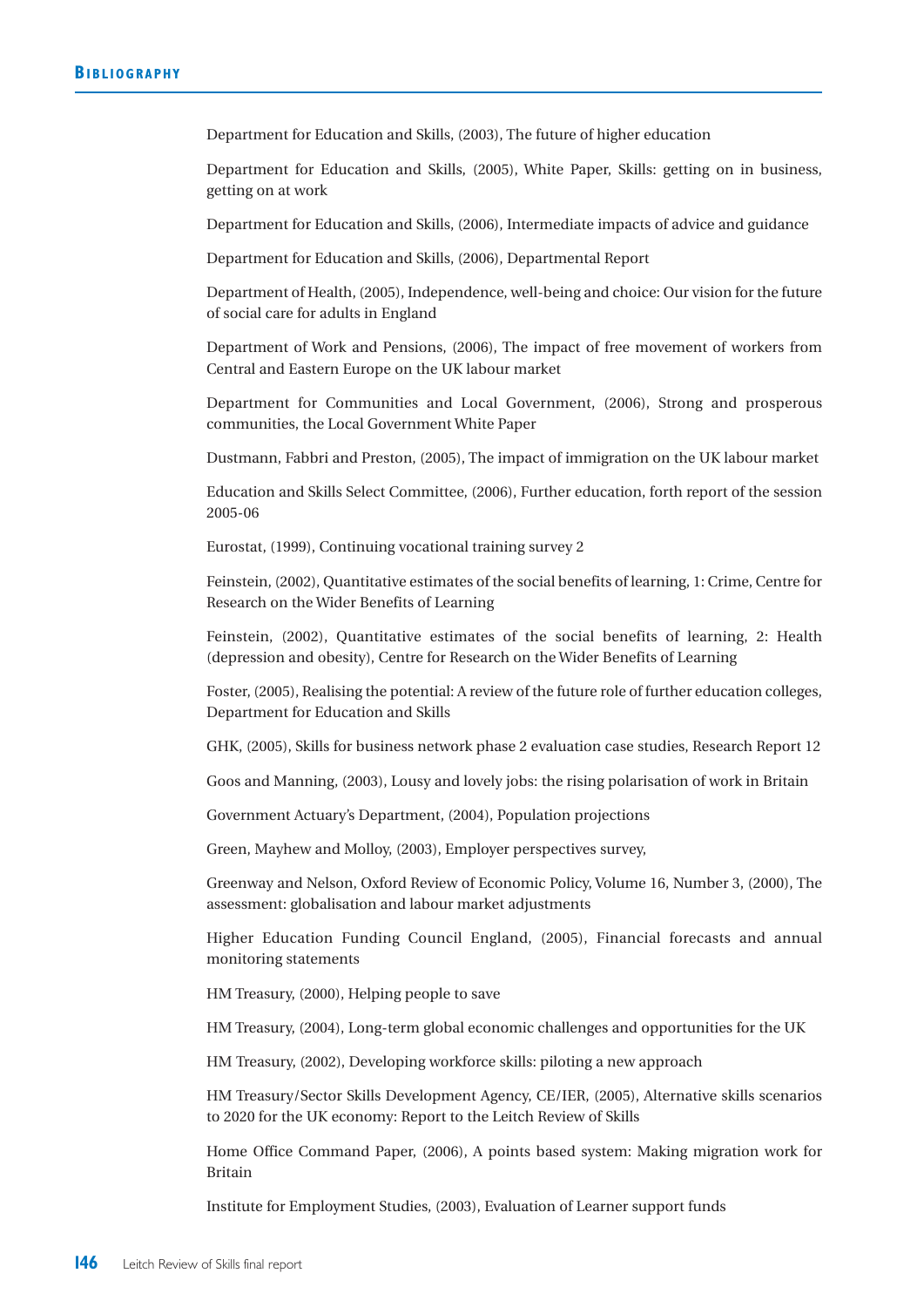Institute for Employment Studies, (2005), Learner support funds: Second evaluation final report

Institute for Employment Studies, (2006), Employer training pilots: Final evaluation report

Lau and Vase, Office for National Statistics (2002), Accounting growth: capital, skills and output

Lambert , (2003), Lambert review of business-university collaboration, HM Stationary Office,

Leadership and Management Advisory Panel, The, (2006), Leadership and management in the UK: Raising our ambition, Submission to the Leitch Review

Learning Skills Council, (2003), The impact of Adult Information and Advice Services - a summary

Learning Skills Council, (2005), National Employer Skills Survey

Learning Skills Council, (2006), Further education and work-based learning for young peoplelearner outcomes in 2004/05

Leitch Review of skills, (2005), Skills in the UK: The long-term challenge

Machin, (2003), Higher education, family income and changes in intergenerational mobility, in Dickens, Gregg and Wadsworth (eds), (2003), The labour market under New Labour: The state of working Britain

Machin and Meghir, (2000), Crime and economic incentives, Institute for Fiscal Studies

Manning, CEP Discussion Paper 640, (2004), We can work it out: the impact of technological change on the demand for low-skill workers

McIntosh, CEE, (2004), Further analysis of the returns to academic and vocational qualifications

McIntosh, Dearden, Myck, Vignoles, (2000), The returns to academic, vocational and basic skills in Britain, Skills Task Force research paper 20

OECD, (2006), Education at a Glance

O'Mahoney and de Boer, National Institute for Economic and Social Research, (2002), Britain's relative productivity performance: updates to 1999

Pathways in Adult Learning Survey, (2003)

Price Waterhouse and Coopers, (2005), The market for qualifications in the UK

Scottish Executive, (2003), The life long learning strategy for Scotland

Scottish Executive, (2006), Workforce Plus – An employability framework for Scotland

Sector Skills Development Agency, (2005), Skills for business network: Sectoral productivity differences across the UK, Research Report 13

Sector Skills Development Agency, (2005), Skills for business network: Survey of employers

Sianesi, (2003), Returns to education: A non-technical summary of CEE work and policy discussion, Institute for Fiscal Studies and Centre for the Economics of Education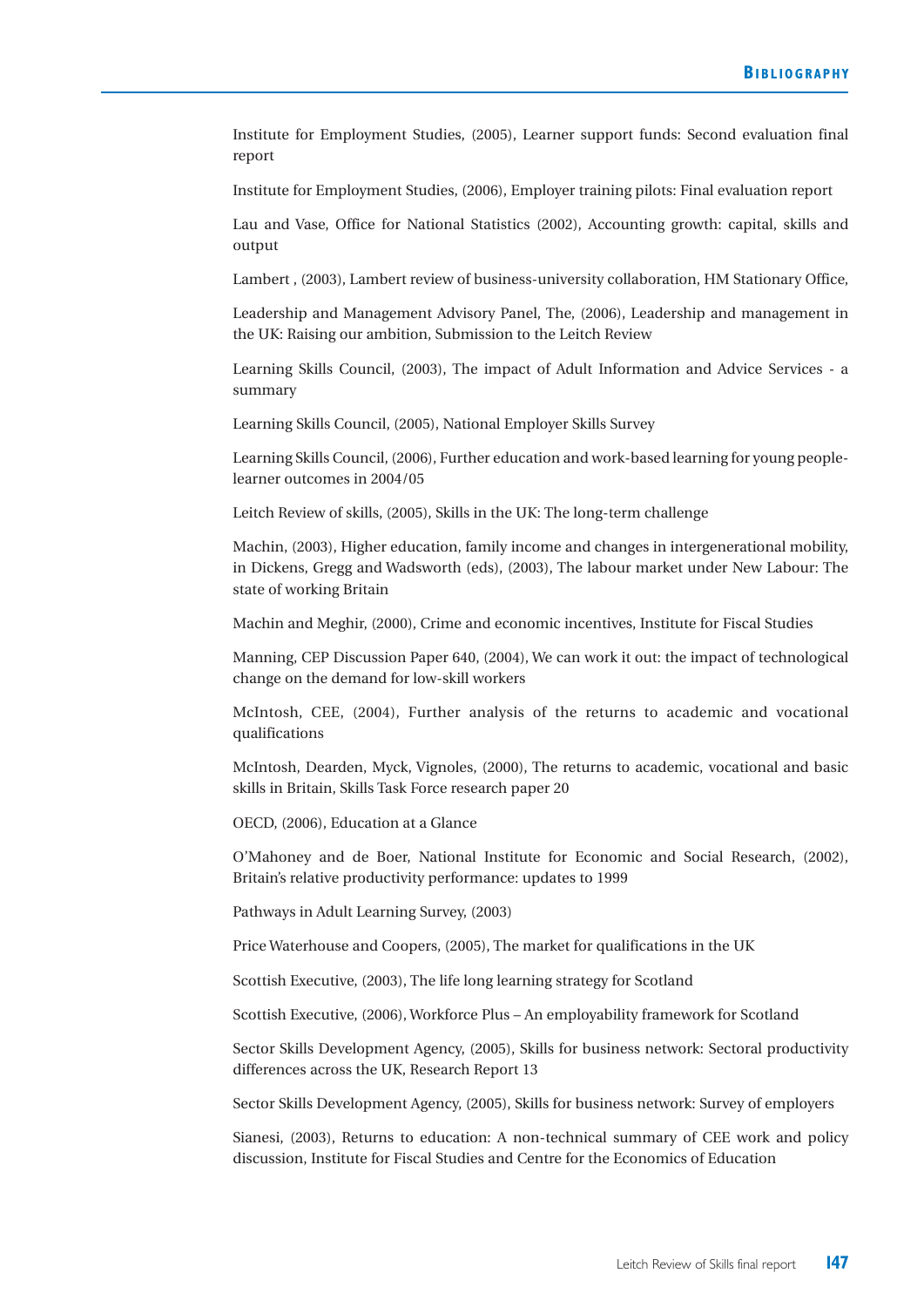Sianesi and van Reenan, Institute for Fiscal Studies, (2002), The returns to education: a review of the empirical macroeconomic literature

Small Business Service, (2006), Small and medium-sized enterprise statistics fo the UK, 2005

Small Business Service, (2006), Small Business Service proposals for the 2006 Pre Budget Report

Unionlearn, (2006), Changing lives through learning, a guide to Unionlearn